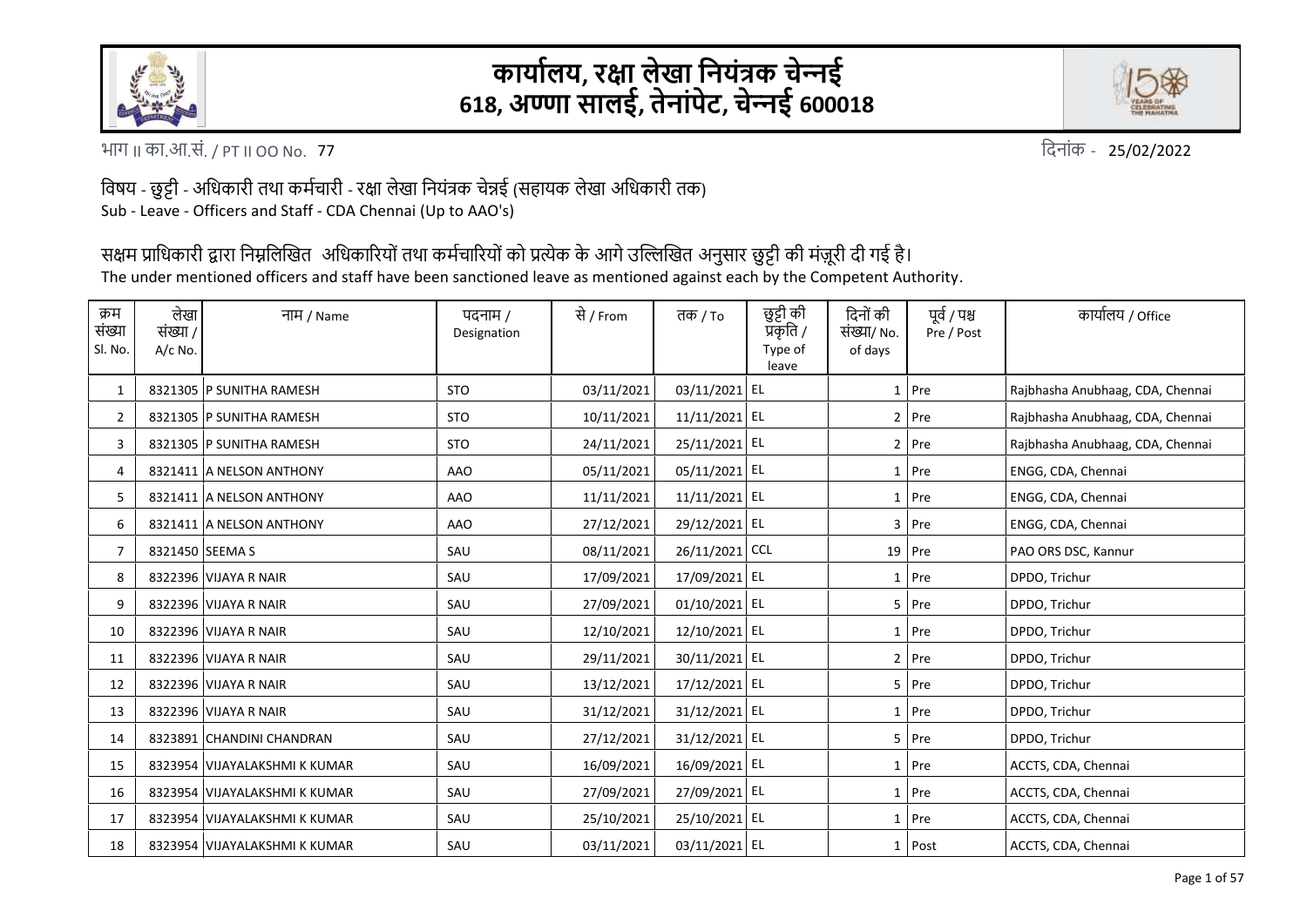| क्रम<br>संख्या<br>Sl. No. | लेखा<br>संख्या /<br>$A/c$ No. | नाम / Name                    | पदनाम /<br>Designation | से / From  | तक / To        | छुट्टी की<br>प्रकृति /<br>Type of<br>leave | दिनों की<br>संख्या/ No.<br>of days | पूर्व / पश्च<br>Pre / Post | कार्यालय / Office     |
|---------------------------|-------------------------------|-------------------------------|------------------------|------------|----------------|--------------------------------------------|------------------------------------|----------------------------|-----------------------|
| 19                        |                               | 8323954 VIJAYALAKSHMI K KUMAR | SAU                    | 10/11/2021 | 11/11/2021 EL  |                                            |                                    | 2 Post                     | ACCTS, CDA, Chennai   |
| 20                        |                               | 8323954 VIJAYALAKSHMI K KUMAR | SAU                    | 25/11/2021 | 25/11/2021 EL  |                                            |                                    | 1 Pre                      | ACCTS, CDA, Chennai   |
| 21                        |                               | 8323954 VIJAYALAKSHMI K KUMAR | SAU                    | 13/12/2021 | 13/12/2021 EL  |                                            |                                    | 1 Post                     | ACCTS, CDA, Chennai   |
| 22                        |                               | 8323954 VIJAYALAKSHMI K KUMAR | SAU                    | 17/12/2021 | 20/12/2021 EL  |                                            |                                    | 4 Post                     | ACCTS, CDA, Chennai   |
| 23                        |                               | 8323954 VIJAYALAKSHMI K KUMAR | SAU                    | 21/12/2021 | 05/01/2022 CML |                                            |                                    | $16$ Post                  | ACCTS, CDA, Chennai   |
| 24                        |                               | 8324025 M K REDDIAR           | <b>DEOC</b>            | 17/05/2021 | 31/05/2021 CML |                                            |                                    | $15$   Post                | RECORDS, CDA, Chennai |
| 25                        |                               | 8324025 M K REDDIAR           | <b>DEOC</b>            | 16/09/2021 | 16/09/2021 EL  |                                            |                                    | 1 Pre                      | RECORDS, CDA, Chennai |
| 26                        |                               | 8324025 M K REDDIAR           | <b>DEOC</b>            | 04/10/2021 | 04/10/2021 EL  |                                            |                                    | 1 Pre                      | RECORDS, CDA, Chennai |
| 27                        |                               | 8324025 M K REDDIAR           | DEOC                   | 29/10/2021 | 29/10/2021 EL  |                                            |                                    | 1 Pre                      | RECORDS, CDA, Chennai |
| 28                        |                               | 8324025 M K REDDIAR           | DEOC                   | 02/11/2021 | 02/11/2021 EL  |                                            |                                    | 1 Pre                      | RECORDS, CDA, Chennai |
| 29                        |                               | 8324025 M K REDDIAR           | <b>DEOC</b>            | 05/11/2021 | 05/11/2021 EL  |                                            |                                    | 1 Pre                      | RECORDS, CDA, Chennai |
| 30                        |                               | 8324025 M K REDDIAR           | DEOC                   | 11/11/2021 | 11/11/2021 EL  |                                            |                                    | 1 Pre                      | RECORDS, CDA, Chennai |
| 31                        |                               | 8324025 M K REDDIAR           | <b>DEOC</b>            | 24/12/2021 | 24/12/2021 EL  |                                            |                                    | 1 Pre                      | RECORDS, CDA, Chennai |
| 32                        |                               | 8324025 M K REDDIAR           | DEOC                   | 28/12/2021 | 31/12/2021 CML |                                            |                                    | 4 Post                     | RECORDS, CDA, Chennai |
| 33                        |                               | 8324079 DEVIKA MADANAGOPAL    | SAU                    | 17/09/2021 | 17/09/2021 EL  |                                            |                                    | 1 Pre                      | ADMIN, CDA, Chennai   |
| 34                        |                               | 8324079 DEVIKA MADANAGOPAL    | SAU                    | 06/10/2021 | 06/10/2021 EL  |                                            |                                    | 1 Pre                      | ADMIN, CDA, Chennai   |
| 35                        |                               | 8324079 DEVIKA MADANAGOPAL    | SAU                    | 20/10/2021 | 20/10/2021 EL  |                                            |                                    | 1 Pre                      | ADMIN, CDA, Chennai   |
| 36                        |                               | 8324079 DEVIKA MADANAGOPAL    | SAU                    | 08/11/2021 | 09/11/2021 EL  |                                            |                                    | 2 Post                     | ADMIN, CDA, Chennai   |
| 37                        |                               | 8324079 DEVIKA MADANAGOPAL    | SAU                    | 11/11/2021 | 11/11/2021 EL  |                                            |                                    | 1 Pre                      | ADMIN, CDA, Chennai   |
| 38                        |                               | 8324079 DEVIKA MADANAGOPAL    | SAU                    | 12/11/2021 | 12/11/2021 EL  |                                            |                                    | 1 Pre                      | ADMIN, CDA, Chennai   |
| 39                        |                               | 8324079 DEVIKA MADANAGOPAL    | SAU                    | 18/11/2021 | 18/11/2021 EL  |                                            |                                    | 1 Pre                      | ADMIN, CDA, Chennai   |
| 40                        |                               | 8324079 DEVIKA MADANAGOPAL    | SAU                    | 26/11/2021 | 26/11/2021 EL  |                                            |                                    | 1 Pre                      | ADMIN, CDA, Chennai   |
| 41                        |                               | 8324079 DEVIKA MADANAGOPAL    | SAU                    | 10/12/2021 | 10/12/2021 EL  |                                            |                                    | 1 Pre                      | ADMIN, CDA, Chennai   |
| 42                        |                               | 8324079 DEVIKA MADANAGOPAL    | SAU                    | 23/12/2021 | 23/12/2021 EL  |                                            |                                    | 1 Pre                      | ADMIN, CDA, Chennai   |
| 43                        |                               | 8324079 DEVIKA MADANAGOPAL    | SAU                    | 27/12/2021 | 28/12/2021 EL  |                                            |                                    | 2 Pre                      | ADMIN, CDA, Chennai   |
| 44                        |                               | 8324086 V ASOKAN              | SAU                    | 16/11/2021 | 18/11/2021 EL  |                                            |                                    | 3 Pre                      | DPDO, Kollam          |
| 45                        |                               | 8324086 V ASOKAN              | SAU                    | 09/12/2021 | 10/12/2021 EL  |                                            |                                    | $2$ Pre                    | DPDO, Kollam          |
| 46                        |                               | 8324086 V ASOKAN              | SAU                    | 15/12/2021 | 17/12/2021 EL  |                                            |                                    | $3$ Pre                    | DPDO, Kollam          |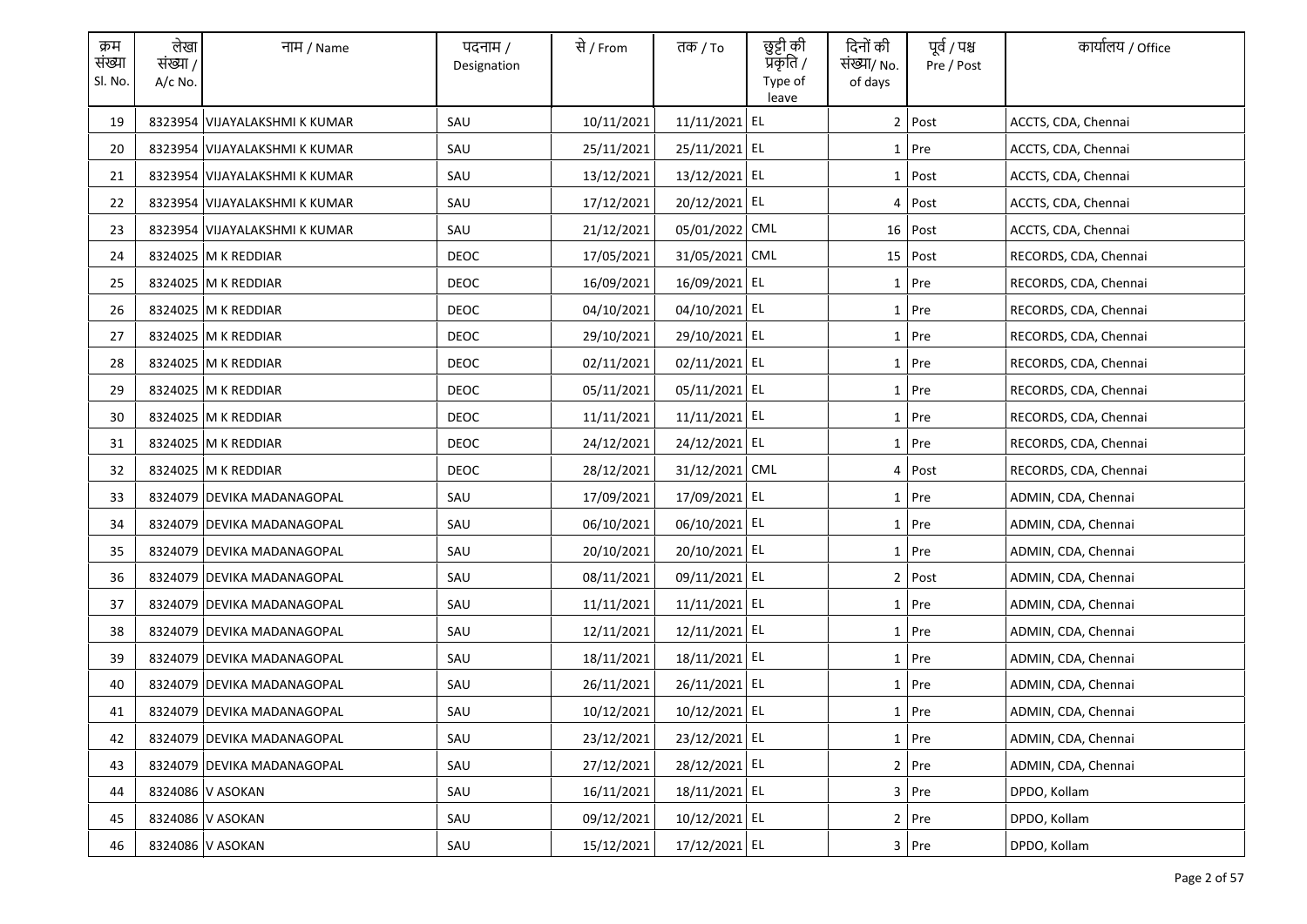| क्रम<br>संख्या<br>Sl. No. | लेखा<br>संख्या /<br>A/c No. | नाम / Name                   | पदनाम /<br>Designation | से / From  | तक / To        | छुट्टी की<br>प्रकृति /<br>Type of<br>leave | दिनों की<br>संख्या/ No.<br>of days | पूर्व / पश्च<br>Pre / Post | कार्यालय / Office     |
|---------------------------|-----------------------------|------------------------------|------------------------|------------|----------------|--------------------------------------------|------------------------------------|----------------------------|-----------------------|
| 47                        |                             | 8324086 V ASOKAN             | SAU                    | 28/12/2021 | 31/12/2021 EL  |                                            |                                    | 4 Pre                      | DPDO, Kollam          |
| 48                        |                             | 8324476 S PALANI             | SAU                    | 07/09/2021 | 07/09/2021 EL  |                                            |                                    | $1$ Pre                    | RECORDS, CDA, Chennai |
| 49                        |                             | 8324476 S PALANI             | SAU                    | 18/10/2021 | 18/10/2021 EL  |                                            |                                    | $1$ Pre                    | RECORDS, CDA, Chennai |
| 50                        |                             | 8324476 S PALANI             | SAU                    | 01/11/2021 | 03/11/2021 EL  |                                            |                                    | $3$ Pre                    | RECORDS, CDA, Chennai |
| 51                        |                             | 8324476 S PALANI             | SAU                    | 22/12/2021 | 24/12/2021 EL  |                                            |                                    | $3$ Pre                    | RECORDS, CDA, Chennai |
| 52                        |                             | 8324476 S PALANI             | SAU                    | 30/12/2021 | 31/12/2021 EL  |                                            |                                    | $2$ Pre                    | RECORDS, CDA, Chennai |
| 53                        |                             | 8325208 SURYA SOUNDARA RAJAN | SAU                    | 05/10/2021 | 06/10/2021 EL  |                                            |                                    | $2$ Pre                    | DPDO, Chennai         |
| 54                        |                             | 8325208 SURYA SOUNDARA RAJAN | SAU                    | 01/11/2021 | 03/11/2021 EL  |                                            |                                    | $3$ Pre                    | DPDO, Chennai         |
| 55                        |                             | 8325208 SURYA SOUNDARA RAJAN | SAU                    | 11/11/2021 | 11/11/2021 EL  |                                            |                                    | $1$ Pre                    | DPDO, Chennai         |
| 56                        |                             | 8325208 SURYA SOUNDARA RAJAN | SAU                    | 24/12/2021 | 28/12/2021 EL  |                                            |                                    | 5 Pre                      | DPDO, Chennai         |
| 57                        |                             | 8325208 SURYA SOUNDARA RAJAN | SAU                    | 29/12/2021 | 12/01/2022 CML |                                            |                                    | 15 Post                    | DPDO, Chennai         |
| 58                        |                             | 8325322 C I NAGARATHNAMMA    | SAU                    | 19/07/2021 | 20/07/2021 EL  |                                            |                                    | $2$ Pre                    | D, CDA, Chennai       |
| 59                        |                             | 8325322 C I NAGARATHNAMMA    | SAU                    | 16/08/2021 | 19/08/2021 EL  |                                            |                                    | 4 Post                     | D, CDA, Chennai       |
| 60                        |                             | 8325322 C I NAGARATHNAMMA    | SAU                    | 06/12/2021 | 07/12/2021 EL  |                                            |                                    | $2$ Pre                    | D, CDA, Chennai       |
| 61                        |                             | 8325342 KAVITHA ANIL KUMAR   | SAU                    | 08/09/2021 | 09/09/2021 EL  |                                            |                                    | 2 Pre                      | DPDO, Bangalore       |
| 62                        |                             | 8325342 KAVITHA ANIL KUMAR   | SAU                    | 16/09/2021 | 17/09/2021 EL  |                                            |                                    | 2 Pre                      | DPDO, Bangalore       |
| 63                        |                             | 8325342 KAVITHA ANIL KUMAR   | SAU                    | 07/10/2021 | 07/10/2021 EL  |                                            |                                    | $1$ Pre                    | DPDO, Bangalore       |
| 64                        |                             | 8325342 KAVITHA ANIL KUMAR   | SAU                    | 20/10/2021 | 22/10/2021 EL  |                                            |                                    | 3 Pre                      | DPDO, Bangalore       |
| 65                        |                             | 8325342 KAVITHA ANIL KUMAR   | SAU                    | 01/11/2021 | 02/11/2021 EL  |                                            |                                    | 2 Pre                      | DPDO, Bangalore       |
| 66                        |                             | 8325342 KAVITHA ANIL KUMAR   | SAU                    | 21/11/2021 | 25/11/2021 EL  |                                            |                                    | 5 Pre                      | DPDO, Bangalore       |
| 67                        |                             | 8325342 KAVITHA ANIL KUMAR   | SAU                    | 10/12/2021 | 10/12/2021 EL  |                                            |                                    | $1$ Pre                    | DPDO, Bangalore       |
| 68                        |                             | 8325359 N KRISHNARAJAN       | SAU                    | 10/08/2021 | 10/08/2021 EL  |                                            |                                    | $1$ Pre                    | STORES, CDA, Chennai  |
| 69                        |                             | 8325359 N KRISHNARAJAN       | SAU                    | 07/09/2021 | 09/09/2021 EL  |                                            |                                    | 3 Pre                      | STORES, CDA, Chennai  |
| 70                        |                             | 8325359 N KRISHNARAJAN       | SAU                    | 10/11/2021 | 11/11/2021 EL  |                                            |                                    | 2 Pre                      | STORES, CDA, Chennai  |
| 71                        |                             | 8325359 N KRISHNARAJAN       | SAU                    | 06/12/2021 | 06/12/2021 EL  |                                            |                                    | 1 Pre                      | STORES, CDA, Chennai  |
| 72                        |                             | 8325359 N KRISHNARAJAN       | SAU                    | 22/12/2021 | 22/12/2021 EL  |                                            |                                    | 1 Pre                      | STORES, CDA, Chennai  |
| 73                        |                             | 8325361 N P MANOJ KUMAR      | AAO                    | 08/11/2021 | 10/11/2021 EL  |                                            |                                    | 3 Pre                      | AAO BSO, Coimbatore   |
| 74                        |                             | 8325403 A SIVA SUBRAMANIAN   | SAU                    | 03/09/2021 | 03/09/2021 EL  |                                            |                                    | $1$ Pre                    | DPDO, Vellore         |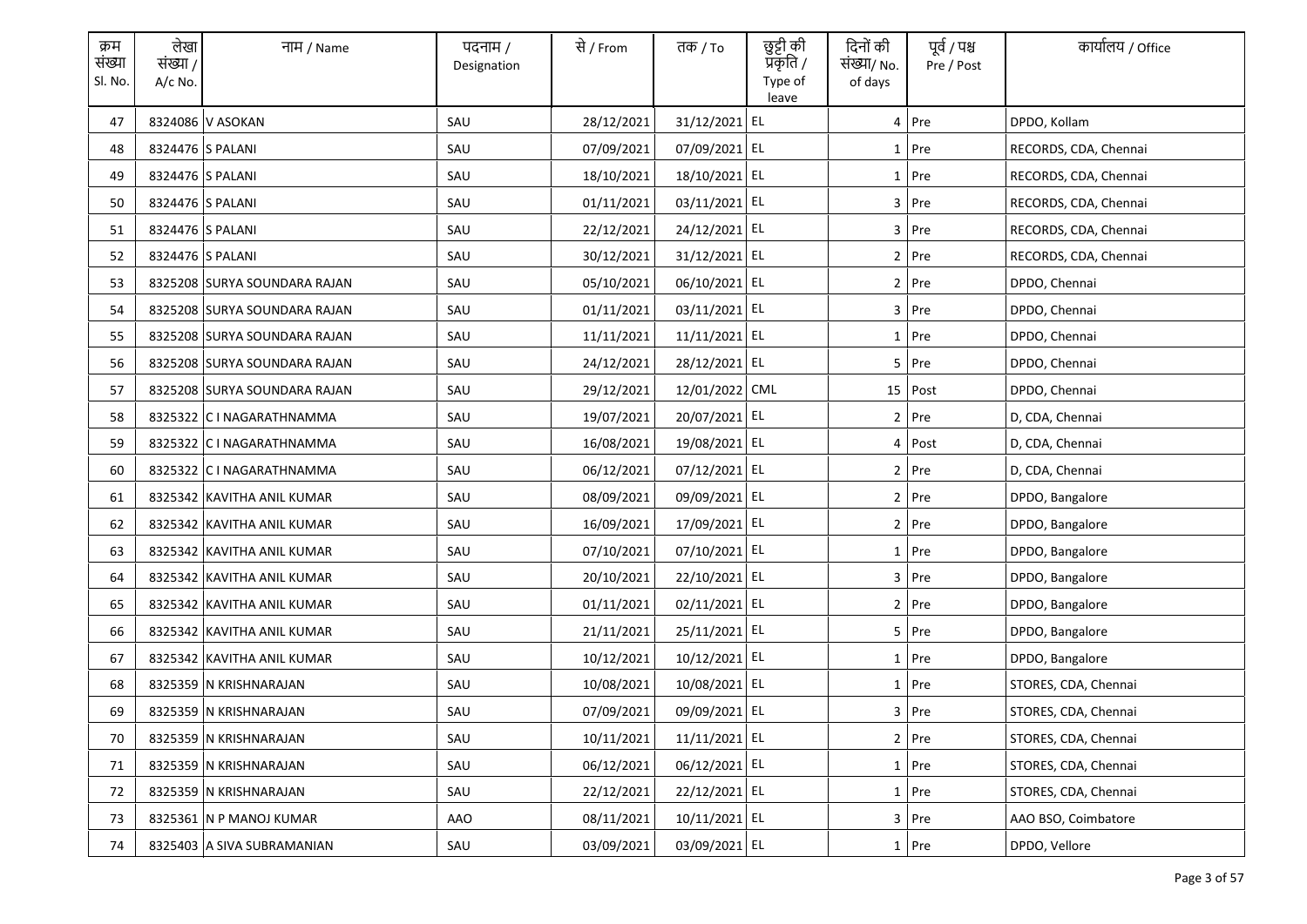| क्रम<br>संख्या<br>Sl. No. | लेखा<br>संख्या /<br>$A/c$ No. | नाम / Name                 | पदनाम /<br>Designation | से / From  | तक <i>/</i> To | छुट्टी की<br>प्रकृति /<br>Type of<br>leave | दिनों की<br>संख्या/ No.<br>of days | पूर्व / पश्च<br>Pre / Post | कार्यालय / Office    |
|---------------------------|-------------------------------|----------------------------|------------------------|------------|----------------|--------------------------------------------|------------------------------------|----------------------------|----------------------|
| 75                        |                               | 8325403 A SIVA SUBRAMANIAN | SAU                    | 13/09/2021 | 13/09/2021 EL  |                                            |                                    | $1$ Pre                    | DPDO, Vellore        |
| 76                        |                               | 8325403 A SIVA SUBRAMANIAN | SAU                    | 16/09/2021 | 16/09/2021 EL  |                                            |                                    | 1 Pre                      | DPDO, Vellore        |
| 77                        |                               | 8325403 A SIVA SUBRAMANIAN | SAU                    | 03/11/2021 | 03/11/2021 EL  |                                            |                                    | $1$ Pre                    | DPDO, Vellore        |
| 78                        |                               | 8325403 A SIVA SUBRAMANIAN | SAU                    | 09/12/2021 | 10/12/2021 EL  |                                            |                                    | $2$ Pre                    | DPDO, Vellore        |
| 79                        |                               | 8325403 A SIVA SUBRAMANIAN | SAU                    | 15/12/2021 | 16/12/2021 EL  |                                            |                                    | 2 Pre                      | DPDO, Vellore        |
| 80                        |                               | 8325403 A SIVA SUBRAMANIAN | SAU                    | 31/12/2021 | 31/12/2021 EL  |                                            |                                    | 1 Pre                      | DPDO, Vellore        |
| 81                        |                               | 8325417 K N VINOD          | SAU                    | 02/09/2021 | 10/09/2021 CML |                                            | 9                                  | Post                       | PAO ORS DSC, Kannur  |
| 82                        |                               | 8325417 K N VINOD          | SAU                    | 05/10/2021 | 05/10/2021 EL  |                                            |                                    | $1$ Pre                    | PAO ORS DSC, Kannur  |
| 83                        |                               | 8325417 K N VINOD          | SAU                    | 11/10/2021 | 11/10/2021 EL  |                                            |                                    | 1 Pre                      | PAO ORS DSC, Kannur  |
| 84                        |                               | 8325417 K N VINOD          | SAU                    | 05/11/2021 | 05/11/2021 EL  |                                            |                                    | $1$ Pre                    | PAO ORS DSC, Kannur  |
| 85                        |                               | 8325417 K N VINOD          | SAU                    | 03/12/2021 | 03/12/2021 EL  |                                            |                                    | $1$ Pre                    | PAO ORS DSC, Kannur  |
| 86                        |                               | 8325417 K N VINOD          | SAU                    | 29/12/2021 | 31/12/2021 EL  |                                            |                                    | $3$ Pre                    | PAO ORS DSC, Kannur  |
| 87                        |                               | 8325454 RADHA SRIDHAR      | SAU                    | 01/09/2021 | 01/09/2021 EL  |                                            |                                    | $1$ Pre                    | DPDO, Chennai        |
| 88                        |                               | 8325494 A KRISHNAKUMAR     | SAU                    | 10/08/2021 | 11/08/2021 EL  |                                            |                                    | 2 Pre                      | STORES, CDA, Chennai |
| 89                        |                               | 8325494 A KRISHNAKUMAR     | SAU                    | 26/08/2021 | 26/08/2021 EL  |                                            |                                    | $1$ Pre                    | STORES, CDA, Chennai |
| 90                        |                               | 8325494 A KRISHNAKUMAR     | SAU                    | 06/10/2021 | 08/10/2021 EL  |                                            |                                    | 3 Pre                      | STORES, CDA, Chennai |
| 91                        |                               | 8325494 A KRISHNAKUMAR     | SAU                    | 02/11/2021 | 02/11/2021 EL  |                                            |                                    | 1 Pre                      | STORES, CDA, Chennai |
| 92                        |                               | 8325494 A KRISHNAKUMAR     | SAU                    | 11/11/2021 | 11/11/2021 EL  |                                            |                                    | 1 Pre                      | STORES, CDA, Chennai |
| 93                        |                               | 8325494 A KRISHNAKUMAR     | SAU                    | 16/11/2021 | 16/11/2021 EL  |                                            |                                    | $1$ Pre                    | STORES, CDA, Chennai |
| 94                        |                               | 8325494 A KRISHNAKUMAR     | SAU                    | 25/11/2021 | 25/11/2021 EL  |                                            |                                    | $1$ Pre                    | STORES, CDA, Chennai |
| 95                        |                               | 8325494 A KRISHNAKUMAR     | SAU                    | 10/12/2021 | 10/12/2021 EL  |                                            |                                    | $1$ Pre                    | STORES, CDA, Chennai |
| 96                        |                               | 8325494 A KRISHNAKUMAR     | SAU                    | 27/12/2021 | 31/12/2021 EL  |                                            |                                    | 5 Pre                      | STORES, CDA, Chennai |
| 97                        |                               | 8325517 A THENMOZHI        | SAU                    | 09/09/2021 | 09/09/2021 EL  |                                            |                                    | 1 Pre                      | DPDO, Bangalore      |
| 98                        |                               | 8325517 A THENMOZHI        | SAU                    | 23/09/2021 | 23/09/2021 EL  |                                            |                                    | $1$ Pre                    | DPDO, Bangalore      |
| 99                        |                               | 8325517 A THENMOZHI        | SAU                    | 29/09/2021 | 29/09/2021 EL  |                                            |                                    | 1 Pre                      | DPDO, Bangalore      |
| 100                       |                               | 8325517 A THENMOZHI        | SAU                    | 05/10/2021 | 08/10/2021 EL  |                                            |                                    | 4 Pre                      | DPDO, Bangalore      |
| 101                       |                               | 8325517 A THENMOZHI        | SAU                    | 12/10/2021 | 12/10/2021 EL  |                                            |                                    | $1$ Pre                    | DPDO, Bangalore      |
| 102                       |                               | 8325517 A THENMOZHI        | SAU                    | 20/10/2021 | 22/10/2021 EL  |                                            |                                    | $3$ Pre                    | DPDO, Bangalore      |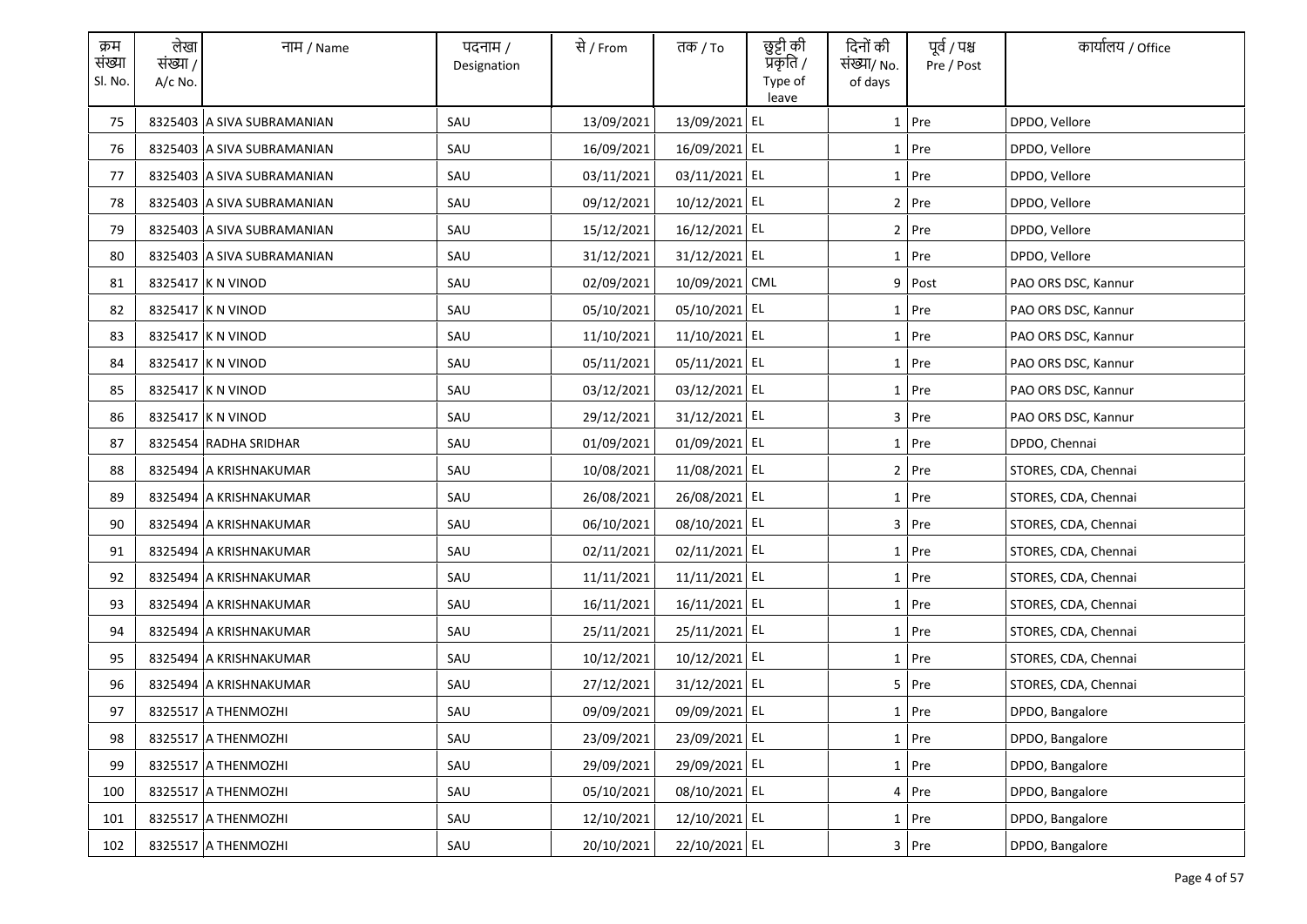| क्रम<br>संख्या<br>Sl. No. | लेखा<br>संख्या /<br>$A/c$ No. | नाम / Name                   | पदनाम /<br>Designation | से / From  | तक <i>/</i> To | छुट्टी की<br>प्रकृति /<br>Type of<br>leave | दिनों की<br>संख्या/ No.<br>of days | पूर्व / पश्च<br>Pre / Post | कार्यालय / Office  |
|---------------------------|-------------------------------|------------------------------|------------------------|------------|----------------|--------------------------------------------|------------------------------------|----------------------------|--------------------|
| 103                       |                               | 8325517 A THENMOZHI          | SAU                    | 23/11/2021 | 25/11/2021 EL  |                                            |                                    | 3 Pre                      | DPDO, Bangalore    |
| 104                       |                               | 8325517 A THENMOZHI          | SAU                    | 29/11/2021 | 03/12/2021 EL  |                                            |                                    | 5 Pre                      | DPDO, Bangalore    |
| 105                       |                               | 8325517 A THENMOZHI          | SAU                    | 31/12/2021 | 31/12/2021 EL  |                                            |                                    | $1$ Pre                    | DPDO, Bangalore    |
| 106                       |                               | 8325548 VIJAYA RAJENDRAKUMAR | SAU                    | 13/09/2021 | 14/09/2021 EL  |                                            |                                    | $2$ Pre                    | PAY, CDA, Chennai  |
| 107                       |                               | 8325548 VIJAYA RAJENDRAKUMAR | SAU                    | 27/10/2021 | 27/10/2021 EL  |                                            |                                    | 1 Pre                      | PAY, CDA, Chennai  |
| 108                       |                               | 8325548 VIJAYA RAJENDRAKUMAR | SAU                    | 03/11/2021 | 03/11/2021 EL  |                                            |                                    | 1 Post                     | PAY, CDA, Chennai  |
| 109                       |                               | 8325548 VIJAYA RAJENDRAKUMAR | SAU                    | 09/11/2021 | 11/11/2021 EL  |                                            | 3                                  | Post                       | PAY, CDA, Chennai  |
| 110                       |                               | 8325548 VIJAYA RAJENDRAKUMAR | SAU                    | 29/11/2021 | 29/11/2021 EL  |                                            |                                    | 1 Pre                      | PAY, CDA, Chennai  |
| 111                       |                               | 8325548 VIJAYA RAJENDRAKUMAR | SAU                    | 09/12/2021 | 10/12/2021 EL  |                                            |                                    | $2$ Pre                    | PAY, CDA, Chennai  |
| 112                       |                               | 8325548 VIJAYA RAJENDRAKUMAR | SAU                    | 15/12/2021 | 16/12/2021 EL  |                                            |                                    | 2 Pre                      | PAY, CDA, Chennai  |
| 113                       |                               | 8325625 D S LAKSHMI          | SAU                    | 14/12/2021 | 18/12/2021 EL  |                                            |                                    | 5 Pre                      | LAO(A), Coimbatore |
| 114                       |                               | 8326187 MAYA S KUMAR         | SAU                    | 27/09/2021 | 01/10/2021 EL  |                                            |                                    | $5$ Pre                    | DPDO, Ernakulam    |
| 115                       |                               | 8326187 MAYA S KUMAR         | SAU                    | 31/12/2021 | 31/12/2021 EL  |                                            |                                    | $1$ Pre                    | DPDO, Ernakulam    |
| 116                       |                               | 8327144 V. BHUVANESWARI      | AAO                    | 20/09/2021 | 24/09/2021 EL  |                                            |                                    | $5$ Pre                    | DPDO, Bangalore    |
| 117                       |                               | 8327144 V. BHUVANESWARI      | <b>AAO</b>             | 22/11/2021 | 23/11/2021 EL  |                                            |                                    | 2 Pre                      | DPDO, Bangalore    |
| 118                       |                               | 8327153 B S KRISHNAMURTHY    | SAU                    | 01/09/2021 | 02/09/2021 EL  |                                            |                                    | 2 Pre                      | DPDO, Bangalore    |
| 119                       |                               | 8327153 B S KRISHNAMURTHY    | SAU                    | 07/10/2021 | 08/10/2021 EL  |                                            |                                    | 2 Pre                      | DPDO, Bangalore    |
| 120                       |                               | 8327153 B S KRISHNAMURTHY    | SAU                    | 13/10/2021 | 14/10/2021 EL  |                                            |                                    | 2 Pre                      | DPDO, Bangalore    |
| 121                       |                               | 8327153 B S KRISHNAMURTHY    | SAU                    | 20/10/2021 | 21/10/2021 EL  |                                            |                                    | $2$ Pre                    | DPDO, Bangalore    |
| 122                       |                               | 8327153 B S KRISHNAMURTHY    | SAU                    | 08/11/2021 | 08/11/2021 EL  |                                            |                                    | $1$ Pre                    | DPDO, Bangalore    |
| 123                       |                               | 8327153 B S KRISHNAMURTHY    | SAU                    | 22/12/2021 | 23/12/2021 EL  |                                            |                                    | 2 Pre                      | DPDO, Bangalore    |
| 124                       |                               | 8327167 MARY PRISCILLA PETER | SAU                    | 17/09/2021 | 17/09/2021 EL  |                                            |                                    | 1 Pre                      | DPDO, Bangalore    |
| 125                       |                               | 8327167 MARY PRISCILLA PETER | SAU                    | 12/10/2021 | 12/10/2021 EL  |                                            |                                    | 1 Pre                      | DPDO, Bangalore    |
| 126                       |                               | 8327167 MARY PRISCILLA PETER | SAU                    | 18/10/2021 | 18/10/2021 EL  |                                            |                                    | $1$ Pre                    | DPDO, Bangalore    |
| 127                       |                               | 8327167 MARY PRISCILLA PETER | SAU                    | 02/11/2021 | 02/11/2021 EL  |                                            |                                    | 1 Pre                      | DPDO, Bangalore    |
| 128                       |                               | 8327167 MARY PRISCILLA PETER | SAU                    | 06/12/2021 | 06/12/2021 EL  |                                            |                                    | 1 Pre                      | DPDO, Bangalore    |
| 129                       |                               | 8327167 MARY PRISCILLA PETER | SAU                    | 10/12/2021 | 10/12/2021 EL  |                                            |                                    | $1$ Pre                    | DPDO, Bangalore    |
| 130                       |                               | 8327198 R THYAGARAJAN        | SAU                    | 27/09/2021 | 01/10/2021 EL  |                                            |                                    | 5 Pre                      | DPDO, Secunderabad |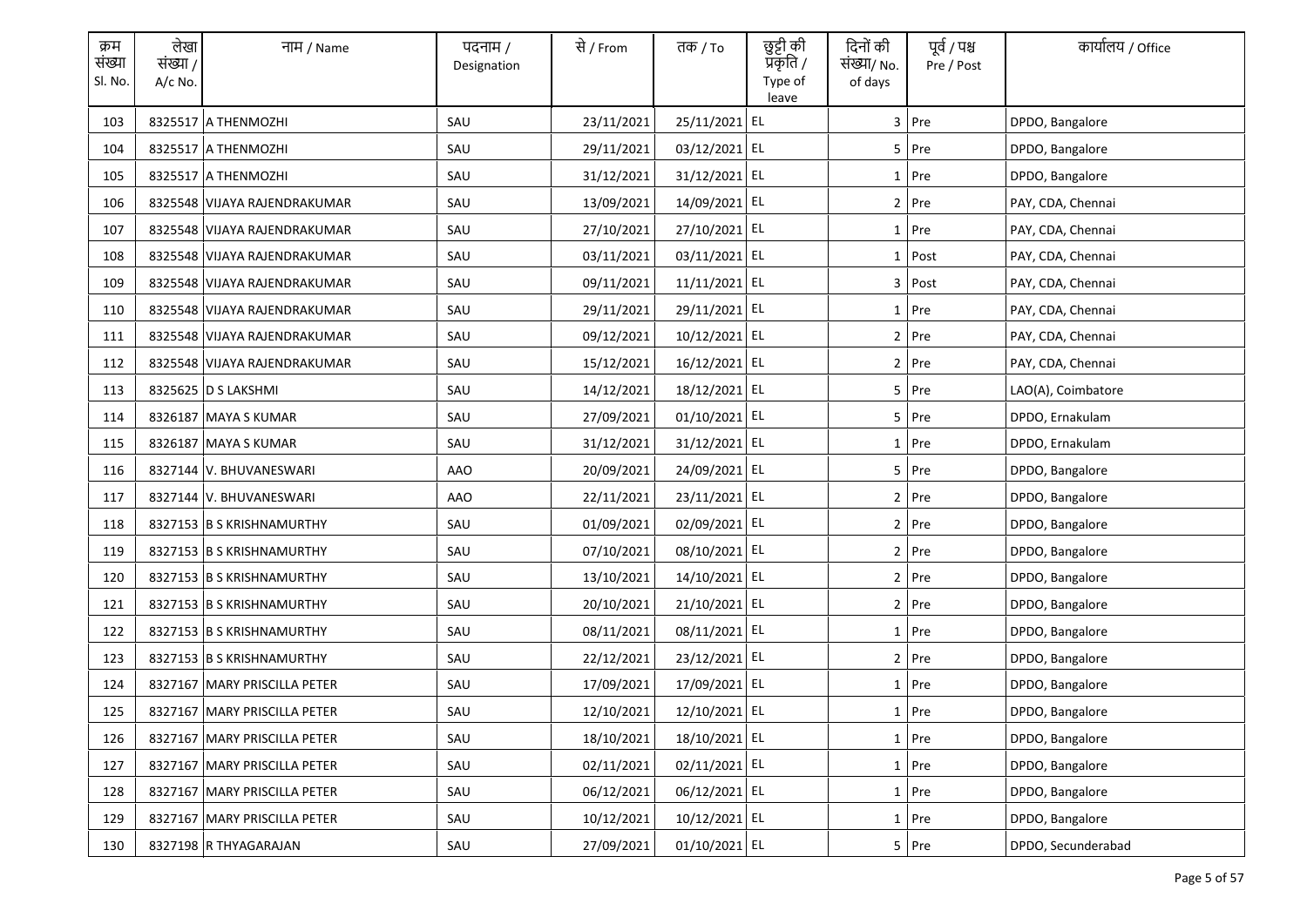| क्रम<br>संख्या<br>Sl. No. | लेखा<br>संख्या /<br>A/c No. | नाम / Name                 | पदनाम /<br>Designation | से / From  | तक / To        | छुट्टी की<br>प्रकृति /<br>Type of | दिनों की<br>संख्या/ No.<br>of days | पूर्व / पश्च<br>Pre / Post | कार्यालय / Office     |
|---------------------------|-----------------------------|----------------------------|------------------------|------------|----------------|-----------------------------------|------------------------------------|----------------------------|-----------------------|
| 131                       |                             | 8327198 R THYAGARAJAN      | SAU                    | 29/11/2021 | 03/12/2021 EL  | leave                             |                                    | 5 Pre                      | DPDO, Secunderabad    |
| 132                       |                             | 8327204 S NATARAJAN        | <b>DEOA</b>            | 06/10/2021 | 06/10/2021 EL  |                                   |                                    | 1 Pre                      | ENGG, CDA, Chennai    |
| 133                       |                             | 8327204 S NATARAJAN        | DEOA                   | 03/11/2021 | 03/11/2021 EL  |                                   |                                    | 1 Pre                      | ENGG, CDA, Chennai    |
| 134                       |                             | 8327204 S NATARAJAN        | DEOA                   | 11/11/2021 | 11/11/2021 EL  |                                   |                                    | 1 Pre                      | ENGG, CDA, Chennai    |
| 135                       |                             | 8327204 S NATARAJAN        | DEOA                   | 26/11/2021 | 26/11/2021 EL  |                                   |                                    | 1 Pre                      | ENGG, CDA, Chennai    |
| 136                       |                             | 8327204 S NATARAJAN        | DEOA                   | 01/12/2021 | 01/12/2021 EL  |                                   |                                    | 1 Pre                      | ENGG, CDA, Chennai    |
| 137                       |                             | 8327204 S NATARAJAN        | <b>DEOA</b>            | 09/12/2021 | 10/12/2021 EL  |                                   |                                    | 2 Pre                      | ENGG, CDA, Chennai    |
| 138                       |                             | 8327204 S NATARAJAN        | DEOA                   | 20/12/2021 | 20/12/2021 EL  |                                   |                                    | 1 Pre                      | ENGG, CDA, Chennai    |
| 139                       |                             | 8327205 S SARAVANAN        | <b>DEOA</b>            | 03/11/2021 | 03/11/2021 EL  |                                   |                                    | 1 Pre                      | RECORDS, CDA, Chennai |
| 140                       |                             | 8327205 S SARAVANAN        | DEOA                   | 09/12/2021 | 10/12/2021 EL  |                                   |                                    | 2 Pre                      | RECORDS, CDA, Chennai |
| 141                       |                             | 8327207 PHILOMINA FRANCIS  | <b>DEOA</b>            | 06/09/2021 | 06/09/2021 EL  |                                   |                                    | 1 Pre                      | RECORDS, CDA, Chennai |
| 142                       |                             | 8327207 PHILOMINA FRANCIS  | DEOA                   | 13/09/2021 | 17/09/2021 EL  |                                   |                                    | 5 Pre                      | RECORDS, CDA, Chennai |
| 143                       |                             | 8327207 PHILOMINA FRANCIS  | DEOA                   | 21/09/2021 | 24/09/2021 EL  |                                   |                                    | 4 Pre                      | RECORDS, CDA, Chennai |
| 144                       |                             | 8327207 PHILOMINA FRANCIS  | DEOA                   | 06/10/2021 | 06/10/2021 EL  |                                   |                                    | 1 Pre                      | RECORDS, CDA, Chennai |
| 145                       |                             | 8327207 PHILOMINA FRANCIS  | <b>DEOA</b>            | 25/10/2021 | 01/11/2021 CML |                                   |                                    | 8 Post                     | RECORDS, CDA, Chennai |
| 146                       |                             | 8327207 PHILOMINA FRANCIS  | <b>DEOA</b>            | 17/12/2021 | 17/12/2021 EL  |                                   |                                    | 1 Pre                      | RECORDS, CDA, Chennai |
| 147                       |                             | 8327210 P VENKATESAN       | SAU                    | 01/09/2021 | 01/09/2021 EL  |                                   |                                    | 1 Pre                      | STORES, CDA, Chennai  |
| 148                       |                             | 8327210 P VENKATESAN       | SAU                    | 08/11/2021 | 11/11/2021 EL  |                                   |                                    | 4 Pre                      | STORES, CDA, Chennai  |
| 149                       |                             | 8327210 P VENKATESAN       | SAU                    | 21/12/2021 | 23/12/2021 EL  |                                   |                                    | 3 Pre                      | STORES, CDA, Chennai  |
| 150                       |                             | 8327299 REGI THOMAS        | SAU                    | 27/12/2021 | 30/12/2021 EL  |                                   |                                    | 4 Pre                      | LAO A, Kochi          |
| 151                       |                             | 8327596 T M VASANTHI       | SAU                    | 05/07/2021 | 05/07/2021 EL  |                                   |                                    | 1 Pre                      | IA, CDA, Chennai      |
| 152                       |                             | 8327596 T M VASANTHI       | SAU                    | 28/07/2021 | 28/07/2021 EL  |                                   |                                    | 1 Pre                      | IA, CDA, Chennai      |
| 153                       |                             | 8327596 T M VASANTHI       | SAU                    | 25/08/2021 | 25/08/2021 EL  |                                   |                                    | 1 Pre                      | IA, CDA, Chennai      |
| 154                       |                             | 8327596 T M VASANTHI       | SAU                    | 31/08/2021 | 03/09/2021 EL  |                                   |                                    | 4 Pre                      | IA, CDA, Chennai      |
| 155                       |                             | 8327596 T M VASANTHI       | SAU                    | 25/10/2021 | 29/10/2021 EL  |                                   |                                    | 5 Pre                      | IA, CDA, Chennai      |
| 156                       |                             | 8327596 T M VASANTHI       | SAU                    | 22/11/2021 | 23/11/2021 EL  |                                   |                                    | 2 Pre                      | IA, CDA, Chennai      |
| 157                       |                             | 8327596 T M VASANTHI       | SAU                    | 10/12/2021 | 10/12/2021 EL  |                                   |                                    | 1 Pre                      | IA, CDA, Chennai      |
| 158                       |                             | 8327614 PRASANNA NARAYANAN | SAU                    | 09/09/2021 | 09/09/2021 EL  |                                   |                                    | 1 Pre                      | ACCTS, CDA, Chennai   |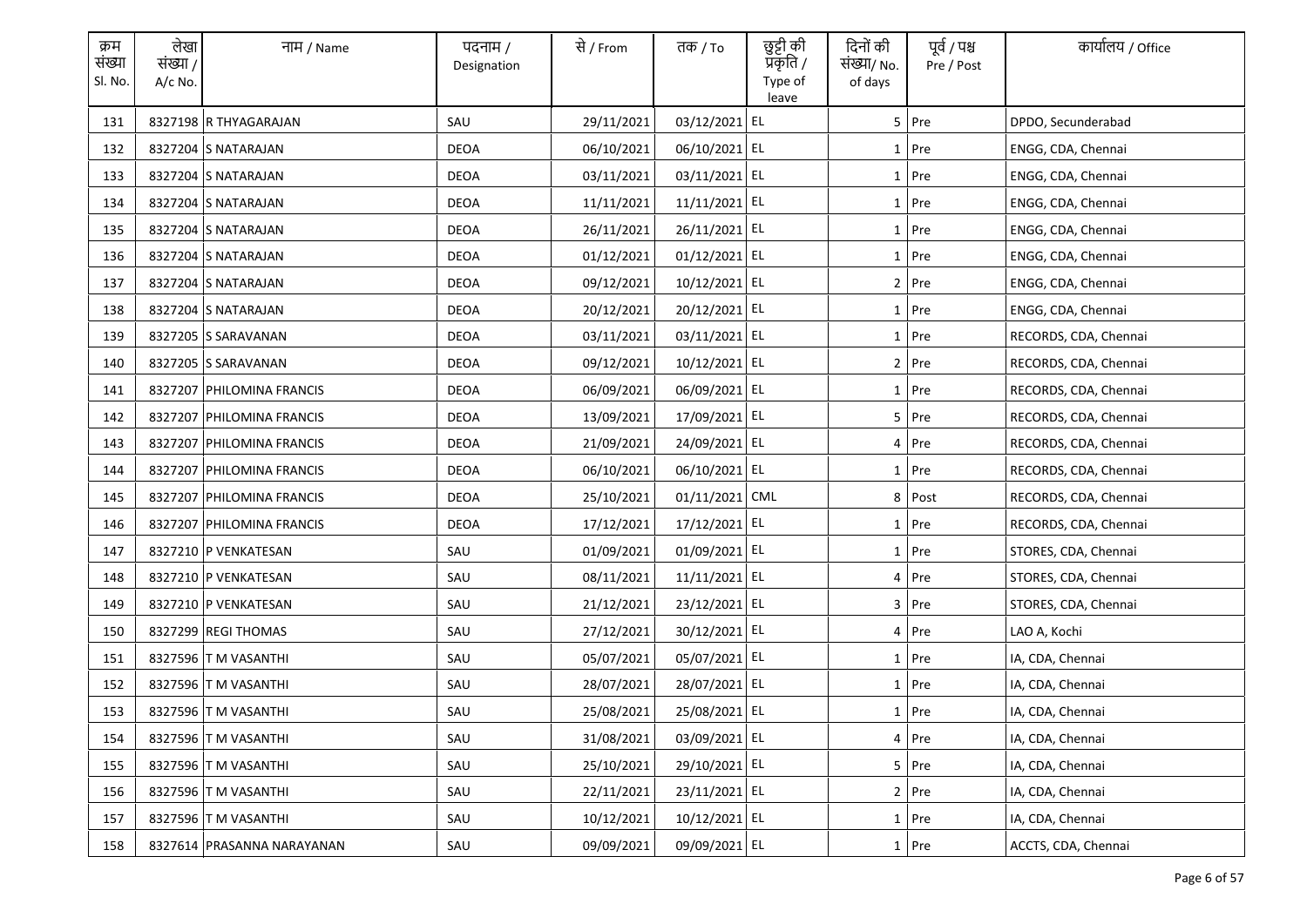| क्रम<br>संख्या<br>Sl. No. | लेखा<br>संख्या /<br>A/c No. | नाम / Name                    | पदनाम /<br>Designation | से / From  | तक / To        | छुट्टी की<br>प्रकृति /<br>Type of<br>leave | दिनों की<br>संख्या/ No.<br>of days | पूर्व / पश्च<br>Pre / Post | कार्यालय / Office         |
|---------------------------|-----------------------------|-------------------------------|------------------------|------------|----------------|--------------------------------------------|------------------------------------|----------------------------|---------------------------|
| 159                       |                             | 8327614 PRASANNA NARAYANAN    | SAU                    | 11/10/2021 | 13/10/2021 EL  |                                            |                                    | 3 Pre                      | ACCTS, CDA, Chennai       |
| 160                       |                             | 8327614 PRASANNA NARAYANAN    | SAU                    | 26/10/2021 | 29/10/2021 CML |                                            |                                    | 4 Post                     | ACCTS, CDA, Chennai       |
| 161                       |                             | 8327614 PRASANNA NARAYANAN    | SAU                    | 11/11/2021 | 11/11/2021 EL  |                                            |                                    | $1$ Post                   | ACCTS, CDA, Chennai       |
| 162                       |                             | 8327614 PRASANNA NARAYANAN    | SAU                    | 17/11/2021 | 18/11/2021 EL  |                                            |                                    | 2 Post                     | ACCTS, CDA, Chennai       |
| 163                       |                             | 8327614 PRASANNA NARAYANAN    | SAU                    | 06/12/2021 | 31/12/2021 CML |                                            |                                    | $26$ Post                  | ACCTS, CDA, Chennai       |
| 164                       | 8327680 V LATHA             |                               | SAU                    | 05/10/2021 | 06/10/2021 EL  |                                            |                                    | $2$ Pre                    | AAO BSO, Tambaram         |
| 165                       | 8327680 V LATHA             |                               | SAU                    | 14/10/2021 | 14/10/2021 EL  |                                            |                                    | $1$ Pre                    | AAO BSO, Tambaram         |
| 166                       | 8327680 V LATHA             |                               | SAU                    | 21/10/2021 | 22/10/2021 EL  |                                            |                                    | 2 Pre                      | AAO BSO, Tambaram         |
| 167                       | 8327680 V LATHA             |                               | SAU                    | 02/11/2021 | 11/11/2021 CML |                                            |                                    | 10 Post                    | AAO BSO, Tambaram         |
| 168                       | 8327680 V LATHA             |                               | SAU                    | 02/12/2021 | 04/12/2021 EL  |                                            |                                    | 3 Pre                      | AAO BSO, Tambaram         |
| 169                       | 8327680 V LATHA             |                               | SAU                    | 29/12/2021 | 30/12/2021 EL  |                                            |                                    | 2 Pre                      | AAO BSO, Tambaram         |
| 170                       |                             | 8328995 GEORGE WILSON         | SAU                    | 09/09/2021 | 10/09/2021 EL  |                                            |                                    | $2$ Pre                    | AAO (DAD), Trivandrum     |
| 171                       |                             | 8328995 GEORGE WILSON         | SAU                    | 29/09/2021 | 01/10/2021 EL  |                                            |                                    | 3 Pre                      | AAO (DAD), Trivandrum     |
| 172                       |                             | 8328995 GEORGE WILSON         | SAU                    | 20/12/2021 | 24/12/2021 EL  |                                            |                                    | $5$ Pre                    | AAO (DAD), Trivandrum     |
| 173                       |                             | 8328995 GEORGE WILSON         | SAU                    | 29/12/2021 | 31/12/2021 EL  |                                            |                                    | 3 Pre                      | AAO (DAD), Trivandrum     |
| 174                       |                             | 8329043 G SHANTHA VASUNDHARAN | SAU                    | 15/09/2021 | 19/09/2021 CML |                                            |                                    | 5 Post                     | DPDO, Pathanamthitta      |
| 175                       |                             | 8329043 G SHANTHA VASUNDHARAN | SAU                    | 20/09/2021 | 01/10/2021 SCL |                                            |                                    | 12 Post                    | DPDO, Pathanamthitta      |
| 176                       |                             | 8329043 G SHANTHA VASUNDHARAN | SAU                    | 16/12/2021 | 17/12/2021 EL  |                                            | $\mathbf{2}$                       | Post                       | DPDO, Pathanamthitta      |
| 177                       |                             | 8329043 G SHANTHA VASUNDHARAN | SAU                    | 31/12/2021 | 31/12/2021 EL  |                                            |                                    | $1$ Pre                    | DPDO, Pathanamthitta      |
| 178                       |                             | 8329073 C RAJASHREE           | SAU                    | 10/01/2021 | 17/01/2021 CML |                                            |                                    | 8 Post                     | O&M Section, CDA, Chennai |
| 179                       |                             | 8329073 C RAJASHREE           | SAU                    | 05/07/2021 | 09/07/2021 CML |                                            |                                    | 5 Post                     | O&M Section, CDA, Chennai |
| 180                       |                             | 8329073 C RAJASHREE           | SAU                    | 19/07/2021 | 20/07/2021 EL  |                                            |                                    | $2$ Pre                    | O&M Section, CDA, Chennai |
| 181                       |                             | 8329073 C RAJASHREE           | SAU                    | 29/07/2021 | 29/07/2021 EL  |                                            |                                    | 1 Pre                      | O&M Section, CDA, Chennai |
| 182                       |                             | 8329073 C RAJASHREE           | SAU                    | 09/08/2021 | 09/08/2021 EL  |                                            |                                    | 1 Pre                      | O&M Section, CDA, Chennai |
| 183                       |                             | 8329073 C RAJASHREE           | SAU                    | 18/08/2021 | 19/08/2021 EL  |                                            |                                    | 2 Pre                      | O&M Section, CDA, Chennai |
| 184                       |                             | 8329073 C RAJASHREE           | SAU                    | 15/09/2021 | 15/09/2021 EL  |                                            |                                    | 1 Pre                      | O&M Section, CDA, Chennai |
| 185                       |                             | 8329073 C RAJASHREE           | SAU                    | 11/10/2021 | 13/10/2021 EL  |                                            |                                    | 3 Pre                      | O&M Section, CDA, Chennai |
| 186                       |                             | 8329073 C RAJASHREE           | SAU                    | 02/11/2021 | 03/11/2021 EL  |                                            |                                    | $2$ Pre                    | O&M Section, CDA, Chennai |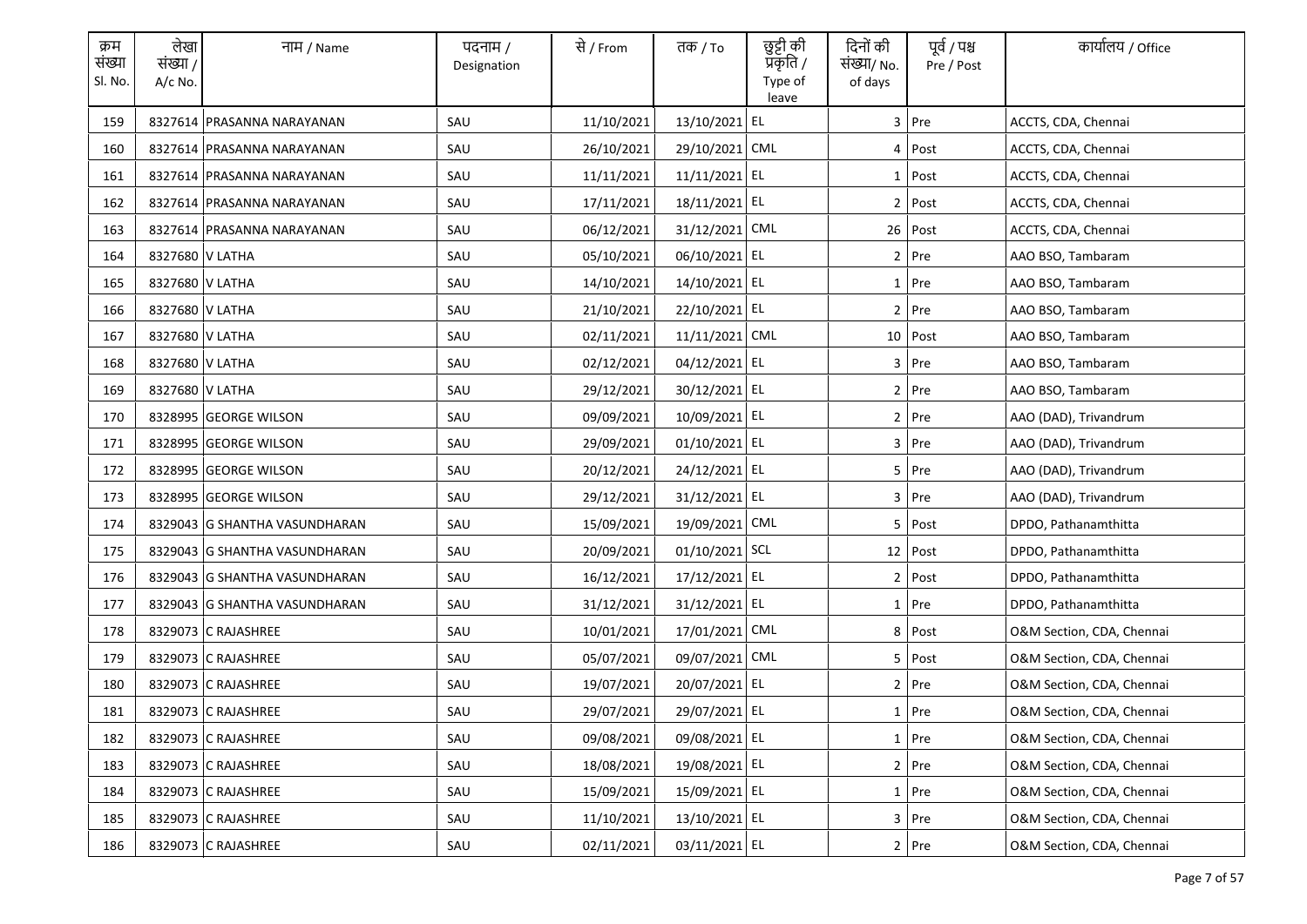| क्रम<br>संख्या<br>Sl. No. | लेखा<br>संख्या /<br>$A/c$ No. | नाम / Name                  | पदनाम /<br>Designation | से / From  | तक <i>/</i> To | छुट्टी की<br>प्रकृति /<br>Type of<br>leave | दिनों की<br>संख्या/ No.<br>of days | पूर्व / पश्च<br>Pre / Post | कार्यालय / Office         |
|---------------------------|-------------------------------|-----------------------------|------------------------|------------|----------------|--------------------------------------------|------------------------------------|----------------------------|---------------------------|
| 187                       |                               | 8329073 C RAJASHREE         | SAU                    | 25/11/2021 | 26/11/2021 EL  |                                            |                                    | $2$ Pre                    | O&M Section, CDA, Chennai |
| 188                       |                               | 8329073 C RAJASHREE         | SAU                    | 06/12/2021 | 06/12/2021 EL  |                                            |                                    | 1 Pre                      | O&M Section, CDA, Chennai |
| 189                       |                               | 8329108 M K JAYADEVAN       | SAU                    | 27/09/2021 | 27/09/2021 EL  |                                            |                                    | $1$ Pre                    | PAO ORS DSC, Kannur       |
| 190                       |                               | 8329108 M K JAYADEVAN       | SAU                    | 07/10/2021 | 07/10/2021 EL  |                                            |                                    | 1 Pre                      | PAO ORS DSC, Kannur       |
| 191                       |                               | 8329108 M K JAYADEVAN       | SAU                    | 12/10/2021 | 13/10/2021 EL  |                                            |                                    | 2 Pre                      | PAO ORS DSC, Kannur       |
| 192                       |                               | 8329108 M K JAYADEVAN       | SAU                    | 06/12/2021 | 06/12/2021 EL  |                                            |                                    | 1 Pre                      | PAO ORS DSC, Kannur       |
| 193                       |                               | 8329108 M K JAYADEVAN       | SAU                    | 14/12/2021 | 14/12/2021 EL  |                                            |                                    | 1 Pre                      | PAO ORS DSC, Kannur       |
| 194                       |                               | 8329108 M K JAYADEVAN       | SAU                    | 27/12/2021 | 27/12/2021 EL  |                                            |                                    | 1 Pre                      | PAO ORS DSC, Kannur       |
| 195                       |                               | 8329364 R JANAKI RAMAN      | SAU                    | 16/09/2021 | 17/09/2021 EL  |                                            |                                    | $2$ Pre                    | MISC, CDA, Chennai        |
| 196                       |                               | 8329364 R JANAKI RAMAN      | SAU                    | 21/09/2021 | 24/09/2021 CML |                                            |                                    | 4 Post                     | MISC, CDA, Chennai        |
| 197                       |                               | 8329364 R JANAKI RAMAN      | SAU                    | 06/10/2021 | 06/10/2021 EL  |                                            |                                    | $1$ Pre                    | MISC, CDA, Chennai        |
| 198                       |                               | 8329364 R JANAKI RAMAN      | SAU                    | 25/10/2021 | 29/10/2021 CML |                                            |                                    | 5 Post                     | MISC, CDA, Chennai        |
| 199                       |                               | 8329364 R JANAKI RAMAN      | SAU                    | 11/11/2021 | 12/11/2021 EL  |                                            |                                    | $2$ Pre                    | MISC, CDA, Chennai        |
| 200                       |                               | 8329364 R JANAKI RAMAN      | SAU                    | 22/12/2021 | 23/12/2021 CML |                                            |                                    | $2$ Post                   | MISC, CDA, Chennai        |
| 201                       |                               | 8329364 R JANAKI RAMAN      | SAU                    | 27/12/2021 | 27/12/2021 EL  |                                            |                                    | $1$ Pre                    | MISC, CDA, Chennai        |
| 202                       |                               | 8329364 R JANAKI RAMAN      | SAU                    | 30/12/2021 | 30/12/2021 EL  |                                            |                                    | 1 Pre                      | MISC, CDA, Chennai        |
| 203                       |                               | 8329389 HARIDAS G           | SAU                    | 05/11/2021 | 05/11/2021 EL  |                                            |                                    | 1 Pre                      | LAO A, Kochi              |
| 204                       |                               | 8329389 HARIDAS G           | SAU                    | 02/12/2021 | 03/12/2021 EL  |                                            |                                    | 2 Pre                      | LAO A, Kochi              |
| 205                       |                               | 8329389 HARIDAS G           | SAU                    | 30/12/2021 | 31/12/2021 EL  |                                            |                                    | $2$ Pre                    | LAO A, Kochi              |
| 206                       |                               | 8329394 V B SRINIVAS        | SAU                    | 30/08/2021 | 04/09/2021 EL  |                                            |                                    | 6 Pre                      | AAO BSO, Coimbatore       |
| 207                       |                               | 8329394 V B SRINIVAS        | SAU                    | 21/10/2021 | 21/10/2021 EL  |                                            |                                    | $1$ Pre                    | AAO BSO, Coimbatore       |
| 208                       |                               | 8329394 V B SRINIVAS        | SAU                    | 08/11/2021 | 09/11/2021 EL  |                                            |                                    | 2 Pre                      | AAO BSO, Coimbatore       |
| 209                       |                               | 8329394 V B SRINIVAS        | SAU                    | 15/11/2021 | 15/11/2021 EL  |                                            |                                    | 1 Pre                      | AAO BSO, Coimbatore       |
| 210                       |                               | 8329734 RANJU MOL THOMAS    | SAU                    | 27/09/2021 | 08/10/2021 CCL |                                            |                                    | 12 Pre                     | PAO ORS DSC, Kannur       |
| 211                       |                               | 8329734 RANJU MOL THOMAS    | SAU                    | 10/11/2021 | 10/12/2021 CCL |                                            |                                    | 31 Pre                     | PAO ORS DSC, Kannur       |
| 212                       |                               | 8329869 SUMATHI VARADARAJAN | SAU                    | 15/09/2021 | 16/09/2021 EL  |                                            |                                    | 2 Pre                      | DPDO, Chennai             |
| 213                       |                               | 8329869 SUMATHI VARADARAJAN | SAU                    | 23/09/2021 | 23/09/2021 EL  |                                            |                                    | $1$ Pre                    | DPDO, Chennai             |
| 214                       |                               | 8329869 SUMATHI VARADARAJAN | SAU                    | 06/10/2021 | 07/10/2021 EL  |                                            |                                    | 2 Pre                      | DPDO, Chennai             |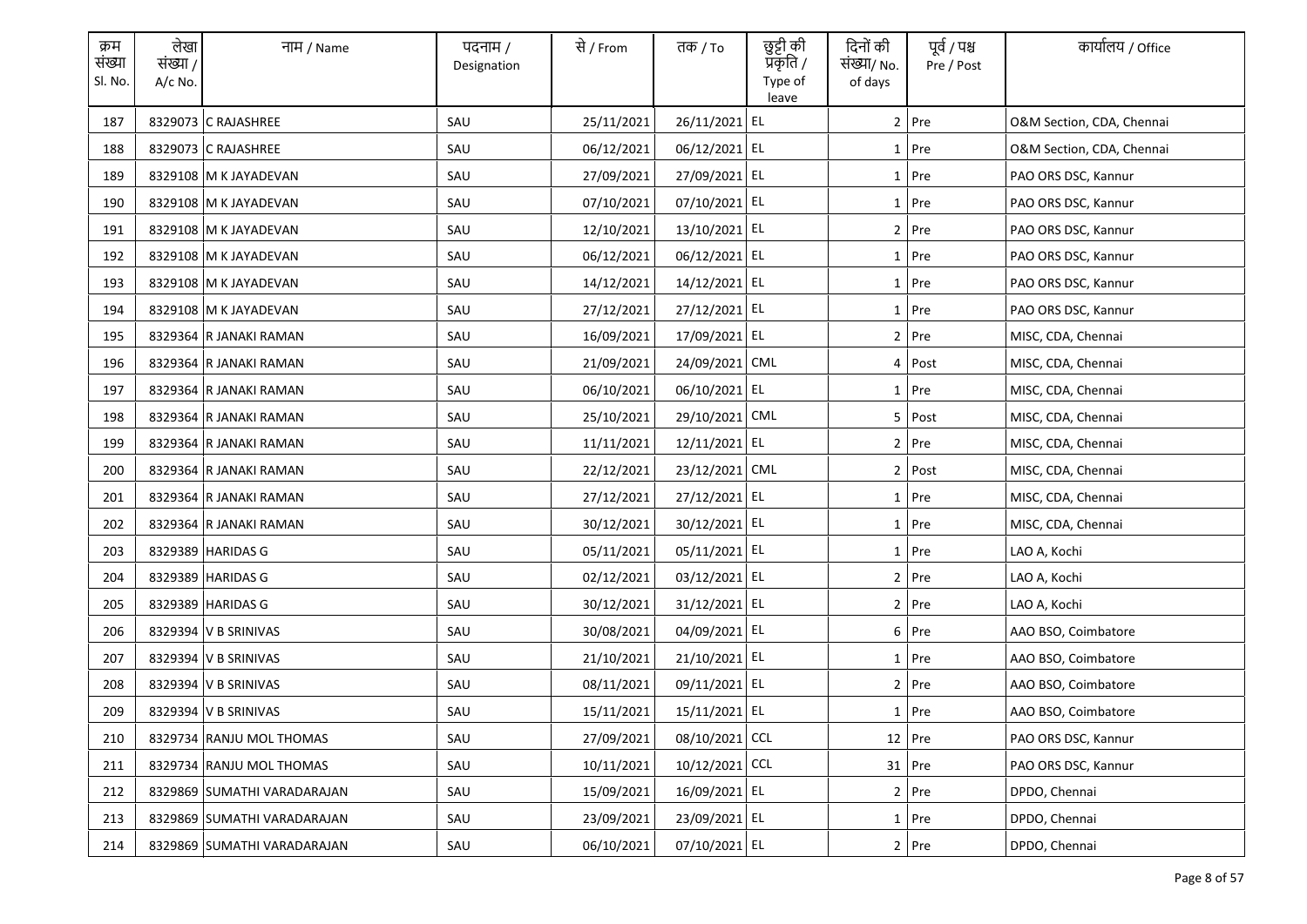| क्रम<br>संख्या<br>Sl. No. | लेखा<br>संख्या /<br>$A/c$ No. | नाम / Name                  | पदनाम /<br>Designation | से / From  | तक <i>/</i> To | छुट्टी की<br>प्रकृति /<br>Type of<br>leave | दिनों की<br>संख्या/ No.<br>of days | पूर्व / पश्च<br>Pre / Post | कार्यालय / Office     |
|---------------------------|-------------------------------|-----------------------------|------------------------|------------|----------------|--------------------------------------------|------------------------------------|----------------------------|-----------------------|
| 215                       |                               | 8329869 SUMATHI VARADARAJAN | SAU                    | 29/10/2021 | 29/10/2021 EL  |                                            |                                    | $1$ Pre                    | DPDO, Chennai         |
| 216                       |                               | 8329869 SUMATHI VARADARAJAN | SAU                    | 11/11/2021 | 11/11/2021 EL  |                                            |                                    | 1 Pre                      | DPDO, Chennai         |
| 217                       |                               | 8329869 SUMATHI VARADARAJAN | SAU                    | 18/11/2021 | 18/11/2021 EL  |                                            |                                    | $1$ Pre                    | DPDO, Chennai         |
| 218                       |                               | 8329869 SUMATHI VARADARAJAN | SAU                    | 26/11/2021 | 26/11/2021 EL  |                                            |                                    | 1 Pre                      | DPDO, Chennai         |
| 219                       |                               | 8329869 SUMATHI VARADARAJAN | SAU                    | 03/12/2021 | 03/12/2021 EL  |                                            |                                    | $1$ Pre                    | DPDO, Chennai         |
| 220                       |                               | 8329869 SUMATHI VARADARAJAN | SAU                    | 09/12/2021 | 10/12/2021 EL  |                                            |                                    | 2 Pre                      | DPDO, Chennai         |
| 221                       |                               | 8329869 SUMATHI VARADARAJAN | SAU                    | 16/12/2021 | 17/12/2021 EL  |                                            |                                    | 2 Pre                      | DPDO, Chennai         |
| 222                       |                               | 8329968 A JAYARAM           | SAU                    | 04/10/2021 | 05/10/2021 EL  |                                            |                                    | 2 Pre                      | PAO ORS DSC, Kannur   |
| 223                       |                               | 8329968 A JAYARAM           | SAU                    | 22/11/2021 | 30/11/2021     |                                            |                                    | $9$ Pre                    | PAO ORS DSC, Kannur   |
| 224                       |                               | 8329968 A JAYARAM           | SAU                    | 01/12/2021 | 03/12/2021 EL  |                                            |                                    | 3 Post                     | PAO ORS DSC, Kannur   |
| 225                       |                               | 8329968 A JAYARAM           | SAU                    | 13/12/2021 | 13/12/2021 EL  |                                            |                                    | $1$ Pre                    | PAO ORS DSC, Kannur   |
| 226                       |                               | 8330865 T BALAKRISHNAN      | SAU                    | 20/09/2021 | 20/09/2021 EL  |                                            |                                    | 1 Pre                      | PAO ORS DSC, Kannur   |
| 227                       |                               | 8330865 T BALAKRISHNAN      | SAU                    | 27/09/2021 | 28/09/2021 EL  |                                            |                                    | $2$ Pre                    | PAO ORS DSC, Kannur   |
| 228                       |                               | 8330865 T BALAKRISHNAN      | SAU                    | 18/10/2021 | 18/10/2021 EL  |                                            |                                    | 1 Pre                      | PAO ORS DSC, Kannur   |
| 229                       | 8330865                       | <b>T BALAKRISHNAN</b>       | SAU                    | 01/11/2021 | 03/11/2021 CML |                                            |                                    | 3 Post                     | PAO ORS DSC, Kannur   |
| 230                       |                               | 8330865 T BALAKRISHNAN      | SAU                    | 11/11/2021 | 11/11/2021 EL  |                                            |                                    | 1 Pre                      | PAO ORS DSC, Kannur   |
| 231                       |                               | 8330865 T BALAKRISHNAN      | SAU                    | 30/11/2021 | 30/11/2021 EL  |                                            |                                    | 1 Pre                      | PAO ORS DSC, Kannur   |
| 232                       |                               | 8330865 T BALAKRISHNAN      | SAU                    | 15/12/2021 | 15/12/2021 EL  |                                            |                                    | 1 Pre                      | PAO ORS DSC, Kannur   |
| 233                       |                               | 8330865 T BALAKRISHNAN      | SAU                    | 21/12/2021 | 24/12/2021 EL  |                                            |                                    | 4 Pre                      | PAO ORS DSC, Kannur   |
| 234                       | 8330969 G LATHA               |                             | SAU                    | 01/10/2021 | 01/10/2021 EL  |                                            |                                    | $1$ Pre                    | DPDO, Trivandrum      |
| 235                       | 8330969 G LATHA               |                             | SAU                    | 24/11/2021 | 24/11/2021 EL  |                                            |                                    | $1$ Pre                    | DPDO, Trivandrum      |
| 236                       | 8330969 G LATHA               |                             | SAU                    | 29/11/2021 | 01/12/2021 EL  |                                            |                                    | 3 Pre                      | DPDO, Trivandrum      |
| 237                       | 8330969 G LATHA               |                             | SAU                    | 13/12/2021 | 13/12/2021 EL  |                                            |                                    | 1 Pre                      | DPDO, Trivandrum      |
| 238                       |                               | 8331268 K BASKER            | SAU                    | 16/08/2021 | 16/08/2021 EL  |                                            |                                    | $1$ Pre                    | MEDICAL, CDA, Chennai |
| 239                       |                               | 8331268 K BASKER            | SAU                    | 01/09/2021 | 01/09/2021 EL  |                                            |                                    | 1 Pre                      | MEDICAL, CDA, Chennai |
| 240                       |                               | 8331268 K BASKER            | SAU                    | 16/09/2021 | 16/09/2021 EL  |                                            |                                    | 1 Pre                      | MEDICAL, CDA, Chennai |
| 241                       |                               | 8331268 K BASKER            | SAU                    | 06/10/2021 | 06/10/2021 EL  |                                            |                                    | $1$ Pre                    | MEDICAL, CDA, Chennai |
| 242                       |                               | 8331268 K BASKER            | SAU                    | 29/10/2021 | 29/10/2021 EL  |                                            |                                    | 1 Pre                      | MEDICAL, CDA, Chennai |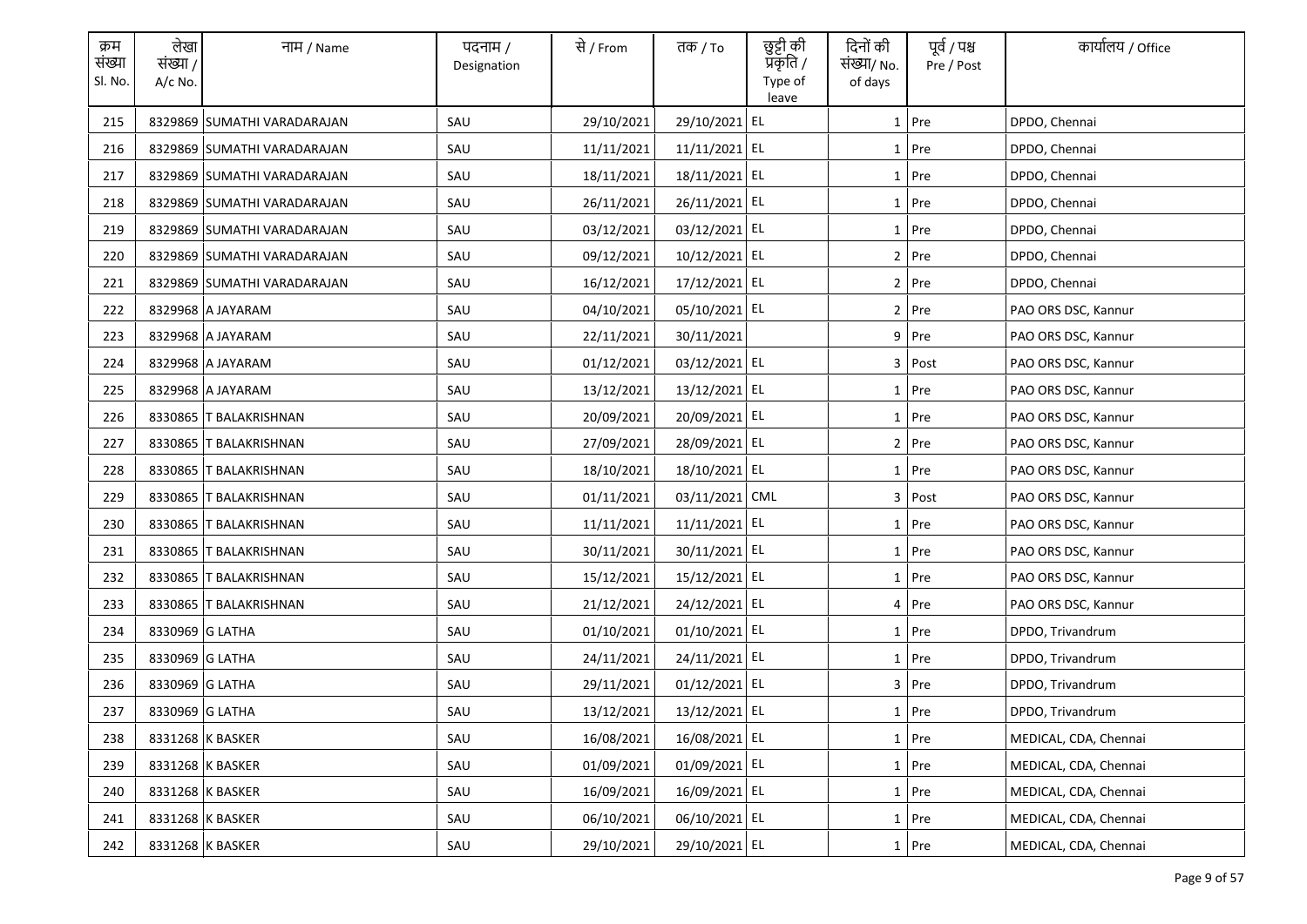| क्रम<br>संख्या<br>Sl. No. | लेखा<br>संख्या /<br>$A/c$ No. | नाम / Name            | पदनाम /<br>Designation | से / From  | तक <i>/</i> To | छुट्टी की<br>प्रॅकृति /<br>Type of<br>leave | दिनों की<br>संख्या/ No.<br>of days | पूर्व / पश्च<br>Pre / Post | कार्यालय / Office     |
|---------------------------|-------------------------------|-----------------------|------------------------|------------|----------------|---------------------------------------------|------------------------------------|----------------------------|-----------------------|
| 243                       |                               | 8331268 K BASKER      | SAU                    | 17/11/2021 | 18/11/2021 EL  |                                             |                                    | $2$ Pre                    | MEDICAL, CDA, Chennai |
| 244                       |                               | 8331268 K BASKER      | SAU                    | 23/11/2021 | 23/11/2021 EL  |                                             |                                    | $1$ Pre                    | MEDICAL, CDA, Chennai |
| 245                       | 8331321 S SHRIJIT             |                       | SAU                    | 27/09/2021 | 27/09/2021 EL  |                                             |                                    | $1$ Pre                    | AO GE (A), Trivandrum |
| 246                       | 8331321 S SHRIJIT             |                       | SAU                    | 07/10/2021 | 07/10/2021 EL  |                                             |                                    | $1$ Pre                    | AO GE (A), Trivandrum |
| 247                       | 8331321 S SHRIJIT             |                       | SAU                    | 23/10/2021 | 23/10/2021 EL  |                                             |                                    | $1$ Pre                    | AO GE (A), Trivandrum |
| 248                       | 8331321 S SHRIJIT             |                       | SAU                    | 30/10/2021 | 30/10/2021 EL  |                                             |                                    | $1$ Pre                    | AO GE (A), Trivandrum |
| 249                       | 8331321 S SHRIJIT             |                       | SAU                    | 06/11/2021 | 06/11/2021 EL  |                                             |                                    | $1$ Pre                    | AO GE (A), Trivandrum |
| 250                       | 8331321 S SHRIJIT             |                       | SAU                    | 13/11/2021 | 13/11/2021 EL  |                                             |                                    | $1$ Pre                    | AO GE (A), Trivandrum |
| 251                       | 8331321 S SHRIJIT             |                       | SAU                    | 18/11/2021 | 18/11/2021 EL  |                                             |                                    | 1 Pre                      | AO GE (A), Trivandrum |
| 252                       | 8331321 S SHRIJIT             |                       | SAU                    | 25/11/2021 | 25/11/2021 EL  |                                             |                                    | $1$ Pre                    | AO GE (A), Trivandrum |
| 253                       | 8331321 S SHRIJIT             |                       | SAU                    | 04/12/2021 | 04/12/2021 EL  |                                             |                                    | $1$ Pre                    | AO GE (A), Trivandrum |
| 254                       | 8331321 S SHRIJIT             |                       | SAU                    | 11/12/2021 | 11/12/2021 EL  |                                             |                                    | $1$ Pre                    | AO GE (A), Trivandrum |
| 255                       | 8331321 S SHRIJIT             |                       | SAU                    | 18/12/2021 | 18/12/2021 EL  |                                             |                                    | $1$ Pre                    | AO GE (A), Trivandrum |
| 256                       | 8331321 S SHRIJIT             |                       | SAU                    | 21/12/2021 | 21/12/2021 EL  |                                             |                                    | 1 Pre                      | AO GE (A), Trivandrum |
| 257                       | 8331321 S SHRIJIT             |                       | SAU                    | 28/12/2021 | 28/12/2021 EL  |                                             |                                    | $1$ Pre                    | AO GE (A), Trivandrum |
| 258                       | 8331321 S SHRIJIT             |                       | SAU                    | 30/12/2021 | 30/12/2021 EL  |                                             |                                    | 1 Pre                      | AO GE (A), Trivandrum |
| 259                       |                               | 8331527 S. SRITHARAN  | <b>AAO</b>             | 13/09/2021 | 13/09/2021 EL  |                                             |                                    | $1$ Pre                    | MO, CDA, Chennai      |
| 260                       |                               | 8331527 S. SRITHARAN  | AAO                    | 07/12/2021 | 08/12/2021 EL  |                                             |                                    | 2 Pre                      | MO, CDA, Chennai      |
| 261                       |                               | 8331527 S. SRITHARAN  | AAO                    | 27/12/2021 | 27/12/2021 EL  |                                             |                                    | $1$ Pre                    | MO, CDA, Chennai      |
| 262                       |                               | 8331528 K SUJATHA     | SAU                    | 11/10/2021 | 12/10/2021 EL  |                                             |                                    | 2 Pre                      | ENGG, CDA, Chennai    |
| 263                       |                               | 8331528 K SUJATHA     | SAU                    | 18/10/2021 | 18/10/2021 EL  |                                             |                                    | $1$ Pre                    | ENGG, CDA, Chennai    |
| 264                       |                               | 8331528 K SUJATHA     | SAU                    | 10/11/2021 | 11/11/2021 EL  |                                             |                                    | $2$ Pre                    | ENGG, CDA, Chennai    |
| 265                       |                               | 8331528 K SUJATHA     | SAU                    | 26/11/2021 | 26/11/2021 EL  |                                             |                                    | 1 Pre                      | ENGG, CDA, Chennai    |
| 266                       |                               | 8331528 K SUJATHA     | SAU                    | 01/12/2021 | 17/12/2021 CCL |                                             |                                    | 17 Pre                     | ENGG, CDA, Chennai    |
| 267                       |                               | 8331528 K SUJATHA     | SAU                    | 29/12/2021 | 29/12/2021 EL  |                                             |                                    | $1$ Pre                    | ENGG, CDA, Chennai    |
| 268                       |                               | 8331702 K KARTHIKEYAN | SAU                    | 20/09/2021 | 20/09/2021 EL  |                                             |                                    | 1 Pre                      | PAO ORS DSC, Kannur   |
| 269                       |                               | 8331702 K KARTHIKEYAN | SAU                    | 06/10/2021 | 06/10/2021 EL  |                                             |                                    | $1$ Pre                    | PAO ORS DSC, Kannur   |
| 270                       |                               | 8331702 K KARTHIKEYAN | SAU                    | 05/11/2021 | 05/11/2021 EL  |                                             |                                    | 1 Pre                      | PAO ORS DSC, Kannur   |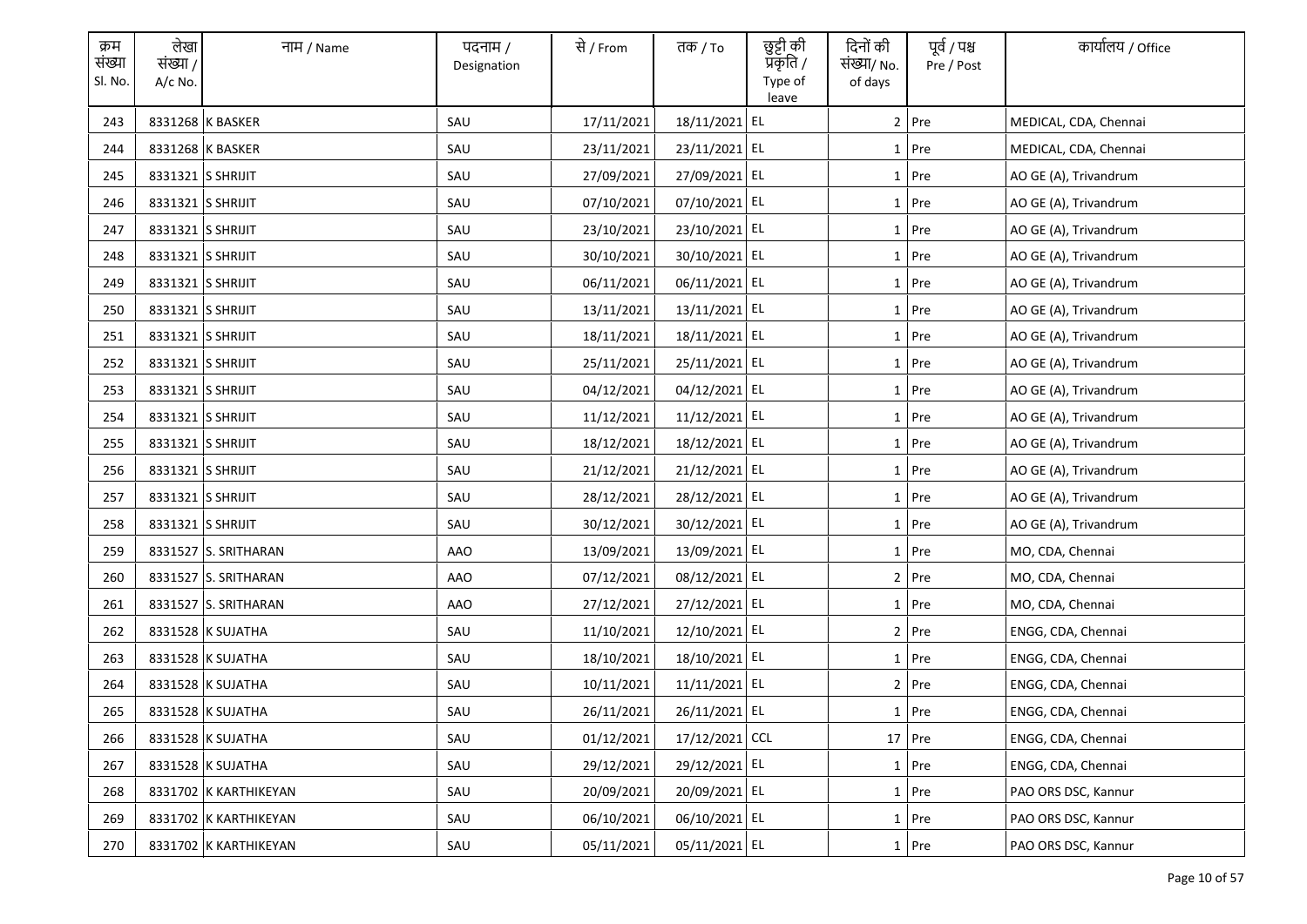| क्रम<br>संख्या<br>Sl. No. | लेखा<br>संख्या /<br>A/c No. | नाम / Name              | पदनाम /<br>Designation | से / From  | तक <i>/</i> To | छुट्टी की<br>प्रकृति /<br>Type of<br>leave | दिनों की<br>संख्या/ No.<br>of days | पूर्व / पश्च<br>Pre / Post | कार्यालय / Office    |
|---------------------------|-----------------------------|-------------------------|------------------------|------------|----------------|--------------------------------------------|------------------------------------|----------------------------|----------------------|
| 271                       |                             | 8331702 K KARTHIKEYAN   | SAU                    | 12/11/2021 | 12/11/2021 EL  |                                            |                                    | $1$ Pre                    | PAO ORS DSC, Kannur  |
| 272                       |                             | 8331833 SREEKUMAR D     | SAU                    | 07/09/2021 | 07/09/2021 EL  |                                            |                                    | $1$ Post                   | DPDO, Pathanamthitta |
| 273                       |                             | 8331833 SREEKUMAR D     | SAU                    | 22/09/2021 | 22/09/2021 EL  |                                            |                                    | $1$ Pre                    | DPDO, Pathanamthitta |
| 274                       |                             | 8331833 SREEKUMAR D     | SAU                    | 28/09/2021 | 29/09/2021 CML |                                            |                                    | $2$ Post                   | DPDO, Pathanamthitta |
| 275                       |                             | 8331833 SREEKUMAR D     | SAU                    | 07/10/2021 | 07/10/2021 EL  |                                            |                                    | $1$ Pre                    | DPDO, Pathanamthitta |
| 276                       |                             | 8331833 SREEKUMAR D     | SAU                    | 07/10/2021 | 08/10/2021 HPL |                                            |                                    | $2$ Pre                    | DPDO, Pathanamthitta |
| 277                       |                             | 8331833 SREEKUMAR D     | SAU                    | 12/10/2021 | 12/10/2021 HPL |                                            |                                    | 1 Pre                      | DPDO, Pathanamthitta |
| 278                       |                             | 8331833 SREEKUMAR D     | SAU                    | 25/10/2021 | 25/10/2021 EL  |                                            |                                    | $1$ Pre                    | DPDO, Pathanamthitta |
| 279                       |                             | 8331833 SREEKUMAR D     | SAU                    | 27/10/2021 | 27/10/2021 EL  |                                            |                                    | $1$ Post                   | DPDO, Pathanamthitta |
| 280                       |                             | 8331833 SREEKUMAR D     | SAU                    | 10/11/2021 | 10/11/2021 HPL |                                            |                                    | $1$ Post                   | DPDO, Pathanamthitta |
| 281                       |                             | 8331833 SREEKUMAR D     | SAU                    | 01/12/2021 | 01/12/2021 HPL |                                            |                                    | 1 Post                     | DPDO, Pathanamthitta |
| 282                       |                             | 8331833 SREEKUMAR D     | SAU                    | 03/12/2021 | 03/12/2021 HPL |                                            |                                    | $1$ Post                   | DPDO, Pathanamthitta |
| 283                       |                             | 8331833 SREEKUMAR D     | SAU                    | 21/12/2021 | 21/12/2021 HPL |                                            |                                    | 1 Post                     | DPDO, Pathanamthitta |
| 284                       |                             | 8331833 SREEKUMAR D     | SAU                    | 28/12/2021 | 28/12/2021 HPL |                                            |                                    | $1$ Post                   | DPDO, Pathanamthitta |
| 285                       |                             | 8331964 ANIL GOPAY      | SAU                    | 03/09/2021 | 09/09/2021 EL  |                                            |                                    | 7 Pre                      | PAY, CDA, Chennai    |
| 286                       |                             | 8331964 ANIL GOPAY      | SAU                    | 29/10/2021 | 29/10/2021 EL  |                                            |                                    | 1 Pre                      | PAY, CDA, Chennai    |
| 287                       |                             | 8331964 ANIL GOPAY      | SAU                    | 30/11/2021 | 03/12/2021 EL  |                                            |                                    | 4 Pre                      | PAY, CDA, Chennai    |
| 288                       |                             | 8331964 ANIL GOPAY      | SAU                    | 13/12/2021 | 15/12/2021 EL  |                                            |                                    | 3 Pre                      | PAY, CDA, Chennai    |
| 289                       |                             | 8331964 ANIL GOPAY      | SAU                    | 23/12/2021 | 24/12/2021 EL  |                                            |                                    | $2$ Pre                    | PAY, CDA, Chennai    |
| 290                       |                             | 8331964 ANIL GOPAY      | SAU                    | 31/12/2021 | 31/12/2021 EL  |                                            |                                    | $1$ Pre                    | PAY, CDA, Chennai    |
| 291                       |                             | 8332018 P VISHALA       | SAU                    | 23/08/2021 | 27/08/2021 EL  |                                            |                                    | 5 Pre                      | STORES, CDA, Chennai |
| 292                       |                             | 8332519 SHALINI ASHOK   | SAU                    | 21/09/2021 | 22/09/2021 EL  |                                            |                                    | $2$ Pre                    | DPDO, Bangalore      |
| 293                       |                             | 8332519 SHALINI ASHOK   | SAU                    | 05/10/2021 | 08/10/2021 CML |                                            |                                    | 4 Post                     | DPDO, Bangalore      |
| 294                       |                             | 8332519 SHALINI ASHOK   | SAU                    | 12/10/2021 | 13/10/2021 EL  |                                            |                                    | $2$ Pre                    | DPDO, Bangalore      |
| 295                       |                             | 8332519 SHALINI ASHOK   | SAU                    | 21/10/2021 | 22/10/2021 EL  |                                            |                                    | 2 Pre                      | DPDO, Bangalore      |
| 296                       |                             | 8332584 MALA SUNDARESAN | SAU                    | 11/08/2021 | 11/08/2021 EL  |                                            |                                    | 1 Pre                      | STORES, CDA, Chennai |
| 297                       |                             | 8332584 MALA SUNDARESAN | SAU                    | 27/08/2021 | 27/08/2021 EL  |                                            |                                    | $1$ Pre                    | STORES, CDA, Chennai |
| 298                       |                             | 8332584 MALA SUNDARESAN | SAU                    | 06/10/2021 | 08/10/2021 EL  |                                            |                                    | $3$ Pre                    | STORES, CDA, Chennai |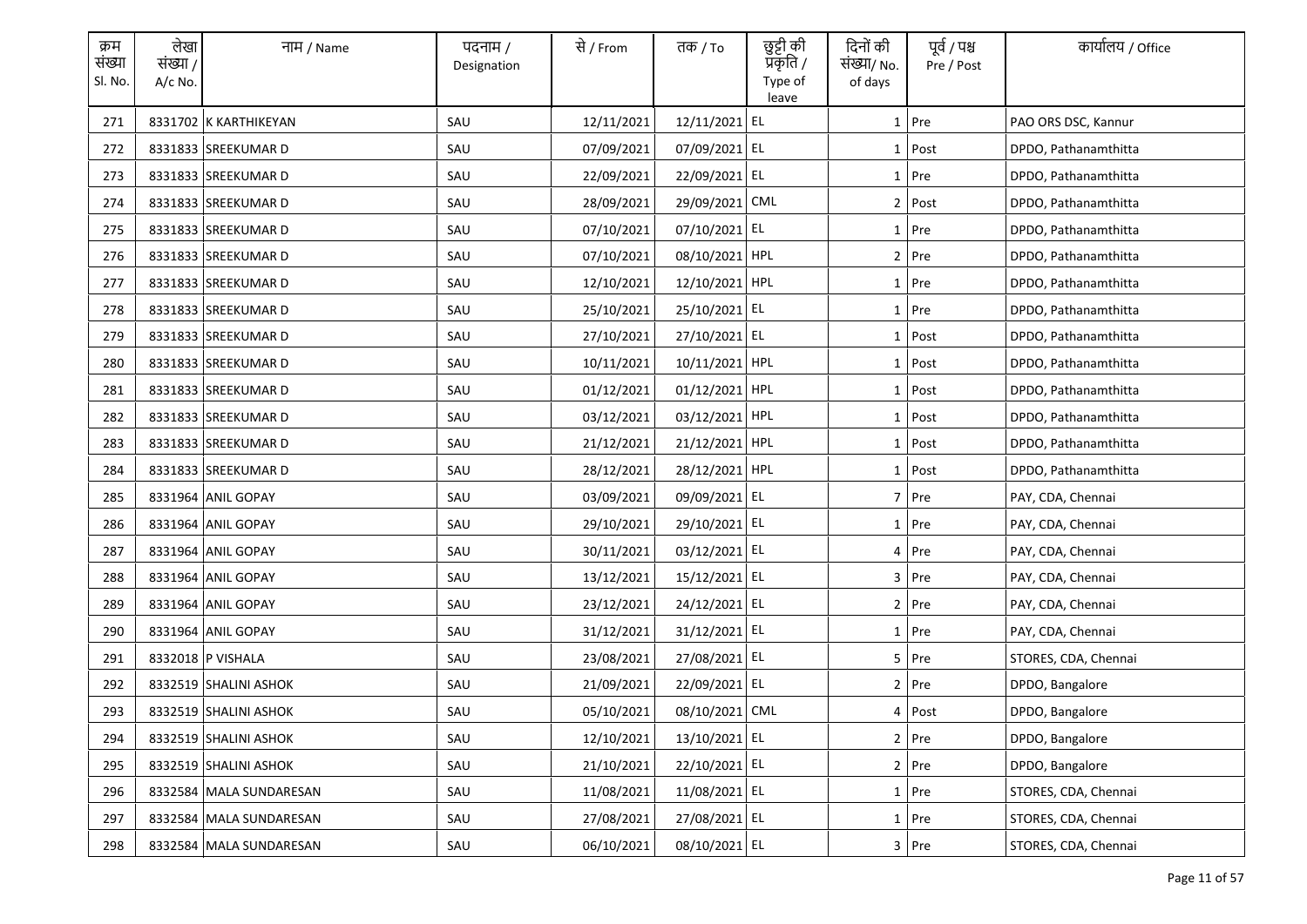| क्रम<br>संख्या<br>Sl. No. | लेखा<br>संख्या /<br>$A/c$ No. | नाम / Name                  | पदनाम /<br>Designation | से / From  | तक <i>/</i> To | छुट्टी की<br>प्रॅकृति /<br>Type of<br>leave | दिनों की<br>संख्या/ No.<br>of days | पूर्व / पश्च<br>Pre / Post | कार्यालय / Office    |
|---------------------------|-------------------------------|-----------------------------|------------------------|------------|----------------|---------------------------------------------|------------------------------------|----------------------------|----------------------|
| 299                       |                               | 8332584 MALA SUNDARESAN     | SAU                    | 13/10/2021 | 13/10/2021 EL  |                                             |                                    | $1$ Pre                    | STORES, CDA, Chennai |
| 300                       |                               | 8332584 MALA SUNDARESAN     | SAU                    | 10/11/2021 | 11/11/2021 EL  |                                             |                                    | 2 Pre                      | STORES, CDA, Chennai |
| 301                       |                               | 8332584 MALA SUNDARESAN     | SAU                    | 06/12/2021 | 07/12/2021 EL  |                                             |                                    | $2$ Pre                    | STORES, CDA, Chennai |
| 302                       |                               | 8332584 MALA SUNDARESAN     | SAU                    | 17/12/2021 | 17/12/2021 EL  |                                             |                                    | 1 Pre                      | STORES, CDA, Chennai |
| 303                       |                               | 8332585 SIVAGAMI LAKSHMANAN | SAU                    | 16/06/2021 | 19/06/2021 EL  |                                             |                                    | 4 Pre                      | AO GE STM, Chennai   |
| 304                       |                               | 8332585 SIVAGAMI LAKSHMANAN | SAU                    | 13/07/2021 | 14/07/2021 EL  |                                             |                                    | $2$ Pre                    | AO GE STM, Chennai   |
| 305                       |                               | 8332585 SIVAGAMI LAKSHMANAN | SAU                    | 22/07/2021 | 07/08/2021 CML |                                             |                                    | 17 Post                    | AO GE STM, Chennai   |
| 306                       |                               | 8332585 SIVAGAMI LAKSHMANAN | SAU                    | 07/09/2021 | 09/09/2021 EL  |                                             |                                    | $3$ Pre                    | AO GE STM, Chennai   |
| 307                       |                               | 8332585 SIVAGAMI LAKSHMANAN | SAU                    | 16/09/2021 | 20/09/2021 EL  |                                             |                                    | $5$ Pre                    | AO GE STM, Chennai   |
| 308                       |                               | 8332585 SIVAGAMI LAKSHMANAN | SAU                    | 25/10/2021 | 28/10/2021 EL  |                                             |                                    | 4 Pre                      | AO GE STM, Chennai   |
| 309                       |                               | 8332585 SIVAGAMI LAKSHMANAN | SAU                    | 08/11/2021 | 08/11/2021 EL  |                                             |                                    | $1$ Pre                    | AO GE STM, Chennai   |
| 310                       |                               | 8332585 SIVAGAMI LAKSHMANAN | SAU                    | 10/11/2021 | 10/11/2021 EL  |                                             |                                    | 1 Pre                      | AO GE STM, Chennai   |
| 311                       |                               | 8332585 SIVAGAMI LAKSHMANAN | SAU                    | 17/11/2021 | 17/11/2021 EL  |                                             |                                    | $1$ Pre                    | AO GE STM, Chennai   |
| 312                       |                               | 8332585 SIVAGAMI LAKSHMANAN | SAU                    | 25/11/2021 | 27/11/2021 EL  |                                             |                                    | $3$ Pre                    | AO GE STM, Chennai   |
| 313                       |                               | 8332585 SIVAGAMI LAKSHMANAN | SAU                    | 02/12/2021 | 02/12/2021 EL  |                                             |                                    | $1$ Pre                    | AO GE STM, Chennai   |
| 314                       |                               | 8332585 SIVAGAMI LAKSHMANAN | SAU                    | 16/12/2021 | 16/12/2021 EL  |                                             |                                    | 1 Pre                      | AO GE STM, Chennai   |
| 315                       |                               | 8332585 SIVAGAMI LAKSHMANAN | SAU                    | 18/12/2021 | 18/12/2021 EL  |                                             |                                    | 1 Pre                      | AO GE STM, Chennai   |
| 316                       |                               | 8332605 C SOMASHEKAR        | <b>CLK</b>             | 04/10/2021 | 08/10/2021 EL  |                                             |                                    | 5 Pre                      | DPDO, Bangalore      |
| 317                       |                               | 8332605 C SOMASHEKAR        | <b>CLK</b>             | 29/11/2021 | 02/12/2021 EL  |                                             |                                    | 4 Pre                      | DPDO, Bangalore      |
| 318                       |                               | 8332605 C SOMASHEKAR        | <b>CLK</b>             | 08/12/2021 | 08/12/2021 EL  |                                             |                                    | 1 Pre                      | DPDO, Bangalore      |
| 319                       |                               | 8332605 C SOMASHEKAR        | <b>CLK</b>             | 13/12/2021 | 13/12/2021 EL  |                                             |                                    | 1 Pre                      | DPDO, Bangalore      |
| 320                       |                               | 8332605 C SOMASHEKAR        | <b>CLK</b>             | 20/12/2021 | 20/12/2021 EL  |                                             |                                    | 1 Pre                      | DPDO, Bangalore      |
| 321                       |                               | 8332605 C SOMASHEKAR        | <b>CLK</b>             | 24/12/2021 | 24/12/2021 EL  |                                             |                                    | 1 Pre                      | DPDO, Bangalore      |
| 322                       |                               | 8332605 C SOMASHEKAR        | <b>CLK</b>             | 30/12/2021 | 31/12/2021 EL  |                                             |                                    | $2$ Pre                    | DPDO, Bangalore      |
| 323                       |                               | 8332626 K SARASWATHY        | SAU                    | 09/09/2021 | 09/09/2021 EL  |                                             |                                    | 1 Pre                      | ADMIN, CDA, Chennai  |
| 324                       |                               | 8332626 K SARASWATHY        | SAU                    | 15/09/2021 | 16/09/2021 EL  |                                             |                                    | 2 Pre                      | ADMIN, CDA, Chennai  |
| 325                       |                               | 8332626 K SARASWATHY        | SAU                    | 24/09/2021 | 24/09/2021 EL  |                                             |                                    | $1$ Pre                    | ADMIN, CDA, Chennai  |
| 326                       |                               | 8332626 K SARASWATHY        | SAU                    | 01/10/2021 | 01/10/2021 EL  |                                             |                                    | 1 Pre                      | ADMIN, CDA, Chennai  |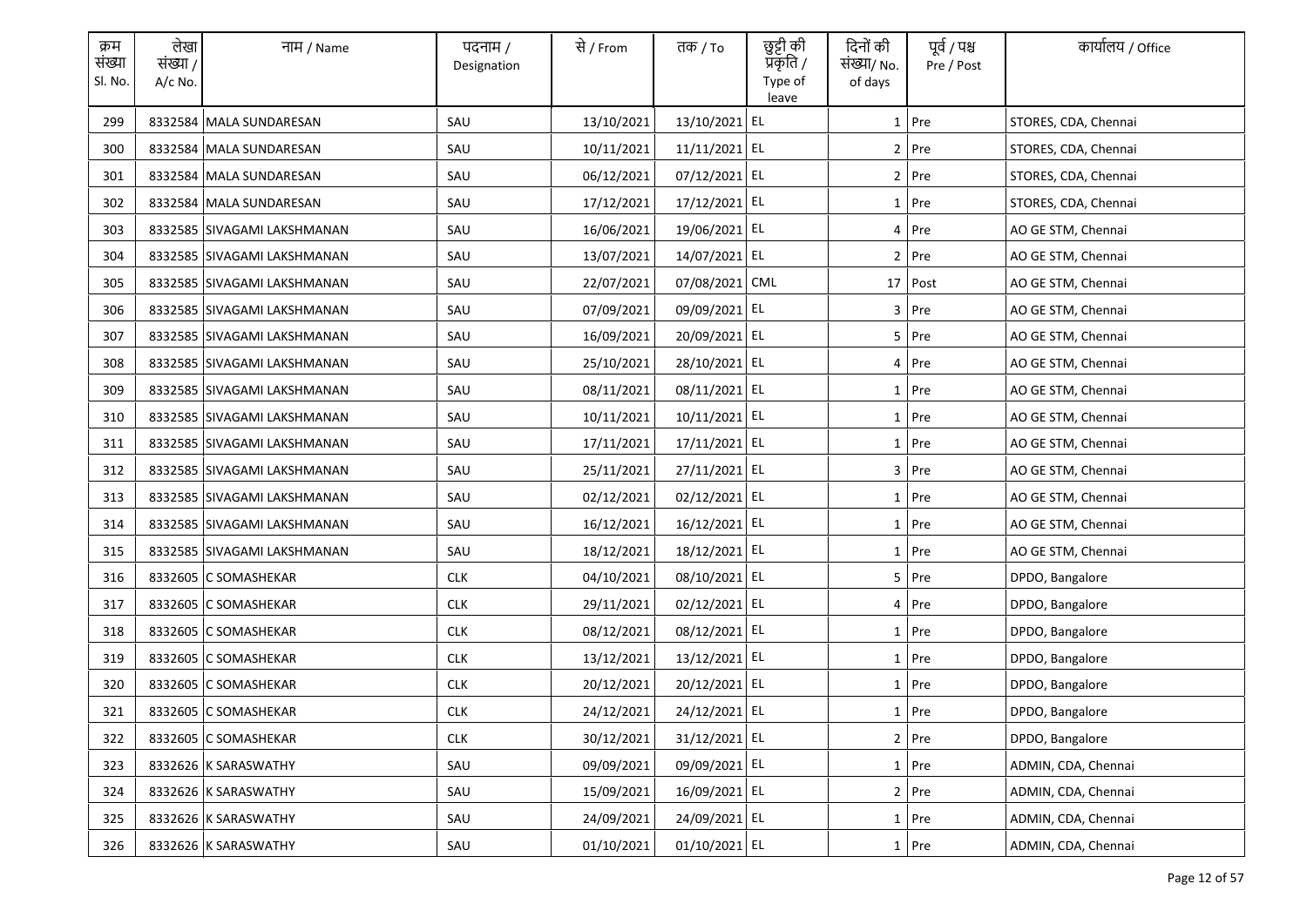| क्रम<br>संख्या<br>Sl. No. | लेखा<br>संख्या /<br>A/c No. | नाम / Name               | पदनाम /<br>Designation | से / From  | तक / To        | छुट्टी की<br>प्रकृति /<br>Type of<br>leave | दिनों की<br>संख्या/ No.<br>of days | पूर्व / पश्च<br>Pre / Post | कार्यालय / Office     |
|---------------------------|-----------------------------|--------------------------|------------------------|------------|----------------|--------------------------------------------|------------------------------------|----------------------------|-----------------------|
| 327                       |                             | 8332626 K SARASWATHY     | SAU                    | 03/11/2021 | 03/11/2021 EL  |                                            |                                    | $1$ Pre                    | ADMIN, CDA, Chennai   |
| 328                       |                             | 8332626 K SARASWATHY     | SAU                    | 10/11/2021 | 11/11/2021 EL  |                                            |                                    | 2 Pre                      | ADMIN, CDA, Chennai   |
| 329                       |                             | 8332626 K SARASWATHY     | SAU                    | 18/11/2021 | 18/11/2021 EL  |                                            |                                    | $1$ Pre                    | ADMIN, CDA, Chennai   |
| 330                       |                             | 8332626 K SARASWATHY     | SAU                    | 21/12/2021 | 22/12/2021 EL  |                                            |                                    | $2$ Pre                    | ADMIN, CDA, Chennai   |
| 331                       |                             | 8332627 M EBISHA         | AAO                    | 04/10/2021 | 04/10/2021 EL  |                                            |                                    | $1$ Pre                    | ENGG, CDA, Chennai    |
| 332                       |                             | 8332627 M EBISHA         | AAO                    | 07/10/2021 | 08/10/2021 EL  |                                            |                                    | $2$ Pre                    | ENGG, CDA, Chennai    |
| 333                       |                             | 8332627 M EBISHA         | AAO                    | 20/10/2021 | 21/10/2021 EL  |                                            |                                    | $2$ Pre                    | ENGG, CDA, Chennai    |
| 334                       |                             | 8332627 M EBISHA         | AAO                    | 27/10/2021 | 27/10/2021 EL  |                                            |                                    | $1$ Pre                    | ENGG, CDA, Chennai    |
| 335                       |                             | 8332627 M EBISHA         | AAO                    | 10/11/2021 | 11/11/2021 EL  |                                            |                                    | $2$ Pre                    | ENGG, CDA, Chennai    |
| 336                       |                             | 8332627 M EBISHA         | AAO                    | 09/12/2021 | 10/12/2021 EL  |                                            |                                    | 2 Pre                      | ENGG, CDA, Chennai    |
| 337                       |                             | 8332627 M EBISHA         | AAO                    | 30/12/2021 | 31/12/2021 EL  |                                            |                                    | 2 Pre                      | ENGG, CDA, Chennai    |
| 338                       |                             | 8332629 K V SASEENDRAN   | SAU                    | 13/09/2021 | 13/09/2021 EL  |                                            |                                    | $1$ Pre                    | PAO ORS DSC, Kannur   |
| 339                       |                             | 8332629 K V SASEENDRAN   | SAU                    | 23/09/2021 | 23/09/2021 EL  |                                            |                                    | $1$ Pre                    | PAO ORS DSC, Kannur   |
| 340                       |                             | 8332629 K V SASEENDRAN   | SAU                    | 27/09/2021 | 27/09/2021 EL  |                                            |                                    | 1 Post                     | PAO ORS DSC, Kannur   |
| 341                       |                             | 8332629 K V SASEENDRAN   | SAU                    | 06/10/2021 | 06/10/2021 EL  |                                            |                                    | 1 Pre                      | PAO ORS DSC, Kannur   |
| 342                       |                             | 8332629 K V SASEENDRAN   | SAU                    | 02/11/2021 | 05/11/2021 CML |                                            |                                    | 4 Post                     | PAO ORS DSC, Kannur   |
| 343                       |                             | 8332629 K V SASEENDRAN   | SAU                    | 16/11/2021 | 18/11/2021 EL  |                                            |                                    | $3$ Pre                    | PAO ORS DSC, Kannur   |
| 344                       |                             | 8332629 K V SASEENDRAN   | SAU                    | 25/11/2021 | 25/11/2021 EL  |                                            |                                    | 1 Pre                      | PAO ORS DSC, Kannur   |
| 345                       |                             | 8332629 K V SASEENDRAN   | SAU                    | 30/11/2021 | 30/11/2021 EL  |                                            |                                    | $1$ Post                   | PAO ORS DSC, Kannur   |
| 346                       |                             | 8332629 K V SASEENDRAN   | SAU                    | 03/12/2021 | 03/12/2021 EL  |                                            |                                    | $1$ Pre                    | PAO ORS DSC, Kannur   |
| 347                       |                             | 8332629 K V SASEENDRAN   | SAU                    | 14/12/2021 | 14/12/2021 EL  |                                            |                                    | $1$ Pre                    | PAO ORS DSC, Kannur   |
| 348                       |                             | 8332629 K V SASEENDRAN   | SAU                    | 20/12/2021 | 24/12/2021 CML |                                            |                                    | 5 Post                     | PAO ORS DSC, Kannur   |
| 349                       |                             | 8332633 K N BALAKRISHNAN | AUD                    | 29/09/2021 | 29/09/2021 EL  |                                            |                                    | 1   Pre                    | PAO ORS DSC, Kannur   |
| 350                       |                             | 8332633 K N BALAKRISHNAN | AUD                    | 11/10/2021 | 13/10/2021 EL  |                                            |                                    | 3 Pre                      | PAO ORS DSC, Kannur   |
| 351                       |                             | 8332633 K N BALAKRISHNAN | AUD                    | 09/12/2021 | 09/12/2021 EL  |                                            |                                    | 1 Pre                      | PAO ORS DSC, Kannur   |
| 352                       |                             | 8332633 K N BALAKRISHNAN | AUD                    | 28/12/2021 | 29/12/2021 EL  |                                            |                                    | 2 Pre                      | PAO ORS DSC, Kannur   |
| 353                       | 8332636 MINI R              |                          | <b>PS</b>              | 16/09/2021 | 16/09/2021 EL  |                                            |                                    | 1 Pre                      | AAO (DAD), Trivandrum |
| 354                       | 8332636 MINI R              |                          | PS                     | 27/09/2021 | 29/09/2021 EL  |                                            |                                    | $3$ Pre                    | AAO (DAD), Trivandrum |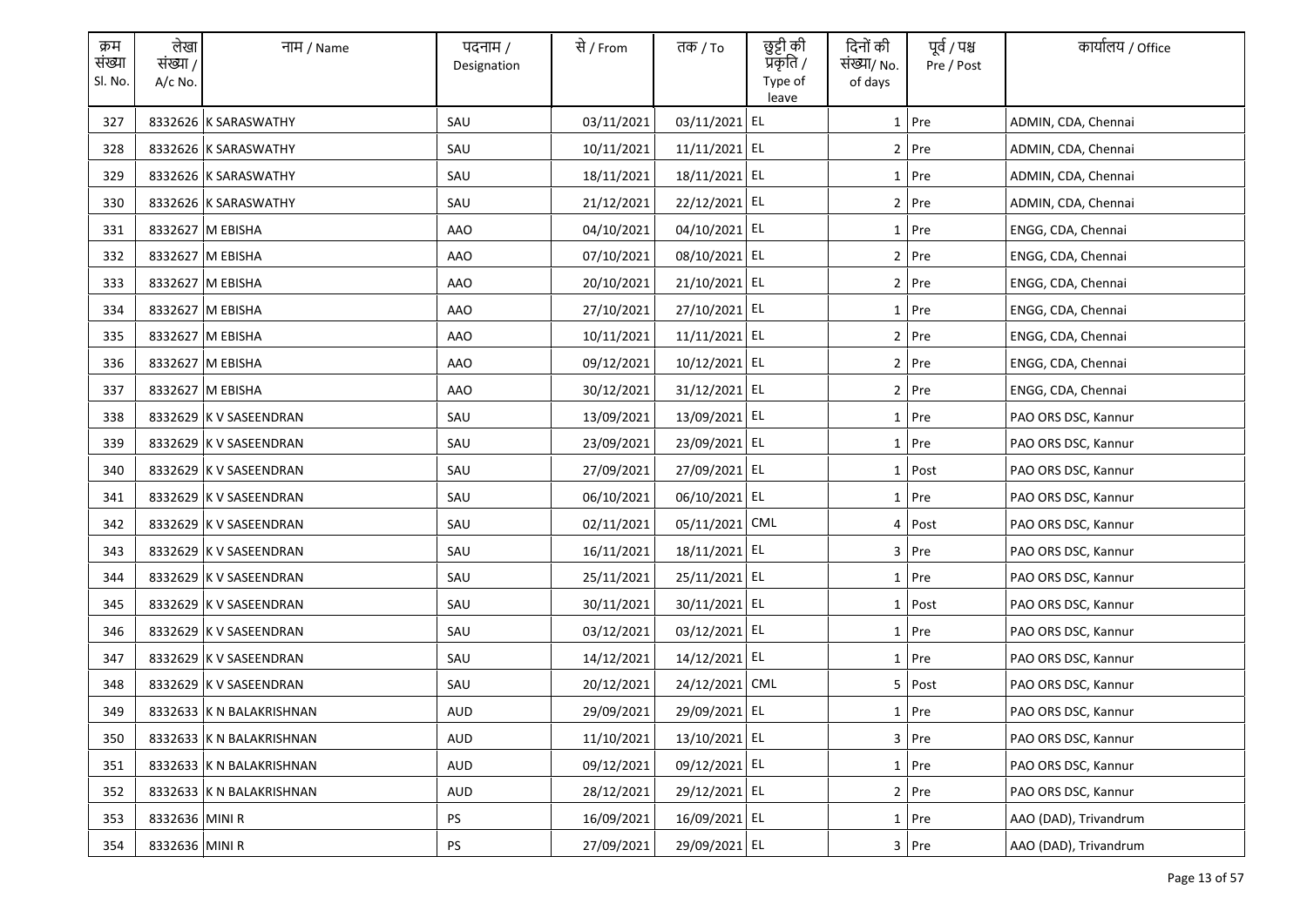| क्रम<br>संख्या<br>Sl. No. | लेखा<br>संख्या /<br>$A/c$ No. | नाम / Name            | पदनाम /<br>Designation | से / From  | तक / To        | छुट्टी की<br>प्रकृति /<br>Type of<br>leave | दिनों की<br>संख्या/ No.<br>of days | पूर्व / पश्च<br>Pre / Post | कार्यालय / Office            |
|---------------------------|-------------------------------|-----------------------|------------------------|------------|----------------|--------------------------------------------|------------------------------------|----------------------------|------------------------------|
| 355                       | 8332636 MINI R                |                       | <b>PS</b>              | 04/10/2021 | 06/10/2021 EL  |                                            |                                    | 3 Pre                      | AAO (DAD), Trivandrum        |
| 356                       | 8332636 MINI R                |                       | PS                     | 18/10/2021 | 29/10/2021 EL  |                                            |                                    | $12$ Pre                   | AAO (DAD), Trivandrum        |
| 357                       | 8332636 MINI R                |                       | PS                     | 29/11/2021 | 17/12/2021 CCL |                                            |                                    | 19 Pre                     | AAO (DAD), Trivandrum        |
| 358                       | 8332636 MINI R                |                       | <b>PS</b>              | 28/12/2021 | 29/12/2021 EL  |                                            |                                    | $2$ Pre                    | AAO (DAD), Trivandrum        |
| 359                       |                               | 8332651 E PERIYASWAMY | <b>MTS</b>             | 11/11/2021 | 11/11/2021 EL  |                                            |                                    | 1 Pre                      | Pension Adalat, CDA, Chennai |
| 360                       |                               | 8332657 R THIRUMONY   | <b>AUD</b>             | 02/11/2021 | 02/11/2021 EL  |                                            |                                    | $1$ Pre                    | DPDO, Kollam                 |
| 361                       |                               | 8332657 R THIRUMONY   | <b>AUD</b>             | 22/11/2021 | 22/11/2021 EL  |                                            |                                    | 1 Pre                      | DPDO, Kollam                 |
| 362                       |                               | 8332657 R THIRUMONY   | <b>AUD</b>             | 25/11/2021 | 25/11/2021 EL  |                                            |                                    | 1 Pre                      | DPDO, Kollam                 |
| 363                       |                               | 8332657 R THIRUMONY   | <b>AUD</b>             | 06/12/2021 | 10/12/2021 EL  |                                            |                                    | 5 Pre                      | DPDO, Kollam                 |
| 364                       |                               | 8332657 R THIRUMONY   | AUD                    | 15/12/2021 | 15/12/2021 EL  |                                            |                                    | $1$ Pre                    | DPDO, Kollam                 |
| 365                       |                               | 8332665 G YUGENDER    | MTS                    | 13/09/2021 | 13/09/2021 EL  |                                            |                                    | $1$ Pre                    | ACCTS, CDA, Chennai          |
| 366                       |                               | 8332665 G YUGENDER    | <b>MTS</b>             | 28/09/2021 | 28/09/2021 EL  |                                            |                                    | $1$ Pre                    | ACCTS, CDA, Chennai          |
| 367                       |                               | 8332665 G YUGENDER    | <b>MTS</b>             | 05/10/2021 | 07/10/2021 CML |                                            |                                    | 3 Pre                      | ACCTS, CDA, Chennai          |
| 368                       |                               | 8332665 G YUGENDER    | <b>MTS</b>             | 11/10/2021 | 11/10/2021 EL  |                                            |                                    | 1 Pre                      | ACCTS, CDA, Chennai          |
| 369                       |                               | 8332665 G YUGENDER    | <b>MTS</b>             | 21/10/2021 | 21/10/2021 EL  |                                            |                                    | 1 Pre                      | ACCTS, CDA, Chennai          |
| 370                       |                               | 8332665 G YUGENDER    | <b>MTS</b>             | 03/11/2021 | 08/11/2021 CML |                                            |                                    | 6 Post                     | ACCTS, CDA, Chennai          |
| 371                       |                               | 8332665 G YUGENDER    | <b>MTS</b>             | 10/11/2021 | 11/11/2021 EL  |                                            |                                    | 2 Post                     | ACCTS, CDA, Chennai          |
| 372                       |                               | 8332665 G YUGENDER    | <b>MTS</b>             | 23/11/2021 | 23/11/2021 EL  |                                            |                                    | 1 Post                     | ACCTS, CDA, Chennai          |
| 373                       |                               | 8332665 G YUGENDER    | <b>MTS</b>             | 26/11/2021 | 26/11/2021 EL  |                                            |                                    | $1$ Pre                    | ACCTS, CDA, Chennai          |
| 374                       |                               | 8332665 G YUGENDER    | <b>MTS</b>             | 30/11/2021 | 02/12/2021 CML |                                            |                                    | 3 Post                     | ACCTS, CDA, Chennai          |
| 375                       |                               | 8332665 G YUGENDER    | <b>MTS</b>             | 13/12/2021 | 13/12/2021 EL  |                                            |                                    | 1 Pre                      | ACCTS, CDA, Chennai          |
| 376                       |                               | 8332665 G YUGENDER    | <b>MTS</b>             | 29/12/2021 | 30/12/2021 CML |                                            |                                    | 2 Post                     | ACCTS, CDA, Chennai          |
| 377                       |                               | 8332673 S MURALI      | RC                     | 11/10/2021 | 12/10/2021 EL  |                                            |                                    | 2 Pre                      | ECHS, CDA, Chennai           |
| 378                       |                               | 8332673 S MURALI      | $\sf RC$               | 11/11/2021 | 11/11/2021 EL  |                                            |                                    | $1$ Pre                    | ECHS, CDA, Chennai           |
| 379                       |                               | 8332675 R PARTHIBAN   | <b>MTS</b>             | 01/09/2021 | 01/09/2021 EL  |                                            |                                    | $1$ Pre                    | DPDO, Chennai                |
| 380                       |                               | 8332675 R PARTHIBAN   | <b>MTS</b>             | 06/09/2021 | 07/09/2021 EL  |                                            |                                    | 2 Pre                      | DPDO, Chennai                |
| 381                       |                               | 8332675 R PARTHIBAN   | <b>MTS</b>             | 16/09/2021 | 16/09/2021 EL  |                                            |                                    | $1$ Pre                    | DPDO, Chennai                |
| 382                       |                               | 8332675 R PARTHIBAN   | <b>MTS</b>             | 04/10/2021 | 06/10/2021 CML |                                            |                                    | 3 Post                     | DPDO, Chennai                |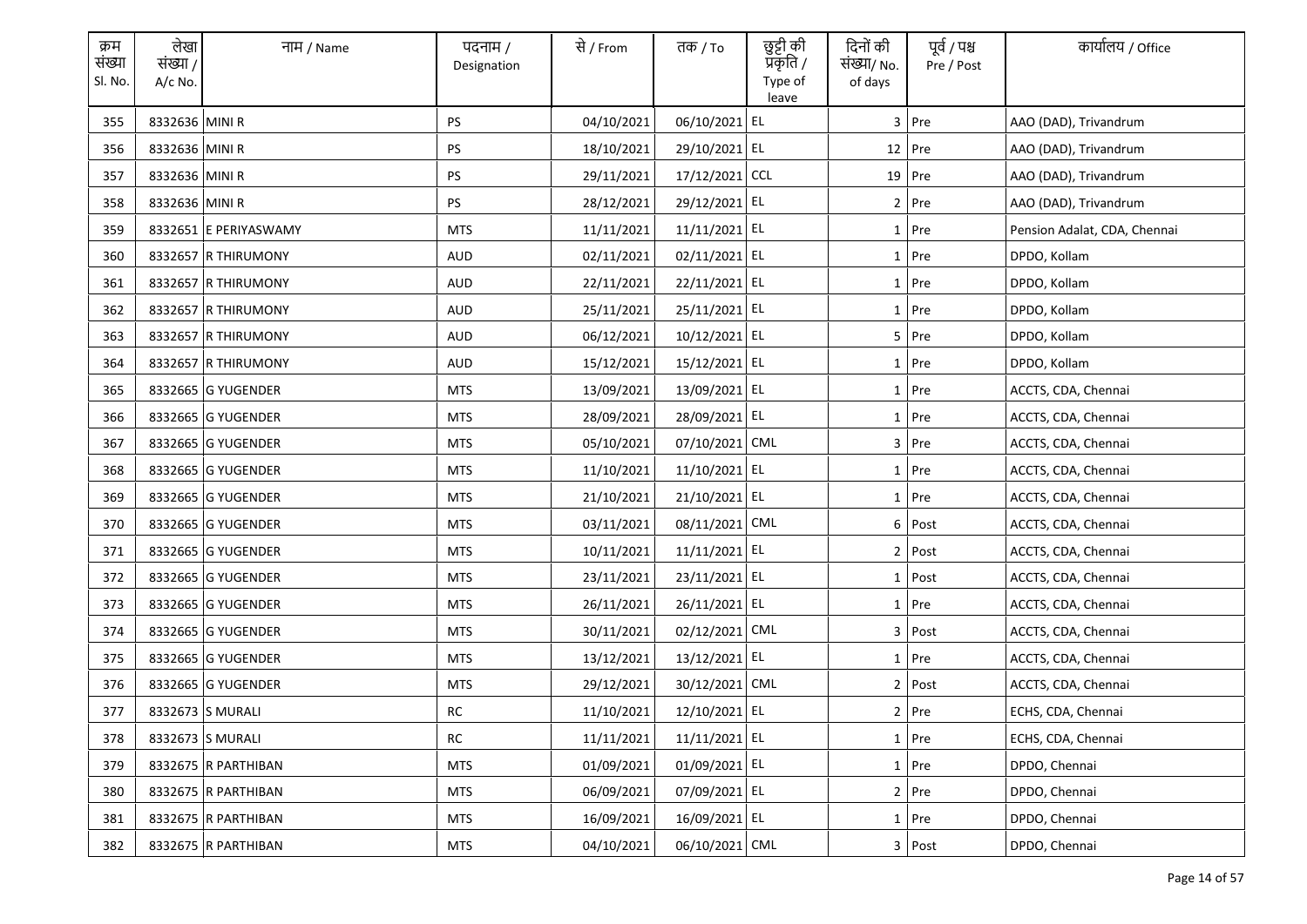| क्रम<br>संख्या<br>Sl. No. | लेखा<br>संख्या /<br>$A/c$ No. | नाम / Name                  | पदनाम /<br>Designation | से / From  | तक <i>/</i> To | छुट्टी की<br>प्रॅकृति /<br>Type of<br>leave | दिनों की<br>संख्या/ No.<br>of days | पूर्व / पश्च<br>Pre / Post | कार्यालय / Office       |
|---------------------------|-------------------------------|-----------------------------|------------------------|------------|----------------|---------------------------------------------|------------------------------------|----------------------------|-------------------------|
| 383                       |                               | 8332675 R PARTHIBAN         | <b>MTS</b>             | 01/11/2021 | 03/11/2021     | CML                                         |                                    | 3 Post                     | DPDO, Chennai           |
| 384                       |                               | 8332675 R PARTHIBAN         | <b>MTS</b>             | 10/11/2021 | 12/11/2021 CML |                                             |                                    | 3 Post                     | DPDO, Chennai           |
| 385                       |                               | 8332675 R PARTHIBAN         | MTS                    | 27/12/2021 | 05/01/2022 EL  |                                             |                                    | 10 Pre                     | DPDO, Chennai           |
| 386                       |                               | 8332681 K A RAJASEKARA      | AUD                    | 10/09/2021 | 10/09/2021 EL  |                                             |                                    | 1 Pre                      | PAO ORS DSC, Kannur     |
| 387                       |                               | 8332681 K A RAJASEKARA      | <b>AUD</b>             | 16/09/2021 | 16/09/2021 EL  |                                             |                                    | 1 Pre                      | PAO ORS DSC, Kannur     |
| 388                       |                               | 8332681 K A RAJASEKARA      | AUD                    | 01/10/2021 | 01/10/2021 EL  |                                             |                                    | 1 Pre                      | PAO ORS DSC, Kannur     |
| 389                       |                               | 8332681 K A RAJASEKARA      | <b>AUD</b>             | 28/10/2021 | 28/10/2021 EL  |                                             |                                    | 1 Pre                      | PAO ORS DSC, Kannur     |
| 390                       |                               | 8332681 K A RAJASEKARA      | <b>AUD</b>             | 09/11/2021 | 09/11/2021 EL  |                                             |                                    | 1 Post                     | PAO ORS DSC, Kannur     |
| 391                       |                               | 8332681 K A RAJASEKARA      | <b>AUD</b>             | 15/11/2021 | 16/11/2021 EL  |                                             |                                    | 2 Post                     | PAO ORS DSC, Kannur     |
| 392                       |                               | 8332681 K A RAJASEKARA      | <b>AUD</b>             | 25/11/2021 | 25/11/2021 EL  |                                             |                                    | $1$ Pre                    | PAO ORS DSC, Kannur     |
| 393                       |                               | 8332681 K A RAJASEKARA      | AUD                    | 02/12/2021 | 02/12/2021 EL  |                                             |                                    | $1$ Pre                    | PAO ORS DSC, Kannur     |
| 394                       |                               | 8332681 K A RAJASEKARA      | AUD                    | 24/12/2021 | 24/12/2021 EL  |                                             | 1                                  |                            | PAO ORS DSC, Kannur     |
| 395                       |                               | 8332681 K A RAJASEKARA      | AUD                    | 30/12/2021 | 30/12/2021 EL  |                                             |                                    | $1$ Pre                    | PAO ORS DSC, Kannur     |
| 396                       |                               | 8332682 S THYAGATHAVASEELAN | <b>CLK</b>             | 02/09/2021 | 03/09/2021 EL  |                                             |                                    | $2$ Pre                    | PAO ORS MRC, Wellington |
| 397                       |                               | 8332682 S THYAGATHAVASEELAN | <b>CLK</b>             | 20/10/2021 | 22/10/2021 EL  |                                             |                                    | 3 Pre                      | PAO ORS MRC, Wellington |
| 398                       |                               | 8332682 S THYAGATHAVASEELAN | <b>CLK</b>             | 01/12/2021 | 03/12/2021 EL  |                                             |                                    | $3$ Pre                    | PAO ORS MRC, Wellington |
| 399                       |                               | 8332682 S THYAGATHAVASEELAN | <b>CLK</b>             | 28/12/2021 | 28/12/2021 EL  |                                             |                                    | 1 Pre                      | PAO ORS MRC, Wellington |
| 400                       |                               | 8332685 N KRISHNA KUMAR     | AUD                    | 06/09/2021 | 06/09/2021 EL  |                                             |                                    | 1 Pre                      | PAO ORS MRC, Wellington |
| 401                       |                               | 8332685 N KRISHNA KUMAR     | AUD                    | 13/12/2021 | 17/12/2021 EL  |                                             |                                    | 5 Pre                      | PAO ORS MRC, Wellington |
| 402                       |                               | 8332687 LATHA SRIRAM        | SAU                    | 02/09/2021 | 02/09/2021 EL  |                                             |                                    | 1 Pre                      | ACCTS, CDA, Chennai     |
| 403                       |                               | 8332687 LATHA SRIRAM        | SAU                    | 17/09/2021 | 17/09/2021 EL  |                                             |                                    | 1 Pre                      | ACCTS, CDA, Chennai     |
| 404                       |                               | 8332687 LATHA SRIRAM        | SAU                    | 31/12/2021 | 31/12/2021 EL  |                                             |                                    | $1$ Pre                    | ACCTS, CDA, Chennai     |
| 405                       |                               | 8332689 C SUMITRA           | SAU                    | 06/09/2021 | 07/09/2021 EL  |                                             |                                    | 2 Pre                      | DPDO, Bangalore         |
| 406                       |                               | 8332689 C SUMITRA           | SAU                    | 25/10/2021 | 25/10/2021 EL  |                                             |                                    | $1$ Pre                    | DPDO, Bangalore         |
| 407                       |                               | 8332689 C SUMITRA           | SAU                    | 08/11/2021 | 08/11/2021 EL  |                                             |                                    | 1 Pre                      | DPDO, Bangalore         |
| 408                       |                               | 8332689 C SUMITRA           | SAU                    | 15/11/2021 | 15/11/2021 EL  |                                             |                                    | 1 Pre                      | DPDO, Bangalore         |
| 409                       |                               | 8332689 C SUMITRA           | SAU                    | 26/11/2021 | 26/11/2021 EL  |                                             |                                    | $1$ Pre                    | DPDO, Bangalore         |
| 410                       |                               | 8332689 C SUMITRA           | SAU                    | 07/12/2021 | 10/12/2021 EL  |                                             |                                    | $4$ Pre                    | DPDO, Bangalore         |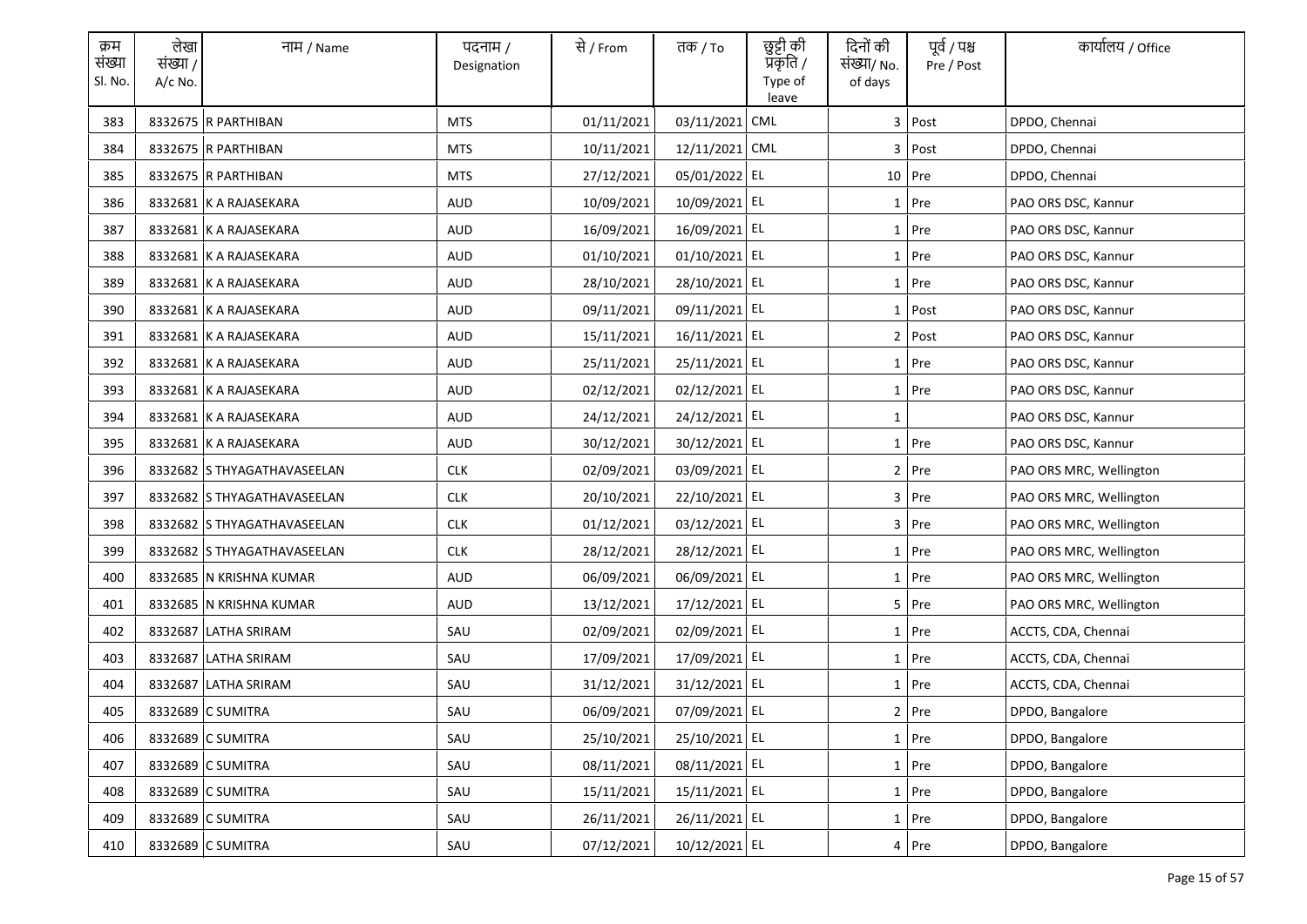| क्रम<br>संख्या<br>Sl. No. | लेखा<br>संख्या /<br>$A/c$ No. | नाम / Name               | पदनाम /<br>Designation | से / From  | तक <i>/</i> To | छुट्टी की<br>प्रकृति /<br>Type of<br>leave | दिनों की<br>संख्या/ No.<br>of days | पूर्व / पश्च<br>Pre / Post | कार्यालय / Office   |
|---------------------------|-------------------------------|--------------------------|------------------------|------------|----------------|--------------------------------------------|------------------------------------|----------------------------|---------------------|
| 411                       |                               | 8332689 C SUMITRA        | SAU                    | 20/12/2021 | 22/12/2021 EL  |                                            |                                    | 3 Pre                      | DPDO, Bangalore     |
| 412                       |                               | 8332699 V THIRUPATHI RAJ | SAU                    | 27/12/2021 | 31/12/2021 EL  |                                            |                                    | 5 Pre                      | LAO (A), Wellington |
| 413                       |                               | 8332704 V JAYASHREE      | PS                     | 17/11/2021 | 18/11/2021 EL  |                                            |                                    | 2 Pre                      | ADMIN, CDA, Chennai |
| 414                       |                               | 8332704 V JAYASHREE      | PS                     | 07/12/2021 | 08/12/2021 EL  |                                            |                                    | 2 Pre                      | ADMIN, CDA, Chennai |
| 415                       |                               | 8332704 V JAYASHREE      | PS                     | 21/12/2021 | 22/12/2021 EL  |                                            |                                    | 2 Pre                      | ADMIN, CDA, Chennai |
| 416                       |                               | 8332706 D SENTHIL KUMAR  | <b>CLK</b>             | 02/12/2021 | 02/12/2021 EL  |                                            |                                    | 1 Pre                      | AO GE, Wellington   |
| 417                       |                               | 8332706 D SENTHIL KUMAR  | <b>CLK</b>             | 09/12/2021 | 09/12/2021 EL  |                                            |                                    | 1 Pre                      | AO GE, Wellington   |
| 418                       |                               | 8332706 D SENTHIL KUMAR  | <b>CLK</b>             | 20/12/2021 | 21/12/2021 EL  |                                            |                                    | 2 Pre                      | AO GE, Wellington   |
| 419                       |                               | 8332706 D SENTHIL KUMAR  | <b>CLK</b>             | 27/12/2021 | 28/12/2021 EL  |                                            |                                    | $2$ Pre                    | AO GE, Wellington   |
| 420                       |                               | 8332710 D HARI GOVINDAN  | <b>RC</b>              | 08/09/2021 | 09/09/2021 EL  |                                            |                                    | 2 Pre                      | DPDO, Vellore       |
| 421                       |                               | 8332710 D HARI GOVINDAN  | RC                     | 04/10/2021 | 04/10/2021 EL  |                                            |                                    | $1$ Pre                    | DPDO, Vellore       |
| 422                       |                               | 8332710 D HARI GOVINDAN  | RC                     | 06/10/2021 | 06/10/2021 EL  |                                            |                                    | 1 Pre                      | DPDO, Vellore       |
| 423                       |                               | 8332710 D HARI GOVINDAN  | RC                     | 11/10/2021 | 11/10/2021 EL  |                                            |                                    | $1$ Pre                    | DPDO, Vellore       |
| 424                       |                               | 8332710 D HARI GOVINDAN  | RC                     | 02/11/2021 | 02/11/2021 EL  |                                            |                                    | 1 Pre                      | DPDO, Vellore       |
| 425                       |                               | 8332710 D HARI GOVINDAN  | <b>RC</b>              | 03/12/2021 | 03/12/2021 EL  |                                            |                                    | $1$ Pre                    | DPDO, Vellore       |
| 426                       |                               | 8332712 M SREEMATHI      | <b>PS</b>              | 25/10/2021 | 26/10/2021 EL  |                                            |                                    | 2 Pre                      | ADMIN, CDA, Chennai |
| 427                       |                               | 8332712 M SREEMATHI      | PS                     | 27/10/2021 | 29/10/2021 EL  |                                            |                                    | 3 Pre                      | ADMIN, CDA, Chennai |
| 428                       |                               | 8332712 M SREEMATHI      | PS                     | 10/11/2021 | 12/11/2021 EL  |                                            |                                    | 3 Pre                      | ADMIN, CDA, Chennai |
| 429                       |                               | 8332712 M SREEMATHI      | PS                     | 18/11/2021 | 18/11/2021 EL  |                                            |                                    | $1$ Pre                    | ADMIN, CDA, Chennai |
| 430                       |                               | 8332712 M SREEMATHI      | <b>PS</b>              | 25/11/2021 | 24/12/2021 EL  |                                            |                                    | 30 Post                    | ADMIN, CDA, Chennai |
| 431                       |                               | 8332714 C R SASIKUMAR    | AAO                    | 03/09/2021 | 03/09/2021 EL  |                                            |                                    | $1$ Pre                    | DPDO, Ernakulam     |
| 432                       |                               | 8332714 C R SASIKUMAR    | AAO                    | 16/09/2021 | 17/09/2021 EL  |                                            |                                    | $2$ Pre                    | DPDO, Ernakulam     |
| 433                       |                               | 8332714 C R SASIKUMAR    | AAO                    | 22/09/2021 | 22/09/2021 EL  |                                            |                                    | 1 Pre                      | DPDO, Ernakulam     |
| 434                       |                               | 8332714 C R SASIKUMAR    | <b>AAO</b>             | 28/09/2021 | 28/09/2021 EL  |                                            |                                    | $1$ Pre                    | DPDO, Ernakulam     |
| 435                       |                               | 8332714 C R SASIKUMAR    | AAO                    | 08/10/2021 | 08/10/2021 EL  |                                            |                                    | 1 Pre                      | DPDO, Ernakulam     |
| 436                       |                               | 8332714 C R SASIKUMAR    | AAO                    | 28/10/2021 | 28/10/2021 EL  |                                            |                                    | 1 Pre                      | DPDO, Ernakulam     |
| 437                       |                               | 8332714 C R SASIKUMAR    | AAO                    | 05/11/2021 | 05/11/2021 EL  |                                            |                                    | $1$ Pre                    | DPDO, Ernakulam     |
| 438                       |                               | 8332717 M SHYAMALA       | MTS                    | 31/08/2021 | 01/09/2021 EL  |                                            |                                    | 2 Pre                      | LAO (A), Wellington |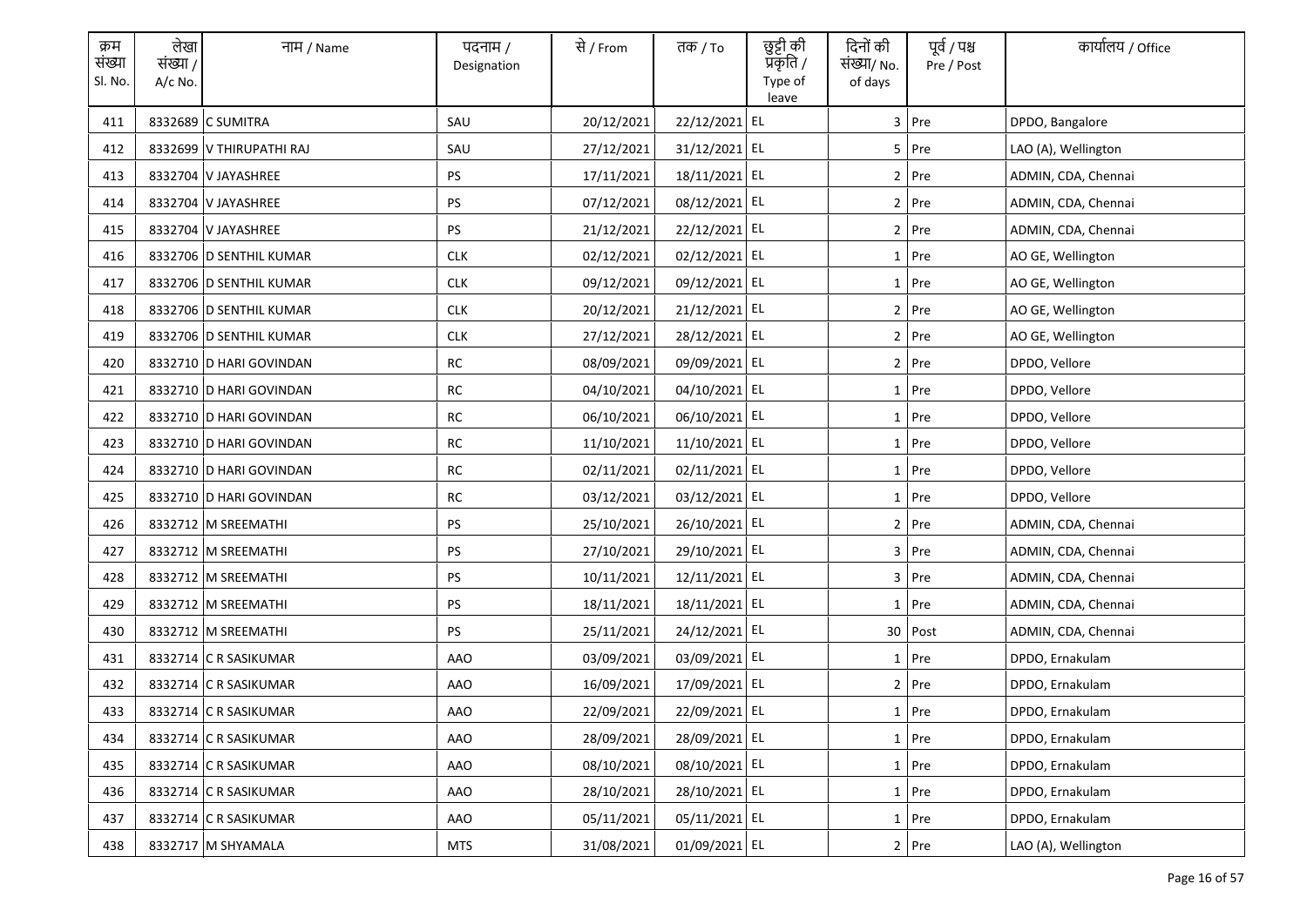| क्रम<br>संख्या<br>Sl. No. | लेखा<br>संख्या /<br>$A/c$ No. | नाम / Name             | पदनाम /<br>Designation | से / From  | तक <i>/</i> To | छुट्टी की<br>प्रकृति /<br>Type of<br>leave | दिनों की<br>संख्या/ No.<br>of days | पूर्व / पश्च<br>Pre / Post | कार्यालय / Office     |
|---------------------------|-------------------------------|------------------------|------------------------|------------|----------------|--------------------------------------------|------------------------------------|----------------------------|-----------------------|
| 439                       |                               | 8332717 M SHYAMALA     | <b>MTS</b>             | 22/09/2021 | 22/09/2021 EL  |                                            |                                    | $1$ Pre                    | LAO (A), Wellington   |
| 440                       |                               | 8332717 M SHYAMALA     | <b>MTS</b>             | 06/10/2021 | 06/10/2021 EL  |                                            |                                    | 1 Pre                      | LAO (A), Wellington   |
| 441                       |                               | 8332717 M SHYAMALA     | MTS                    | 08/12/2021 | 08/12/2021 EL  |                                            |                                    | $1$ Pre                    | LAO (A), Wellington   |
| 442                       |                               | 8332717 M SHYAMALA     | <b>MTS</b>             | 31/12/2021 | 31/12/2021 EL  |                                            |                                    | $1$ Pre                    | LAO (A), Wellington   |
| 443                       |                               | 8332718 R NAGARAJAN    | <b>MTS</b>             | 30/08/2021 | 02/09/2021 CML |                                            |                                    | 4 Post                     | RECORDS, CDA, Chennai |
| 444                       |                               | 8332718 R NAGARAJAN    | <b>MTS</b>             | 21/10/2021 | 22/10/2021 EL  |                                            |                                    | $2$ Pre                    | RECORDS, CDA, Chennai |
| 445                       |                               | 8332718 R NAGARAJAN    | <b>MTS</b>             | 24/11/2021 | 25/11/2021 EL  |                                            |                                    | $2$ Pre                    | RECORDS, CDA, Chennai |
| 446                       |                               | 8332718 R NAGARAJAN    | <b>MTS</b>             | 30/11/2021 | 30/11/2021 EL  |                                            |                                    | 1 Pre                      | RECORDS, CDA, Chennai |
| 447                       | 8332721 SHYJU K               |                        | SAU                    | 01/09/2021 | 10/09/2021 EL  |                                            |                                    | 10 Pre                     | PAO ORS DSC, Kannur   |
| 448                       | 8332721 SHYJU K               |                        | SAU                    | 14/09/2021 | 15/09/2021 EL  |                                            |                                    | 2 Pre                      | PAO ORS DSC, Kannur   |
| 449                       | 8332721 SHYJU K               |                        | SAU                    | 17/09/2021 | 17/09/2021 EL  |                                            |                                    | $1$ Pre                    | PAO ORS DSC, Kannur   |
| 450                       | 8332721 SHYJU K               |                        | SAU                    | 23/09/2021 | 23/09/2021 EL  |                                            |                                    | 1 Pre                      | PAO ORS DSC, Kannur   |
| 451                       | 8332721 SHYJU K               |                        | SAU                    | 27/09/2021 | 30/09/2021 EL  |                                            |                                    | 4 Pre                      | PAO ORS DSC, Kannur   |
| 452                       | 8332721 SHYJU K               |                        | SAU                    | 08/10/2021 | 08/10/2021 EL  |                                            |                                    | 1 Pre                      | PAO ORS DSC, Kannur   |
| 453                       | 8332721 SHYJU K               |                        | SAU                    | 08/10/2021 | 08/10/2021 EL  |                                            |                                    | $1$ Pre                    | PAO ORS DSC, Kannur   |
| 454                       | 8332721 SHYJU K               |                        | SAU                    | 13/10/2021 | 13/10/2021 EL  |                                            |                                    | 1 Pre                      | PAO ORS DSC, Kannur   |
| 455                       | 8332721 SHYJU K               |                        | SAU                    | 20/10/2021 | 22/10/2021 EL  |                                            |                                    | 3 Pre                      | PAO ORS DSC, Kannur   |
| 456                       | 8332721 SHYJU K               |                        | SAU                    | 27/10/2021 | 27/10/2021 EL  |                                            |                                    | 1 Pre                      | PAO ORS DSC, Kannur   |
| 457                       | 8332721 SHYJU K               |                        | SAU                    | 29/10/2021 | 29/10/2021 EL  |                                            |                                    | $1$ Pre                    | PAO ORS DSC, Kannur   |
| 458                       | 8332721 SHYJU K               |                        | SAU                    | 05/11/2021 | 12/11/2021 EL  |                                            |                                    | 8 Pre                      | PAO ORS DSC, Kannur   |
| 459                       | 8332721 SHYJU K               |                        | SAU                    | 02/12/2021 | 03/12/2021 EL  |                                            |                                    | 2 Pre                      | PAO ORS DSC, Kannur   |
| 460                       | 8332721 SHYJU K               |                        | SAU                    | 16/12/2021 | 17/12/2021 EL  |                                            |                                    | 2 Pre                      | PAO ORS DSC, Kannur   |
| 461                       | 8332721 SHYJU K               |                        | SAU                    | 28/12/2021 | 29/12/2021 EL  |                                            |                                    | 2 Pre                      | PAO ORS DSC, Kannur   |
| 462                       | 8332721 SHYJU K               |                        | SAU                    | 31/12/2021 | 31/12/2021 EL  |                                            |                                    | $1$ Pre                    | PAO ORS DSC, Kannur   |
| 463                       |                               | 8332733 M P SASI KUMAR | <b>CAN ATT</b>         | 07/09/2021 | 10/09/2021 EL  |                                            |                                    | 4 Pre                      | PAO ORS DSC, Kannur   |
| 464                       |                               | 8332733 M P SASI KUMAR | <b>CAN ATT</b>         | 20/12/2021 | 21/12/2021 EL  |                                            |                                    | 2 Pre                      | PAO ORS DSC, Kannur   |
| 465                       |                               | 8332737 GIRIJA G NAIR  | SAU                    | 15/09/2021 | 17/09/2021 EL  |                                            |                                    | 3 Pre                      | PAO ORS DSC, Kannur   |
| 466                       |                               | 8332737 GIRIJA G NAIR  | SAU                    | 27/09/2021 | 27/09/2021 EL  |                                            |                                    | 1 Pre                      | PAO ORS DSC, Kannur   |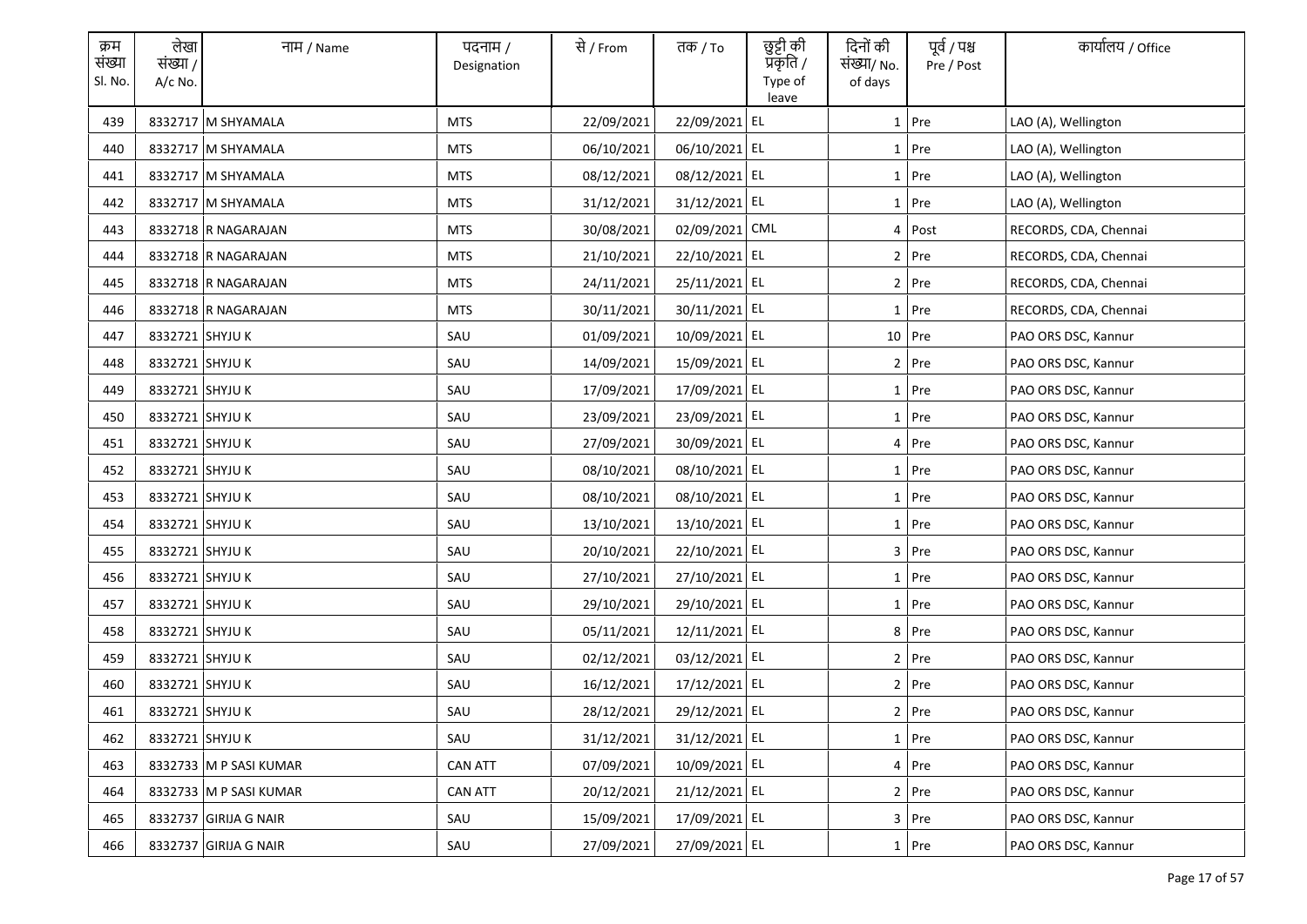| क्रम<br>संख्या<br>Sl. No. | लेखा<br>संख्या /<br>$A/c$ No. | नाम / Name                | पदनाम /<br>Designation | से / From  | तक <i>/</i> To | छुट्टी की<br>प्रॅकृति /<br>Type of<br>leave | दिनों की<br>संख्या/ No.<br>of days | पूर्व / पश्च<br>Pre / Post | कार्यालय / Office   |
|---------------------------|-------------------------------|---------------------------|------------------------|------------|----------------|---------------------------------------------|------------------------------------|----------------------------|---------------------|
| 467                       |                               | 8332737 GIRIJA G NAIR     | SAU                    | 06/10/2021 | 06/10/2021 EL  |                                             |                                    | $1$ Pre                    | PAO ORS DSC, Kannur |
| 468                       |                               | 8332737 GIRIJA G NAIR     | SAU                    | 27/10/2021 | 28/10/2021 EL  |                                             |                                    | 2 Pre                      | PAO ORS DSC, Kannur |
| 469                       |                               | 8332737 GIRIJA G NAIR     | SAU                    | 03/11/2021 | 03/11/2021 EL  |                                             |                                    | $1$ Pre                    | PAO ORS DSC, Kannur |
| 470                       |                               | 8332737 GIRIJA G NAIR     | SAU                    | 09/11/2021 | 09/11/2021 EL  |                                             |                                    | $1$ Pre                    | PAO ORS DSC, Kannur |
| 471                       |                               | 8332737 GIRIJA G NAIR     | SAU                    | 15/11/2021 | 15/11/2021 EL  |                                             |                                    | $1$ Pre                    | PAO ORS DSC, Kannur |
| 472                       |                               | 8332737 GIRIJA G NAIR     | SAU                    | 22/11/2021 | 10/12/2021 CCL |                                             |                                    | 19 Pre                     | PAO ORS DSC, Kannur |
| 473                       |                               | 8332737 GIRIJA G NAIR     | SAU                    | 22/12/2021 | 22/12/2021 EL  |                                             |                                    | 1 Pre                      | PAO ORS DSC, Kannur |
| 474                       |                               | 8332737 GIRIJA G NAIR     | SAU                    | 29/12/2021 | 29/12/2021 EL  |                                             |                                    | 1 Pre                      | PAO ORS DSC, Kannur |
| 475                       | 8332738 TOMY G                |                           | <b>AAO</b>             | 20/09/2021 | 21/09/2021 EL  |                                             |                                    | $2$ Pre                    | PAO ORS DSC, Kannur |
| 476                       | 8332738 TOMY G                |                           | AAO                    | 23/12/2021 | 31/12/2021 EL  |                                             |                                    | $9$ Pre                    | PAO ORS DSC, Kannur |
| 477                       |                               | 8332740 B C SHEEJA        | <b>DEOA</b>            | 27/09/2021 | 08/10/2021 CCL |                                             |                                    | $12$ Pre                   | DPDO, Trivandrum    |
| 478                       |                               | 8332740 B C SHEEJA        | <b>DEOA</b>            | 15/11/2021 | 16/11/2021 EL  |                                             |                                    | $2$ Pre                    | DPDO, Trivandrum    |
| 479                       |                               | 8332740 B C SHEEJA        | <b>DEOA</b>            | 31/12/2021 | 31/12/2021 EL  |                                             |                                    | $1$ Pre                    | DPDO, Trivandrum    |
| 480                       |                               | 8332742 K PRASEEDA KUMARI | AAO                    | 06/10/2021 | 06/10/2021 EL  |                                             |                                    | 1 Pre                      | DPDO, Trivandrum    |
| 481                       |                               | 8332742 K PRASEEDA KUMARI | <b>AAO</b>             | 28/10/2021 | 28/10/2021 EL  |                                             |                                    | $1$ Pre                    | DPDO, Trivandrum    |
| 482                       |                               | 8332742 K PRASEEDA KUMARI | AAO                    | 12/11/2021 | 12/11/2021 EL  |                                             |                                    | 1 Pre                      | DPDO, Trivandrum    |
| 483                       |                               | 8332742 K PRASEEDA KUMARI | <b>AAO</b>             | 18/11/2021 | 18/11/2021 EL  |                                             |                                    | 1 Pre                      | DPDO, Trivandrum    |
| 484                       |                               | 8332745 A. SUBBULAKSHMI   | AAO                    | 03/11/2021 | 03/11/2021 EL  |                                             |                                    | 1 Pre                      | ADMIN, CDA, Chennai |
| 485                       |                               | 8332745 A. SUBBULAKSHMI   | AAO                    | 11/11/2021 | 11/11/2021 EL  |                                             |                                    | $1$ Pre                    | ADMIN, CDA, Chennai |
| 486                       |                               | 8332745 A. SUBBULAKSHMI   | AAO                    | 25/11/2021 | 26/11/2021 EL  |                                             |                                    | 2 Pre                      | ADMIN, CDA, Chennai |
| 487                       |                               | 8332745 A. SUBBULAKSHMI   | AAO                    | 23/12/2021 | 24/12/2021 EL  |                                             |                                    | 2 Pre                      | ADMIN, CDA, Chennai |
| 488                       |                               | 8332746 S SANTHOSH BABU   | AAO                    | 22/11/2021 | 22/11/2021 EL  |                                             |                                    | $1$ Pre                    | LAO A, Trivandrum   |
| 489                       |                               | 8332746 S SANTHOSH BABU   | AAO                    | 26/11/2021 | 26/11/2021 EL  |                                             |                                    | 1 Pre                      | LAO A, Trivandrum   |
| 490                       |                               | 8332747 R KARTHIKEYAN     | AAO                    | 08/12/2021 | 10/12/2021 EL  |                                             |                                    | 3 Pre                      | ENGG, CDA, Chennai  |
| 491                       |                               | 8332747 R KARTHIKEYAN     | AAO                    | 28/12/2021 | 29/12/2021 EL  |                                             |                                    | 2 Pre                      | ENGG, CDA, Chennai  |
| 492                       |                               | 8332748 REKHA S NAIR      | SAU                    | 23/08/2021 | 27/08/2021 EL  |                                             |                                    | 5 Pre                      | AAO (ARMY), Kochi   |
| 493                       |                               | 8332748 REKHA S NAIR      | SAU                    | 16/09/2021 | 17/09/2021 EL  |                                             |                                    | 2 Post                     | AAO (ARMY), Kochi   |
| 494                       |                               | 8332748 REKHA S NAIR      | SAU                    | 27/09/2021 | 27/09/2021 EL  |                                             |                                    | 1 Post                     | AAO (ARMY), Kochi   |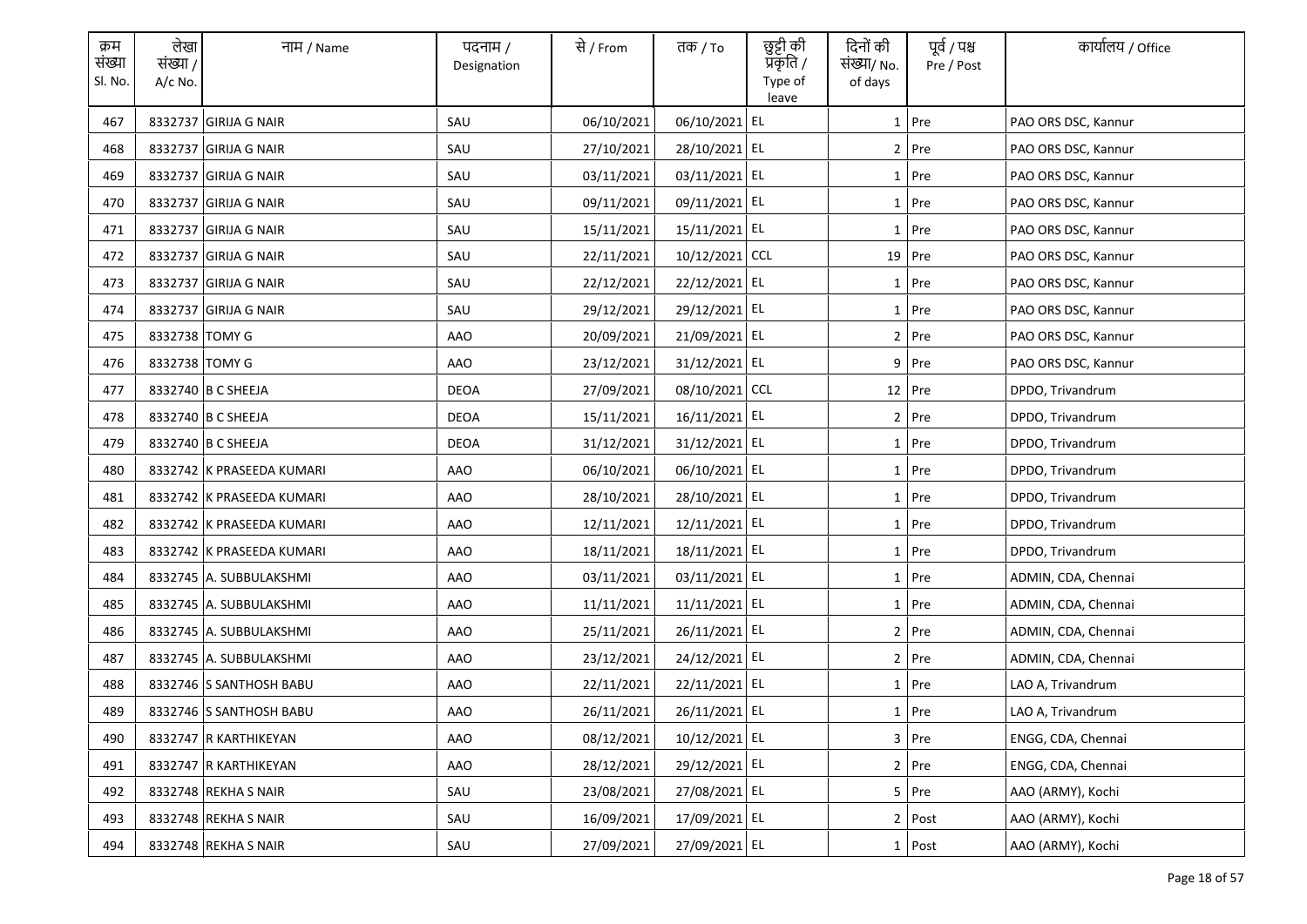| क्रम<br>संख्या<br>Sl. No. | लेखा<br>संख्या /<br>$A/c$ No. | नाम / Name               | पदनाम /<br>Designation | से / From  | तक <i>/</i> To | छुट्टी की<br>प्रकृति /<br>Type of<br>leave | दिनों की<br>संख्या/ No.<br>of days | पूर्व / पश्च<br>Pre / Post | कार्यालय / Office          |
|---------------------------|-------------------------------|--------------------------|------------------------|------------|----------------|--------------------------------------------|------------------------------------|----------------------------|----------------------------|
| 495                       |                               | 8332748 REKHA S NAIR     | SAU                    | 06/10/2021 | 06/10/2021 EL  |                                            |                                    | $1$ Pre                    | AAO (ARMY), Kochi          |
| 496                       |                               | 8332748 REKHA S NAIR     | SAU                    | 20/10/2021 | 20/10/2021 EL  |                                            |                                    | 1 Pre                      | AAO (ARMY), Kochi          |
| 497                       |                               | 8332748 REKHA S NAIR     | SAU                    | 30/11/2021 | 03/12/2021 EL  |                                            |                                    | 4 Pre                      | AAO (ARMY), Kochi          |
| 498                       |                               | 8332750 MAYADEVI R       | SAU                    | 02/12/2021 | 02/12/2021 EL  |                                            |                                    | 1 Pre                      | DPDO, Trivandrum           |
| 499                       |                               | 8332750 MAYADEVI R       | SAU                    | 15/12/2021 | 15/12/2021 EL  |                                            |                                    | $1$ Pre                    | DPDO, Trivandrum           |
| 500                       |                               | 8332750 MAYADEVI R       | SAU                    | 24/12/2021 | 24/12/2021 EL  |                                            |                                    | 1 Pre                      | DPDO, Trivandrum           |
| 501                       |                               | 8332750 MAYADEVI R       | SAU                    | 30/12/2021 | 31/12/2021 EL  |                                            |                                    | 2 Pre                      | DPDO, Trivandrum           |
| 502                       |                               | 8332758 B SURYA PRAKASH  | SAU                    | 20/09/2021 | 20/09/2021 EL  |                                            |                                    | 1 Pre                      | AO GE AF SULUR, Coimbatore |
| 503                       |                               | 8332758 B SURYA PRAKASH  | SAU                    | 06/10/2021 | 06/10/2021 EL  |                                            |                                    | 1 Pre                      | AO GE AF SULUR, Coimbatore |
| 504                       |                               | 8332758 B SURYA PRAKASH  | SAU                    | 25/10/2021 | 25/10/2021 EL  |                                            |                                    | $1$ Pre                    | AO GE AF SULUR, Coimbatore |
| 505                       |                               | 8332758 B SURYA PRAKASH  | SAU                    | 02/11/2021 | 13/11/2021 EL  |                                            |                                    | $12$ Pre                   | AO GE AF SULUR, Coimbatore |
| 506                       |                               | 8332758 B SURYA PRAKASH  | SAU                    | 17/11/2021 | 20/11/2021 EL  |                                            |                                    | 4 Pre                      | AO GE AF SULUR, Coimbatore |
| 507                       |                               | 8332758 B SURYA PRAKASH  | SAU                    | 01/12/2021 | 04/12/2021 EL  |                                            |                                    | 4 Pre                      | AO GE AF SULUR, Coimbatore |
| 508                       |                               | 8332759 ANITHA P         | <b>AAO</b>             | 10/09/2021 | 10/09/2021 EL  |                                            |                                    | 1 Pre                      | PAO ORS DSC, Kannur        |
| 509                       |                               | 8332759 ANITHA P         | <b>AAO</b>             | 17/09/2021 | 17/09/2021 EL  |                                            |                                    | $1$ Pre                    | PAO ORS DSC, Kannur        |
| 510                       |                               | 8332759 ANITHA P         | <b>AAO</b>             | 24/09/2021 | 24/09/2021 EL  |                                            |                                    | 1 Pre                      | PAO ORS DSC, Kannur        |
| 511                       |                               | 8332759 ANITHA P         | <b>AAO</b>             | 01/10/2021 | 01/10/2021 EL  |                                            |                                    | 1 Pre                      | PAO ORS DSC, Kannur        |
| 512                       |                               | 8332759 ANITHA P         | AAO                    | 07/10/2021 | 07/10/2021 EL  |                                            |                                    | 1 Pre                      | PAO ORS DSC, Kannur        |
| 513                       |                               | 8332759 ANITHA P         | AAO                    | 18/10/2021 | 18/10/2021 EL  |                                            |                                    | $1$ Pre                    | PAO ORS DSC, Kannur        |
| 514                       |                               | 8332759 ANITHA P         | AAO                    | 05/11/2021 | 05/11/2021 EL  |                                            |                                    | $1$ Pre                    | PAO ORS DSC, Kannur        |
| 515                       |                               | 8332759 ANITHA P         | AAO                    | 15/11/2021 | 15/11/2021 EL  |                                            |                                    | $1$ Pre                    | PAO ORS DSC, Kannur        |
| 516                       |                               | 8332759 ANITHA P         | AAO                    | 26/11/2021 | 26/11/2021 EL  |                                            |                                    | $1$ Pre                    | PAO ORS DSC, Kannur        |
| 517                       |                               | 8332759 ANITHA P         | <b>AAO</b>             | 30/11/2021 | 30/11/2021 EL  |                                            |                                    | 1 Pre                      | PAO ORS DSC, Kannur        |
| 518                       |                               | 8332759 ANITHA P         | <b>AAO</b>             | 10/12/2021 | 10/12/2021 EL  |                                            |                                    | $1$ Pre                    | PAO ORS DSC, Kannur        |
| 519                       |                               | 8332796 MOHAN KUMAR NAIR | SAU                    | 20/09/2021 | 20/09/2021 EL  |                                            |                                    | $1$ Pre                    | DPDO, Pathanamthitta       |
| 520                       |                               | 8332796 MOHAN KUMAR NAIR | SAU                    | 07/10/2021 | 07/10/2021 EL  |                                            |                                    | 1 Pre                      | DPDO, Pathanamthitta       |
| 521                       |                               | 8332796 MOHAN KUMAR NAIR | SAU                    | 01/12/2021 | 03/12/2021 EL  |                                            |                                    | 3 Pre                      | DPDO, Pathanamthitta       |
| 522                       |                               | 8332796 MOHAN KUMAR NAIR | SAU                    | 15/12/2021 | 15/12/2021 EL  |                                            |                                    | 1 Post                     | DPDO, Pathanamthitta       |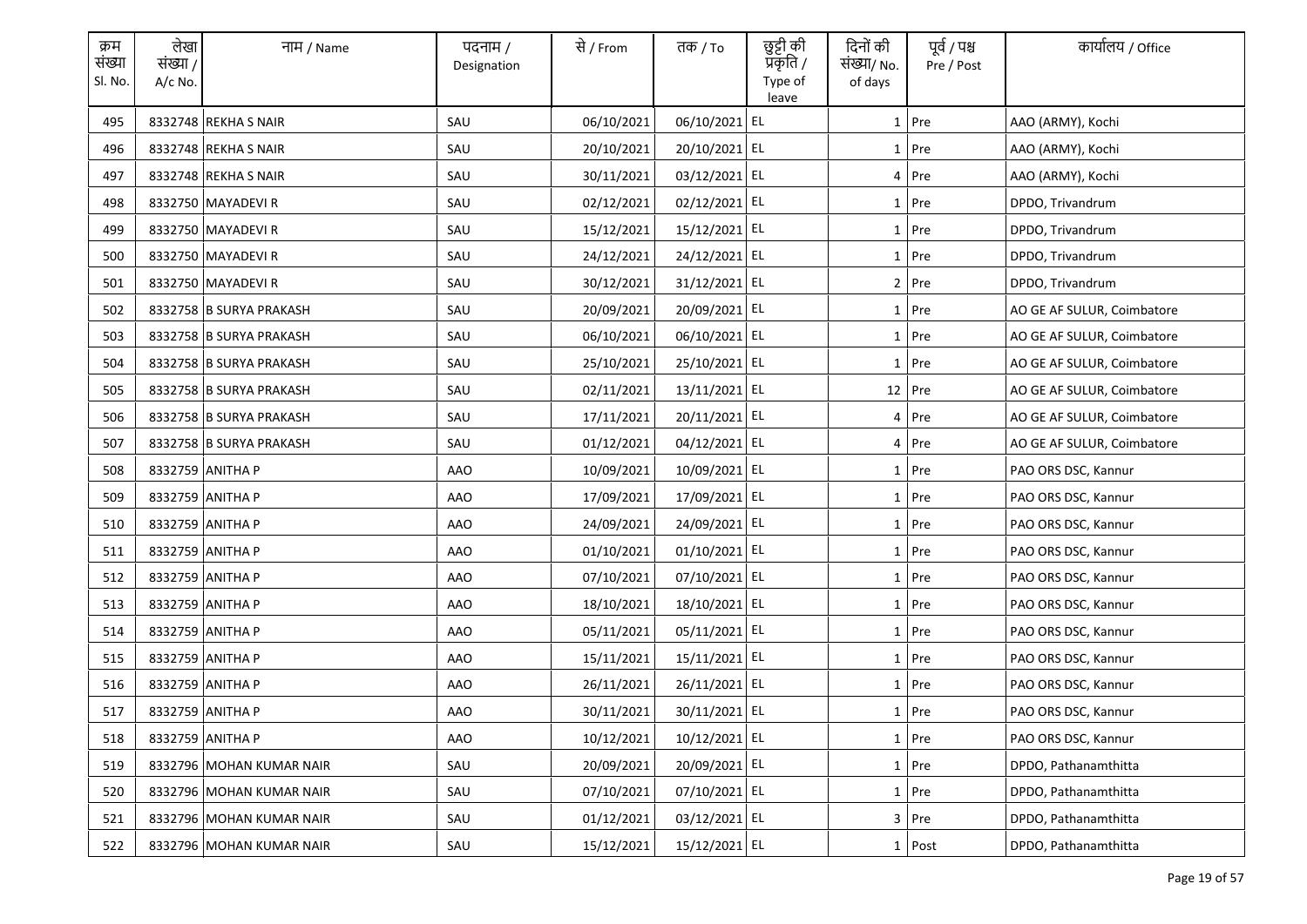| क्रम<br>संख्या<br>Sl. No. | लेखा<br>संख्या /<br>$A/c$ No. | नाम / Name               | पदनाम /<br>Designation | से / From  | तक <i>/</i> To | छुट्टी की<br>प्रकृति /<br>Type of<br>leave | दिनों की<br>संख्या/ No.<br>of days | पूर्व / पश्च<br>Pre / Post | कार्यालय / Office    |
|---------------------------|-------------------------------|--------------------------|------------------------|------------|----------------|--------------------------------------------|------------------------------------|----------------------------|----------------------|
| 523                       |                               | 8333050 V SANKARAN       | SAU                    | 06/09/2021 | 10/09/2021     | EL                                         |                                    | 5 Pre                      | MISC, CDA, Chennai   |
| 524                       |                               | 8333050 V SANKARAN       | SAU                    | 11/09/2021 | 30/09/2021 CML |                                            |                                    | 20 Post                    | MISC, CDA, Chennai   |
| 525                       |                               | 8333050 V SANKARAN       | SAU                    | 04/10/2021 | 08/10/2021 EL  |                                            |                                    | $5$ Pre                    | MISC, CDA, Chennai   |
| 526                       |                               | 8333050 V SANKARAN       | SAU                    | 01/11/2021 | 03/11/2021 EL  |                                            |                                    | $3$ Pre                    | MISC, CDA, Chennai   |
| 527                       |                               | 8333050 V SANKARAN       | SAU                    | 22/11/2021 | 22/11/2021 EL  |                                            |                                    | $1$ Post                   | MISC, CDA, Chennai   |
| 528                       |                               | 8333050 V SANKARAN       | SAU                    | 22/11/2021 | 23/11/2021 EL  |                                            |                                    | 2 Post                     | MISC, CDA, Chennai   |
| 529                       |                               | 8333050 V SANKARAN       | SAU                    | 06/12/2021 | 07/12/2021 EL  |                                            |                                    | $2$ Pre                    | MISC, CDA, Chennai   |
| 530                       |                               | 8333050 V SANKARAN       | SAU                    | 16/12/2021 | 17/12/2021 EL  |                                            |                                    | 2 Pre                      | MISC, CDA, Chennai   |
| 531                       |                               | 8333217 S R MURUGESAN    | AAO                    | 02/11/2021 | 03/11/2021 EL  |                                            |                                    | $2$ Pre                    | PAY, CDA, Chennai    |
| 532                       |                               | 8333217 S R MURUGESAN    | AAO                    | 20/12/2021 | 20/12/2021 EL  |                                            |                                    | $1$ Pre                    | PAY, CDA, Chennai    |
| 533                       |                               | 8333233 M SUDARSANAN     | SAU                    | 08/09/2021 | 09/09/2021 EL  |                                            |                                    | $2$ Pre                    | DPDO, Vellore        |
| 534                       |                               | 8333233 M SUDARSANAN     | SAU                    | 06/10/2021 | 07/10/2021 EL  |                                            |                                    | 2 Pre                      | DPDO, Vellore        |
| 535                       |                               | 8333233 M SUDARSANAN     | SAU                    | 25/10/2021 | 27/10/2021 EL  |                                            |                                    | 3 Pre                      | DPDO, Vellore        |
| 536                       |                               | 8333233 M SUDARSANAN     | SAU                    | 29/10/2021 | 29/10/2021 EL  |                                            |                                    | 1 Pre                      | DPDO, Vellore        |
| 537                       |                               | 8333233 M SUDARSANAN     | SAU                    | 02/11/2021 | 03/11/2021 EL  |                                            |                                    | $2$ Pre                    | DPDO, Vellore        |
| 538                       |                               | 8333233 M SUDARSANAN     | SAU                    | 10/11/2021 | 17/11/2021 EL  |                                            |                                    | 8 Pre                      | DPDO, Vellore        |
| 539                       |                               | 8333442 VANITHA KUMARESH | SAU                    | 11/10/2021 | 11/10/2021 EL  |                                            |                                    | 1 Pre                      | PAY, CDA, Chennai    |
| 540                       |                               | 8333442 VANITHA KUMARESH | SAU                    | 18/10/2021 | 18/10/2021 EL  |                                            |                                    | 1 Pre                      | PAY, CDA, Chennai    |
| 541                       |                               | 8333442 VANITHA KUMARESH | SAU                    | 11/11/2021 | 11/11/2021 EL  |                                            |                                    | $1$ Pre                    | PAY, CDA, Chennai    |
| 542                       |                               | 8333442 VANITHA KUMARESH | SAU                    | 02/12/2021 | 03/12/2021 EL  |                                            |                                    | 2 Pre                      | PAY, CDA, Chennai    |
| 543                       |                               | 8333442 VANITHA KUMARESH | SAU                    | 09/12/2021 | 10/12/2021 EL  |                                            |                                    | 2 Pre                      | PAY, CDA, Chennai    |
| 544                       |                               | 8333442 VANITHA KUMARESH | SAU                    | 29/12/2021 | 31/12/2021 EL  |                                            |                                    | 3 Pre                      | PAY, CDA, Chennai    |
| 545                       |                               | 8334096 SINDHU K UDAYAN  | SAU                    | 06/12/2021 | 06/12/2021 EL  |                                            |                                    | 1 Pre                      | DPDO, Pathanamthitta |
| 546                       |                               | 8334096 SINDHU K UDAYAN  | SAU                    | 27/12/2021 | 05/01/2022 CCL |                                            |                                    | 10 Pre                     | DPDO, Pathanamthitta |
| 547                       |                               | 8334156 TOM ABRAHAM      | <b>AAO</b>             | 02/08/2021 | 03/08/2021 EL  |                                            |                                    | 2 Pre                      | AAO (ARMY), Kochi    |
| 548                       |                               | 8334156 TOM ABRAHAM      | AAO                    | 13/08/2021 | 13/08/2021 EL  |                                            |                                    | 1 Pre                      | AAO (ARMY), Kochi    |
| 549                       |                               | 8334156 TOM ABRAHAM      | AAO                    | 24/08/2021 | 24/08/2021 EL  |                                            |                                    | $1$ Pre                    | AAO (ARMY), Kochi    |
| 550                       |                               | 8334156 TOM ABRAHAM      | AAO                    | 26/08/2021 | 27/08/2021 EL  |                                            |                                    | 2 Pre                      | AAO (ARMY), Kochi    |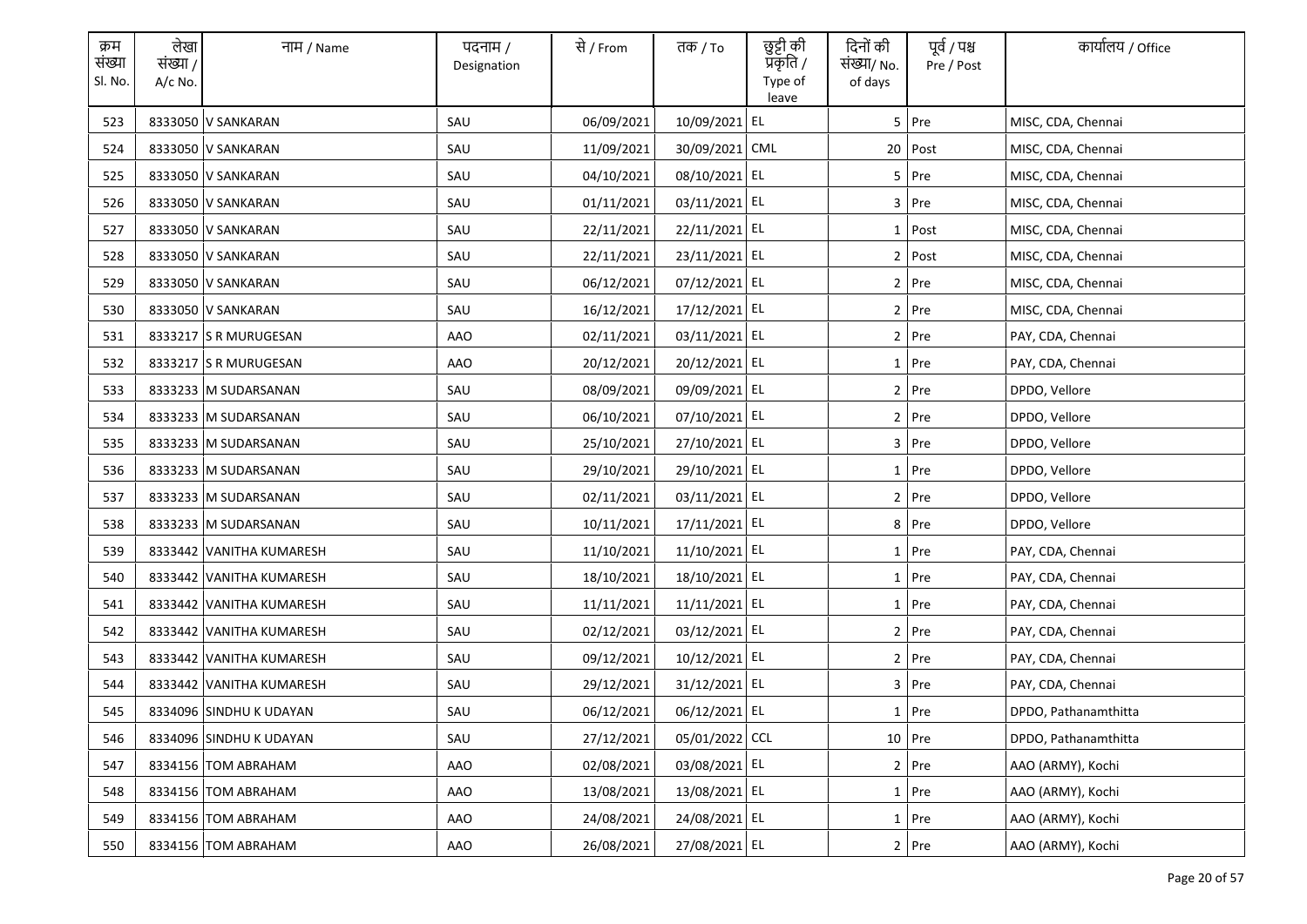| क्रम<br>संख्या<br>Sl. No. | लेखा<br>संख्या /<br>A/c No. | नाम / Name                   | पदनाम /<br>Designation | से / From  | तक <i>/</i> To | छुट्टी की<br>प्रॅकृति /<br>Type of<br>leave | दिनों की<br>संख्या/ No.<br>of days | पूर्व / पश्च<br>Pre / Post | कार्यालय / Office    |
|---------------------------|-----------------------------|------------------------------|------------------------|------------|----------------|---------------------------------------------|------------------------------------|----------------------------|----------------------|
| 551                       |                             | 8334156 TOM ABRAHAM          | <b>AAO</b>             | 31/08/2021 | 03/09/2021 EL  |                                             |                                    | 4 Pre                      | AAO (ARMY), Kochi    |
| 552                       |                             | 8334156 TOM ABRAHAM          | AAO                    | 07/09/2021 | 16/09/2021 SCL |                                             |                                    | $10$ Post                  | AAO (ARMY), Kochi    |
| 553                       |                             | 8334156 TOM ABRAHAM          | AAO                    | 30/09/2021 | 30/09/2021 EL  |                                             |                                    | $1$ Pre                    | AAO (ARMY), Kochi    |
| 554                       |                             | 8334156 TOM ABRAHAM          | AAO                    | 04/10/2021 | 05/10/2021 EL  |                                             |                                    | $2$ Pre                    | AAO (ARMY), Kochi    |
| 555                       |                             | 8334173 N H PREMRAJ          | SAU                    | 13/09/2021 | 14/09/2021 EL  |                                             |                                    | 2 Pre                      | AO GE FORT, Kochi    |
| 556                       |                             | 8334173 N H PREMRAJ          | SAU                    | 16/09/2021 | 17/09/2021 EL  |                                             |                                    | $2$ Pre                    | AO GE FORT, Kochi    |
| 557                       |                             | 8334173 N H PREMRAJ          | SAU                    | 20/12/2021 | 22/12/2021 EL  |                                             |                                    | 3 Pre                      | AO GE FORT, Kochi    |
| 558                       |                             | 8334173 N H PREMRAJ          | SAU                    | 27/12/2021 | 31/12/2021 EL  |                                             |                                    | 5 Pre                      | AO GE FORT, Kochi    |
| 559                       |                             | 8334211 P MADHUSUDHANA RAO   | <b>AAO</b>             | 16/12/2021 | 18/12/2021 EL  |                                             |                                    | $3$ Pre                    | AAO BSO, Chennai     |
| 560                       | 8334223 GIFRI A             |                              | AAO                    | 10/11/2021 | 12/11/2021 EL  |                                             |                                    | 3 Pre                      | PAO ORS DSC, Kannur  |
| 561                       | 8334227 BIJU K R            |                              | AAO                    | 02/09/2021 | 02/09/2021 EL  |                                             |                                    | $1$ Pre                    | DPDO, Pathanamthitta |
| 562                       | 8334227 BIJU K R            |                              | AAO                    | 13/09/2021 | 13/09/2021 EL  |                                             |                                    | $1$ Pre                    | DPDO, Pathanamthitta |
| 563                       | 8334227 BIJU K R            |                              | AAO                    | 20/09/2021 | 27/09/2021 SCL |                                             |                                    | 8 Post                     | DPDO, Pathanamthitta |
| 564                       | 8334227 BIJU K R            |                              | AAO                    | 28/09/2021 | 06/10/2021 CML |                                             |                                    | 9 Post                     | DPDO, Pathanamthitta |
| 565                       | 8334227 BIJU K R            |                              | <b>AAO</b>             | 08/11/2021 | 10/11/2021 EL  |                                             |                                    | 3 Pre                      | DPDO, Pathanamthitta |
| 566                       | 8334227 BIJU K R            |                              | <b>AAO</b>             | 01/12/2021 | 01/12/2021 EL  |                                             |                                    | 1 Pre                      | DPDO, Pathanamthitta |
| 567                       | 8334227 BIJU K R            |                              | <b>AAO</b>             | 07/12/2021 | 10/12/2021 CML |                                             |                                    | 4 Post                     | DPDO, Pathanamthitta |
| 568                       | 8334227 BIJU K R            |                              | AAO                    | 15/12/2021 | 17/12/2021 EL  |                                             |                                    | 3 Pre                      | DPDO, Pathanamthitta |
| 569                       | 8334227 BIJU K R            |                              | AAO                    | 22/12/2021 | 24/12/2021 EL  |                                             |                                    | 3 Pre                      | DPDO, Pathanamthitta |
| 570                       |                             | 8334228 RENJINI R UNNITHAN   | AAO                    | 20/09/2021 | 27/09/2021 CML |                                             |                                    | 8 Post                     | DPDO, Pathanamthitta |
| 571                       |                             | 8334228 RENJINI R UNNITHAN   | AAO                    | 28/09/2021 | 05/10/2021 SCL |                                             |                                    | 8 Post                     | DPDO, Pathanamthitta |
| 572                       |                             | 8334228 RENJINI R UNNITHAN   | AAO                    | 08/11/2021 | 10/11/2021 EL  |                                             |                                    | 3 Pre                      | DPDO, Pathanamthitta |
| 573                       |                             | 8334228 RENJINI R UNNITHAN   | AAO                    | 22/12/2021 | 24/12/2021 EL  |                                             |                                    | 3 Pre                      | DPDO, Pathanamthitta |
| 574                       |                             | 8334251 SUDARSHAN            | <b>AAO</b>             | 03/09/2021 | 03/09/2021 EL  |                                             |                                    | $1$ Pre                    | DPDO, Trichur        |
| 575                       |                             | 8334251 SUDARSHAN            | <b>AAO</b>             | 13/09/2021 | 13/09/2021 EL  |                                             |                                    | 1 Pre                      | DPDO, Trichur        |
| 576                       |                             | 8334251 SUDARSHAN            | AAO                    | 24/09/2021 | 24/09/2021 EL  |                                             |                                    | 1 Pre                      | DPDO, Trichur        |
| 577                       |                             | 8334251 SUDARSHAN            | AAO                    | 25/10/2021 | 26/10/2021 EL  |                                             |                                    | 2 Pre                      | DPDO, Trichur        |
| 578                       |                             | 8334357 HARI PRASAD KRISHNAN | AUD                    | 11/10/2021 | 11/10/2021 EL  |                                             |                                    | $1$ Pre                    | DPDO, Trichur        |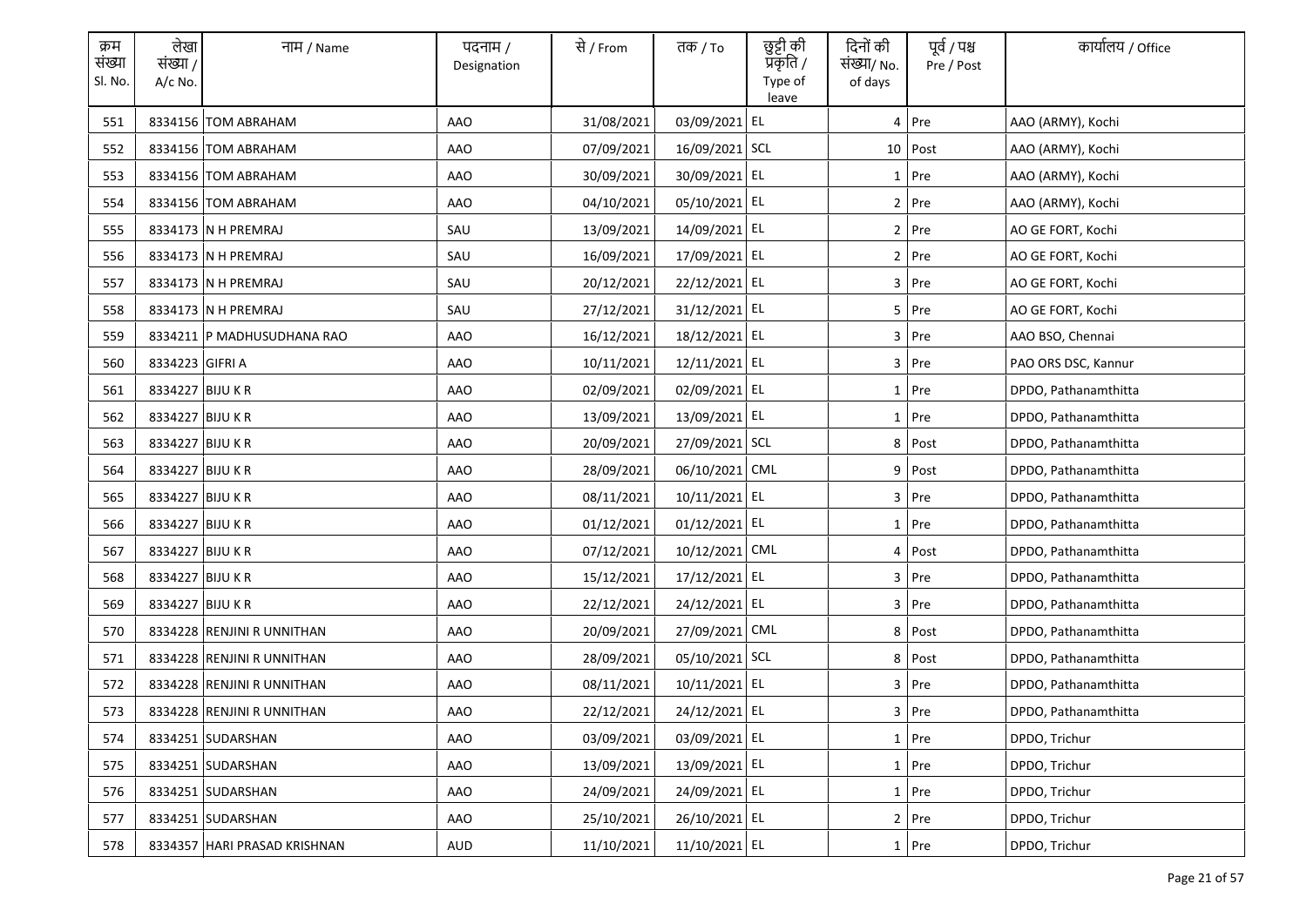| क्रम<br>संख्या<br>Sl. No. | लेखा<br>संख्या /<br>$A/c$ No. | नाम / Name                   | पदनाम /<br>Designation | से / From  | तक <i>/</i> To | छुट्टी की<br>प्रॅकृति /<br>Type of<br>leave | दिनों की<br>संख्या/ No.<br>of days | पूर्व / पश्च<br>Pre / Post | कार्यालय / Office   |
|---------------------------|-------------------------------|------------------------------|------------------------|------------|----------------|---------------------------------------------|------------------------------------|----------------------------|---------------------|
| 579                       |                               | 8334357 HARI PRASAD KRISHNAN | <b>AUD</b>             | 20/10/2021 | 22/10/2021 EL  |                                             |                                    | 3 Pre                      | DPDO, Trichur       |
| 580                       |                               | 8334357 HARI PRASAD KRISHNAN | <b>AUD</b>             | 13/12/2021 | 17/12/2021 EL  |                                             |                                    | 5 Pre                      | DPDO, Trichur       |
| 581                       |                               | 8334357 HARI PRASAD KRISHNAN | <b>AUD</b>             | 27/12/2021 | 31/12/2021 EL  |                                             |                                    | 5 Pre                      | DPDO, Trichur       |
| 582                       |                               | 8334393 K RAJESH             | AAO                    | 03/11/2021 | 03/11/2021 EL  |                                             |                                    | 1 Pre                      | PAO ORS DSC, Kannur |
| 583                       |                               | 8334393 K RAJESH             | AAO                    | 30/11/2021 | 03/12/2021 EL  |                                             |                                    | 4 Pre                      | PAO ORS DSC, Kannur |
| 584                       | 8334393 K RAJESH              |                              | <b>AAO</b>             | 15/12/2021 | 24/12/2021 EL  |                                             |                                    | $10$ Pre                   | PAO ORS DSC, Kannur |
| 585                       |                               | 8334397 P SYAMALA            | SAU                    | 20/09/2021 | 22/09/2021 CML |                                             | 3                                  | Post                       | DPDO, Trichur       |
| 586                       |                               | 8334397 P SYAMALA            | SAU                    | 16/11/2021 | 17/11/2021 EL  |                                             |                                    | 2 Pre                      | DPDO, Trichur       |
| 587                       |                               | 8334397 P SYAMALA            | SAU                    | 29/11/2021 | 03/12/2021 CML |                                             |                                    | 5 Post                     | DPDO, Trichur       |
| 588                       |                               | 8334397 P SYAMALA            | SAU                    | 29/12/2021 | 31/12/2021 EL  |                                             |                                    | 3 Pre                      | DPDO, Trichur       |
| 589                       |                               | 8334398 PRAVEEN P V          | AAO                    | 02/12/2021 | 08/12/2021 EL  |                                             |                                    | 7 Pre                      | DPDO, Kannur        |
| 590                       |                               | 8334398 PRAVEEN P V          | AAO                    | 15/12/2021 | 15/12/2021 EL  |                                             |                                    | 1 Pre                      | DPDO, Kannur        |
| 591                       |                               | 8334398 PRAVEEN P V          | AAO                    | 27/12/2021 | 27/12/2021 EL  |                                             |                                    | $1$ Pre                    | DPDO, Kannur        |
| 592                       |                               | 8334398 PRAVEEN P V          | <b>AAO</b>             | 29/12/2021 | 29/12/2021 EL  |                                             |                                    | 1 Pre                      | DPDO, Kannur        |
| 593                       |                               | 8334423 D JOHNSON            | SAU                    | 02/09/2021 | 04/09/2021 EL  |                                             |                                    | 3 Pre                      | AAO BSO, Tambaram   |
| 594                       |                               | 8334423 D JOHNSON            | SAU                    | 17/09/2021 | 18/09/2021 EL  |                                             |                                    | 2 Pre                      | AAO BSO, Tambaram   |
| 595                       |                               | 8334423 D JOHNSON            | SAU                    | 27/09/2021 | 28/09/2021 EL  |                                             |                                    | 2 Pre                      | AAO BSO, Tambaram   |
| 596                       |                               | 8334423 D JOHNSON            | SAU                    | 18/10/2021 | 23/10/2021 CML |                                             |                                    | 6 Pre                      | AAO BSO, Tambaram   |
| 597                       |                               | 8334423 D JOHNSON            | SAU                    | 28/10/2021 | 28/10/2021 EL  |                                             |                                    | $1$ Pre                    | AAO BSO, Tambaram   |
| 598                       |                               | 8334423 D JOHNSON            | SAU                    | 12/11/2021 | 13/11/2021 EL  |                                             |                                    | 2 Pre                      | AAO BSO, Tambaram   |
| 599                       |                               | 8334423 D JOHNSON            | SAU                    | 22/11/2021 | 22/11/2021 EL  |                                             |                                    | $1$ Pre                    | AAO BSO, Tambaram   |
| 600                       |                               | 8334423 D JOHNSON            | SAU                    | 08/12/2021 | 11/12/2021 CML |                                             |                                    | 4 Post                     | AAO BSO, Tambaram   |
| 601                       |                               | 8334423 D JOHNSON            | SAU                    | 20/12/2021 | 21/12/2021 EL  |                                             |                                    | 2 Pre                      | AAO BSO, Tambaram   |
| 602                       |                               | 8334423 D JOHNSON            | SAU                    | 27/12/2021 | 01/01/2022 CML |                                             |                                    | 6 Post                     | AAO BSO, Tambaram   |
| 603                       |                               | 8334428 LAKSHMI S            | SAU                    | 06/09/2021 | 08/09/2021 EL  |                                             |                                    | 3 Post                     | LAO A, Trivandrum   |
| 604                       |                               | 8334428 LAKSHMI S            | SAU                    | 20/12/2021 | 31/12/2021 EL  |                                             |                                    | 12 Pre                     | LAO A, Trivandrum   |
| 605                       |                               | 8334430 N RAJESH KUMAR       | SAU                    | 15/09/2021 | 15/09/2021 EL  |                                             |                                    | $1$ Pre                    | PAO ORS DSC, Kannur |
| 606                       |                               | 8334430 N RAJESH KUMAR       | SAU                    | 21/09/2021 | 21/09/2021 EL  |                                             |                                    | 1 Pre                      | PAO ORS DSC. Kannur |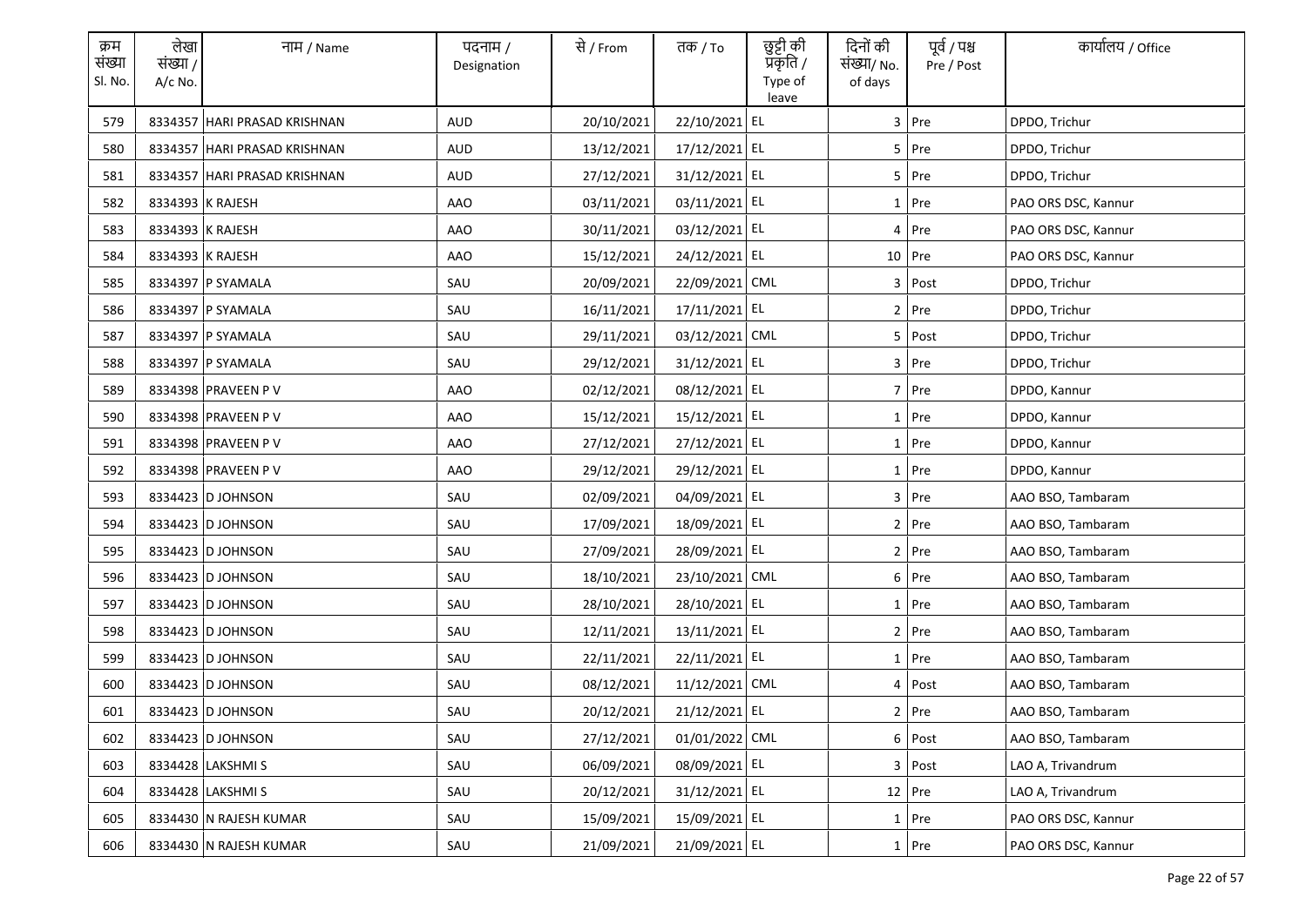| क्रम<br>संख्या<br>Sl. No. | लेखा<br>संख्या /<br>$A/c$ No. | नाम / Name              | पदनाम /<br>Designation | से / From  | तक <i>/</i> To | छुट्टी की<br>प्रॅकृति /<br>Type of<br>leave | दिनों की<br>संख्या/ No.<br>of days | पूर्व / पश्च<br>Pre / Post | कार्यालय / Office    |
|---------------------------|-------------------------------|-------------------------|------------------------|------------|----------------|---------------------------------------------|------------------------------------|----------------------------|----------------------|
| 607                       |                               | 8334430 N RAJESH KUMAR  | SAU                    | 27/09/2021 | 27/09/2021 EL  |                                             |                                    | $1$ Pre                    | PAO ORS DSC, Kannur  |
| 608                       |                               | 8334430 N RAJESH KUMAR  | SAU                    | 01/11/2021 | 02/11/2021 CML |                                             |                                    | 2 Post                     | PAO ORS DSC, Kannur  |
| 609                       |                               | 8334430 N RAJESH KUMAR  | SAU                    | 16/11/2021 | 16/11/2021 CML |                                             |                                    | $1$ Post                   | PAO ORS DSC, Kannur  |
| 610                       |                               | 8334430 N RAJESH KUMAR  | SAU                    | 02/12/2021 | 02/12/2021 EL  |                                             |                                    | 1 Pre                      | PAO ORS DSC, Kannur  |
| 611                       |                               | 8334430 N RAJESH KUMAR  | SAU                    | 13/12/2021 | 13/12/2021 EL  |                                             |                                    | 1 Pre                      | PAO ORS DSC, Kannur  |
| 612                       |                               | 8334430 N RAJESH KUMAR  | SAU                    | 20/12/2021 | 20/12/2021 EL  |                                             |                                    | 1 Pre                      | PAO ORS DSC, Kannur  |
| 613                       |                               | 8334440 KRISHNA DAS R   | SAU                    | 30/08/2021 | 03/09/2021 EL  |                                             |                                    | $5$ Pre                    | AAO (ARMY), Kochi    |
| 614                       |                               | 8334440 KRISHNA DAS R   | SAU                    | 11/11/2021 | 11/11/2021 EL  |                                             |                                    | 1 Pre                      | AAO (ARMY), Kochi    |
| 615                       |                               | 8334443 CHANDRAN C      | <b>AAO</b>             | 16/09/2021 | 16/09/2021 EL  |                                             |                                    | 1 Pre                      | PAO ORS DSC, Kannur  |
| 616                       |                               | 8334443 CHANDRAN C      | AAO                    | 05/10/2021 | 05/10/2021 EL  |                                             |                                    | $1$ Pre                    | PAO ORS DSC, Kannur  |
| 617                       |                               | 8334443 CHANDRAN C      | AAO                    | 20/10/2021 | 20/10/2021 EL  |                                             |                                    | $1$ Pre                    | PAO ORS DSC, Kannur  |
| 618                       |                               | 8334445   PRASANTH. P   | AAO                    | 25/10/2021 | 25/10/2021 EL  |                                             |                                    | 1 Pre                      | PAO ORS DSC, Kannur  |
| 619                       |                               | 8334445 PRASANTH. P     | AAO                    | 28/10/2021 | 28/10/2021 EL  |                                             |                                    | $1$ Pre                    | PAO ORS DSC, Kannur  |
| 620                       |                               | 8334445 PRASANTH. P     | AAO                    | 10/12/2021 | 10/12/2021 EL  |                                             |                                    | 1 Pre                      | PAO ORS DSC, Kannur  |
| 621                       | 8334449 K PRASI               |                         | <b>AAO</b>             | 28/09/2021 | 28/09/2021 EL  |                                             |                                    | $1$ Pre                    | PAO ORS DSC, Kannur  |
| 622                       | 8334449 K PRASI               |                         | <b>AAO</b>             | 04/10/2021 | 08/10/2021 CCL |                                             |                                    | 5 Pre                      | PAO ORS DSC, Kannur  |
| 623                       | 8334449 K PRASI               |                         | <b>AAO</b>             | 18/10/2021 | 18/10/2021 EL  |                                             |                                    | 1 Pre                      | PAO ORS DSC, Kannur  |
| 624                       | 8334449 K PRASI               |                         | AAO                    | 01/11/2021 | 02/11/2021 EL  |                                             |                                    | 2 Pre                      | PAO ORS DSC, Kannur  |
| 625                       | 8334449 K PRASI               |                         | AAO                    | 08/11/2021 | 12/11/2021 EL  |                                             |                                    | 5 Pre                      | PAO ORS DSC, Kannur  |
| 626                       | 8334449 K PRASI               |                         | AAO                    | 06/12/2021 | 06/12/2021 EL  |                                             |                                    | $1$ Pre                    | PAO ORS DSC, Kannur  |
| 627                       | 8334449 K PRASI               |                         | AAO                    | 24/12/2021 | 24/12/2021 EL  |                                             |                                    | 1 Pre                      | PAO ORS DSC, Kannur  |
| 628                       | 8334452 R USHA                |                         | SAU                    | 11/10/2021 | 13/10/2021 EL  |                                             |                                    | 3 Pre                      | PAY, CDA, Chennai    |
| 629                       | 8334452 R USHA                |                         | SAU                    | 26/10/2021 | 26/10/2021 EL  |                                             |                                    | 1 Pre                      | PAY, CDA, Chennai    |
| 630                       | 8334452 R USHA                |                         | SAU                    | 11/11/2021 | 11/11/2021 EL  |                                             |                                    | 1 Post                     | PAY, CDA, Chennai    |
| 631                       | 8334452 R USHA                |                         | SAU                    | 23/11/2021 | 26/11/2021 EL  |                                             |                                    | 4 Post                     | PAY, CDA, Chennai    |
| 632                       | 8334452 R USHA                |                         | SAU                    | 06/12/2021 | 17/12/2021 EL  |                                             |                                    | 12 Pre                     | PAY, CDA, Chennai    |
| 633                       | 8334452 R USHA                |                         | SAU                    | 31/12/2021 | 31/12/2021 EL  |                                             |                                    | $1$ Pre                    | PAY, CDA, Chennai    |
| 634                       |                               | 8334460 USHARANI SELVAM | AAO                    | 14/09/2021 | 14/09/2021 EL  |                                             |                                    | 1 Pre                      | STORES, CDA, Chennai |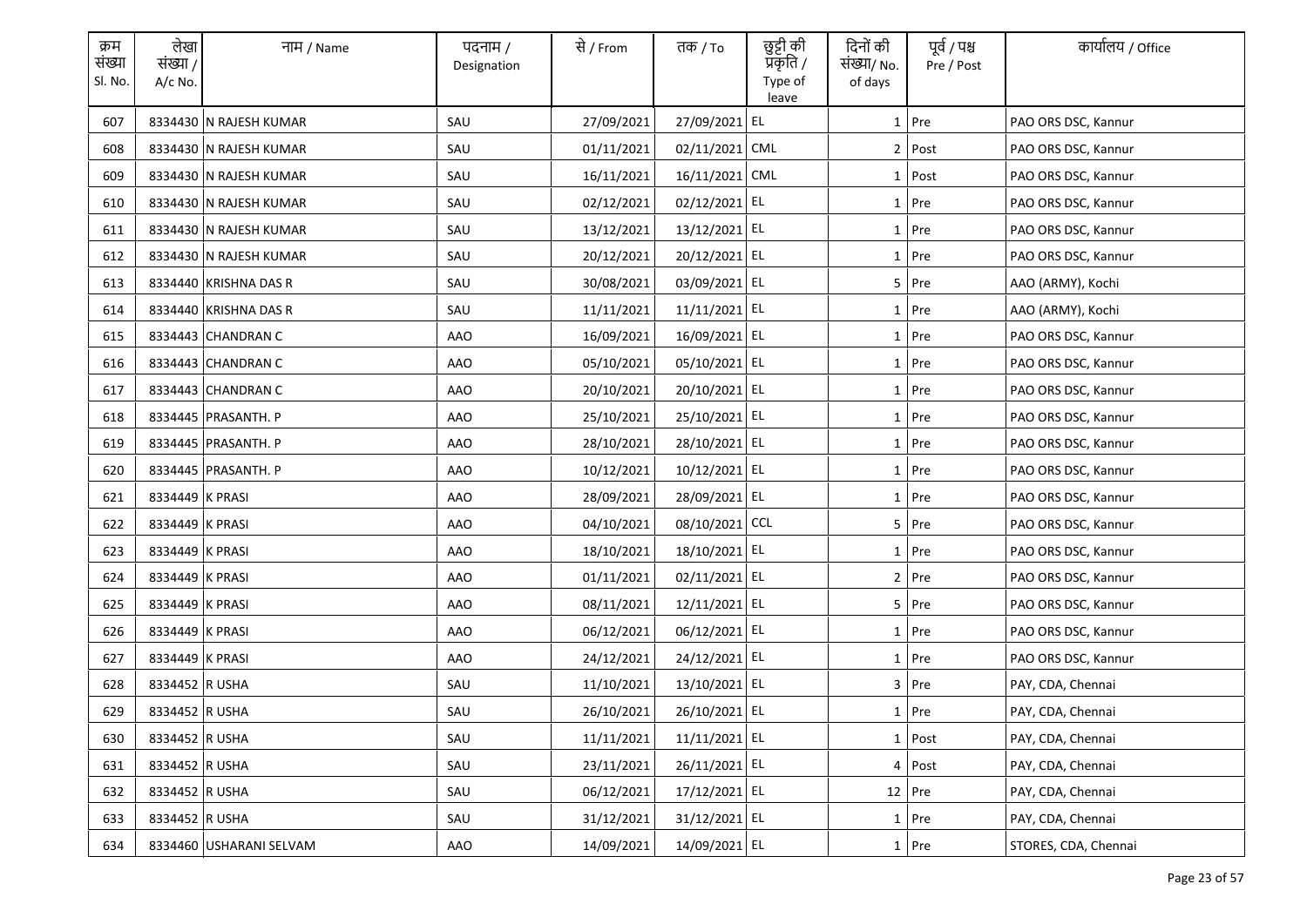| क्रम<br>संख्या<br>Sl. No. | लेखा<br>संख्या /<br>$A/c$ No. | नाम / Name             | पदनाम /<br>Designation | से / From  | तक <i>/</i> To | छुट्टी की<br>प्रकृति /<br>Type of<br>leave | दिनों की<br>संख्या/ No.<br>of days | पूर्व / पश्च<br>Pre / Post | कार्यालय / Office     |
|---------------------------|-------------------------------|------------------------|------------------------|------------|----------------|--------------------------------------------|------------------------------------|----------------------------|-----------------------|
| 635                       | 8334466 DEEPA S               |                        | SAU                    | 25/10/2021 | 05/11/2021     | <b>CCL</b>                                 |                                    | 12 Pre                     | DPDO, Trivandrum      |
| 636                       | 8334466 DEEPA S               |                        | SAU                    | 22/11/2021 | 22/11/2021 EL  |                                            |                                    | 1 Pre                      | DPDO, Trivandrum      |
| 637                       | 8334466 DEEPA S               |                        | SAU                    | 03/12/2021 | 03/12/2021 EL  |                                            |                                    | $1$ Pre                    | DPDO, Trivandrum      |
| 638                       | 8334466 DEEPA S               |                        | SAU                    | 14/12/2021 | 14/12/2021 EL  |                                            |                                    | $1$ Pre                    | DPDO, Trivandrum      |
| 639                       | 8334466 DEEPA S               |                        | SAU                    | 30/12/2021 | 31/12/2021 EL  |                                            |                                    | $2$ Pre                    | DPDO, Trivandrum      |
| 640                       |                               | 8334468 SINDHU A R     | JT                     | 02/09/2021 | 03/09/2021 EL  |                                            |                                    | $2$ Pre                    | AAO (DAD), Trivandrum |
| 641                       |                               | 8334468 SINDHU A R     | JT                     | 02/11/2021 | 02/11/2021 EL  |                                            |                                    | 1 Pre                      | AAO (DAD), Trivandrum |
| 642                       |                               | 8334468 SINDHU A R     | $\sf JT$               | 15/11/2021 | 15/11/2021 EL  |                                            |                                    | $1$ Pre                    | AAO (DAD), Trivandrum |
| 643                       |                               | 8334468 SINDHU A R     | JT                     | 08/12/2021 | 08/12/2021 EL  |                                            |                                    | 1 Pre                      | AAO (DAD), Trivandrum |
| 644                       |                               | 8334468 SINDHU A R     | JT                     | 13/12/2021 | 13/12/2021 EL  |                                            |                                    | $1$ Pre                    | AAO (DAD), Trivandrum |
| 645                       |                               | 8334468 SINDHU A R     | JT                     | 20/12/2021 | 23/12/2021 EL  |                                            |                                    | 4 Pre                      | AAO (DAD), Trivandrum |
| 646                       |                               | 8334468 SINDHU A R     | JT                     | 28/12/2021 | 28/12/2021 EL  |                                            |                                    | 1 Pre                      | AAO (DAD), Trivandrum |
| 647                       | 8335081 S BANU                |                        | AAO                    | 31/12/2021 | 31/12/2021 EL  |                                            |                                    | $1$ Pre                    | ADMIN, CDA, Chennai   |
| 648                       |                               | 8335328 REENA S PHILIP | SAU                    | 20/08/2021 | 20/08/2021 EL  |                                            |                                    | 1 Pre                      | AAO (ARMY), Kochi     |
| 649                       |                               | 8335328 REENA S PHILIP | SAU                    | 07/09/2021 | 08/09/2021 EL  |                                            |                                    | $2$ Pre                    | AAO (ARMY), Kochi     |
| 650                       |                               | 8335328 REENA S PHILIP | SAU                    | 29/09/2021 | 13/10/2021 CCL |                                            |                                    | 15 Pre                     | AAO (ARMY), Kochi     |
| 651                       |                               | 8335328 REENA S PHILIP | SAU                    | 29/10/2021 | 29/10/2021 EL  |                                            |                                    | 1 Pre                      | AAO (ARMY), Kochi     |
| 652                       |                               | 8335328 REENA S PHILIP | SAU                    | 02/11/2021 | 02/11/2021 EL  |                                            |                                    | $1$ Pre                    | AAO (ARMY), Kochi     |
| 653                       |                               | 8335479 B KULASEKHARAN | <b>CLK</b>             | 07/07/2021 | 07/07/2021 EL  |                                            |                                    | $1$ Pre                    | T, CDA, Chennai       |
| 654                       |                               | 8335479 B KULASEKHARAN | <b>CLK</b>             | 17/08/2021 | 17/08/2021 EL  |                                            |                                    | $1$ Pre                    | T, CDA, Chennai       |
| 655                       |                               | 8335479 B KULASEKHARAN | <b>CLK</b>             | 24/08/2021 | 24/08/2021 EL  |                                            |                                    | $1$ Pre                    | T, CDA, Chennai       |
| 656                       |                               | 8335479 B KULASEKHARAN | <b>CLK</b>             | 31/08/2021 | 31/08/2021 EL  |                                            |                                    | $1$ Pre                    | T, CDA, Chennai       |
| 657                       |                               | 8335479 B KULASEKHARAN | <b>CLK</b>             | 07/09/2021 | 07/09/2021 EL  |                                            |                                    | 1 Pre                      | T, CDA, Chennai       |
| 658                       |                               | 8335479 B KULASEKHARAN | CLK                    | 14/09/2021 | 14/09/2021 EL  |                                            |                                    | $1$ Pre                    | T, CDA, Chennai       |
| 659                       |                               | 8335479 B KULASEKHARAN | CLK                    | 05/10/2021 | 05/10/2021 EL  |                                            |                                    | 1 Pre                      | T, CDA, Chennai       |
| 660                       |                               | 8335479 B KULASEKHARAN | <b>CLK</b>             | 24/11/2021 | 24/11/2021 EL  |                                            |                                    | 1 Pre                      | T, CDA, Chennai       |
| 661                       |                               | 8335479 B KULASEKHARAN | <b>CLK</b>             | 15/12/2021 | 15/12/2021 EL  |                                            |                                    | $1$ Pre                    | T, CDA, Chennai       |
| 662                       |                               | 8335479 B KULASEKHARAN | <b>CLK</b>             | 22/12/2021 | 24/12/2021 EL  |                                            |                                    | 3 Pre                      | T, CDA, Chennai       |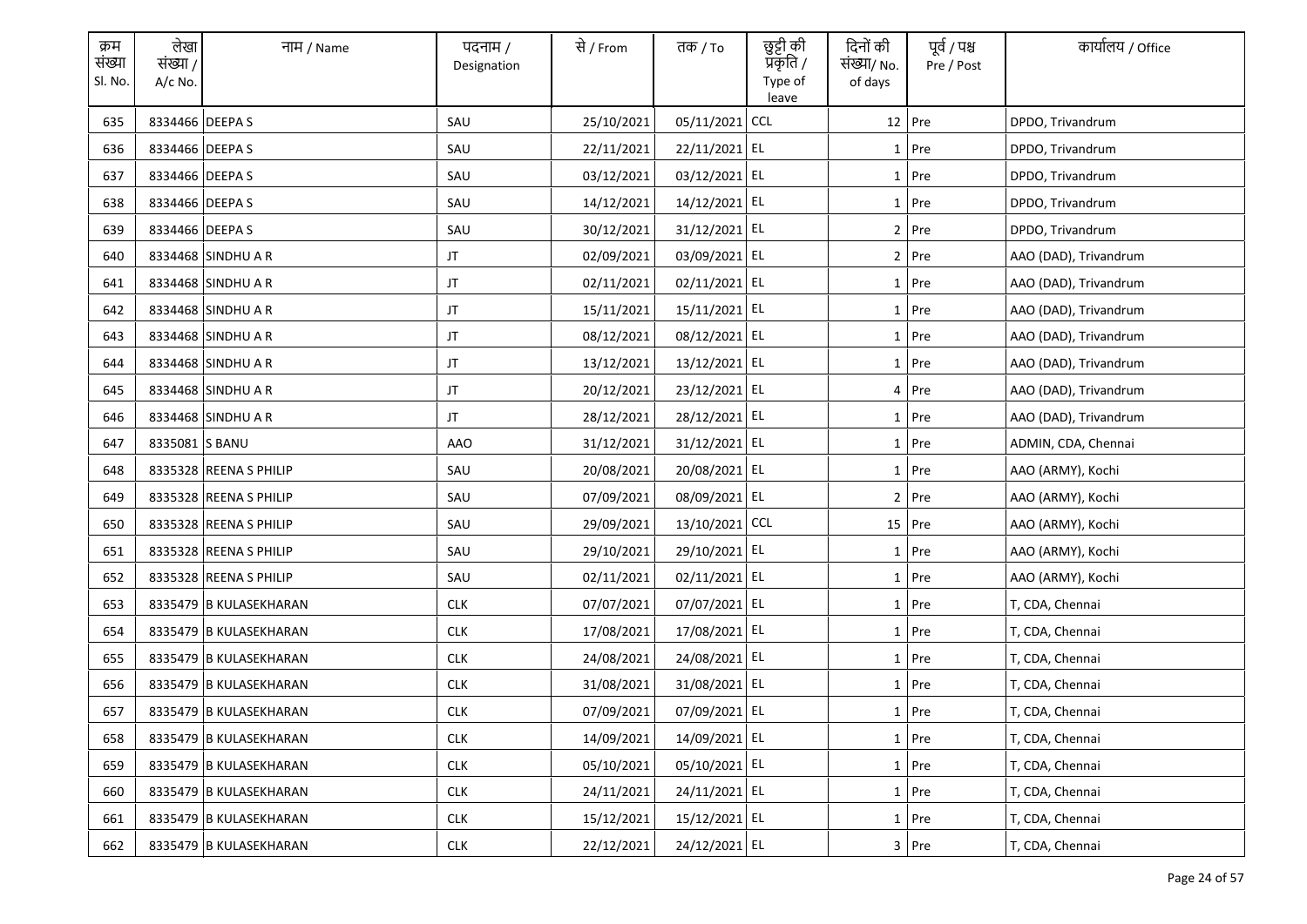| क्रम<br>संख्या<br>Sl. No. | लेखा<br>संख्या /<br>$A/c$ No. | नाम / Name                  | पदनाम /<br>Designation | से / From  | तक <i>/</i> To | छुट्टी की<br>प्रॅकृति /<br>Type of<br>leave | दिनों की<br>संख्या/ No.<br>of days | पूर्व / पश्च<br>Pre / Post | कार्यालय / Office       |
|---------------------------|-------------------------------|-----------------------------|------------------------|------------|----------------|---------------------------------------------|------------------------------------|----------------------------|-------------------------|
| 663                       |                               | 8335479 B KULASEKHARAN      | <b>CLK</b>             | 28/12/2021 | 29/12/2021 EL  |                                             |                                    | $2$ Pre                    | T, CDA, Chennai         |
| 664                       |                               | 8335657 JAYASUDHA SARAVANAN | SAU                    | 07/09/2021 | 08/09/2021 EL  |                                             |                                    | 2 Pre                      | ACCTS, CDA, Chennai     |
| 665                       |                               | 8335657 JAYASUDHA SARAVANAN | SAU                    | 27/10/2021 | 28/10/2021 EL  |                                             |                                    | $2$ Pre                    | ACCTS, CDA, Chennai     |
| 666                       |                               | 8335657 JAYASUDHA SARAVANAN | SAU                    | 08/11/2021 | 08/11/2021 EL  |                                             |                                    | 1 Pre                      | ACCTS, CDA, Chennai     |
| 667                       |                               | 8335657 JAYASUDHA SARAVANAN | SAU                    | 11/11/2021 | 11/11/2021 EL  |                                             |                                    | $1$ Pre                    | ACCTS, CDA, Chennai     |
| 668                       |                               | 8335981 D SURESH KUMAR      | SAU                    | 04/10/2021 | 08/10/2021 EL  |                                             |                                    | 5 Pre                      | ECHS, CDA, Chennai      |
| 669                       |                               | 8335981 D SURESH KUMAR      | SAU                    | 18/10/2021 | 18/10/2021 EL  |                                             |                                    | 1 Pre                      | ECHS, CDA, Chennai      |
| 670                       |                               | 8335981 D SURESH KUMAR      | SAU                    | 01/11/2021 | 03/11/2021 EL  |                                             |                                    | $3$ Pre                    | ECHS, CDA, Chennai      |
| 671                       |                               | 8335981 D SURESH KUMAR      | SAU                    | 15/11/2021 | 18/11/2021 EL  |                                             |                                    | $4$ Pre                    | ECHS, CDA, Chennai      |
| 672                       |                               | 8335981 D SURESH KUMAR      | SAU                    | 19/11/2021 | 26/11/2021 CML |                                             |                                    | 8 Post                     | ECHS, CDA, Chennai      |
| 673                       |                               | 8335981 D SURESH KUMAR      | SAU                    | 13/12/2021 | 17/12/2021 EL  |                                             |                                    | 5 Pre                      | ECHS, CDA, Chennai      |
| 674                       |                               | 8336294 M. SATYA BABU       | AAO                    | 18/10/2021 | 29/10/2021 EL  |                                             |                                    | 12 Pre                     | PAO ORS MRC, Wellington |
| 675                       |                               | 8336294 M. SATYA BABU       | AAO                    | 20/12/2021 | 17/01/2022 EL  |                                             |                                    | 29 Pre                     | PAO ORS MRC, Wellington |
| 676                       |                               | 8336333 D D PRABHAKARA RAO  | AAO                    | 09/08/2021 | 11/08/2021 EL  |                                             |                                    | $3$ Pre                    | DPDO, Hyderabad         |
| 677                       |                               | 8336386 K SIVAKUMAR         | <b>AAO</b>             | 01/11/2021 | 06/11/2021 CML |                                             |                                    | 6 Post                     | AAO BSO, Coimbatore     |
| 678                       |                               | 8336386 K SIVAKUMAR         | <b>AAO</b>             | 29/12/2021 | 31/12/2021 CML |                                             |                                    | 3 Post                     | AAO BSO, Coimbatore     |
| 679                       |                               | 8336546 G RAMANARAYANA      | AAO                    | 14/07/2021 | 23/07/2021 EL  |                                             |                                    | 10 Pre                     | IA, CDA, Chennai        |
| 680                       |                               | 8336546 G RAMANARAYANA      | AAO                    | 09/08/2021 | 13/08/2021 EL  |                                             |                                    | 5 Pre                      | IA, CDA, Chennai        |
| 681                       |                               | 8336546 G RAMANARAYANA      | AAO                    | 23/08/2021 | 27/08/2021 EL  |                                             |                                    | 5 Pre                      | IA, CDA, Chennai        |
| 682                       |                               | 8336546 G RAMANARAYANA      | AAO                    | 26/10/2021 | 29/10/2021 EL  |                                             |                                    | 4 Pre                      | IA, CDA, Chennai        |
| 683                       |                               | 8336546 G RAMANARAYANA      | AAO                    | 23/11/2021 | 23/11/2021 EL  |                                             |                                    | $1$ Pre                    | IA, CDA, Chennai        |
| 684                       |                               | 8336546 G RAMANARAYANA      | AAO                    | 29/11/2021 | 29/11/2021 EL  |                                             |                                    | $1$ Pre                    | IA, CDA, Chennai        |
| 685                       |                               | 8336606 KILAMBI SANTHI SRI  | SAU                    | 10/11/2021 | 11/11/2021 EL  |                                             |                                    | 2 Pre                      | AUDIT, CDA, Chennai     |
| 686                       |                               | 8336606 KILAMBI SANTHI SRI  | SAU                    | 02/12/2021 | 03/12/2021 EL  |                                             |                                    | $2$ Pre                    | AUDIT, CDA, Chennai     |
| 687                       |                               | 8336606 KILAMBI SANTHI SRI  | SAU                    | 24/12/2021 | 24/12/2021 EL  |                                             |                                    | 1 Pre                      | AUDIT, CDA, Chennai     |
| 688                       |                               | 8336606 KILAMBI SANTHI SRI  | SAU                    | 28/12/2021 | 30/12/2021 EL  |                                             |                                    | 3 Pre                      | AUDIT, CDA, Chennai     |
| 689                       |                               | 8336621 A N GANGADHARA RAJU | AAO                    | 29/11/2021 | 30/11/2021 EL  |                                             |                                    | 2 Pre                      | PAY, CDA, Chennai       |
| 690                       |                               | 8336670 SANDHYA RANI        | SA                     | 05/10/2021 | 06/10/2021 EL  |                                             |                                    | 2 Pre                      | AAO (DAD), Trivandrum   |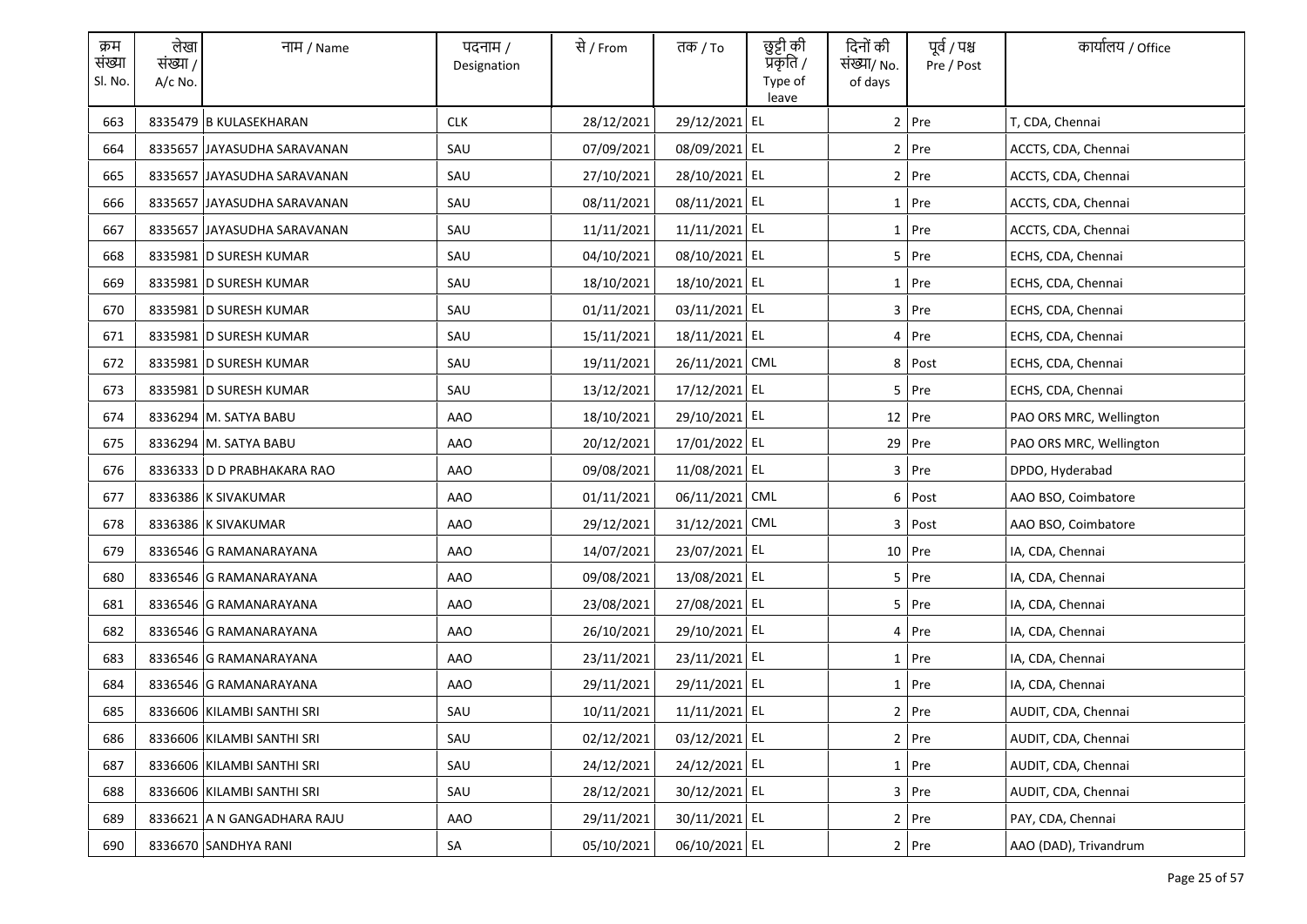| क्रम<br>संख्या<br>Sl. No. | लेखा<br>संख्या /<br>$A/c$ No. | नाम / Name                    | पदनाम /<br>Designation | से / From  | तक <i>/</i> To | छुट्टी की<br>प्रॅकृति /<br>Type of<br>leave | दिनों की<br>संख्या/ No.<br>of days | पूर्व / पश्च<br>Pre / Post | कार्यालय / Office            |
|---------------------------|-------------------------------|-------------------------------|------------------------|------------|----------------|---------------------------------------------|------------------------------------|----------------------------|------------------------------|
| 691                       |                               | 8336670 SANDHYA RANI          | SA                     | 20/10/2021 | 22/10/2021 EL  |                                             |                                    | 3 Pre                      | AAO (DAD), Trivandrum        |
| 692                       |                               | 8336673 S RAMESH BABU         | SAU                    | 28/09/2021 | 28/09/2021 EL  |                                             |                                    | 1 Pre                      | AO GE AF SULUR, Coimbatore   |
| 693                       |                               | 8336673 S RAMESH BABU         | SAU                    | 11/10/2021 | 12/10/2021 EL  |                                             |                                    | 2 Post                     | AO GE AF SULUR, Coimbatore   |
| 694                       |                               | 8336673 S RAMESH BABU         | SAU                    | 22/10/2021 | 23/10/2021 EL  |                                             |                                    | $2$ Post                   | AO GE AF SULUR, Coimbatore   |
| 695                       |                               | 8336673 S RAMESH BABU         | SAU                    | 22/11/2021 | 23/11/2021 EL  |                                             |                                    | 2 Pre                      | AO GE AF SULUR, Coimbatore   |
| 696                       |                               | 8336673 S RAMESH BABU         | SAU                    | 13/12/2021 | 17/12/2021 EL  |                                             |                                    | 5 Pre                      | AO GE AF SULUR, Coimbatore   |
| 697                       |                               | 8336756 JAGADEESH R           | <b>AAO</b>             | 27/12/2021 | 27/12/2021 EL  |                                             |                                    | 1 Pre                      | LAO(A), Coimbatore           |
| 698                       |                               | 8336760 R MANJULA DEVI        | <b>AAO</b>             | 08/11/2021 | 08/11/2021 EL  |                                             |                                    | 1 Post                     | PAY, CDA, Chennai            |
| 699                       |                               | 8336760 R MANJULA DEVI        | AAO                    | 11/11/2021 | 11/11/2021 EL  |                                             |                                    | 1 Pre                      | PAY, CDA, Chennai            |
| 700                       |                               | 8336760 R MANJULA DEVI        | <b>AAO</b>             | 15/11/2021 | 15/11/2021 EL  |                                             |                                    | $1$ Pre                    | PAY, CDA, Chennai            |
| 701                       |                               | 8336760 R MANJULA DEVI        | AAO                    | 29/11/2021 | 30/11/2021 EL  |                                             |                                    | 2 Post                     | PAY, CDA, Chennai            |
| 702                       |                               | 8336760 R MANJULA DEVI        | AAO                    | 14/12/2021 | 14/12/2021 EL  |                                             |                                    | 1 Pre                      | PAY, CDA, Chennai            |
| 703                       |                               | 8336760 R MANJULA DEVI        | AAO                    | 16/12/2021 | 16/12/2021 EL  |                                             |                                    | $1$ Pre                    | PAY, CDA, Chennai            |
| 704                       |                               | 8336760 R MANJULA DEVI        | <b>AAO</b>             | 20/12/2021 | 20/12/2021 EL  |                                             |                                    | 1 Pre                      | PAY, CDA, Chennai            |
| 705                       |                               | 8336856 A HANA ROHINI FELSHIA | SAU                    | 23/09/2021 | 23/09/2021 EL  |                                             |                                    | $1$ Pre                    | AO GE I AGRANI, Coimbatore   |
| 706                       |                               | 8336856 A HANA ROHINI FELSHIA | SAU                    | 29/10/2021 | 30/10/2021 EL  |                                             |                                    | 2 Pre                      | AO GE I AGRANI, Coimbatore   |
| 707                       |                               | 8336860 B HEMA BALA           | SAU                    | 02/12/2021 | 24/12/2021 CCL |                                             |                                    | 23 Pre                     | Pension Adalat, CDA, Chennai |
| 708                       |                               | 8336860 B HEMA BALA           | SAU                    | 25/12/2021 | 02/01/2022 CML |                                             | 9                                  | Post                       | Pension Adalat, CDA, Chennai |
| 709                       |                               | 8336890 JEBA PRADEEP JOHN     | SAU                    | 27/12/2021 | 06/01/2022 CCL |                                             |                                    | $11$ Pre                   | ACCTS, CDA, Chennai          |
| 710                       |                               | 8337151 GINI WILSON           | SAU                    | 10/12/2021 | 10/12/2021 EL  |                                             |                                    | 1 Pre                      | AAO (DAD), Trivandrum        |
| 711                       |                               | 8337151 GINI WILSON           | SAU                    | 17/12/2021 | 17/12/2021 EL  |                                             |                                    | 1 Pre                      | AAO (DAD), Trivandrum        |
| 712                       |                               | 8337151 GINI WILSON           | SAU                    | 28/12/2021 | 29/12/2021 EL  |                                             |                                    | $2$ Pre                    | AAO (DAD), Trivandrum        |
| 713                       |                               | 8337156 S RAMESH              | SAU                    | 08/09/2021 | 09/09/2021 EL  |                                             |                                    | 2 Pre                      | LAO STORES, Avadi            |
| 714                       |                               | 8337156 S RAMESH              | SAU                    | 11/10/2021 | 18/10/2021 EL  |                                             |                                    | 8 Pre                      | LAO STORES, Avadi            |
| 715                       |                               | 8337156 S RAMESH              | SAU                    | 16/11/2021 | 16/11/2021 EL  |                                             |                                    | 1 Pre                      | LAO STORES, Avadi            |
| 716                       |                               | 8337156 S RAMESH              | SAU                    | 30/11/2021 | 30/11/2021 EL  |                                             |                                    | 1 Pre                      | LAO STORES, Avadi            |
| 717                       |                               | 8337156 S RAMESH              | SAU                    | 02/12/2021 | 02/12/2021 EL  |                                             |                                    | $1$ Pre                    | LAO STORES, Avadi            |
| 718                       |                               | 8337160 V R BINDHU LEKHA      | SAU                    | 28/10/2021 | 29/10/2021 EL  |                                             |                                    | $2$ Pre                    | AAO BSO, Avadi               |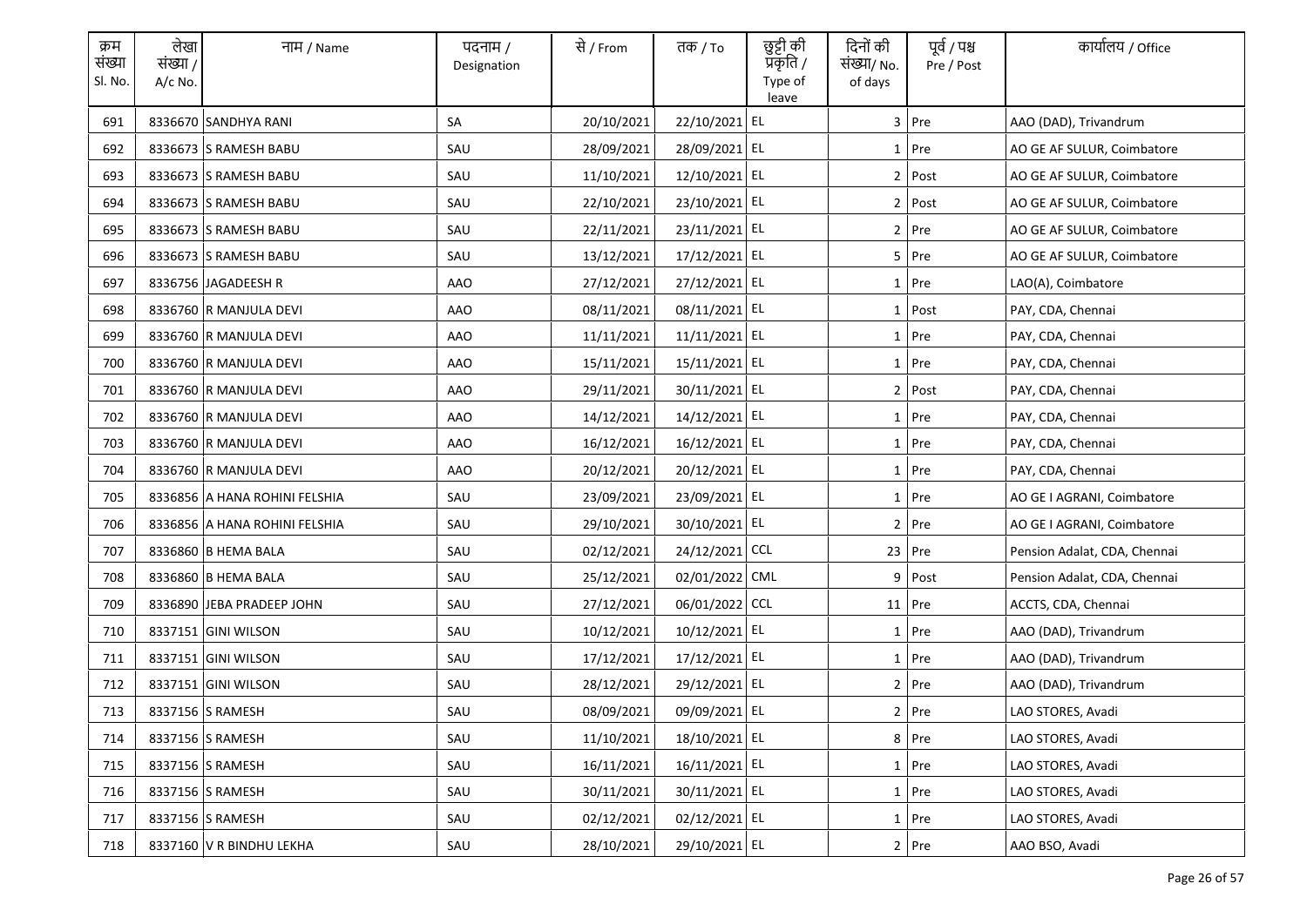| क्रम<br>संख्या<br>Sl. No. | लेखा<br>संख्या /<br>A/c No. | नाम / Name                  | पदनाम /<br>Designation | से / From  | तक <i>/</i> To | छुट्टी की<br>प्रकृति /<br>Type of<br>leave | दिनों की<br>संख्या/ No.<br>of days | पूर्व / पश्च<br>Pre / Post | कार्यालय / Office              |
|---------------------------|-----------------------------|-----------------------------|------------------------|------------|----------------|--------------------------------------------|------------------------------------|----------------------------|--------------------------------|
| 719                       |                             | 8337160 V R BINDHU LEKHA    | SAU                    | 29/11/2021 | 13/12/2021     | <b>CCL</b>                                 |                                    | 15 Pre                     | AAO BSO, Avadi                 |
| 720                       |                             | 8337160 V R BINDHU LEKHA    | SAU                    | 28/12/2021 | 28/12/2021 EL  |                                            |                                    | 1 Pre                      | AAO BSO, Avadi                 |
| 721                       |                             | 8337169 K JAYANTHI          | AAO                    | 05/11/2021 | 06/11/2021 EL  |                                            |                                    | $2$ Pre                    | AAO BSO STM, Pallavaram        |
| 722                       |                             | 8337169 K JAYANTHI          | AAO                    | 27/11/2021 | 27/11/2021 EL  |                                            |                                    | $1$ Post                   | AAO BSO STM, Pallavaram        |
| 723                       |                             | 8337169 K JAYANTHI          | AAO                    | 27/12/2021 | 28/12/2021 EL  |                                            |                                    | $2$ Pre                    | AAO BSO STM, Pallavaram        |
| 724                       | 8337173 K BINDU             |                             | SAU                    | 13/12/2021 | 14/12/2021 EL  |                                            |                                    | 2 Pre                      | AAO AGE(I) AF, Red Fields, CBE |
| 725                       | 8337173 K BINDU             |                             | SAU                    | 20/12/2021 | 21/12/2021 EL  |                                            |                                    | 2 Pre                      | AAO AGE(I) AF, Red Fields, CBE |
| 726                       | 8337173 K BINDU             |                             | SAU                    | 28/12/2021 | 31/12/2021 EL  |                                            |                                    | 4 Pre                      | AAO AGE(I) AF, Red Fields, CBE |
| 727                       |                             | 8337174 S RAMESH            | SAU                    | 02/08/2021 | 02/08/2021 EL  |                                            |                                    | 1 Pre                      | ACCTS, CDA, Chennai            |
| 728                       |                             | 8337174 S RAMESH            | SAU                    | 06/09/2021 | 06/09/2021 EL  |                                            |                                    | $1$ Pre                    | ACCTS, CDA, Chennai            |
| 729                       |                             | 8337174 S RAMESH            | SAU                    | 09/09/2021 | 09/09/2021 EL  |                                            |                                    | $1$ Pre                    | ACCTS, CDA, Chennai            |
| 730                       |                             | 8337174 S RAMESH            | SAU                    | 11/11/2021 | 11/11/2021 EL  |                                            |                                    | $1$ Post                   | ACCTS, CDA, Chennai            |
| 731                       |                             | 8337174 S RAMESH            | SAU                    | 17/11/2021 | 18/11/2021 EL  |                                            |                                    | 2 Post                     | ACCTS, CDA, Chennai            |
| 732                       |                             | 8337174 S RAMESH            | SAU                    | 26/11/2021 | 26/11/2021 EL  |                                            |                                    | $1$ Post                   | ACCTS, CDA, Chennai            |
| 733                       |                             | 8337174 S RAMESH            | SAU                    | 10/12/2021 | 10/12/2021 EL  |                                            |                                    | 1 Post                     | ACCTS, CDA, Chennai            |
| 734                       |                             | 8337179 JAYASHREE MAHADEVAN | SAU                    | 28/09/2021 | 13/10/2021 CML |                                            |                                    | 16 Pre                     | AAO (DAD), Trivandrum          |
| 735                       |                             | 8337179 JAYASHREE MAHADEVAN | SAU                    | 14/12/2021 | 15/12/2021 EL  |                                            |                                    | $2$ Pre                    | AAO (DAD), Trivandrum          |
| 736                       |                             | 8337181 V SRINIVASAN        | SAU                    | 21/10/2021 | 23/10/2021 EL  |                                            |                                    | 3 Pre                      | UA DSSC, Wellington            |
| 737                       |                             | 8337181 V SRINIVASAN        | SAU                    | 06/11/2021 | 13/11/2021 EL  |                                            |                                    | 8 Pre                      | UA DSSC, Wellington            |
| 738                       |                             | 8337185 V LOGESH            | SAU                    | 17/12/2021 | 31/12/2021 EL  |                                            |                                    | $15$ Pre                   | LAO (A), Wellington            |
| 739                       | 8337186 J. BALU             |                             | AAO                    | 16/09/2021 | 17/09/2021 EL  |                                            |                                    | $2$ Pre                    | STORES, CDA, Chennai           |
| 740                       |                             | 8337188 A N SUBHA           | SAU                    | 12/10/2021 | 13/10/2021 EL  |                                            |                                    | $2$ Pre                    | ADMIN, CDA, Chennai            |
| 741                       |                             | 8337188 A N SUBHA           | SAU                    | 25/10/2021 | 29/10/2021 EL  |                                            |                                    | 5 Pre                      | ADMIN, CDA, Chennai            |
| 742                       |                             | 8337188 A N SUBHA           | SAU                    | 30/10/2021 | 03/11/2021 EL  |                                            |                                    | 5 Pre                      | ADMIN, CDA, Chennai            |
| 743                       | 8337193 S LATHA             |                             | SAU                    | 01/11/2021 | 18/11/2021 CCL |                                            |                                    | 18 Pre                     | DPDO, Trivandrum               |
| 744                       | 8337193 S LATHA             |                             | SAU                    | 23/12/2021 | 24/12/2021 EL  |                                            |                                    | $2$ Pre                    | DPDO, Trivandrum               |
| 745                       | 8337193 S LATHA             |                             | SAU                    | 30/12/2021 | 31/12/2021 EL  |                                            |                                    | 2 Pre                      | DPDO, Trivandrum               |
| 746                       |                             | 8337195 P CHITRA            | SAU                    | 11/10/2021 | 11/10/2021 EL  |                                            |                                    | 1 Pre                      | AO GE AF SULUR, Coimbatore     |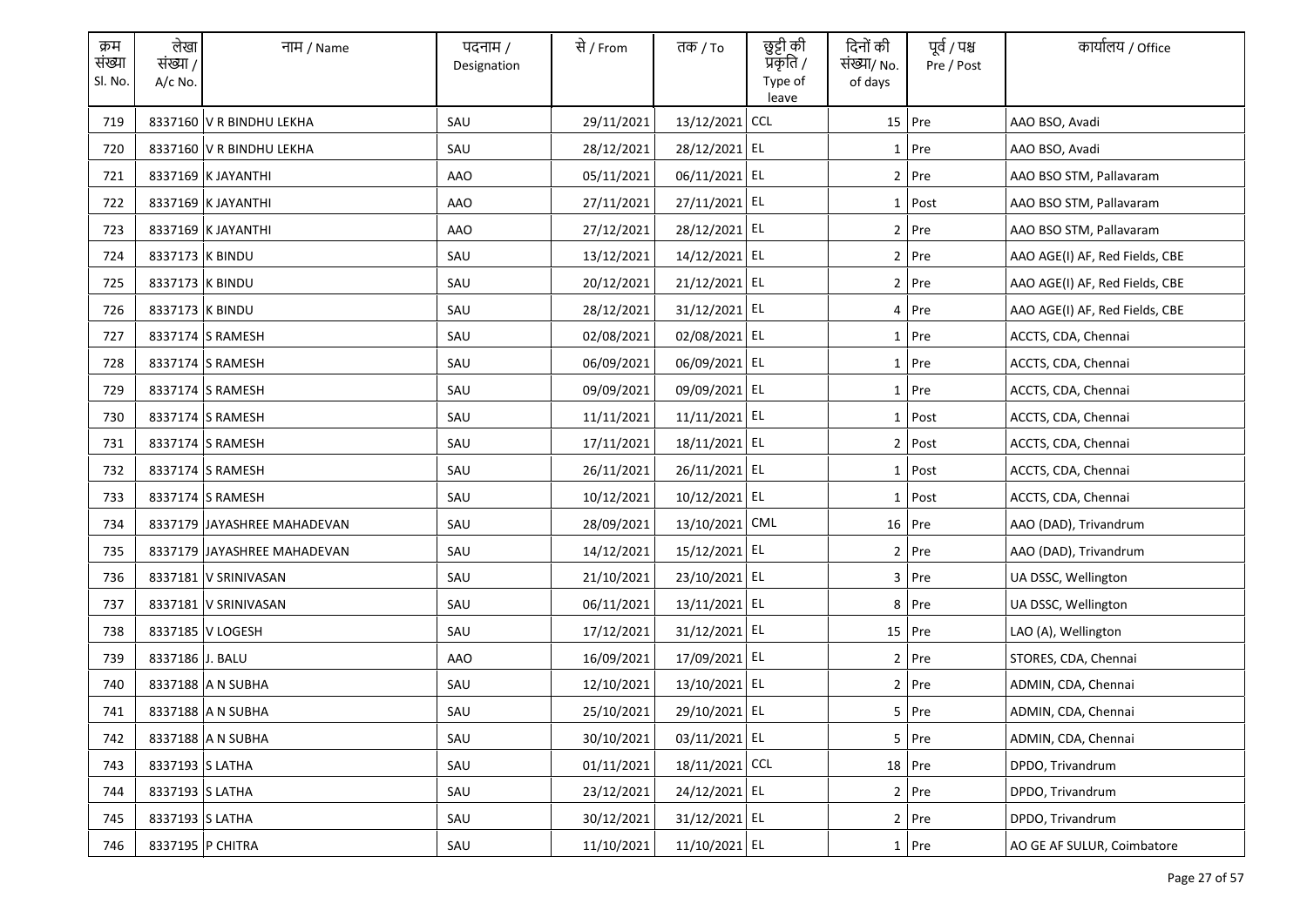| क्रम<br>संख्या<br>Sl. No. | लेखा<br>संख्या /<br>$A/c$ No. | नाम / Name                | पदनाम /<br>Designation | से / From  | तक / To        | छुट्टी की<br>प्रकृति /<br>Type of<br>leave | दिनों की<br>संख्या/ No.<br>of days | पूर्व / पश्च<br>Pre / Post | कार्यालय / Office          |
|---------------------------|-------------------------------|---------------------------|------------------------|------------|----------------|--------------------------------------------|------------------------------------|----------------------------|----------------------------|
| 747                       |                               | 8337195 P CHITRA          | SAU                    | 18/10/2021 | 18/10/2021 EL  |                                            |                                    | $1$ Pre                    | AO GE AF SULUR, Coimbatore |
| 748                       |                               | 8337195 P CHITRA          | SAU                    | 28/10/2021 | 30/10/2021 EL  |                                            |                                    | $3$ Pre                    | AO GE AF SULUR, Coimbatore |
| 749                       |                               | 8337195 P CHITRA          | SAU                    | 15/11/2021 | 16/11/2021 EL  |                                            |                                    | 2 Pre                      | AO GE AF SULUR, Coimbatore |
| 750                       |                               | 8337195 P CHITRA          | SAU                    | 29/11/2021 | 29/11/2021 EL  |                                            |                                    | 1 Pre                      | AO GE AF SULUR, Coimbatore |
| 751                       |                               | 8337195 P CHITRA          | SAU                    | 30/12/2021 | 31/12/2021 EL  |                                            |                                    | 2 Pre                      | AO GE AF SULUR, Coimbatore |
| 752                       |                               | 8337196 N SWAMINATHAN     | AAO                    | 09/09/2021 | 09/09/2021 EL  |                                            |                                    | $1$ Pre                    | LAO STORES, Avadi          |
| 753                       |                               | 8337196 N SWAMINATHAN     | AAO                    | 14/09/2021 | 14/09/2021 EL  |                                            | $\mathbf{1}$                       | Pre                        | LAO STORES, Avadi          |
| 754                       |                               | 8337196   N SWAMINATHAN   | AAO                    | 24/09/2021 | 24/09/2021 EL  |                                            | $1\vert$                           | Pre                        | LAO STORES, Avadi          |
| 755                       |                               | 8337196 N SWAMINATHAN     | AAO                    | 06/10/2021 | 06/10/2021 EL  |                                            |                                    | $1$ Pre                    | LAO STORES, Avadi          |
| 756                       |                               | 8337196 N SWAMINATHAN     | AAO                    | 28/10/2021 | 28/10/2021 EL  |                                            |                                    | $1$ Pre                    | LAO STORES, Avadi          |
| 757                       |                               | 8337196 N SWAMINATHAN     | AAO                    | 11/11/2021 | 11/11/2021 EL  |                                            |                                    | $1$ Pre                    | LAO STORES, Avadi          |
| 758                       |                               | 8337196 N SWAMINATHAN     | AAO                    | 18/11/2021 | 20/11/2021 EL  |                                            |                                    | 3 Pre                      | LAO STORES, Avadi          |
| 759                       |                               | 8337196 N SWAMINATHAN     | AAO                    | 15/12/2021 | 15/12/2021 EL  |                                            |                                    | $1$ Pre                    | LAO STORES, Avadi          |
| 760                       |                               | 8337196 N SWAMINATHAN     | AAO                    | 29/12/2021 | 29/12/2021 EL  |                                            |                                    | $1$ Pre                    | LAO STORES, Avadi          |
| 761                       |                               | 8337199 L M SATYA BAMA    | SAU                    | 23/07/2021 | 31/07/2021 EL  |                                            |                                    | $9$ Post                   | AO GE I AGRANI, Coimbatore |
| 762                       |                               | 8337199 L M SATYA BAMA    | SAU                    | 01/08/2021 | 04/08/2021     | <b>CML</b>                                 | 4                                  | Post                       | AO GE I AGRANI, Coimbatore |
| 763                       |                               | 8337199 L M SATYA BAMA    | SAU                    | 08/08/2021 | 22/08/2021     | CML                                        |                                    | 15 Post                    | AO GE I AGRANI, Coimbatore |
| 764                       |                               | 8337199 L M SATYA BAMA    | SAU                    | 23/08/2021 | 26/08/2021 EL  |                                            |                                    | 4 Post                     | AO GE I AGRANI, Coimbatore |
| 765                       |                               | 8337201 FATHIMA CHANDRAN  | <b>MTS</b>             | 28/09/2021 | 30/09/2021 EL  |                                            |                                    | 3 Pre                      | DPDO, Chennai              |
| 766                       |                               | 8337202 ANANTHAKRISHNAN V | AAO                    | 03/09/2021 | 03/09/2021 EL  |                                            |                                    | $1$ Pre                    | PAO ORS MRC, Wellington    |
| 767                       |                               | 8337202 ANANTHAKRISHNAN V | AAO                    | 23/09/2021 | 24/09/2021 EL  |                                            |                                    | $2$ Pre                    | PAO ORS MRC, Wellington    |
| 768                       |                               | 8337202 ANANTHAKRISHNAN V | AAO                    | 25/09/2021 | 29/09/2021 CML |                                            |                                    | $5$ Post                   | PAO ORS MRC, Wellington    |
| 769                       |                               | 8337202 ANANTHAKRISHNAN V | AAO                    | 05/11/2021 | 05/11/2021 EL  |                                            | $1\vert$                           | Pre                        | PAO ORS MRC, Wellington    |
| 770                       |                               | 8337202 ANANTHAKRISHNAN V | <b>AAO</b>             | 12/11/2021 | 12/11/2021 EL  |                                            | $1\vert$                           | Pre                        | PAO ORS MRC, Wellington    |
| 771                       |                               | 8337202 ANANTHAKRISHNAN V | <b>AAO</b>             | 06/12/2021 | 10/12/2021 EL  |                                            |                                    | 5 Pre                      | PAO ORS MRC, Wellington    |
| 772                       |                               | 8337202 ANANTHAKRISHNAN V | AAO                    | 17/12/2021 | 17/12/2021 EL  |                                            |                                    | 1 Pre                      | PAO ORS MRC, Wellington    |
| 773                       |                               | 8337203 K J KURIA KOSE    | SAU                    | 23/11/2021 | 24/11/2021 EL  |                                            |                                    | $2$ Pre                    | PAO ORS DSC, Kannur        |
| 774                       |                               | 8337203 K J KURIA KOSE    | SAU                    | 27/12/2021 | 27/12/2021 EL  |                                            |                                    | $1$ Pre                    | PAO ORS DSC, Kannur        |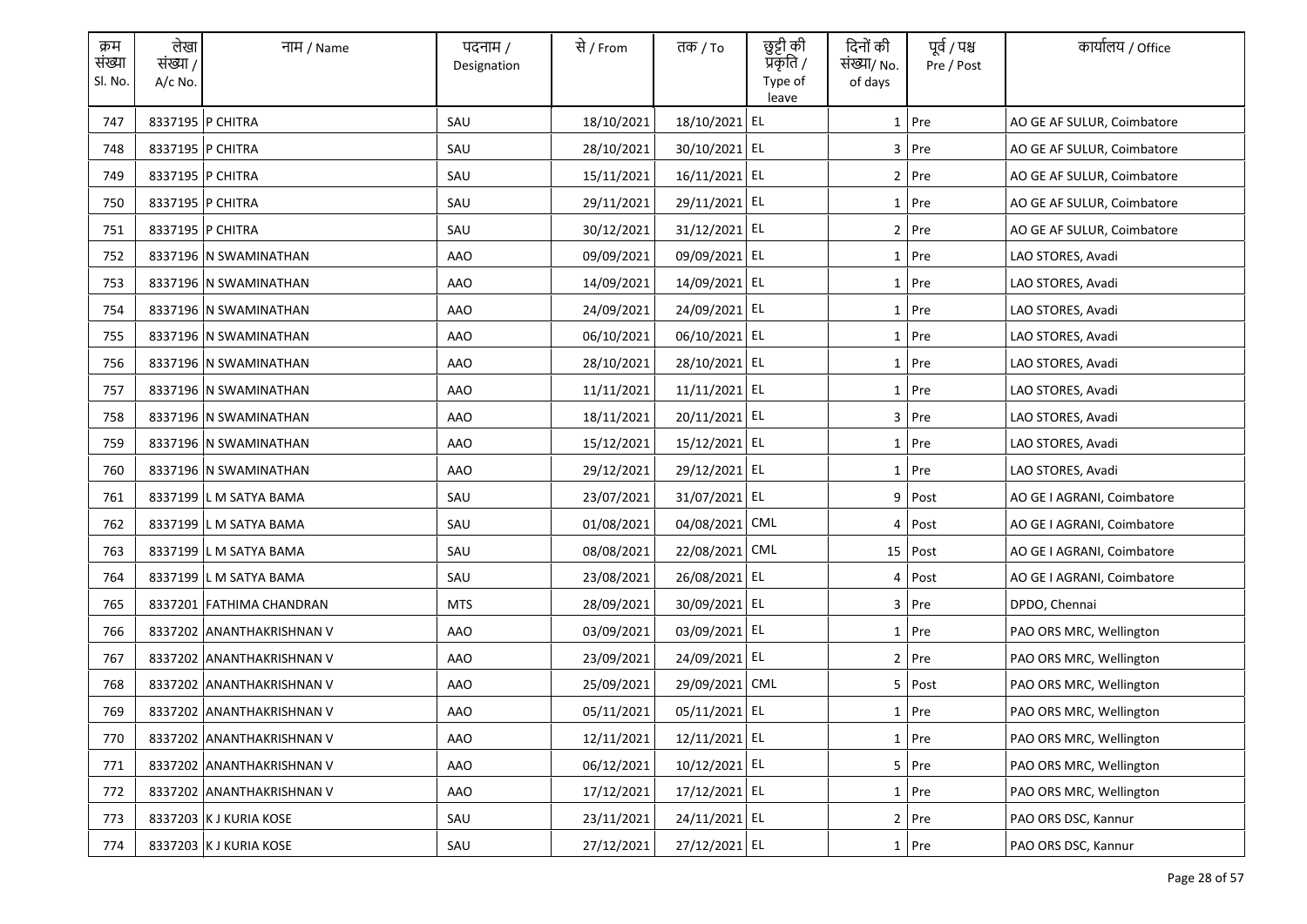| क्रम<br>संख्या<br>Sl. No. | लेखा<br>संख्या /<br>A/c No. | नाम / Name               | पदनाम /<br>Designation | से / From  | तक <i>/</i> To | छुट्टी की<br>प्रॅकृति /<br>Type of<br>leave | दिनों की<br>संख्या/ No.<br>of days | पूर्व / पश्च<br>Pre / Post | कार्यालय / Office     |
|---------------------------|-----------------------------|--------------------------|------------------------|------------|----------------|---------------------------------------------|------------------------------------|----------------------------|-----------------------|
| 775                       |                             | 8337203 K J KURIA KOSE   | SAU                    | 30/12/2021 | 30/12/2021 EL  |                                             |                                    | $1$ Pre                    | PAO ORS DSC, Kannur   |
| 776                       |                             | 8337204 K S SASI KUMAR   | SAU                    | 08/08/2021 | 27/08/2021 CML |                                             |                                    | 20 Post                    | LAO(A), Coimbatore    |
| 777                       |                             | 8337204 K S SASI KUMAR   | SAU                    | 28/08/2021 | 04/09/2021 CML |                                             |                                    | 8 Post                     | LAO(A), Coimbatore    |
| 778                       |                             | 8337204 K S SASI KUMAR   | SAU                    | 01/11/2021 | 05/11/2021 EL  |                                             |                                    | $5$ Pre                    | LAO(A), Coimbatore    |
| 779                       |                             | 8337211 V M REJITHA      | SAU                    | 30/08/2021 | 03/09/2021 EL  |                                             |                                    | 5 Pre                      | PAO ORS DSC, Kannur   |
| 780                       |                             | 8337211 V M REJITHA      | SAU                    | 28/10/2021 | 28/10/2021 EL  |                                             |                                    | 1 Pre                      | PAO ORS DSC, Kannur   |
| 781                       |                             | 8337211 V M REJITHA      | SAU                    | 15/11/2021 | 16/11/2021 EL  |                                             |                                    | 2 Pre                      | PAO ORS DSC, Kannur   |
| 782                       |                             | 8337211 V M REJITHA      | SAU                    | 30/11/2021 | 03/12/2021 EL  |                                             |                                    | 4 Pre                      | PAO ORS DSC, Kannur   |
| 783                       |                             | 8337212 V ARCHANA LALLY  | SAU                    | 01/11/2021 | 03/11/2021 CML |                                             |                                    | 3 Post                     | DPDO, Trivandrum      |
| 784                       |                             | 8337212 V ARCHANA LALLY  | SAU                    | 29/11/2021 | 10/12/2021 CCL |                                             |                                    | 12 Pre                     | DPDO, Trivandrum      |
| 785                       |                             | 8337216 A SURESH KUMAR   | SAU                    | 14/07/2021 | 14/07/2021 EL  |                                             |                                    | $1$ Pre                    | LAO A, Trivandrum     |
| 786                       |                             | 8337216 A SURESH KUMAR   | SAU                    | 22/07/2021 | 22/07/2021 EL  |                                             |                                    | 1 Pre                      | LAO A, Trivandrum     |
| 787                       |                             | 8337216 A SURESH KUMAR   | SAU                    | 29/07/2021 | 29/07/2021 EL  |                                             |                                    | $1$ Pre                    | LAO A, Trivandrum     |
| 788                       |                             | 8337216 A SURESH KUMAR   | SAU                    | 07/09/2021 | 08/09/2021 EL  |                                             |                                    | 2 Pre                      | LAO A, Trivandrum     |
| 789                       |                             | 8337216 A SURESH KUMAR   | SAU                    | 01/10/2021 | 01/10/2021 EL  |                                             |                                    | $1$ Pre                    | LAO A, Trivandrum     |
| 790                       |                             | 8337216 A SURESH KUMAR   | SAU                    | 08/10/2021 | 08/10/2021 EL  |                                             |                                    | 1 Pre                      | LAO A, Trivandrum     |
| 791                       |                             | 8337216 A SURESH KUMAR   | SAU                    | 16/11/2021 | 17/11/2021 EL  |                                             |                                    | 2 Pre                      | LAO A, Trivandrum     |
| 792                       |                             | 8337218 SINDHU RAJENDRAN | SAU                    | 21/09/2021 | 21/09/2021 EL  |                                             |                                    | $1$ Pre                    | DPDO, Kannur          |
| 793                       |                             | 8337218 SINDHU RAJENDRAN | SAU                    | 20/10/2021 | 03/11/2021 CCL |                                             |                                    | $15$ Pre                   | DPDO, Kannur          |
| 794                       |                             | 8337218 SINDHU RAJENDRAN | SAU                    | 24/11/2021 | 10/12/2021 CCL |                                             |                                    | 17 Pre                     | DPDO, Kannur          |
| 795                       |                             | 8337218 SINDHU RAJENDRAN | SAU                    | 15/12/2021 | 15/12/2021 EL  |                                             |                                    | $1$ Pre                    | DPDO, Kannur          |
| 796                       |                             | 8337219 B AMUDHAVALLI    | AAO                    | 16/09/2021 | 17/09/2021 EL  |                                             |                                    | 2 Pre                      | PENSION, CDA, Chennai |
| 797                       |                             | 8337219 B AMUDHAVALLI    | <b>AAO</b>             | 28/09/2021 | 30/09/2021 EL  |                                             |                                    | 3 Pre                      | PENSION, CDA, Chennai |
| 798                       |                             | 8337219 B AMUDHAVALLI    | AAO                    | 13/10/2021 | 13/10/2021 EL  |                                             |                                    | $1$ Pre                    | PENSION, CDA, Chennai |
| 799                       |                             | 8337219 B AMUDHAVALLI    | <b>AAO</b>             | 25/10/2021 | 25/10/2021 EL  |                                             |                                    | 1 Pre                      | PENSION, CDA, Chennai |
| 800                       |                             | 8337219 B AMUDHAVALLI    | AAO                    | 28/10/2021 | 29/10/2021 EL  |                                             |                                    | 2 Pre                      | PENSION, CDA, Chennai |
| 801                       |                             | 8337219 B AMUDHAVALLI    | AAO                    | 16/11/2021 | 16/11/2021 EL  |                                             |                                    | $1$ Pre                    | PENSION, CDA, Chennai |
| 802                       |                             | 8337219 B AMUDHAVALLI    | AAO                    | 18/11/2021 | 18/11/2021 EL  |                                             |                                    | 1 Pre                      | PENSION, CDA, Chennai |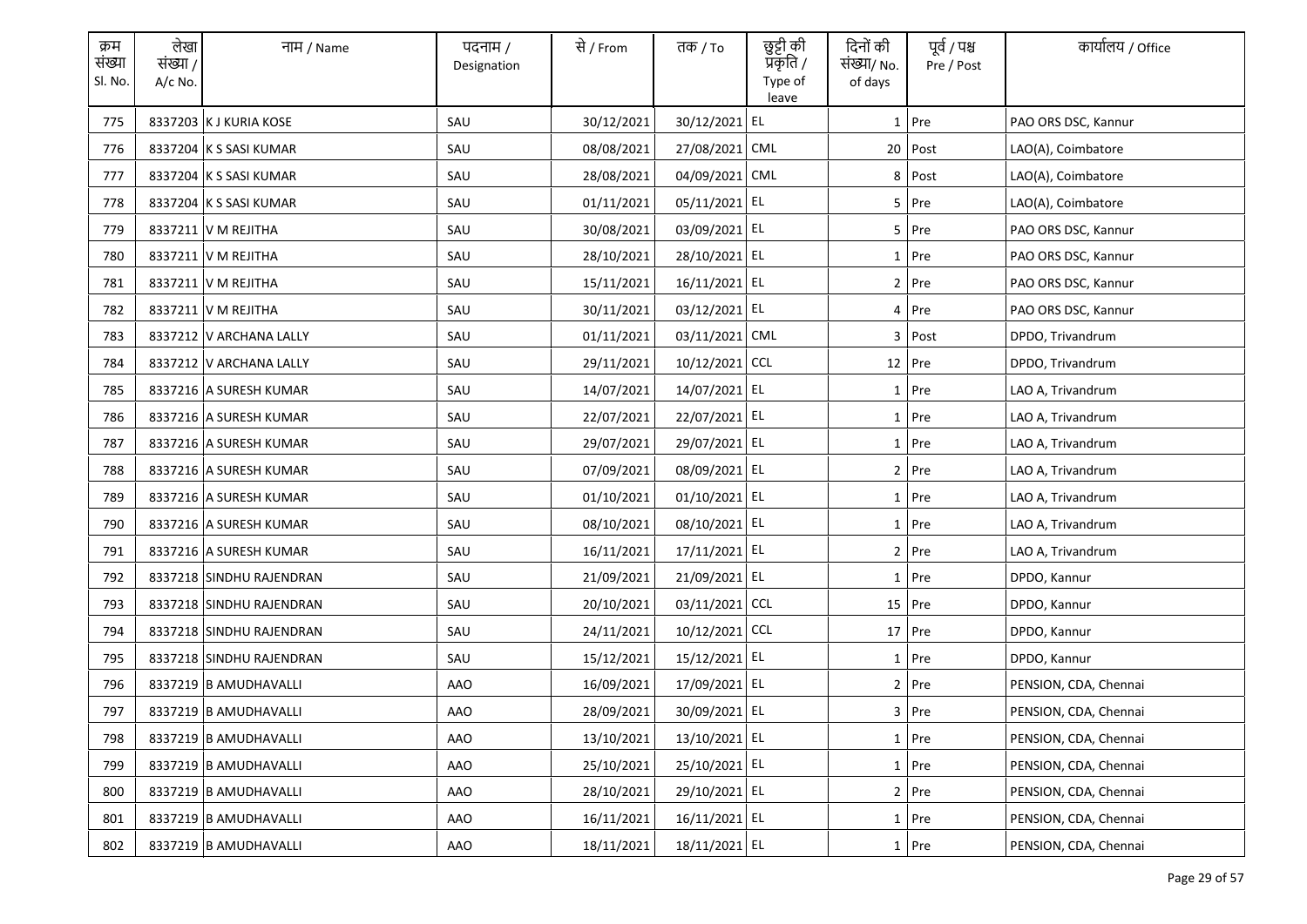| क्रम<br>संख्या<br>Sl. No. | लेखा<br>संख्या /<br>A/c No. | नाम / Name                  | पदनाम /<br>Designation | से / From  | तक <i>/</i> To | छुट्टी की<br>प्रॅकृति /<br>Type of<br>leave | दिनों की<br>संख्या/ No.<br>of days | पूर्व / पश्च<br>Pre / Post | कार्यालय / Office     |
|---------------------------|-----------------------------|-----------------------------|------------------------|------------|----------------|---------------------------------------------|------------------------------------|----------------------------|-----------------------|
| 803                       |                             | 8337219 B AMUDHAVALLI       | AAO                    | 24/11/2021 | 25/11/2021 EL  |                                             |                                    | $2$ Pre                    | PENSION, CDA, Chennai |
| 804                       |                             | 8337219 B AMUDHAVALLI       | AAO                    | 06/12/2021 | 06/12/2021 EL  |                                             |                                    | 1 Pre                      | PENSION, CDA, Chennai |
| 805                       |                             | 8337219 B AMUDHAVALLI       | AAO                    | 23/12/2021 | 23/12/2021 EL  |                                             |                                    | $1$ Pre                    | PENSION, CDA, Chennai |
| 806                       |                             | 8337220 N S SREELAL         | AAO                    | 06/09/2021 | 10/09/2021 EL  |                                             |                                    | $5$ Pre                    | IFA SAC, Trivandrum   |
| 807                       |                             | 8337222 C C SEEMA           | SAU                    | 21/09/2021 | 21/09/2021 EL  |                                             |                                    | $1$ Pre                    | DPDO, Kannur          |
| 808                       |                             | 8337222 C C SEEMA           | SAU                    | 04/10/2021 | 04/10/2021 EL  |                                             |                                    | 1 Pre                      | DPDO, Kannur          |
| 809                       |                             | 8337222 C C SEEMA           | SAU                    | 07/10/2021 | 07/10/2021 EL  |                                             |                                    | 1 Pre                      | DPDO, Kannur          |
| 810                       |                             | 8337222 C C SEEMA           | SAU                    | 01/11/2021 | 02/11/2021 EL  |                                             |                                    | 2 Pre                      | DPDO, Kannur          |
| 811                       |                             | 8337222 C C SEEMA           | SAU                    | 13/12/2021 | 31/12/2021 CCL |                                             |                                    | 19 Pre                     | DPDO, Kannur          |
| 812                       |                             | 8337224 S ANITHA            | SAU                    | 15/11/2021 | 16/11/2021 EL  |                                             |                                    | 2 Pre                      | DPDO, Trivandrum      |
| 813                       | 8337225 SREEJA              |                             | SAU                    | 02/09/2021 | 17/09/2021 EL  |                                             |                                    | $16$ Pre                   | PAO ORS DSC, Kannur   |
| 814                       | 8337225 SREEJA              |                             | SAU                    | 23/11/2021 | 25/11/2021 CML |                                             |                                    | 3 Post                     | PAO ORS DSC, Kannur   |
| 815                       | 8337225 SREEJA              |                             | SAU                    | 02/12/2021 | 21/12/2021 CCL |                                             |                                    | 20 Pre                     | PAO ORS DSC, Kannur   |
| 816                       |                             | 8337229 PADMA KRISHNAN      | SAU                    | 18/08/2021 | 19/08/2021 EL  |                                             |                                    | 2 Pre                      | IA, CDA, Chennai      |
| 817                       |                             | 8337229 PADMA KRISHNAN      | SAU                    | 08/11/2021 | 08/12/2021 CML |                                             |                                    | 31 Post                    | IA, CDA, Chennai      |
| 818                       |                             | 8337230 JAYASHREE ELANGOVAN | <b>AAO</b>             | 20/10/2021 | 22/10/2021 EL  |                                             |                                    | $3$ Pre                    | DPDO, Chennai         |
| 819                       |                             | 8337230 JAYASHREE ELANGOVAN | AAO                    | 11/11/2021 | 12/11/2021 EL  |                                             |                                    | 2 Pre                      | DPDO, Chennai         |
| 820                       |                             | 8337230 JAYASHREE ELANGOVAN | AAO                    | 28/12/2021 | 31/12/2021 EL  |                                             |                                    | 4 Pre                      | DPDO, Chennai         |
| 821                       |                             | 8337237 R KANNAN            | <b>CLK</b>             | 25/10/2021 | 25/10/2021 EL  |                                             |                                    | $1$ Pre                    | ENGG, CDA, Chennai    |
| 822                       |                             | 8337237 R KANNAN            | <b>CLK</b>             | 10/12/2021 | 11/12/2021 EL  |                                             |                                    | 2 Pre                      | ENGG, CDA, Chennai    |
| 823                       |                             | 8337238 R VIJAYAKUMAR       | <b>MTS</b>             | 07/09/2021 | 09/09/2021 EL  |                                             |                                    | 3 Pre                      | PAY, CDA, Chennai     |
| 824                       |                             | 8337238 R VIJAYAKUMAR       | <b>MTS</b>             | 06/10/2021 | 06/10/2021 EL  |                                             |                                    | $1$ Pre                    | PAY, CDA, Chennai     |
| 825                       |                             | 8337238 R VIJAYAKUMAR       | <b>MTS</b>             | 27/10/2021 | 27/10/2021 EL  |                                             |                                    | 1 Pre                      | PAY, CDA, Chennai     |
| 826                       |                             | 8337238 R VIJAYAKUMAR       | <b>MTS</b>             | 03/11/2021 | 03/11/2021 EL  |                                             |                                    | $1$ Pre                    | PAY, CDA, Chennai     |
| 827                       |                             | 8337238 R VIJAYAKUMAR       | <b>MTS</b>             | 11/11/2021 | 11/11/2021 EL  |                                             |                                    | 1 Pre                      | PAY, CDA, Chennai     |
| 828                       |                             | 8337238 R VIJAYAKUMAR       | MTS                    | 16/11/2021 | 16/11/2021 EL  |                                             |                                    | 1 Pre                      | PAY, CDA, Chennai     |
| 829                       |                             | 8337238 R VIJAYAKUMAR       | <b>MTS</b>             | 25/11/2021 | 25/11/2021 EL  |                                             |                                    | $1$ Pre                    | PAY, CDA, Chennai     |
| 830                       |                             | 8337238 R VIJAYAKUMAR       | MTS                    | 09/12/2021 | 09/12/2021 EL  |                                             |                                    | 1 Pre                      | PAY, CDA, Chennai     |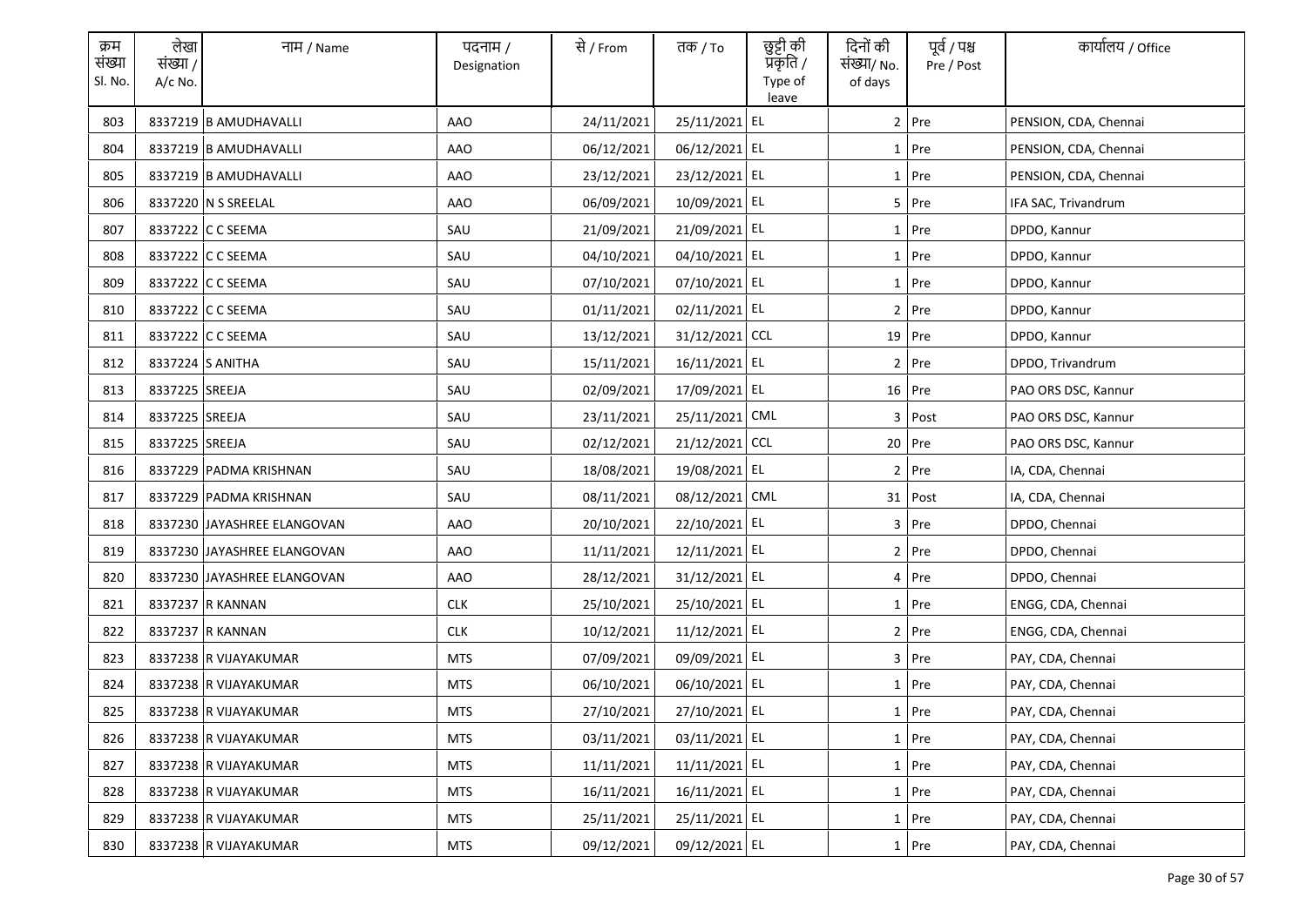| क्रम<br>संख्या<br>Sl. No. | लेखा<br>संख्या /<br>A/c No. | नाम / Name                 | पदनाम /<br>Designation | से / From  | तक <i>/</i> To | छुट्टी की<br>प्रकृति /<br>Type of<br>leave | दिनों की<br>संख्या/ No.<br>of days | पूर्व / पश्च<br>Pre / Post | कार्यालय / Office   |
|---------------------------|-----------------------------|----------------------------|------------------------|------------|----------------|--------------------------------------------|------------------------------------|----------------------------|---------------------|
| 831                       |                             | 8337238 R VIJAYAKUMAR      | <b>MTS</b>             | 21/12/2021 | 24/12/2021     | CML                                        |                                    | 4 Post                     | PAY, CDA, Chennai   |
| 832                       |                             | 8337239 M GAJENDRAN        | <b>MTS</b>             | 08/10/2021 | 08/10/2021 EL  |                                            |                                    | 1 Pre                      | ADMIN, CDA, Chennai |
| 833                       |                             | 8337239 M GAJENDRAN        | MTS                    | 06/12/2021 | 06/12/2021 EL  |                                            |                                    | $1$ Pre                    | ADMIN, CDA, Chennai |
| 834                       |                             | 8337239 M GAJENDRAN        | <b>MTS</b>             | 27/12/2021 | 27/12/2021 EL  |                                            |                                    | $1$ Pre                    | ADMIN, CDA, Chennai |
| 835                       |                             | 8337240 S NARAYANAN        | <b>MTS</b>             | 19/07/2021 | 20/07/2021 EL  |                                            |                                    | $2$ Pre                    | D, CDA, Chennai     |
| 836                       |                             | 8337240 S NARAYANAN        | <b>MTS</b>             | 26/08/2021 | 26/08/2021 EL  |                                            |                                    | $1$ Pre                    | D, CDA, Chennai     |
| 837                       |                             | 8337240 S NARAYANAN        | <b>MTS</b>             | 02/09/2021 | 03/09/2021 EL  |                                            |                                    | 2 Pre                      | D, CDA, Chennai     |
| 838                       |                             | 8337241 M PRABHU           | <b>MTS</b>             | 20/10/2021 | 22/10/2021 EL  |                                            |                                    | 3 Pre                      | ADMIN, CDA, Chennai |
| 839                       |                             | 8337241 M PRABHU           | <b>MTS</b>             | 11/11/2021 | 11/11/2021 EL  |                                            |                                    | 1 Post                     | ADMIN, CDA, Chennai |
| 840                       | 8337242 B RANI              |                            | <b>MTS</b>             | 24/08/2021 | 26/08/2021 EL  |                                            |                                    | 3 Pre                      | IA, CDA, Chennai    |
| 841                       | 8337242 B RANI              |                            | <b>MTS</b>             | 03/09/2021 | 03/09/2021 EL  |                                            |                                    | $1$ Pre                    | IA, CDA, Chennai    |
| 842                       | 8337242 B RANI              |                            | <b>MTS</b>             | 08/09/2021 | 08/09/2021 EL  |                                            |                                    | $1$ Pre                    | IA, CDA, Chennai    |
| 843                       | 8337242 B RANI              |                            | <b>MTS</b>             | 20/09/2021 | 20/09/2021 EL  |                                            |                                    | $1$ Pre                    | IA, CDA, Chennai    |
| 844                       | 8337242 B RANI              |                            | <b>MTS</b>             | 29/10/2021 | 29/10/2021 EL  |                                            |                                    | $1$ Post                   | IA, CDA, Chennai    |
| 845                       | 8337242 B RANI              |                            | <b>MTS</b>             | 02/11/2021 | 12/11/2021 EL  |                                            |                                    | 11 Post                    | IA, CDA, Chennai    |
| 846                       | 8337242 B RANI              |                            | <b>MTS</b>             | 06/12/2021 | 08/12/2021 EL  |                                            |                                    | 3 Pre                      | IA, CDA, Chennai    |
| 847                       |                             | 8337243 RAMESH CHANDRAN    | <b>MTS</b>             | 02/09/2021 | 03/09/2021 EL  |                                            |                                    | 2 Pre                      | DPDO, Kollam        |
| 848                       |                             | 8337243 RAMESH CHANDRAN    | <b>MTS</b>             | 27/09/2021 | 27/09/2021 EL  |                                            |                                    | $1$ Pre                    | DPDO, Kollam        |
| 849                       |                             | 8337243 RAMESH CHANDRAN    | <b>MTS</b>             | 08/10/2021 | 08/10/2021 EL  |                                            |                                    | $1$ Pre                    | DPDO, Kollam        |
| 850                       |                             | 8337243 RAMESH CHANDRAN    | <b>MTS</b>             | 22/10/2021 | 22/10/2021 EL  |                                            |                                    | $1$ Pre                    | DPDO, Kollam        |
| 851                       |                             | 8337243 RAMESH CHANDRAN    | <b>MTS</b>             | 12/11/2021 | 12/11/2021 EL  |                                            |                                    | $1$ Pre                    | DPDO, Kollam        |
| 852                       |                             | 8337243 RAMESH CHANDRAN    | <b>MTS</b>             | 17/12/2021 | 17/12/2021 EL  |                                            |                                    | $1$ Pre                    | DPDO, Kollam        |
| 853                       |                             | 8337244 G PADMINI          | SAU                    | 24/12/2021 | 24/12/2021 EL  |                                            |                                    | 1 Pre                      | LAO STORES, Avadi   |
| 854                       |                             | 8337298 M UDAYA SHANKAR    | AAO                    | 22/11/2021 | 22/11/2021 EL  |                                            |                                    | $1$ Pre                    | ADMIN, CDA, Chennai |
| 855                       |                             | 8337337 JAGADISH KUMAR CK  | AAO                    | 07/10/2021 | 08/10/2021 EL  |                                            |                                    | 2 Pre                      | PAO ORS DSC, Kannur |
| 856                       |                             | 8337337 JAGADISH KUMAR CK  | AAO                    | 03/11/2021 | 03/11/2021 EL  |                                            |                                    | 1 Pre                      | PAO ORS DSC, Kannur |
| 857                       |                             | 8337337 JAGADISH KUMAR CK  | AAO                    | 10/11/2021 | 10/11/2021 EL  |                                            |                                    | 1 Pre                      | PAO ORS DSC, Kannur |
| 858                       |                             | 8337337 JAGADISH KUMAR C K | AAO                    | 12/11/2021 | 12/11/2021 EL  |                                            |                                    | 1 Pre                      | PAO ORS DSC. Kannur |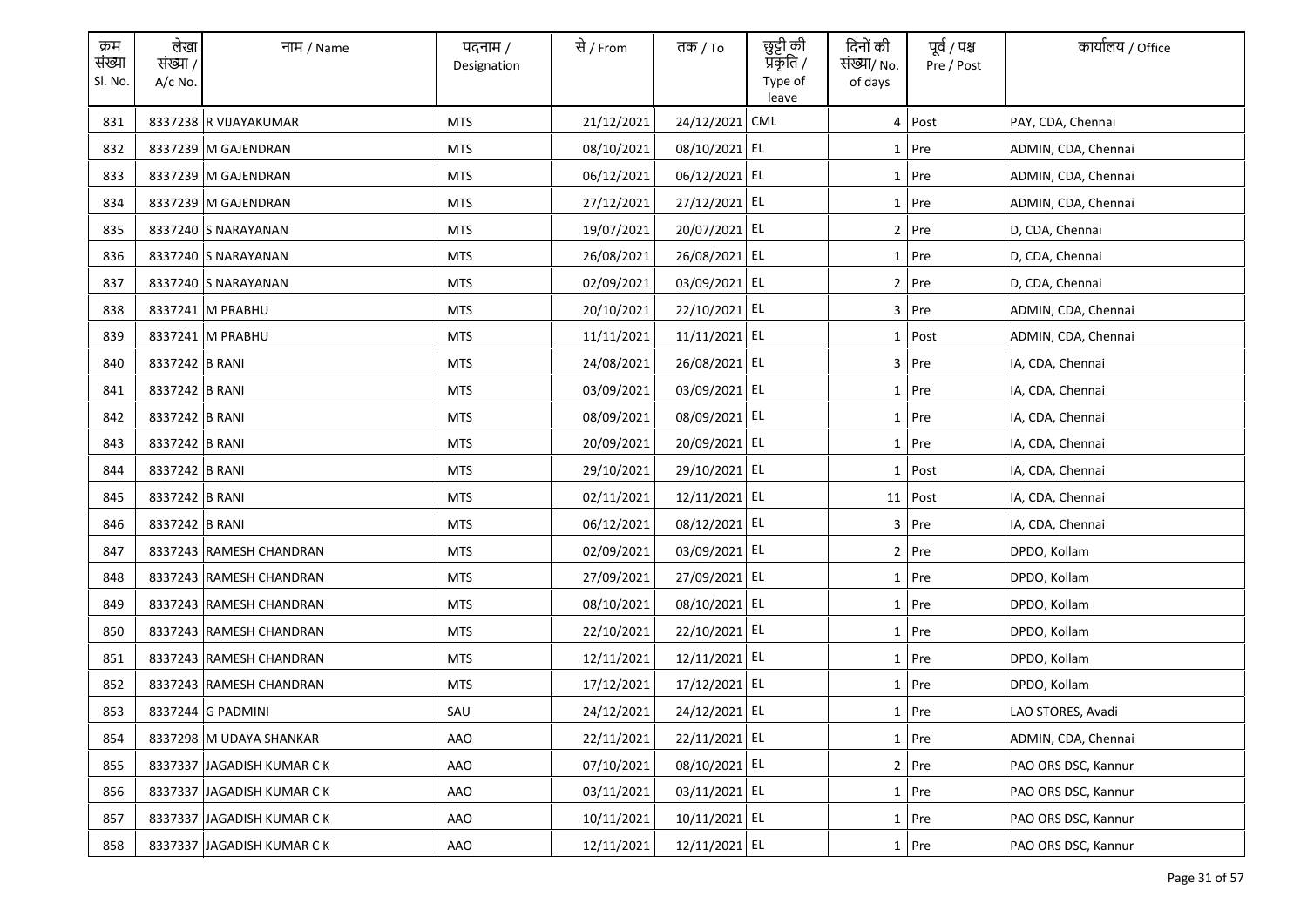| क्रम<br>संख्या<br>Sl. No. | लेखा<br>संख्या /<br>$A/c$ No. | नाम / Name                  | पदनाम /<br>Designation | से / From  | तक <i>/</i> To  | छुट्टी की<br>प्रॅकृति /<br>Type of<br>leave | दिनों की<br>संख्या/ No.<br>of days | पूर्व / पश्च<br>Pre / Post | कार्यालय / Office    |
|---------------------------|-------------------------------|-----------------------------|------------------------|------------|-----------------|---------------------------------------------|------------------------------------|----------------------------|----------------------|
| 859                       |                               | 8337337 JAGADISH KUMAR CK   | AAO                    | 16/11/2021 | 16/11/2021 EL   |                                             |                                    | $1$ Pre                    | PAO ORS DSC, Kannur  |
| 860                       |                               | 8337337 JAGADISH KUMAR CK   | AAO                    | 23/12/2021 | 23/12/2021 EL   |                                             |                                    | 1 Pre                      | PAO ORS DSC, Kannur  |
| 861                       |                               | 8337337 JAGADISH KUMAR CK   | AAO                    | 28/12/2021 | 31/12/2021 EL   |                                             |                                    | 4 Pre                      | PAO ORS DSC, Kannur  |
| 862                       |                               | 8337355 T SRIVIDHYA         | SAU                    | 09/09/2021 | 09/09/2021 EL   |                                             |                                    | 1 Pre                      | ADMIN, CDA, Chennai  |
| 863                       |                               | 8337355 T SRIVIDHYA         | SAU                    | 18/10/2021 | 18/10/2021 EL   |                                             |                                    | $1$ Post                   | ADMIN, CDA, Chennai  |
| 864                       |                               | 8337355 T SRIVIDHYA         | SAU                    | 19/10/2021 | 01/11/2021 SCL  |                                             |                                    | 14 Post                    | ADMIN, CDA, Chennai  |
| 865                       |                               | 8337355 T SRIVIDHYA         | SAU                    | 08/11/2021 | 08/11/2021 EL   |                                             |                                    | 1 Pre                      | ADMIN, CDA, Chennai  |
| 866                       |                               | 8337355 T SRIVIDHYA         | SAU                    | 11/11/2021 | 11/11/2021 EL   |                                             |                                    | 1 Pre                      | ADMIN, CDA, Chennai  |
| 867                       |                               | 8337355 T SRIVIDHYA         | SAU                    | 09/12/2021 | 13/12/2021 EL   |                                             |                                    | $5$ Pre                    | ADMIN, CDA, Chennai  |
| 868                       |                               | 8337355 T SRIVIDHYA         | SAU                    | 30/12/2021 | 30/12/2021 EL   |                                             |                                    | $1$ Pre                    | ADMIN, CDA, Chennai  |
| 869                       |                               | 8337362 MURALI R            | SAU                    | 09/12/2021 | 10/12/2021 CML  |                                             |                                    | 2 Post                     | AAO BSO, Avadi       |
| 870                       |                               | 8337378 SOBHANA KARUNAKARAN | SAU                    | 20/09/2021 | 20/09/2021 EL   |                                             |                                    | 1 Post                     | DPDO, Ernakulam      |
| 871                       |                               | 8337378 SOBHANA KARUNAKARAN | SAU                    | 27/09/2021 | 27/09/2021 EL   |                                             |                                    | $1$ Pre                    | DPDO, Ernakulam      |
| 872                       |                               | 8337378 SOBHANA KARUNAKARAN | SAU                    | 11/10/2021 | 11/10/2021 EL   |                                             |                                    | 1 Pre                      | DPDO, Ernakulam      |
| 873                       |                               | 8337378 SOBHANA KARUNAKARAN | SAU                    | 18/10/2021 | 18/10/2021 EL   |                                             |                                    | $1$ Pre                    | DPDO, Ernakulam      |
| 874                       |                               | 8337378 SOBHANA KARUNAKARAN | SAU                    | 01/11/2021 | 01/11/2021 EL   |                                             |                                    | 1 Post                     | DPDO, Ernakulam      |
| 875                       |                               | 8337378 SOBHANA KARUNAKARAN | SAU                    | 05/11/2021 | 05/11/2021 EL   |                                             |                                    | 1 Pre                      | DPDO, Ernakulam      |
| 876                       |                               | 8337378 SOBHANA KARUNAKARAN | SAU                    | 15/11/2021 | 15/11/2021 EL   |                                             |                                    | 1 Pre                      | DPDO, Ernakulam      |
| 877                       |                               | 8337378 SOBHANA KARUNAKARAN | SAU                    | 22/11/2021 | 03/12/2021 CML  |                                             |                                    | 12 Post                    | DPDO, Ernakulam      |
| 878                       |                               | 8337378 SOBHANA KARUNAKARAN | SAU                    | 09/12/2021 | 10/12/2021 EL   |                                             |                                    | 2 Pre                      | DPDO, Ernakulam      |
| 879                       |                               | 8337747 SHIREESHA SHAMBHU   | SAU                    | 24/11/2021 | 26/11/2021 EL   |                                             |                                    | 3 Pre                      | DPDO, Secunderabad   |
| 880                       |                               | 8338097 SARBESWAR MALLIK    | AAO                    | 27/12/2021 | 31/12/2021 EL   |                                             |                                    | 5 Pre                      | IFA DSSC, Wellington |
| 881                       |                               | 8338348 ASHWIN BALAJI       | SAU                    | 13/09/2021 | 15/09/2021 EL   |                                             |                                    | 3 Pre                      | AAO BSO, Wellington  |
| 882                       |                               | 8338349 RAKHI JOSHY         | <b>AAO</b>             | 27/09/2021 | 28/09/2021 EL   |                                             |                                    | $2$ Pre                    | DPDO, Trichur        |
| 883                       |                               | 8338349 RAKHI JOSHY         | <b>AAO</b>             | 20/10/2021 | 22/10/2021 EL   |                                             |                                    | 3 Pre                      | DPDO, Trichur        |
| 884                       |                               | 8338349 RAKHI JOSHY         | AAO                    | 01/11/2021 | 03/11/2021 EL   |                                             |                                    | 3 Pre                      | DPDO, Trichur        |
| 885                       |                               | 8338349 RAKHI JOSHY         | AAO                    | 11/11/2021 | $11/11/2021$ EL |                                             |                                    | $1$ Pre                    | DPDO, Trichur        |
| 886                       |                               | 8338349 RAKHI JOSHY         | AAO                    | 07/12/2021 | 07/12/2021 EL   |                                             |                                    | 1 Pre                      | DPDO, Trichur        |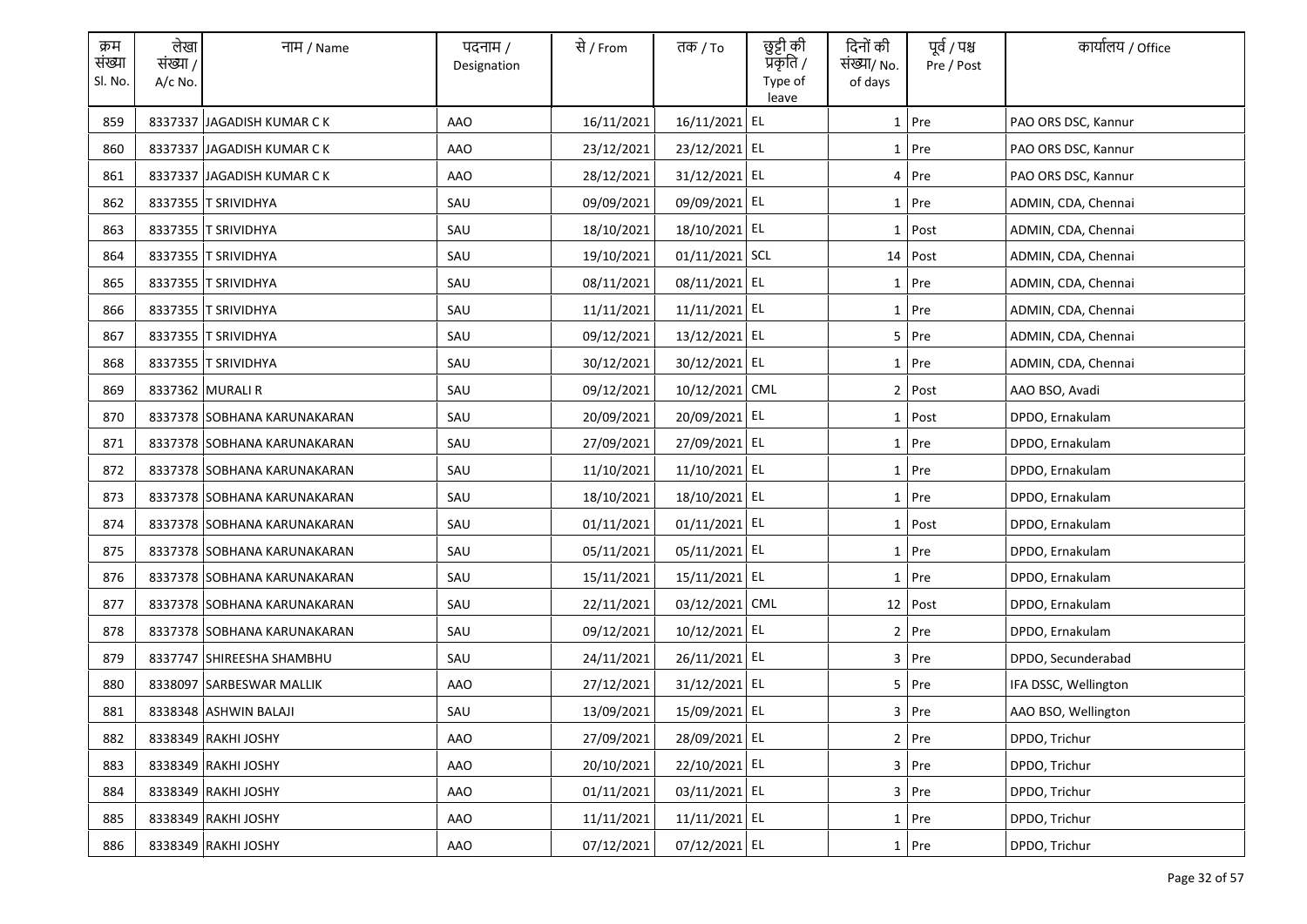| क्रम<br>संख्या<br>Sl. No. | लेखा<br>संख्या /<br>$A/c$ No. | नाम / Name              | पदनाम /<br>Designation | से / From  | तक <i>/</i> To | छुट्टी की<br>प्रकृति /<br>Type of<br>leave | दिनों की<br>संख्या/ No.<br>of days | पूर्व / पश्च<br>Pre / Post | कार्यालय / Office     |
|---------------------------|-------------------------------|-------------------------|------------------------|------------|----------------|--------------------------------------------|------------------------------------|----------------------------|-----------------------|
| 887                       |                               | 8338349 RAKHI JOSHY     | <b>AAO</b>             | 09/12/2021 | 09/12/2021 EL  |                                            |                                    | $1$ Pre                    | DPDO, Trichur         |
| 888                       |                               | 8338349 RAKHI JOSHY     | AAO                    | 13/12/2021 | 24/12/2021 CML |                                            |                                    | 12 Post                    | DPDO, Trichur         |
| 889                       |                               | 8338350 ELIZABETH SUNNY | SAU                    | 30/08/2021 | 03/09/2021 EL  |                                            |                                    | $5$ Pre                    | AAO (ARMY), Kochi     |
| 890                       |                               | 8338350 ELIZABETH SUNNY | SAU                    | 04/10/2021 | 21/10/2021 CML |                                            |                                    | $18$ Post                  | AAO (ARMY), Kochi     |
| 891                       |                               | 8338350 ELIZABETH SUNNY | SAU                    | 12/11/2021 | 12/11/2021 EL  |                                            |                                    | $1$ Pre                    | AAO (ARMY), Kochi     |
| 892                       |                               | 8338351 MANJUR          | <b>AAO</b>             | 29/11/2021 | 10/12/2021 CCL |                                            |                                    | $12$ Pre                   | PAO ORS DSC, Kannur   |
| 893                       |                               | 8338354 M R RAGHUNATH   | AAO                    | 06/10/2021 | 06/10/2021 EL  |                                            |                                    | 1 Pre                      | ADMIN, CDA, Chennai   |
| 894                       |                               | 8338354 M R RAGHUNATH   | <b>AAO</b>             | 11/10/2021 | 12/10/2021 EL  |                                            |                                    | 2 Pre                      | ADMIN, CDA, Chennai   |
| 895                       |                               | 8338356 A. THANGAM      | AAO                    | 11/11/2021 | 12/11/2021 EL  |                                            |                                    | 2 Post                     | IFA, CDA, Chennai     |
| 896                       | 8338360 C AMBILI              |                         | SAU                    | 27/09/2021 | 18/10/2021 CML |                                            |                                    | 22 Post                    | DPDO, Trivandrum      |
| 897                       | 8338360 C AMBILI              |                         | SAU                    | 29/10/2021 | 29/10/2021 EL  |                                            |                                    | $1$ Pre                    | DPDO, Trivandrum      |
| 898                       | 8338360 C AMBILI              |                         | SAU                    | 03/11/2021 | 03/11/2021 EL  |                                            |                                    | 1 Pre                      | DPDO, Trivandrum      |
| 899                       | 8338360 C AMBILI              |                         | SAU                    | 23/12/2021 | 24/12/2021 EL  |                                            |                                    | $2$ Pre                    | DPDO, Trivandrum      |
| 900                       | 8338360 C AMBILI              |                         | SAU                    | 30/12/2021 | 30/12/2021 EL  |                                            |                                    | 1 Pre                      | DPDO, Trivandrum      |
| 901                       |                               | 8338362 SWAPNA GOPALAN  | SAU                    | 14/12/2021 | 16/12/2021 CML |                                            |                                    | 3 Post                     | LAO(A), Coimbatore    |
| 902                       |                               | 8338363 A S SREEKALA    | SAU                    | 16/09/2021 | 16/09/2021 EL  |                                            |                                    | 1 Pre                      | AAO (DAD), Trivandrum |
| 903                       |                               | 8338363 A S SREEKALA    | SAU                    | 21/09/2021 | 21/09/2021 EL  |                                            |                                    | 1 Pre                      | AAO (DAD), Trivandrum |
| 904                       |                               | 8338363 A S SREEKALA    | SAU                    | 01/11/2021 | 01/11/2021 EL  |                                            |                                    | $1$ Pre                    | AAO (DAD), Trivandrum |
| 905                       |                               | 8338363 A S SREEKALA    | SAU                    | 22/11/2021 | 22/11/2021 EL  |                                            |                                    | $1$ Pre                    | AAO (DAD), Trivandrum |
| 906                       |                               | 8338363 A S SREEKALA    | SAU                    | 26/11/2021 | 26/11/2021 EL  |                                            |                                    | $1$ Pre                    | AAO (DAD), Trivandrum |
| 907                       |                               | 8338363 A S SREEKALA    | SAU                    | 14/12/2021 | 14/12/2021 EL  |                                            |                                    | $1$ Pre                    | AAO (DAD), Trivandrum |
| 908                       |                               | 8338364 S. CHARUMATHI   | AAO                    | 04/10/2021 | 05/10/2021 EL  |                                            |                                    | 2 Pre                      | ENGG, CDA, Chennai    |
| 909                       |                               | 8338364 S. CHARUMATHI   | AAO                    | 25/10/2021 | 25/10/2021 EL  |                                            |                                    | 1 Pre                      | ENGG, CDA, Chennai    |
| 910                       |                               | 8338364 S. CHARUMATHI   | <b>AAO</b>             | 28/10/2021 | 28/10/2021 EL  |                                            |                                    | $1$ Pre                    | ENGG, CDA, Chennai    |
| 911                       |                               | 8338364 S. CHARUMATHI   | <b>AAO</b>             | 11/11/2021 | 11/11/2021 EL  |                                            |                                    | 1 Pre                      | ENGG, CDA, Chennai    |
| 912                       |                               | 8338364 S. CHARUMATHI   | AAO                    | 16/11/2021 | 18/11/2021 EL  |                                            |                                    | 3 Pre                      | ENGG, CDA, Chennai    |
| 913                       | 8338366 S SREEJA              |                         | SAU                    | 15/11/2021 | 15/11/2021 EL  |                                            |                                    | $1$ Pre                    | DPDO, Trivandrum      |
| 914                       | 8338366 S SREEJA              |                         | SAU                    | 28/12/2021 | 29/12/2021 EL  |                                            |                                    | 2 Pre                      | DPDO. Trivandrum      |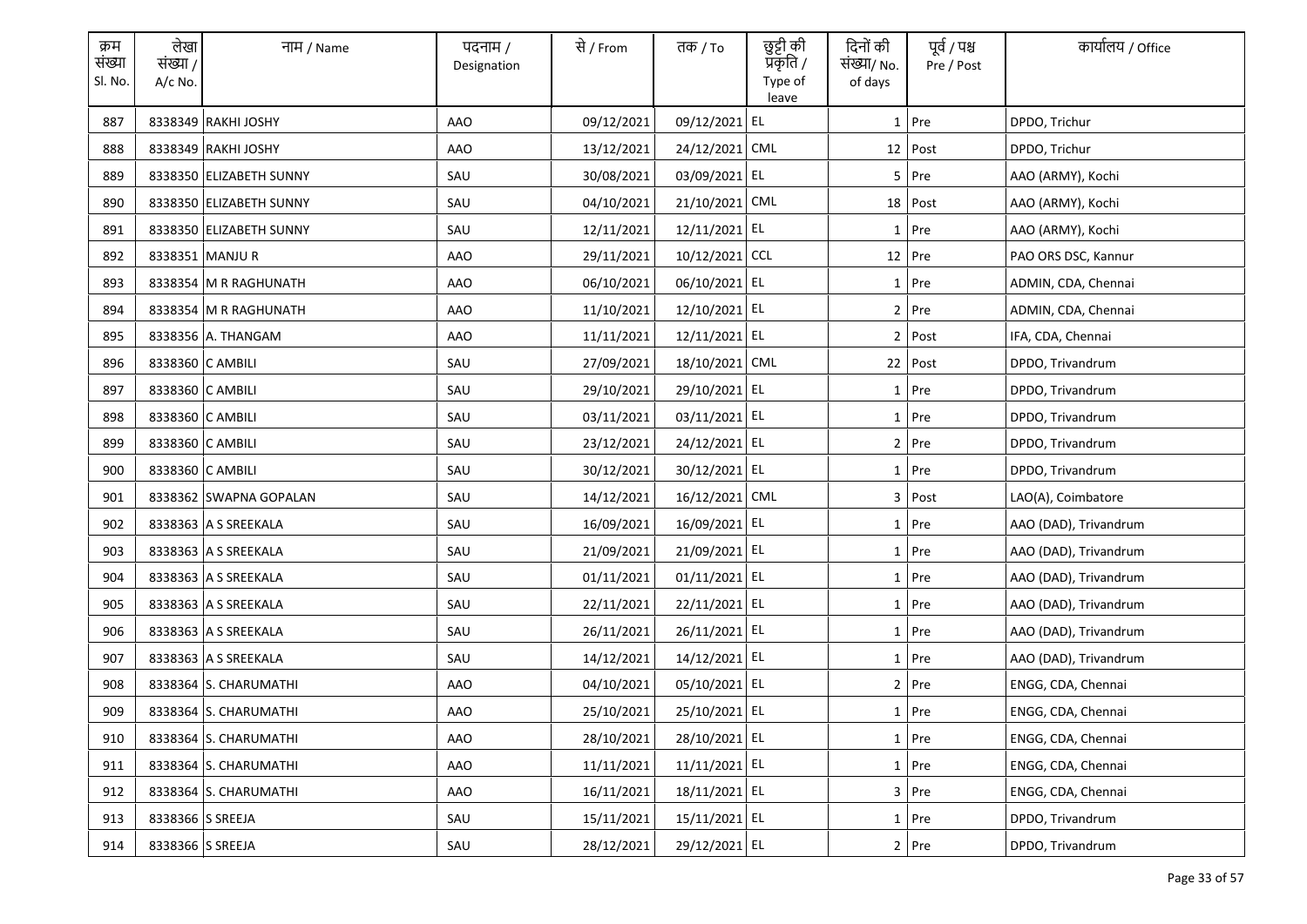| क्रम<br>संख्या<br>Sl. No. | लेखा<br>संख्या /<br>$A/c$ No. | नाम / Name                | पदनाम /<br>Designation | से / From  | तक <i>/</i> To | छुट्टी की<br>प्रकृति /<br>Type of<br>leave | दिनों की<br>संख्या/ No.<br>of days | पूर्व / पश्च<br>Pre / Post | कार्यालय / Office   |
|---------------------------|-------------------------------|---------------------------|------------------------|------------|----------------|--------------------------------------------|------------------------------------|----------------------------|---------------------|
| 915                       | 8338366 S SREEJA              |                           | SAU                    | 31/12/2021 | 31/12/2021 EL  |                                            |                                    | $1$ Pre                    | DPDO, Trivandrum    |
| 916                       |                               | 8338368 P MAHALAKSHMI     | AAO                    | 08/11/2021 | 08/11/2021 EL  |                                            |                                    | $1$ Post                   | EDP, CDA, Chennai   |
| 917                       |                               | 8338368 P MAHALAKSHMI     | AAO                    | 11/11/2021 | 11/11/2021 EL  |                                            |                                    | $1$ Post                   | EDP, CDA, Chennai   |
| 918                       |                               | 8338368 P MAHALAKSHMI     | AAO                    | 31/12/2021 | 31/12/2021 EL  |                                            |                                    | $1$ Pre                    | EDP, CDA, Chennai   |
| 919                       |                               | 8338370 VINOD KUMAR K P   | AAO                    | 03/09/2021 | 03/09/2021 EL  |                                            |                                    | 1 Pre                      | PAO ORS DSC, Kannur |
| 920                       |                               | 8338370 VINOD KUMAR K P   | <b>AAO</b>             | 11/10/2021 | 11/10/2021 EL  |                                            |                                    | 1 Pre                      | PAO ORS DSC, Kannur |
| 921                       |                               | 8338370 VINOD KUMAR K P   | AAO                    | 12/10/2021 | 13/10/2021 EL  |                                            |                                    | $2$ Pre                    | PAO ORS DSC, Kannur |
| 922                       |                               | 8338370 VINOD KUMAR K P   | <b>AAO</b>             | 23/11/2021 | 24/11/2021 EL  |                                            |                                    | 2 Post                     | PAO ORS DSC, Kannur |
| 923                       |                               | 8338370 VINOD KUMAR K P   | AAO                    | 29/11/2021 | 03/12/2021 EL  |                                            |                                    | $5$ Pre                    | PAO ORS DSC, Kannur |
| 924                       |                               | 8338370 VINOD KUMAR K P   | AAO                    | 04/12/2021 | 05/12/2021 EL  |                                            |                                    | 2 Post                     | PAO ORS DSC, Kannur |
| 925                       |                               | 8338370 VINOD KUMAR K P   | AAO                    | 06/12/2021 | 17/12/2021 CML |                                            |                                    | $12$ Pre                   | PAO ORS DSC, Kannur |
| 926                       | 8338371 P REMA                |                           | SAU                    | 08/09/2021 | 10/09/2021 EL  |                                            |                                    | $3$ Pre                    | DPDO, Kottayam      |
| 927                       | 8338371 P REMA                |                           | SAU                    | 14/09/2021 | 17/09/2021 EL  |                                            |                                    | 4 Pre                      | DPDO, Kottayam      |
| 928                       |                               | 8338375 JOY KARUNAKARAN   | SAU                    | 03/02/2021 | 04/02/2021 EL  |                                            |                                    | $2$ Pre                    | DPDO, Trivandrum    |
| 929                       |                               | 8338375 JOY KARUNAKARAN   | SAU                    | 07/12/2021 | 10/12/2021 EL  |                                            |                                    | 4 Pre                      | DPDO, Trivandrum    |
| 930                       |                               | 8338379 DEEPA ROY         | <b>AAO</b>             | 22/09/2021 | 22/09/2021 EL  |                                            |                                    | 1 Post                     | DPDO, Kollam        |
| 931                       |                               | 8338379 DEEPA ROY         | AAO                    | 27/09/2021 | 27/09/2021 EL  |                                            |                                    | $1$ Post                   | DPDO, Kollam        |
| 932                       |                               | 8338379 DEEPA ROY         | AAO                    | 17/12/2021 | 17/12/2021 EL  |                                            |                                    | 1 Pre                      | DPDO, Kollam        |
| 933                       |                               | 8338379 DEEPA ROY         | AAO                    | 21/12/2021 | 21/12/2021 EL  |                                            |                                    | $1$ Pre                    | DPDO, Kollam        |
| 934                       |                               | 8338379 DEEPA ROY         | AAO                    | 27/12/2021 | 27/12/2021 EL  |                                            |                                    | $1$ Pre                    | DPDO, Kollam        |
| 935                       |                               | 8338382 K HARIDOSS        | SAU                    | 23/12/2021 | 23/12/2021 EL  |                                            |                                    | $1$ Pre                    | ADMIN, CDA, Chennai |
| 936                       |                               | 8338382 K HARIDOSS        | SAU                    | 27/12/2021 | 31/12/2021 EL  |                                            |                                    | 5 Pre                      | ADMIN, CDA, Chennai |
| 937                       |                               | 8338388 E S SMITHA        | SAU                    | 16/11/2021 | 17/11/2021 EL  |                                            |                                    | 2 Pre                      | DPDO, Trichur       |
| 938                       |                               | 8338388 E S SMITHA        | SAU                    | 22/11/2021 | 25/11/2021 EL  |                                            |                                    | 4 Pre                      | DPDO, Trichur       |
| 939                       |                               | 8338393 MOHAMAD RIAZUDDIN | <b>AAO</b>             | 31/12/2021 | 31/12/2021 EL  |                                            |                                    | 1 Pre                      | DPDO, Vellore       |
| 940                       |                               | 8338395 K RAJAGURU        | AAO                    | 05/10/2021 | 06/10/2021 EL  |                                            |                                    | 2 Pre                      | RAO MES, Chennai    |
| 941                       |                               | 8338395 K RAJAGURU        | AAO                    | 12/10/2021 | 12/10/2021 EL  |                                            |                                    | $1$ Pre                    | RAO MES, Chennai    |
| 942                       |                               | 8338396 S SHUNMUGANATHAN  | AAO                    | 29/09/2021 | 29/09/2021 EL  |                                            |                                    | 1 Pre                      | MISC, CDA, Chennai  |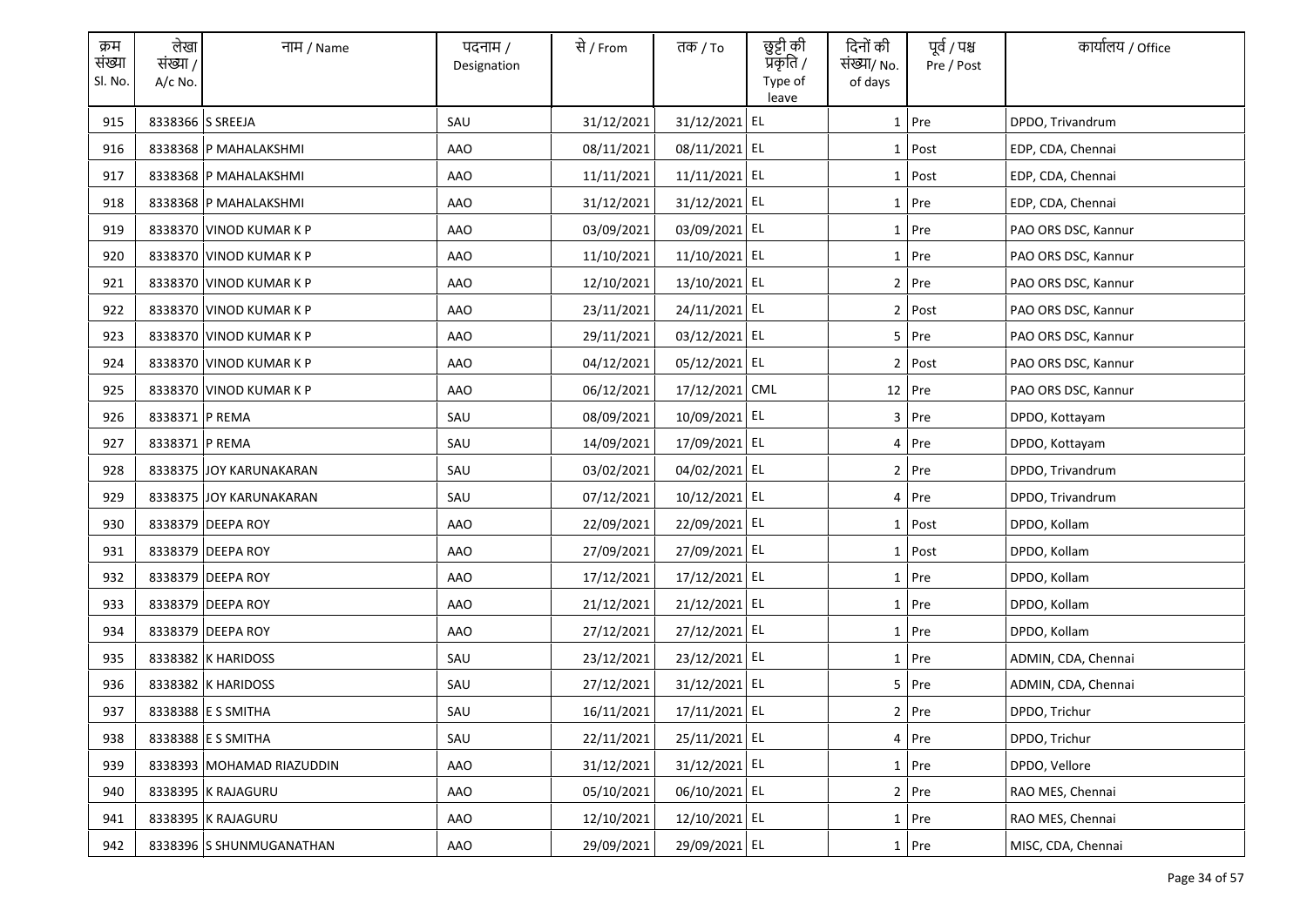| क्रम<br>संख्या<br>Sl. No. | लेखा<br>संख्या /<br>$A/c$ No. | नाम / Name                 | पदनाम /<br>Designation | से / From  | तक <i>/</i> To  | छुट्टी की<br>प्रॅकृति /<br>Type of<br>leave | दिनों की<br>संख्या/ No.<br>of days | पूर्व / पश्च<br>Pre / Post | कार्यालय / Office     |
|---------------------------|-------------------------------|----------------------------|------------------------|------------|-----------------|---------------------------------------------|------------------------------------|----------------------------|-----------------------|
| 943                       |                               | 8338396 S SHUNMUGANATHAN   | AAO                    | 13/10/2021 | 13/10/2021 EL   |                                             |                                    | $1$ Pre                    | MISC, CDA, Chennai    |
| 944                       |                               | 8338396 S SHUNMUGANATHAN   | <b>AAO</b>             | 08/11/2021 | 08/11/2021 EL   |                                             |                                    | 1 Pre                      | MISC, CDA, Chennai    |
| 945                       |                               | 8338396 S SHUNMUGANATHAN   | AAO                    | 10/11/2021 | 11/11/2021 EL   |                                             |                                    | $2$ Pre                    | MISC, CDA, Chennai    |
| 946                       |                               | 8338396 S SHUNMUGANATHAN   | AAO                    | 11/11/2021 | 11/11/2021 EL   |                                             |                                    | 1 Pre                      | MISC, CDA, Chennai    |
| 947                       |                               | 8338396 S SHUNMUGANATHAN   | AAO                    | 10/12/2021 | 10/12/2021 EL   |                                             |                                    | 1 Pre                      | MISC, CDA, Chennai    |
| 948                       |                               | 8338396 S SHUNMUGANATHAN   | <b>AAO</b>             | 14/12/2021 | 14/12/2021 EL   |                                             |                                    | 1 Pre                      | MISC, CDA, Chennai    |
| 949                       |                               | 8338396 S SHUNMUGANATHAN   | AAO                    | 24/12/2021 | 24/12/2021 EL   |                                             |                                    | 1 Pre                      | MISC, CDA, Chennai    |
| 950                       |                               | 8338396 S SHUNMUGANATHAN   | <b>AAO</b>             | 31/12/2021 | 31/12/2021 EL   |                                             |                                    | 1 Pre                      | MISC, CDA, Chennai    |
| 951                       |                               | 8338400 R JAYACHANDRAN     | SAU                    | 27/07/2021 | 13/08/2021 CML  |                                             |                                    | 18 Post                    | LAO A, Trivandrum     |
| 952                       |                               | 8338400 R JAYACHANDRAN     | SAU                    | 15/11/2021 | 16/11/2021 CML  |                                             | 2 <sub>1</sub>                     | Post                       | LAO A, Trivandrum     |
| 953                       | 8338401 SELVI S               |                            | SAU                    | 08/11/2021 | 08/11/2021 EL   |                                             |                                    | $1$ Pre                    | ADMIN, CDA, Chennai   |
| 954                       |                               | 8338402 ARUL ALIAS AGASTHI | AAO                    | 08/09/2021 | 08/09/2021 EL   |                                             |                                    | 1 Pre                      | AAO BSO, Tambaram     |
| 955                       |                               | 8338402 ARUL ALIAS AGASTHI | AAO                    | 27/09/2021 | 27/09/2021 EL   |                                             |                                    | $1$ Pre                    | AAO BSO, Tambaram     |
| 956                       |                               | 8338402 ARUL ALIAS AGASTHI | AAO                    | 09/10/2021 | 09/10/2021 EL   |                                             |                                    | 1 Pre                      | AAO BSO, Tambaram     |
| 957                       |                               | 8338402 ARUL ALIAS AGASTHI | <b>AAO</b>             | 25/10/2021 | 25/10/2021 EL   |                                             |                                    | $1$ Pre                    | AAO BSO, Tambaram     |
| 958                       |                               | 8338402 ARUL ALIAS AGASTHI | <b>AAO</b>             | 01/11/2021 | 02/11/2021 EL   |                                             |                                    | 2 Pre                      | AAO BSO, Tambaram     |
| 959                       |                               | 8338402 ARUL ALIAS AGASTHI | AAO                    | 15/11/2021 | 15/11/2021 EL   |                                             |                                    | 1 Pre                      | AAO BSO, Tambaram     |
| 960                       |                               | 8338402 ARUL ALIAS AGASTHI | AAO                    | 20/11/2021 | 20/11/2021 EL   |                                             |                                    | 1 Pre                      | AAO BSO, Tambaram     |
| 961                       |                               | 8338402 ARUL ALIAS AGASTHI | AAO                    | 15/12/2021 | 15/12/2021 EL   |                                             |                                    | $1$ Pre                    | AAO BSO, Tambaram     |
| 962                       |                               | 8338406 AJITHA SURESH      | SAU                    | 10/11/2021 | 12/11/2021 EL   |                                             |                                    | 3 Pre                      | AAO (DAD), Trivandrum |
| 963                       |                               | 8338406 AJITHA SURESH      | SAU                    | 13/12/2021 | 13/12/2021 EL   |                                             |                                    | 1 Pre                      | AAO (DAD), Trivandrum |
| 964                       |                               | 8338407 RAMACHANDRAN C P   | AAO                    | 06/09/2021 | 06/09/2021 EL   |                                             |                                    | 1 Pre                      | PAO ORS DSC, Kannur   |
| 965                       |                               | 8338409 RAVINDRAN PALERI   | STENO1                 | 08/10/2021 | 08/10/2021 EL   |                                             |                                    | 1 Pre                      | PAO ORS DSC, Kannur   |
| 966                       |                               | 8338409 RAVINDRAN PALERI   | STENO1                 | 26/10/2021 | 26/10/2021 EL   |                                             |                                    | $1$ Pre                    | PAO ORS DSC, Kannur   |
| 967                       |                               | 8338409 RAVINDRAN PALERI   | STENO1                 | 29/11/2021 | 29/11/2021 EL   |                                             |                                    | 1 Pre                      | PAO ORS DSC, Kannur   |
| 968                       |                               | 8338409 RAVINDRAN PALERI   | STENO1                 | 01/12/2021 | $01/12/2021$ EL |                                             |                                    | 1 Pre                      | PAO ORS DSC, Kannur   |
| 969                       |                               | 8338412 P SUBRAMONIAN      | SAU                    | 05/10/2021 | 06/10/2021 EL   |                                             |                                    | 2 Pre                      | LAO A, Trivandrum     |
| 970                       |                               | 8338416 NISHI SYAM         | AAO                    | 10/09/2021 | 15/09/2021 CML  |                                             |                                    | 6 Pre                      | AAO (ARMY), Kochi     |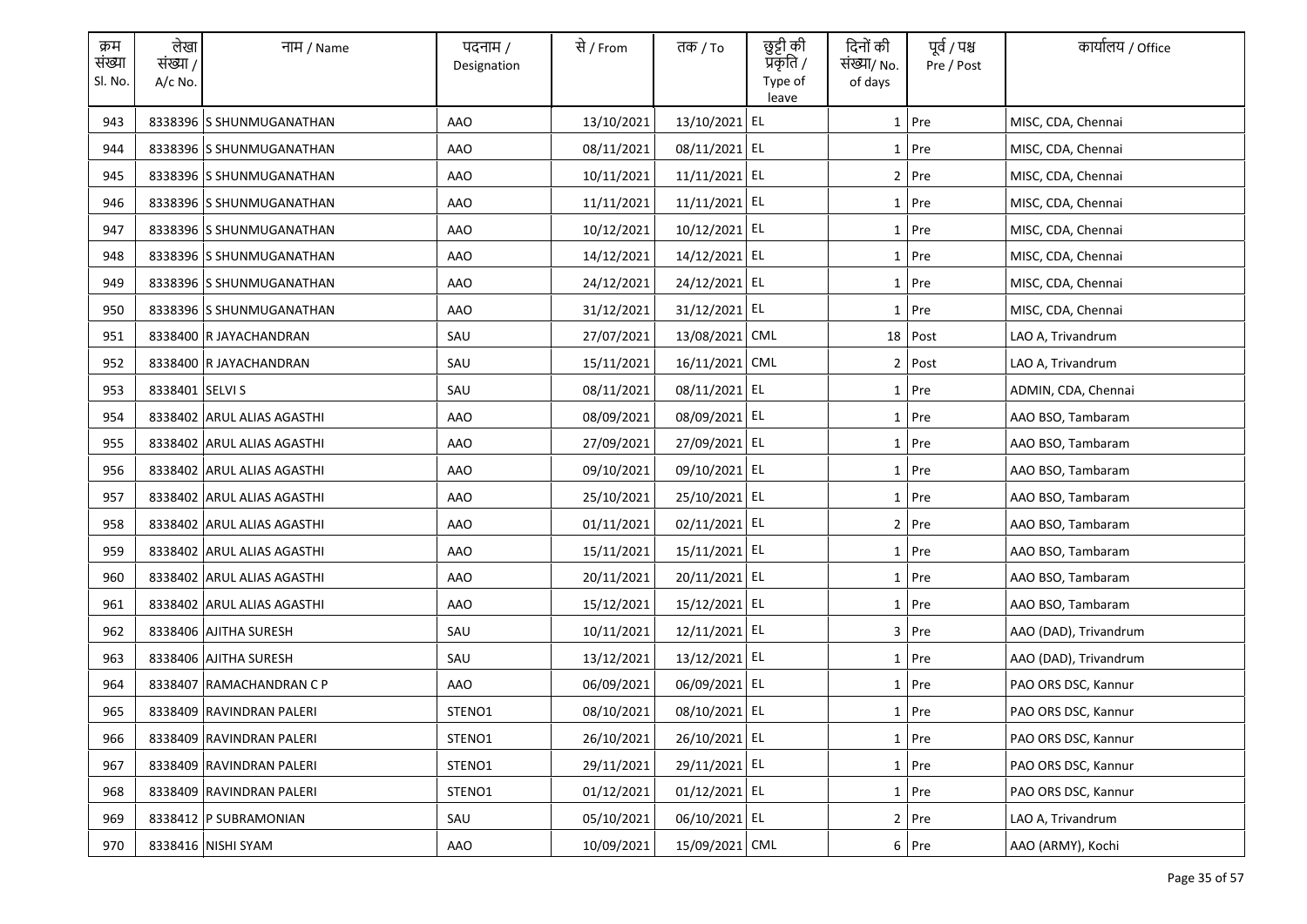| क्रम<br>संख्या<br>Sl. No. | लेखा<br>संख्या /<br>$A/c$ No. | नाम / Name             | पदनाम /<br>Designation | से / From  | तक <i>/</i> To | छुट्टी की<br>प्रकृति /<br>Type of<br>leave | दिनों की<br>संख्या/ No.<br>of days | पूर्व / पश्च<br>Pre / Post | कार्यालय / Office |
|---------------------------|-------------------------------|------------------------|------------------------|------------|----------------|--------------------------------------------|------------------------------------|----------------------------|-------------------|
| 971                       |                               | 8338416 NISHI SYAM     | AAO                    | 21/09/2021 | 21/09/2021 EL  |                                            |                                    | $1$ Pre                    | AAO (ARMY), Kochi |
| 972                       |                               | 8338416 NISHI SYAM     | AAO                    | 22/11/2021 | 23/11/2021 EL  |                                            |                                    | 2 Pre                      | AAO (ARMY), Kochi |
| 973                       |                               | 8338416 NISHI SYAM     | AAO                    | 29/11/2021 | 03/12/2021 EL  |                                            |                                    | 5 Pre                      | AAO (ARMY), Kochi |
| 974                       | 8338421 V S MINI              |                        | SAU                    | 24/09/2021 | 24/09/2021 EL  |                                            |                                    | $1$ Pre                    | DPDO, Kollam      |
| 975                       | 8338421 V S MINI              |                        | SAU                    | 20/10/2021 | 20/10/2021 EL  |                                            |                                    | $1$ Pre                    | DPDO, Kollam      |
| 976                       | 8338421 V S MINI              |                        | SAU                    | 03/11/2021 | 03/11/2021 EL  |                                            |                                    | 1 Pre                      | DPDO, Kollam      |
| 977                       | 8338421 V S MINI              |                        | SAU                    | 08/11/2021 | 08/11/2021 EL  |                                            |                                    | 1 Pre                      | DPDO, Kollam      |
| 978                       | 8338421 V S MINI              |                        | SAU                    | 16/11/2021 | 16/11/2021 EL  |                                            |                                    | 1 Pre                      | DPDO, Kollam      |
| 979                       | 8338421 V S MINI              |                        | SAU                    | 24/11/2021 | 24/11/2021 EL  |                                            |                                    | 1 Pre                      | DPDO, Kollam      |
| 980                       | 8338421 V S MINI              |                        | SAU                    | 15/12/2021 | 16/12/2021 EL  |                                            |                                    | 2 Pre                      | DPDO, Kollam      |
| 981                       | 8338421 V S MINI              |                        | SAU                    | 31/12/2021 | 31/12/2021 EL  |                                            |                                    | $1$ Pre                    | DPDO, Kollam      |
| 982                       |                               | 8338422 MOLAMMA RAUMON | SAU                    | 15/09/2021 | 04/10/2021 CML |                                            |                                    | 20 Post                    | DPDO, Kottayam    |
| 983                       |                               | 8338422 MOLAMMA RAUMON | SAU                    | 05/10/2021 | 08/10/2021 CML |                                            |                                    | 4 Post                     | DPDO, Kottayam    |
| 984                       |                               | 8338424 PUSHPA POULOSE | AAO                    | 11/08/2021 | 12/08/2021 EL  |                                            |                                    | $2$ Pre                    | AAO (ARMY), Kochi |
| 985                       |                               | 8338424 PUSHPA POULOSE | <b>AAO</b>             | 26/08/2021 | 26/08/2021 EL  |                                            |                                    | $1$ Pre                    | AAO (ARMY), Kochi |
| 986                       |                               | 8338424 PUSHPA POULOSE | AAO                    | 31/08/2021 | 14/09/2021 SCL |                                            |                                    | 15 Post                    | AAO (ARMY), Kochi |
| 987                       |                               | 8338424 PUSHPA POULOSE | AAO                    | 31/08/2021 | 31/08/2021 EL  |                                            |                                    | 1 Pre                      | AAO (ARMY), Kochi |
| 988                       |                               | 8338424 PUSHPA POULOSE | AAO                    | 30/09/2021 | 30/09/2021 EL  |                                            |                                    | 1 Pre                      | AAO (ARMY), Kochi |
| 989                       |                               | 8338424 PUSHPA POULOSE | AAO                    | 01/10/2021 | 01/10/2021 EL  |                                            |                                    | $1$ Pre                    | AAO (ARMY), Kochi |
| 990                       |                               | 8338424 PUSHPA POULOSE | AAO                    | 25/10/2021 | 11/11/2021 CCL |                                            |                                    | 18 Pre                     | AAO (ARMY), Kochi |
| 991                       |                               | 8338424 PUSHPA POULOSE | AAO                    | 22/11/2021 | 22/11/2021 EL  |                                            |                                    | $1$ Pre                    | AAO (ARMY), Kochi |
| 992                       |                               | 8338425 R GEETHARANI   | <b>AUD</b>             | 02/09/2021 | 03/09/2021 EL  |                                            |                                    | $2$ Pre                    | DPDO, Vellore     |
| 993                       |                               | 8338425 R GEETHARANI   | AUD                    | 22/09/2021 | 23/09/2021 EL  |                                            |                                    | 2 Pre                      | DPDO, Vellore     |
| 994                       |                               | 8338425 R GEETHARANI   | AUD                    | 04/10/2021 | 06/10/2021 EL  |                                            |                                    | 3 Pre                      | DPDO, Vellore     |
| 995                       |                               | 8338425 R GEETHARANI   | <b>AUD</b>             | 29/10/2021 | 29/10/2021 EL  |                                            |                                    | 1 Pre                      | DPDO, Vellore     |
| 996                       |                               | 8338425 R GEETHARANI   | AUD                    | 24/11/2021 | 25/11/2021 EL  |                                            |                                    | 2 Pre                      | DPDO, Vellore     |
| 997                       |                               | 8338425 R GEETHARANI   | AUD                    | 27/12/2021 | 31/12/2021 EL  |                                            |                                    | 5 Post                     | DPDO, Vellore     |
| 998                       |                               | 8338430 H RAJAGOPAL    | SAU                    | 20/09/2021 | 21/09/2021 EL  |                                            |                                    | $2$ Pre                    | LAO A, Trivandrum |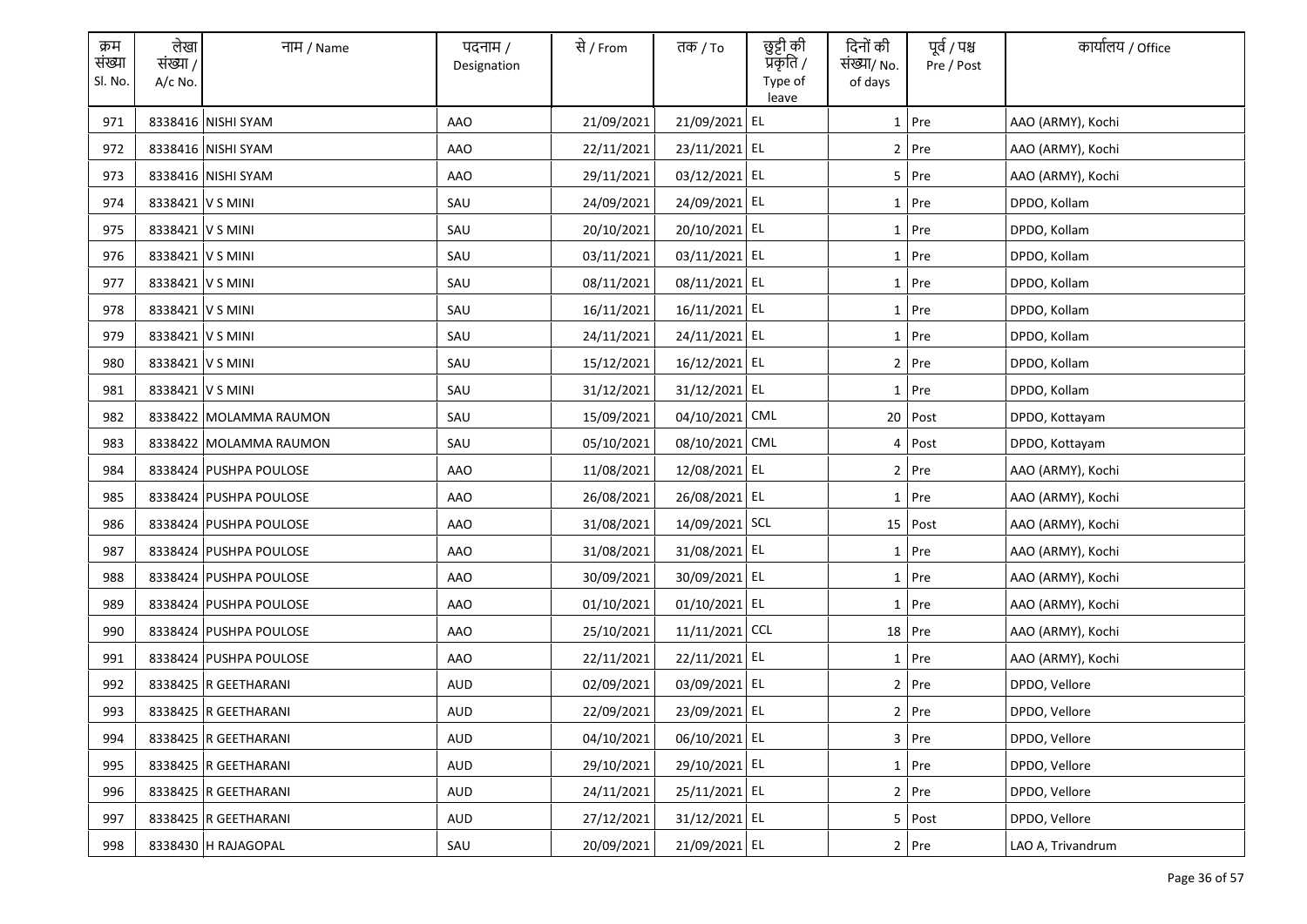| क्रम<br>संख्या<br>Sl. No. | लेखा<br>संख्या /<br>$A/c$ No. | नाम / Name                       | पदनाम /<br>Designation | से / From  | तक <i>/</i> To | छुट्टी की<br>प्रकृति /<br>Type of<br>leave | दिनों की<br>संख्या/ No.<br>of days | पूर्व / पश्च<br>Pre / Post | कार्यालय / Office       |
|---------------------------|-------------------------------|----------------------------------|------------------------|------------|----------------|--------------------------------------------|------------------------------------|----------------------------|-------------------------|
| 999                       |                               | 8338430 H RAJAGOPAL              | SAU                    | 11/11/2021 | 12/11/2021 EL  |                                            |                                    | $2$ Pre                    | LAO A, Trivandrum       |
| 1000                      |                               | 8338430 H RAJAGOPAL              | SAU                    | 23/11/2021 | 24/11/2021 EL  |                                            |                                    | 2 Pre                      | LAO A, Trivandrum       |
| 1001                      |                               | 8338430 H RAJAGOPAL              | SAU                    | 29/11/2021 | 29/11/2021 EL  |                                            |                                    | $1$ Pre                    | LAO A, Trivandrum       |
| 1002                      |                               | 8338430 H RAJAGOPAL              | SAU                    | 30/12/2021 | 31/12/2021 EL  |                                            |                                    | 2 Pre                      | LAO A, Trivandrum       |
| 1003                      |                               | 8338433 ANANDAKRISHNAN P PANNYOT | SAU                    | 02/09/2021 | 02/09/2021 EL  |                                            |                                    | 1 Pre                      | PAO ORS DSC, Kannur     |
| 1004                      |                               | 8338433 ANANDAKRISHNAN P PANNYOT | SAU                    | 07/09/2021 | 07/09/2021 EL  |                                            |                                    | 1 Pre                      | PAO ORS DSC, Kannur     |
| 1005                      |                               | 8338433 ANANDAKRISHNAN P PANNYOT | SAU                    | 15/09/2021 | 15/09/2021 EL  |                                            |                                    | 1 Pre                      | PAO ORS DSC, Kannur     |
| 1006                      |                               | 8338433 ANANDAKRISHNAN P PANNYOT | SAU                    | 20/09/2021 | 20/09/2021 EL  |                                            |                                    | 1 Pre                      | PAO ORS DSC, Kannur     |
| 1007                      |                               | 8338433 ANANDAKRISHNAN P PANNYOT | SAU                    | 07/10/2021 | 07/10/2021 EL  |                                            |                                    | 1 Pre                      | PAO ORS DSC, Kannur     |
| 1008                      |                               | 8338433 ANANDAKRISHNAN P PANNYOT | SAU                    | 03/11/2021 | 03/11/2021 EL  |                                            |                                    | 1 Pre                      | PAO ORS DSC, Kannur     |
| 1009                      |                               | 8338433 ANANDAKRISHNAN P PANNYOT | SAU                    | 09/11/2021 | 09/11/2021 EL  |                                            |                                    | $1$ Pre                    | PAO ORS DSC, Kannur     |
| 1010                      |                               | 8338433 ANANDAKRISHNAN P PANNYOT | SAU                    | 30/11/2021 | 30/11/2021 EL  |                                            |                                    | 1 Pre                      | PAO ORS DSC, Kannur     |
| 1011                      |                               | 8338433 ANANDAKRISHNAN P PANNYOT | SAU                    | 09/12/2021 | 09/12/2021 EL  |                                            |                                    | 1 Pre                      | PAO ORS DSC, Kannur     |
| 1012                      |                               | 8338433 ANANDAKRISHNAN P PANNYOT | SAU                    | 15/12/2021 | 15/12/2021 EL  |                                            |                                    | 1 Pre                      | PAO ORS DSC, Kannur     |
| 1013                      |                               | 8338433 ANANDAKRISHNAN P PANNYOT | SAU                    | 28/12/2021 | 28/12/2021 EL  |                                            |                                    | $1$ Pre                    | PAO ORS DSC, Kannur     |
| 1014                      |                               | 8338435 V MADHU                  | SAU                    | 18/08/2021 | 18/08/2021 EL  |                                            |                                    | 1 Pre                      | PAO ORS DSC, Kannur     |
| 1015                      |                               | 8338435 V MADHU                  | SAU                    | 30/08/2021 | 29/09/2021 CML |                                            |                                    | 31 Post                    | PAO ORS DSC, Kannur     |
| 1016                      |                               | 8338435 V MADHU                  | SAU                    | 04/10/2021 | 06/10/2021 EL  |                                            |                                    | 3 Post                     | PAO ORS DSC, Kannur     |
| 1017                      |                               | 8338435 V MADHU                  | SAU                    | 03/11/2021 | 03/11/2021 EL  |                                            |                                    | $1$ Pre                    | PAO ORS DSC, Kannur     |
| 1018                      |                               | 8338435 V MADHU                  | SAU                    | 21/12/2021 | 21/12/2021 EL  |                                            |                                    | 1 Pre                      | PAO ORS DSC, Kannur     |
| 1019                      |                               | 8338437 A SURESH                 | AAO                    | 29/09/2021 | 01/10/2021 EL  |                                            |                                    | $3$ Pre                    | IFA 23 ED / 8BRD, Avadi |
| 1020                      |                               | 8338437 A SURESH                 | AAO                    | 01/10/2021 | 01/10/2021 EL  |                                            |                                    | 1 Pre                      | IFA 23 ED / 8BRD, Avadi |
| 1021                      |                               | 8338437 A SURESH                 | <b>AAO</b>             | 13/12/2021 | 13/12/2021 EL  |                                            |                                    | 1 Pre                      | IFA 23 ED / 8BRD, Avadi |
| 1022                      |                               | 8338441 VINOD KUMAR V            | SAU                    | 29/05/2021 | 12/06/2021 SCL |                                            |                                    | 15 Pre                     | AO GE (AF), Trivandrum  |
| 1023                      |                               | 8338445 B SURESH                 | <b>AAO</b>             | 26/10/2021 | 26/10/2021 EL  |                                            |                                    | $1$ Pre                    | IFA, CDA, Chennai       |
| 1024                      |                               | 8338445 B SURESH                 | AAO                    | 11/11/2021 | 11/11/2021 EL  |                                            |                                    | $1$ Post                   | IFA, CDA, Chennai       |
| 1025                      |                               | 8338449 GANESHAN A               | SA                     | 16/12/2021 | 17/12/2021 EL  |                                            |                                    | $2$ Pre                    | LAO(A), Coimbatore      |
| 1026                      |                               | 8338583 S BHUVANESWARI           | SA                     | 01/09/2021 | 01/09/2021 EL  |                                            |                                    | 1 Pre                      | ACCTS, CDA, Chennai     |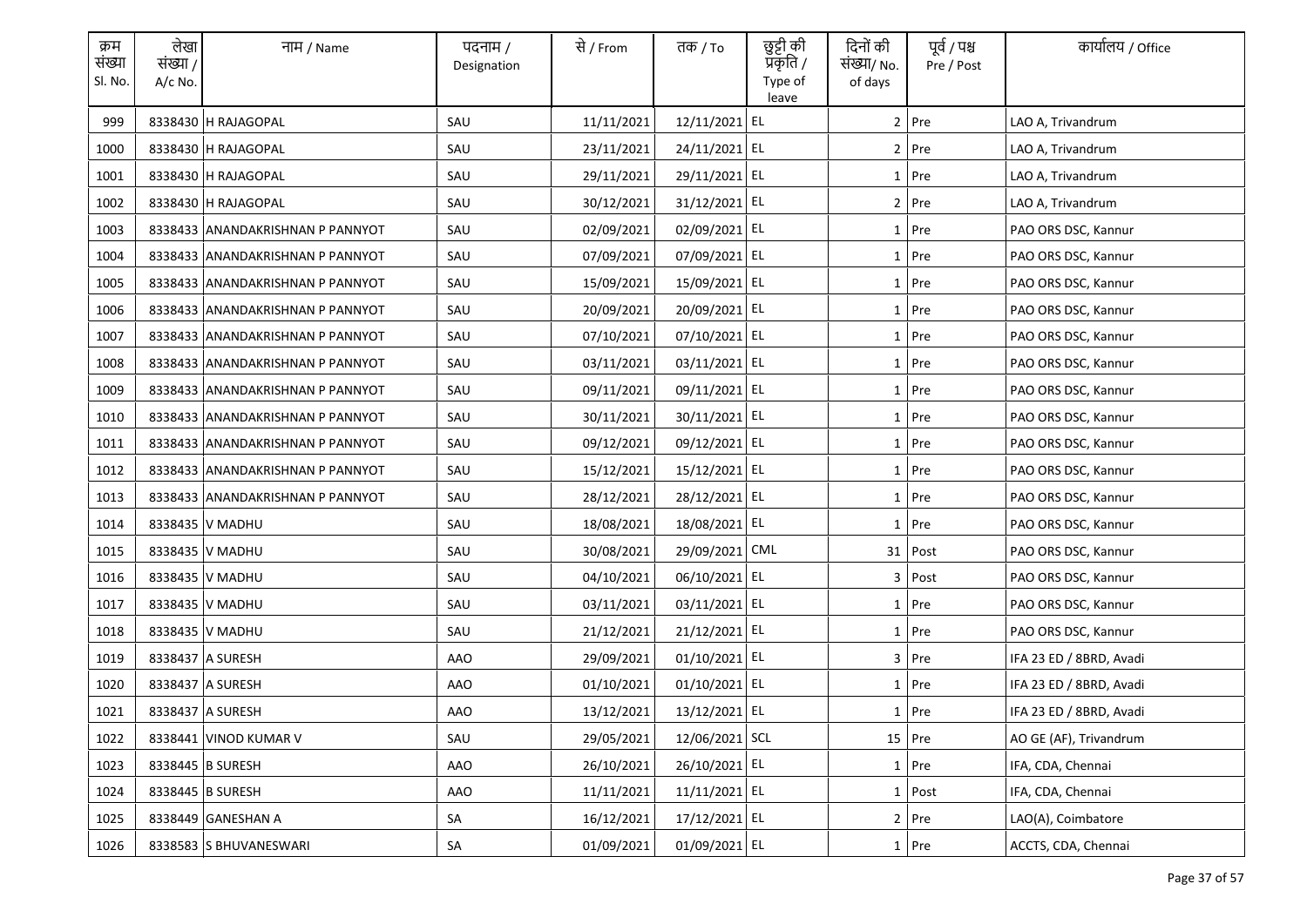| क्रम<br>संख्या<br>Sl. No. | लेखा<br>संख्या /<br>$A/c$ No. | नाम / Name                  | पदनाम /<br>Designation | से / From  | तक <i>/</i> To | छुट्टी की<br>प्रॅकृति /<br>Type of<br>leave | दिनों की<br>संख्या/ No.<br>of days | पूर्व / पश्च<br>Pre / Post | कार्यालय / Office     |
|---------------------------|-------------------------------|-----------------------------|------------------------|------------|----------------|---------------------------------------------|------------------------------------|----------------------------|-----------------------|
| 1027                      |                               | 8338583 S BHUVANESWARI      | SA                     | 24/09/2021 | 24/09/2021 EL  |                                             |                                    | $1$ Pre                    | ACCTS, CDA, Chennai   |
| 1028                      |                               | 8338583 S BHUVANESWARI      | SA                     | 29/09/2021 | 29/09/2021 EL  |                                             |                                    | 1 Pre                      | ACCTS, CDA, Chennai   |
| 1029                      |                               | 8338583 S BHUVANESWARI      | SA                     | 10/11/2021 | 12/11/2021 EL  |                                             |                                    | 3 Post                     | ACCTS, CDA, Chennai   |
| 1030                      |                               | 8338583 S BHUVANESWARI      | SA                     | 22/11/2021 | 22/11/2021 EL  |                                             |                                    | $1$ Pre                    | ACCTS, CDA, Chennai   |
| 1031                      |                               | 8338583 S BHUVANESWARI      | SA                     | 06/12/2021 | 10/12/2021 CML |                                             |                                    | 5 Post                     | ACCTS, CDA, Chennai   |
| 1032                      |                               | 8338658 RAMESAN TT          | AAO                    | 06/09/2021 | 09/09/2021 EL  |                                             |                                    | 4 Pre                      | PAO ORS DSC, Kannur   |
| 1033                      |                               | 8338658 RAMESAN TT          | <b>AAO</b>             | 23/09/2021 | 23/09/2021 EL  |                                             |                                    | 1 Pre                      | PAO ORS DSC, Kannur   |
| 1034                      |                               | 8338658 RAMESAN TT          | <b>AAO</b>             | 04/10/2021 | 04/10/2021 EL  |                                             |                                    | 1 Pre                      | PAO ORS DSC, Kannur   |
| 1035                      |                               | 8338658 RAMESAN TT          | <b>AAO</b>             | 07/10/2021 | 07/10/2021 EL  |                                             |                                    | 1 Pre                      | PAO ORS DSC, Kannur   |
| 1036                      |                               | 8338658 RAMESAN TT          | <b>AAO</b>             | 22/10/2021 | 22/10/2021 EL  |                                             |                                    | $1$ Pre                    | PAO ORS DSC, Kannur   |
| 1037                      |                               | 8338658 RAMESAN TT          | AAO                    | 09/11/2021 | 09/11/2021 EL  |                                             |                                    | $1$ Pre                    | PAO ORS DSC, Kannur   |
| 1038                      |                               | 8338658 RAMESAN TT          | AAO                    | 11/11/2021 | 11/11/2021 EL  |                                             |                                    | 1 Pre                      | PAO ORS DSC, Kannur   |
| 1039                      |                               | 8338658 RAMESAN TT          | AAO                    | 09/12/2021 | 10/12/2021 EL  |                                             |                                    | $2$ Pre                    | PAO ORS DSC, Kannur   |
| 1040                      |                               | 8338658 RAMESAN TT          | AAO                    | 15/12/2021 | 15/12/2021 EL  |                                             |                                    | 1 Pre                      | PAO ORS DSC, Kannur   |
| 1041                      |                               | 8338724 L. SIVA KUMAR       | <b>AAO</b>             | 06/09/2021 | 06/09/2021 EL  |                                             |                                    | $1$ Pre                    | DPDO, Vellore         |
| 1042                      |                               | 8338724 L. SIVA KUMAR       | <b>AAO</b>             | 14/09/2021 | 14/09/2021 EL  |                                             |                                    | 1 Pre                      | DPDO, Vellore         |
| 1043                      |                               | 8338724 L. SIVA KUMAR       | <b>AAO</b>             | 23/09/2021 | 23/09/2021 EL  |                                             |                                    | 1 Pre                      | DPDO, Vellore         |
| 1044                      |                               | 8338730 CHANDRABABU P       | AAO                    | 27/09/2021 | 27/09/2021 EL  |                                             |                                    | 1 Post                     | AAO (DAD), Trivandrum |
| 1045                      |                               | 8338730 CHANDRABABU P       | AAO                    | 11/10/2021 | 11/10/2021 EL  |                                             |                                    | $1$ Pre                    | AAO (DAD), Trivandrum |
| 1046                      |                               | 8338730 CHANDRABABU P       | AAO                    | 15/11/2021 | 15/11/2021 EL  |                                             |                                    | $1$ Pre                    | AAO (DAD), Trivandrum |
| 1047                      |                               | 8338730 CHANDRABABU P       | AAO                    | 29/11/2021 | 29/11/2021 EL  |                                             |                                    | $1$ Pre                    | AAO (DAD), Trivandrum |
| 1048                      |                               | 8338730 CHANDRABABU P       | AAO                    | 24/12/2021 | 24/12/2021 EL  |                                             |                                    | $1$ Pre                    | AAO (DAD), Trivandrum |
| 1049                      |                               | 8338734 MANIKANDAN N.K.     | <b>AAO</b>             | 29/12/2021 | 31/12/2021 EL  |                                             |                                    | 3 Pre                      | DPDO, Bangalore       |
| 1050                      |                               | 8338885 MURLI MANOHAR JHA   | AAO                    | 28/10/2021 | 18/11/2021 EL  |                                             |                                    | 22 Pre                     | LAO A, Chennai        |
| 1051                      |                               | 8338902 S. H. RADHA KALYANI | AAO                    | 26/07/2021 | 27/07/2021 EL  |                                             |                                    | 2 Pre                      | D, CDA, Chennai       |
| 1052                      |                               | 8338902 S. H. RADHA KALYANI | AAO                    | 16/08/2021 | 16/08/2021 EL  |                                             |                                    | 1 Pre                      | D, CDA, Chennai       |
| 1053                      |                               | 8338902 S. H. RADHA KALYANI | AAO                    | 18/08/2021 | 19/08/2021 EL  |                                             |                                    | 2 Pre                      | D, CDA, Chennai       |
| 1054                      |                               | 8338902 S. H. RADHA KALYANI | AAO                    | 24/08/2021 | 27/08/2021 EL  |                                             |                                    | 4 Pre                      | D, CDA, Chennai       |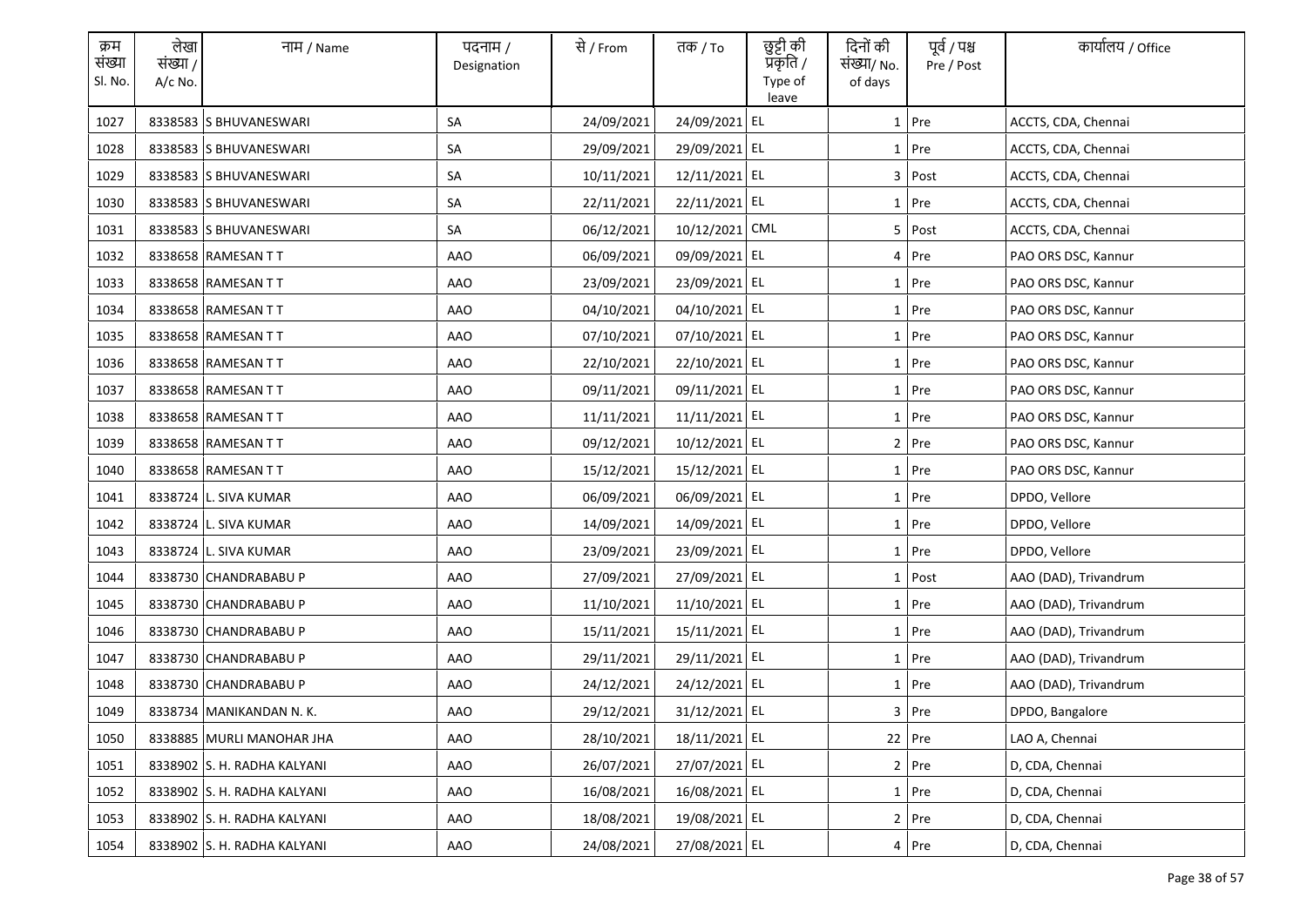| क्रम<br>संख्या<br>Sl. No. | लेखा<br>संख्या /<br>$A/c$ No. | नाम / Name                  | पदनाम /<br>Designation | से / From  | तक <i>/</i> To | छुट्टी की<br>प्रकृति /<br>Type of<br>leave | दिनों की<br>संख्या/ No.<br>of days | पूर्व / पश्च<br>Pre / Post | कार्यालय / Office     |
|---------------------------|-------------------------------|-----------------------------|------------------------|------------|----------------|--------------------------------------------|------------------------------------|----------------------------|-----------------------|
| 1055                      |                               | 8338902 S. H. RADHA KALYANI | <b>AAO</b>             | 01/09/2021 | 02/09/2021 EL  |                                            |                                    | $2$ Pre                    | D, CDA, Chennai       |
| 1056                      |                               | 8338902 S. H. RADHA KALYANI | AAO                    | 06/09/2021 | 09/09/2021 EL  |                                            |                                    | $4$ Pre                    | D, CDA, Chennai       |
| 1057                      |                               | 8338902 S. H. RADHA KALYANI | AAO                    | 14/09/2021 | 24/09/2021 EL  |                                            |                                    | 11 Pre                     | D, CDA, Chennai       |
| 1058                      |                               | 8338902 S. H. RADHA KALYANI | AAO                    | 28/09/2021 | 28/09/2021 EL  |                                            |                                    | 1 Pre                      | D, CDA, Chennai       |
| 1059                      |                               | 8338902 S. H. RADHA KALYANI | AAO                    | 25/10/2021 | 28/10/2021 EL  |                                            |                                    | 4 Pre                      | D, CDA, Chennai       |
| 1060                      |                               | 8338902 S. H. RADHA KALYANI | <b>AAO</b>             | 11/11/2021 | 11/11/2021 EL  |                                            |                                    | 1 Pre                      | D, CDA, Chennai       |
| 1061                      |                               | 8338902 S. H. RADHA KALYANI | AAO                    | 13/12/2021 | 22/12/2021 EL  |                                            |                                    | 10 Pre                     | D, CDA, Chennai       |
| 1062                      |                               | 8339142   SRIKANTH          | <b>AUD</b>             | 22/10/2021 | 26/10/2021 EL  |                                            |                                    | 5 Post                     | ENGG, CDA, Chennai    |
| 1063                      |                               | 8339142   SRIKANTH          | <b>AUD</b>             | 01/11/2021 | 01/11/2021 EL  |                                            |                                    | 1 Pre                      | ENGG, CDA, Chennai    |
| 1064                      |                               | 8339142   SRIKANTH          | <b>AUD</b>             | 11/11/2021 | 11/11/2021 EL  |                                            |                                    | $1$ Pre                    | ENGG, CDA, Chennai    |
| 1065                      |                               | 8339142   SRIKANTH          | AUD                    | 02/12/2021 | 02/12/2021 EL  |                                            |                                    | $1$ Pre                    | ENGG, CDA, Chennai    |
| 1066                      |                               | 8339142   SRIKANTH          | AUD                    | 31/12/2021 | 31/12/2021 EL  |                                            |                                    | 1 Pre                      | ENGG, CDA, Chennai    |
| 1067                      | 8339246 R INDIRA              |                             | AAO                    | 11/11/2021 | 11/11/2021 EL  |                                            |                                    | $1$ Pre                    | PAY, CDA, Chennai     |
| 1068                      |                               | 8339248 SUNOJ KUMAR M K     | SAU                    | 15/11/2021 | 18/11/2021 EL  |                                            |                                    | 4 Pre                      | PAO ORS DSC, Kannur   |
| 1069                      |                               | 8339257 P. RAJALEKSHMY      | <b>AAO</b>             | 02/08/2021 | 03/08/2021 EL  |                                            |                                    | $2$ Pre                    | AAO (ARMY), Kochi     |
| 1070                      |                               | 8339257 P. RAJALEKSHMY      | <b>AAO</b>             | 12/08/2021 | 13/08/2021 EL  |                                            |                                    | 2 Pre                      | AAO (ARMY), Kochi     |
| 1071                      |                               | 8339257 P. RAJALEKSHMY      | <b>AAO</b>             | 23/08/2021 | 24/08/2021 EL  |                                            |                                    | 2 Pre                      | AAO (ARMY), Kochi     |
| 1072                      |                               | 8339257 P. RAJALEKSHMY      | AAO                    | 26/08/2021 | 15/09/2021 CCL |                                            |                                    | $21$ Pre                   | AAO (ARMY), Kochi     |
| 1073                      |                               | 8339257 P. RAJALEKSHMY      | AAO                    | 29/09/2021 | 30/09/2021 EL  |                                            |                                    | $2$ Pre                    | AAO (ARMY), Kochi     |
| 1074                      |                               | 8339257 P. RAJALEKSHMY      | AAO                    | 23/11/2021 | 23/11/2021 EL  |                                            |                                    | $1$ Pre                    | AAO (ARMY), Kochi     |
| 1075                      |                               | 8339258 P J VINITHA         | AUD                    | 27/09/2021 | 01/10/2021 EL  |                                            |                                    | 5 Pre                      | AAO (DAD), Trivandrum |
| 1076                      |                               | 8339258 P J VINITHA         | AUD                    | 18/10/2021 | 18/10/2021 EL  |                                            |                                    | $1$ Pre                    | AAO (DAD), Trivandrum |
| 1077                      |                               | 8339258 P J VINITHA         | <b>AUD</b>             | 21/10/2021 | 21/10/2021 EL  |                                            |                                    | 1 Pre                      | AAO (DAD), Trivandrum |
| 1078                      |                               | 8339258 P J VINITHA         | AUD                    | 29/10/2021 | 29/10/2021 EL  |                                            |                                    | $1$ Pre                    | AAO (DAD), Trivandrum |
| 1079                      |                               | 8339258 P J VINITHA         | <b>AUD</b>             | 05/11/2021 | 05/11/2021 EL  |                                            |                                    | 1 Pre                      | AAO (DAD), Trivandrum |
| 1080                      |                               | 8339258 P J VINITHA         | AUD                    | 09/11/2021 | 09/11/2021 EL  |                                            |                                    | 1 Pre                      | AAO (DAD), Trivandrum |
| 1081                      |                               | 8339258 P J VINITHA         | AUD                    | 25/11/2021 | 26/11/2021 EL  |                                            |                                    | 2 Pre                      | AAO (DAD), Trivandrum |
| 1082                      |                               | 8339258 P J VINITHA         | AUD                    | 02/12/2021 | 03/12/2021 EL  |                                            |                                    | $2$ Pre                    | AAO (DAD), Trivandrum |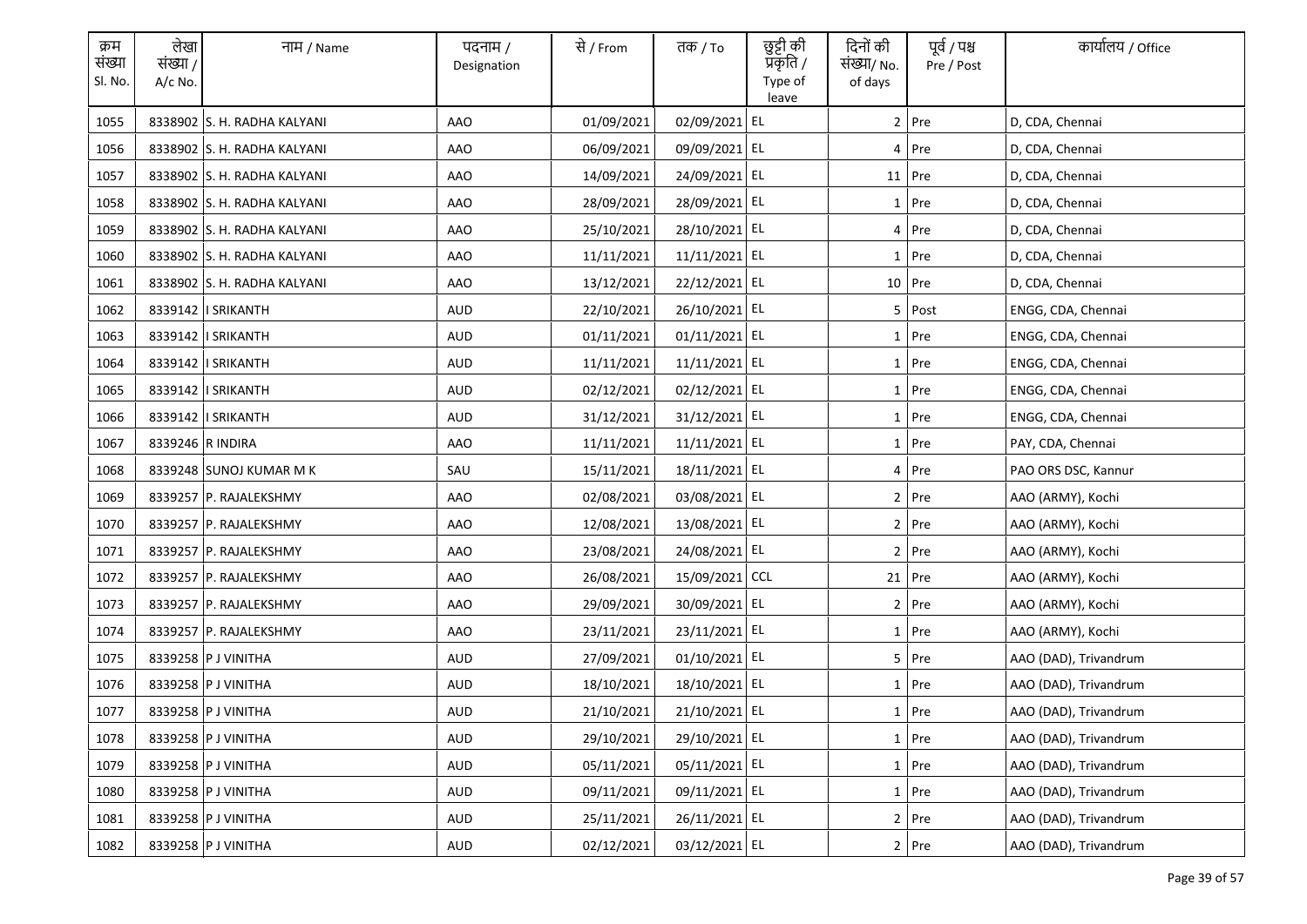| क्रम<br>संख्या<br>Sl. No. | लेखा<br>संख्या /<br>$A/c$ No. | नाम / Name                | पदनाम /<br>Designation | से / From  | तक <i>/</i> To | छुट्टी की<br>प्रॅकृति /<br>Type of<br>leave | दिनों की<br>संख्या/ No.<br>of days | पूर्व / पश्च<br>Pre / Post | कार्यालय / Office     |
|---------------------------|-------------------------------|---------------------------|------------------------|------------|----------------|---------------------------------------------|------------------------------------|----------------------------|-----------------------|
| 1083                      |                               | 8339258 P J VINITHA       | <b>AUD</b>             | 20/12/2021 | 20/12/2021 EL  |                                             |                                    | $1$ Pre                    | AAO (DAD), Trivandrum |
| 1084                      |                               | 8339258 P J VINITHA       | <b>AUD</b>             | 27/12/2021 | 28/12/2021 EL  |                                             |                                    | 2 Pre                      | AAO (DAD), Trivandrum |
| 1085                      |                               | 8339259 K SURESH          | <b>AUD</b>             | 17/09/2021 | 17/09/2021 EL  |                                             |                                    | $1$ Pre                    | PAY, CDA, Chennai     |
| 1086                      |                               | 8339259 K SURESH          | AUD                    | 01/11/2021 | 01/11/2021 EL  |                                             |                                    | $1$ Pre                    | PAY, CDA, Chennai     |
| 1087                      |                               | 8339259 K SURESH          | <b>AUD</b>             | 12/11/2021 | 12/11/2021 EL  |                                             |                                    | $1$ Pre                    | PAY, CDA, Chennai     |
| 1088                      |                               | 8339259 K SURESH          | AUD                    | 10/12/2021 | 10/12/2021 EL  |                                             |                                    | 1 Pre                      | PAY, CDA, Chennai     |
| 1089                      |                               | 8339259 K SURESH          | <b>AUD</b>             | 30/12/2021 | 31/12/2021 EL  |                                             |                                    | 2 Pre                      | PAY, CDA, Chennai     |
| 1090                      |                               | 8339261 SURESH KUMAR K    | SAU                    | 27/12/2021 | 31/12/2021 EL  |                                             |                                    | 5 Pre                      | PAO ORS DSC, Kannur   |
| 1091                      |                               | 8339262 JOSE JOSEPH       | SAU                    | 08/09/2021 | 08/09/2021 EL  |                                             |                                    | 1 Pre                      | PAO ORS DSC, Kannur   |
| 1092                      |                               | 8339262 JOSE JOSEPH       | SAU                    | 14/09/2021 | 14/09/2021 EL  |                                             |                                    | $1$ Pre                    | PAO ORS DSC, Kannur   |
| 1093                      |                               | 8339262 JOSE JOSEPH       | SAU                    | 06/10/2021 | 06/10/2021 EL  |                                             |                                    | $1$ Pre                    | PAO ORS DSC, Kannur   |
| 1094                      |                               | 8339262 JOSE JOSEPH       | SAU                    | 26/10/2021 | 26/10/2021     |                                             |                                    | 1 Pre                      | PAO ORS DSC, Kannur   |
| 1095                      |                               | 8339262 JOSE JOSEPH       | SAU                    | 09/11/2021 | 09/11/2021 EL  |                                             |                                    | $1$ Pre                    | PAO ORS DSC, Kannur   |
| 1096                      |                               | 8339262 JOSE JOSEPH       | SAU                    | 01/12/2021 | 01/12/2021 EL  |                                             |                                    | 1 Pre                      | PAO ORS DSC, Kannur   |
| 1097                      |                               | 8339262 JOSE JOSEPH       | SAU                    | 08/12/2021 | 08/12/2021 EL  |                                             |                                    | $1$ Pre                    | PAO ORS DSC, Kannur   |
| 1098                      |                               | 8339262 JOSE JOSEPH       | SAU                    | 14/12/2021 | 14/12/2021 EL  |                                             |                                    | 1 Pre                      | PAO ORS DSC, Kannur   |
| 1099                      |                               | 8339266 ANIL KUMAR D      | <b>AUD</b>             | 07/09/2021 | 09/09/2021 CML |                                             |                                    | 3 Post                     | DPDO, Pathanamthitta  |
| 1100                      |                               | 8339266 ANIL KUMAR D      | AUD                    | 21/12/2021 | 23/12/2021 CML |                                             |                                    | 3 Post                     | DPDO, Pathanamthitta  |
| 1101                      |                               | 8339266 ANIL KUMAR D      | AUD                    | 27/12/2021 | 27/12/2021 EL  |                                             |                                    | $1$ Pre                    | DPDO, Pathanamthitta  |
| 1102                      |                               | 8339278 MINI DILEEP KUMAR | <b>AUD</b>             | 21/10/2021 | 22/10/2021 EL  |                                             |                                    | 2 Pre                      | PAO ORS DSC, Kannur   |
| 1103                      |                               | 8339278 MINI DILEEP KUMAR | AUD                    | 11/11/2021 | 26/11/2021 EL  |                                             |                                    | 16 Pre                     | PAO ORS DSC, Kannur   |
| 1104                      |                               | 8339282 M S JAYALEKSHMI   | STENO-II               | 27/11/2021 | 10/12/2021 SCL |                                             |                                    | $14$ Post                  | IFA SAC, Trivandrum   |
| 1105                      |                               | 8339290 SUDHA KUMARI C    | <b>MTS</b>             | 11/10/2021 | 11/10/2021 EL  |                                             |                                    | 1 Pre                      | DPDO, Kollam          |
| 1106                      |                               | 8339290 SUDHA KUMARI C    | <b>MTS</b>             | 02/11/2021 | 02/11/2021 EL  |                                             |                                    | $1$ Pre                    | DPDO, Kollam          |
| 1107                      |                               | 8339290 SUDHA KUMARI C    | <b>MTS</b>             | 16/11/2021 | 16/11/2021 EL  |                                             |                                    | 1 Pre                      | DPDO, Kollam          |
| 1108                      |                               | 8339290 SUDHA KUMARI C    | MTS                    | 22/11/2021 | 22/11/2021 EL  |                                             |                                    | 1 Pre                      | DPDO, Kollam          |
| 1109                      |                               | 8339290 SUDHA KUMARI C    | <b>MTS</b>             | 25/11/2021 | 25/11/2021 EL  |                                             |                                    | $1$ Pre                    | DPDO, Kollam          |
| 1110                      |                               | 8339290 SUDHA KUMARI C    | MTS                    | 06/12/2021 | 10/12/2021 EL  |                                             |                                    | 5 Pre                      | DPDO, Kollam          |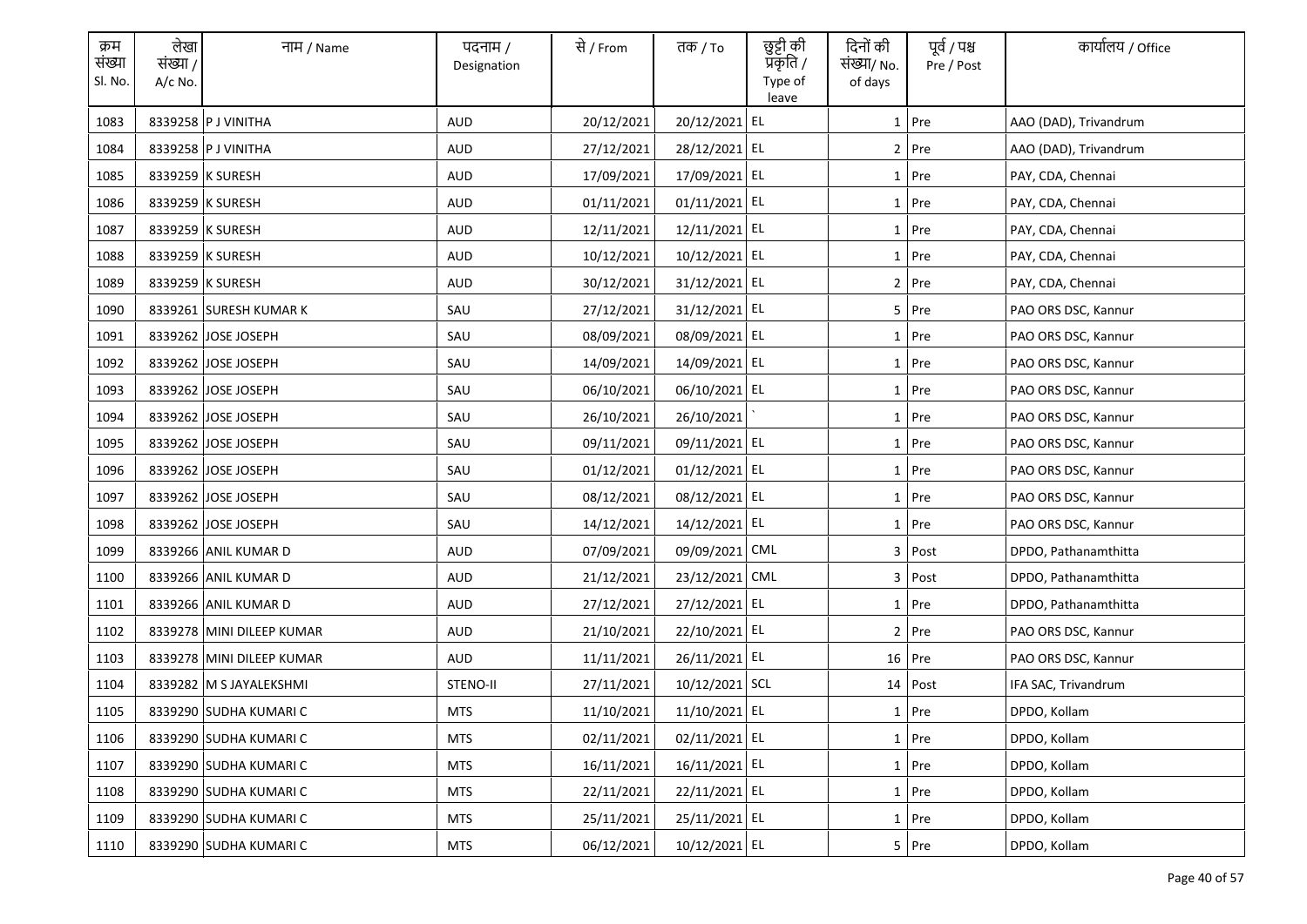| क्रम<br>संख्या<br>Sl. No. | लेखा<br>संख्या /<br>A/c No. | नाम / Name                | पदनाम /<br>Designation | से / From  | तक / To              | छुट्टी की<br>प्रकृति /<br>Type of<br>leave | दिनों की<br>संख्या/ No.<br>of days | पूर्व / पश्च<br>Pre / Post | कार्यालय / Office     |
|---------------------------|-----------------------------|---------------------------|------------------------|------------|----------------------|--------------------------------------------|------------------------------------|----------------------------|-----------------------|
| 1111                      |                             | 8339290 SUDHA KUMARI C    | <b>MTS</b>             | 15/12/2021 | 15/12/2021 EL        |                                            |                                    | 1 Pre                      | DPDO, Kollam          |
| 1112                      |                             | 8339304 V YOGESWARI       | AUD                    | 29/11/2021 | 30/11/2021 EL        |                                            |                                    | 2 Pre                      | DPDO, Chennai         |
| 1113                      |                             | 8339304 V YOGESWARI       | AUD                    | 14/12/2021 | 17/12/2021 EL        |                                            |                                    | 4 Pre                      | DPDO, Chennai         |
| 1114                      |                             | 8339447 R BHAVANI         | AUD                    | 20/08/2021 | 20/08/2021 EL        |                                            |                                    | 1 Pre                      | AAO (ARMY), Kochi     |
| 1115                      |                             | 8339447 R BHAVANI         | AUD                    | 30/08/2021 | 30/08/2021 EL        |                                            |                                    | 1 Pre                      | AAO (ARMY), Kochi     |
| 1116                      |                             | 8339447 R BHAVANI         | AUD                    | 27/09/2021 | 27/09/2021 EL        |                                            |                                    | 1 Pre                      | AAO (ARMY), Kochi     |
| 1117                      |                             | 8339447 R BHAVANI         | AUD                    | 04/10/2021 | 08/10/2021 CML       |                                            |                                    | 5 Post                     | AAO (ARMY), Kochi     |
| 1118                      |                             | 8339465   P V SHAFI       | <b>AUD</b>             | 07/09/2021 | 07/09/2021 EL        |                                            |                                    | 1 Pre                      | PAO ORS DSC, Kannur   |
| 1119                      |                             | 8339465   P V SHAFI       | <b>AUD</b>             | 14/09/2021 | 14/09/2021 EL        |                                            |                                    | 1 Pre                      | PAO ORS DSC, Kannur   |
| 1120                      |                             | 8339465 P V SHAFI         | AUD                    | 18/10/2021 | 18/10/2021 EL        |                                            |                                    | 1 Pre                      | PAO ORS DSC, Kannur   |
| 1121                      |                             | 8339465   P V SHAFI       | AUD                    | 10/11/2021 | 11/11/2021 EL        |                                            |                                    | 2 Pre                      | PAO ORS DSC, Kannur   |
| 1122                      |                             | 8339465   P V SHAFI       | AUD                    | 02/12/2021 | 02/12/2021 EL        |                                            |                                    | 1 Pre                      | PAO ORS DSC, Kannur   |
| 1123                      |                             | 8339465   P V SHAFI       | AUD                    | 27/12/2021 | 28/12/2021 EL        |                                            |                                    | 2 Pre                      | PAO ORS DSC, Kannur   |
| 1124                      |                             | 8339962 RAJESH WILLIAMS   | AAO                    | 29/11/2021 | 16/12/2021 CCL       |                                            |                                    | $18$ Pre                   | DPDO, Trivandrum      |
| 1125                      |                             | 8339962 RAJESH WILLIAMS   | AAO                    | 27/12/2021 | 31/12/2021 EL        |                                            |                                    | 5 Pre                      | DPDO, Trivandrum      |
| 1126                      |                             | 8339962 RAJESH WILLIAMS   | AAO                    | 28/12/2021 | 28/12/2021 EL Encash |                                            |                                    | 1 Pre                      | DPDO, Trivandrum      |
| 1127                      |                             | 8341258   INDRA JEBAKANI  | <b>MTS</b>             | 15/09/2021 | 15/09/2021 EL        |                                            |                                    | 1 Pre                      | DPDO, Chennai         |
| 1128                      |                             | 8341258   INDRA JEBAKANI  | <b>MTS</b>             | 05/10/2021 | 05/10/2021 EL        |                                            |                                    | 1 Pre                      | DPDO, Chennai         |
| 1129                      |                             | 8341258   INDRA JEBAKANI  | <b>MTS</b>             | 18/10/2021 | 18/10/2021 EL        |                                            |                                    | 1 Pre                      | DPDO, Chennai         |
| 1130                      |                             | 8341258   INDRA JEBAKANI  | <b>MTS</b>             | 27/10/2021 | 27/10/2021 EL        |                                            |                                    | 1 Pre                      | DPDO, Chennai         |
| 1131                      |                             | 8341258   INDRA JEBAKANI  | <b>MTS</b>             | 11/11/2021 | 11/11/2021 EL        |                                            |                                    | 1 Pre                      | DPDO, Chennai         |
| 1132                      |                             | 8341258   INDRA JEBAKANI  | <b>MTS</b>             | 25/11/2021 | 26/11/2021 EL        |                                            |                                    | 2 Pre                      | DPDO, Chennai         |
| 1133                      |                             | 8341258   INDRA JEBAKANI  | <b>MTS</b>             | 28/12/2021 | 31/12/2021 EL        |                                            |                                    | 4 Pre                      | DPDO, Chennai         |
| 1134                      |                             | 8341264 JONI DARVIN KUJUR | SAU                    | 25/09/2021 | 30/09/2021 EL        |                                            |                                    | 6 Pre                      | AAO BSO MES, Kochi    |
| 1135                      |                             | 8341264 JONI DARVIN KUJUR | SAU                    | 11/10/2021 | 11/10/2021 EL        |                                            |                                    | 1 Pre                      | AAO BSO MES, Kochi    |
| 1136                      |                             | 8341264 JONI DARVIN KUJUR | SAU                    | 11/10/2021 | 13/10/2021 EL        |                                            |                                    | 3 Pre                      | AAO BSO MES, Kochi    |
| 1137                      |                             | 8341270 VISHNU RAVI       | AUD                    | 13/09/2021 | 18/09/2021 EL        |                                            |                                    | 6 Post                     | AO GE (A), Trivandrum |
| 1138                      |                             | 8341270 VISHNU RAVI       | AUD                    | 01/11/2021 | 01/11/2021 EL        |                                            |                                    | 1 Pre                      | AO GE (A), Trivandrum |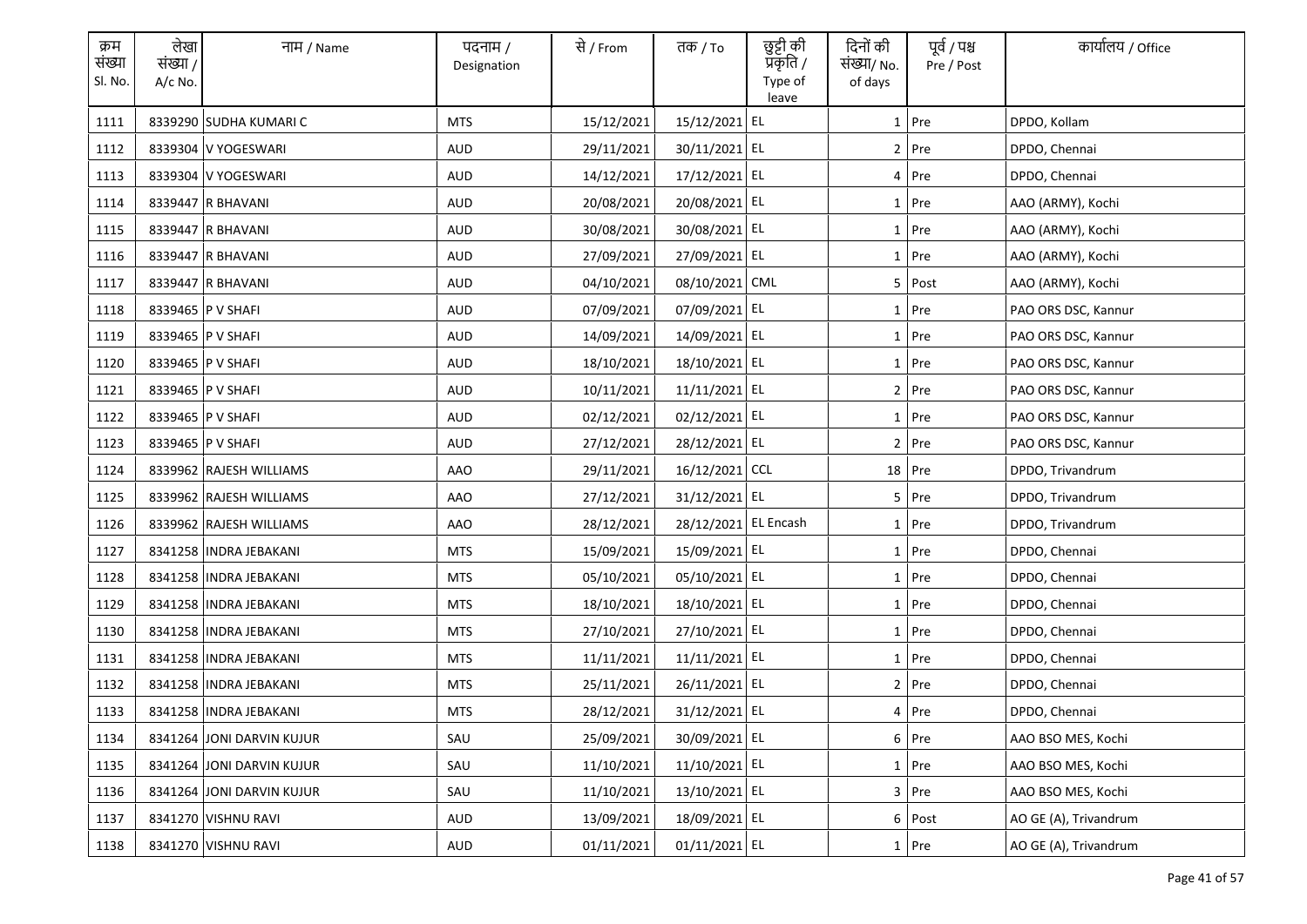| क्रम<br>संख्या<br>Sl. No. | लेखा<br>संख्या /<br>$A/c$ No. | नाम / Name               | पदनाम /<br>Designation | से / From  | तक <i>/</i> To | छुट्टी की<br>प्रकृति /<br>Type of<br>leave | दिनों की<br>संख्या/ No.<br>of days | पूर्व / पश्च<br>Pre / Post | कार्यालय / Office     |
|---------------------------|-------------------------------|--------------------------|------------------------|------------|----------------|--------------------------------------------|------------------------------------|----------------------------|-----------------------|
| 1139                      |                               | 8341270 VISHNU RAVI      | <b>AUD</b>             | 08/11/2021 | 08/11/2021 EL  |                                            |                                    | $1$ Pre                    | AO GE (A), Trivandrum |
| 1140                      |                               | 8341270 VISHNU RAVI      | AUD                    | 15/11/2021 | 15/11/2021 EL  |                                            |                                    | 1 Pre                      | AO GE (A), Trivandrum |
| 1141                      |                               | 8341270 VISHNU RAVI      | <b>AUD</b>             | 25/11/2021 | 25/11/2021 EL  |                                            |                                    | $1$ Pre                    | AO GE (A), Trivandrum |
| 1142                      |                               | 8341270 VISHNU RAVI      | AUD                    | 20/12/2021 | 20/12/2021 EL  |                                            |                                    | $1$ Pre                    | AO GE (A), Trivandrum |
| 1143                      |                               | 8341271   SRIPRIYA       | <b>AUD</b>             | 22/11/2021 | 23/11/2021 CML |                                            |                                    | 2 Post                     | DPDO, Chennai         |
| 1144                      |                               | 8341271   SRIPRIYA       | AUD                    | 13/12/2021 | 21/12/2021 CML |                                            |                                    | 9 Post                     | DPDO, Chennai         |
| 1145                      |                               | 8341273 E MURUGAN        | <b>AUD</b>             | 10/12/2021 | 13/12/2021 EL  |                                            |                                    | 4 Pre                      | PAY, CDA, Chennai     |
| 1146                      |                               | 8341281 KRISHNA KUMAR G  | SAU                    | 10/09/2021 | 10/09/2021 EL  |                                            |                                    | 1 Pre                      | AAO (ARMY), Kochi     |
| 1147                      |                               | 8341281 KRISHNA KUMAR G  | SAU                    | 30/09/2021 | 30/09/2021 EL  |                                            |                                    | 1 Pre                      | AAO (ARMY), Kochi     |
| 1148                      |                               | 8341281 KRISHNA KUMAR G  | SAU                    | 06/10/2021 | 06/10/2021 EL  |                                            |                                    | $1$ Pre                    | AAO (ARMY), Kochi     |
| 1149                      |                               | 8341281 KRISHNA KUMAR G  | SAU                    | 25/10/2021 | 05/11/2021 CML |                                            |                                    | 12 Post                    | AAO (ARMY), Kochi     |
| 1150                      |                               | 8341281 KRISHNA KUMAR G  | SAU                    | 30/11/2021 | 30/11/2021 EL  |                                            |                                    | $1$ Pre                    | AAO (ARMY), Kochi     |
| 1151                      |                               | 8341285 RAJU KUMAR RAJAK | AUD                    | 25/10/2021 | 23/11/2021 EL  |                                            |                                    | 30 Pre                     | DPDO, Secunderabad    |
| 1152                      |                               | 8341285 RAJU KUMAR RAJAK | AUD                    | 29/11/2021 | 16/12/2021 CML |                                            |                                    | 18 Post                    | DPDO, Secunderabad    |
| 1153                      |                               | 8341286 KARTHIKA E       | <b>AUD</b>             | 06/10/2021 | 08/10/2021 EL  |                                            |                                    | 3 Post                     | PAO ORS DSC, Kannur   |
| 1154                      |                               | 8341286 KARTHIKA E       | <b>AUD</b>             | 27/12/2021 | 27/12/2021 EL  |                                            |                                    | 1 Pre                      | PAO ORS DSC, Kannur   |
| 1155                      |                               | 8341286 KARTHIKA E       | <b>AUD</b>             | 29/12/2021 | 31/12/2021 EL  |                                            |                                    | 3 Pre                      | PAO ORS DSC, Kannur   |
| 1156                      |                               | 8341288 B MURALI BABU    | <b>CLK</b>             | 23/08/2021 | 24/08/2021 EL  |                                            |                                    | 2 Pre                      | D, CDA, Chennai       |
| 1157                      |                               | 8341288 B MURALI BABU    | <b>CLK</b>             | 13/09/2021 | 14/09/2021 EL  |                                            |                                    | $2$ Pre                    | D, CDA, Chennai       |
| 1158                      |                               | 8341288 B MURALI BABU    | <b>CLK</b>             | 24/11/2021 | 25/11/2021 EL  |                                            |                                    | 2 Pre                      | D, CDA, Chennai       |
| 1159                      |                               | 8341288 B MURALI BABU    | <b>CLK</b>             | 13/12/2021 | 15/12/2021 EL  |                                            |                                    | 3 Pre                      | D, CDA, Chennai       |
| 1160                      |                               | 8341295 PRAVINBABU K     | AUD                    | 05/11/2021 | 05/11/2021 EL  |                                            |                                    | $1$ Pre                    | ADMIN, CDA, Chennai   |
| 1161                      |                               | 8341295 PRAVINBABU K     | AUD                    | 11/11/2021 | 11/11/2021 EL  |                                            |                                    | 1 Pre                      | ADMIN, CDA, Chennai   |
| 1162                      |                               | 8341295 PRAVINBABU K     | AUD                    | 26/11/2021 | 26/11/2021 EL  |                                            |                                    | $1$ Pre                    | ADMIN, CDA, Chennai   |
| 1163                      |                               | 8341295 PRAVINBABU K     | AUD                    | 21/12/2021 | 23/12/2021 EL  |                                            |                                    | 3 Pre                      | ADMIN, CDA, Chennai   |
| 1164                      |                               | 8341295 PRAVINBABU K     | AUD                    | 31/12/2021 | 31/12/2021 EL  |                                            |                                    | 1 Pre                      | ADMIN, CDA, Chennai   |
| 1165                      |                               | 8341298 SANTOSH KUMAR S  | AUD                    | 23/08/2021 | 03/09/2021 CML |                                            |                                    | 12 Post                    | PAO ORS DSC, Kannur   |
| 1166                      |                               | 8341298 SANTOSH KUMAR S  | AUD                    | 05/10/2021 | 06/10/2021 EL  |                                            |                                    | 2 Pre                      | PAO ORS DSC. Kannur   |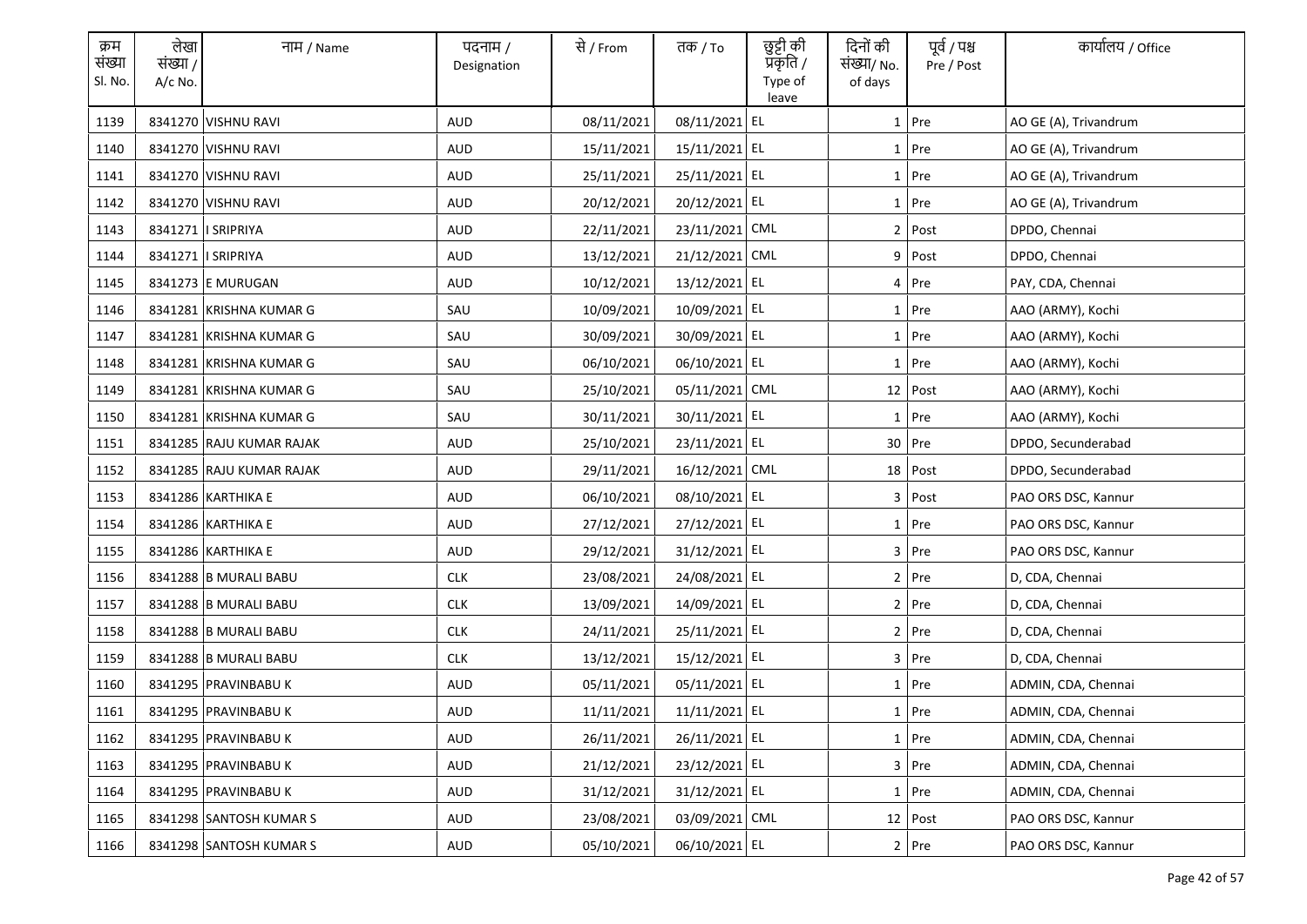| क्रम<br>संख्या<br>Sl. No. | लेखा<br>संख्या /<br>$A/c$ No. | नाम / Name                        | पदनाम /<br>Designation | से / From  | तक <i>/</i> To | छुट्टी की<br>प्रकृति /<br>Type of<br>leave | दिनों की<br>संख्या/ No.<br>of days | पूर्व / पश्च<br>Pre / Post | कार्यालय / Office     |
|---------------------------|-------------------------------|-----------------------------------|------------------------|------------|----------------|--------------------------------------------|------------------------------------|----------------------------|-----------------------|
| 1167                      |                               | 8341298 SANTOSH KUMAR S           | <b>AUD</b>             | 26/10/2021 | 03/11/2021 EL  |                                            |                                    | $9$ Pre                    | PAO ORS DSC, Kannur   |
| 1168                      |                               | 8341298 SANTOSH KUMAR S           | <b>AUD</b>             | 08/11/2021 | 08/11/2021     |                                            |                                    | 1 Pre                      | PAO ORS DSC, Kannur   |
| 1169                      |                               | 8341298 SANTOSH KUMAR S           | <b>AUD</b>             | 11/11/2021 | 12/11/2021 EL  |                                            |                                    | $2$ Pre                    | PAO ORS DSC, Kannur   |
| 1170                      |                               | 8341298 SANTOSH KUMAR S           | AUD                    | 13/12/2021 | 14/12/2021 EL  |                                            |                                    | 2 Pre                      | PAO ORS DSC, Kannur   |
| 1171                      |                               | 8341299 MAHESWARI V               | AUD                    | 04/10/2021 | 04/10/2021 EL  |                                            |                                    | $1$ Pre                    | PENSION, CDA, Chennai |
| 1172                      |                               | 8341299 MAHESWARI V               | AUD                    | 25/10/2021 | 29/10/2021 EL  |                                            |                                    | 5 Pre                      | PENSION, CDA, Chennai |
| 1173                      |                               | 8341299 MAHESWARI V               | <b>AUD</b>             | 08/11/2021 | 11/11/2021 EL  |                                            |                                    | 4 Pre                      | PENSION, CDA, Chennai |
| 1174                      |                               | 8341299 MAHESWARI V               | <b>AUD</b>             | 02/12/2021 | 02/12/2021 EL  |                                            |                                    | $1$ Pre                    | PENSION, CDA, Chennai |
| 1175                      |                               | 8341299 MAHESWARI V               | <b>AUD</b>             | 06/12/2021 | 10/12/2021 EL  |                                            |                                    | $5$ Pre                    | PENSION, CDA, Chennai |
| 1176                      |                               | 8341299 MAHESWARI V               | <b>AUD</b>             | 22/12/2021 | 22/12/2021 EL  |                                            |                                    | $1$ Pre                    | PENSION, CDA, Chennai |
| 1177                      | 8341311 REMYA P               |                                   | SAU                    | 01/09/2021 | 01/09/2021 EL  |                                            |                                    | $1$ Pre                    | PAO ORS DSC, Kannur   |
| 1178                      | 8341311 REMYA P               |                                   | SAU                    | 21/10/2021 | 21/10/2021 EL  |                                            |                                    | 1 Pre                      | PAO ORS DSC, Kannur   |
| 1179                      | 8341311 REMYA P               |                                   | SAU                    | 10/12/2021 | 10/12/2021 EL  |                                            |                                    | $1$ Pre                    | PAO ORS DSC, Kannur   |
| 1180                      |                               | 8341316 TU NAVIN KANNA            | SAU                    | 18/10/2021 | 22/10/2021 EL  |                                            |                                    | $5$ Pre                    | AO GE, Chennai        |
| 1181                      |                               | 8341318 BONAGIRI SRIHARSHAVARDHAN | <b>AUD</b>             | 23/08/2021 | 03/09/2021 EL  |                                            |                                    | $12$ Pre                   | DPDO, Hyderabad       |
| 1182                      |                               | 8341319 B SUDHEESH                | <b>MTS</b>             | 29/09/2021 | 29/09/2021 EL  |                                            |                                    | 1 Pre                      | DPDO, Ernakulam       |
| 1183                      |                               | 8341319 B SUDHEESH                | <b>MTS</b>             | 22/11/2021 | 22/11/2021 EL  |                                            |                                    | 1 Pre                      | DPDO, Ernakulam       |
| 1184                      |                               | 8341319 B SUDHEESH                | <b>MTS</b>             | 22/11/2021 | 03/12/2021 EL  |                                            |                                    | 12 Pre                     | DPDO, Ernakulam       |
| 1185                      |                               | 8341320 P ALAGUBHARATHY           | AUD                    | 11/09/2021 | 18/09/2021 EL  |                                            |                                    | 8 Pre                      | AO GE STM, Chennai    |
| 1186                      |                               | 8341320 P ALAGUBHARATHY           | <b>AUD</b>             | 06/12/2021 | 07/12/2021 EL  |                                            |                                    | 2 Pre                      | AO GE STM, Chennai    |
| 1187                      |                               | 8341321 ABDUL WAHAB               | AUD                    | 07/09/2021 | 07/09/2021 EL  |                                            |                                    | $1$ Pre                    | ACCTS, CDA, Chennai   |
| 1188                      |                               | 8341321 ABDUL WAHAB               | AUD                    | 13/09/2021 | 13/09/2021 EL  |                                            |                                    | $1$ Pre                    | ACCTS, CDA, Chennai   |
| 1189                      |                               | 8341321 ABDUL WAHAB               | AUD                    | 22/09/2021 | 24/09/2021 EL  |                                            |                                    | 3 Pre                      | ACCTS, CDA, Chennai   |
| 1190                      |                               | 8341321 ABDUL WAHAB               | AUD                    | 07/10/2021 | 07/10/2021 EL  |                                            |                                    | $1$ Pre                    | ACCTS, CDA, Chennai   |
| 1191                      |                               | 8341321 ABDUL WAHAB               | <b>AUD</b>             | 25/10/2021 | 08/11/2021 PL  |                                            |                                    | 15 Pre                     | ACCTS, CDA, Chennai   |
| 1192                      |                               | 8341321 ABDUL WAHAB               | AUD                    | 09/11/2021 | 12/11/2021 EL  |                                            |                                    | 4 Post                     | ACCTS, CDA, Chennai   |
| 1193                      |                               | 8341321 ABDUL WAHAB               | AUD                    | 27/12/2021 | 27/12/2021 EL  |                                            |                                    | $1$ Pre                    | ACCTS, CDA, Chennai   |
| 1194                      |                               | 8341327 S R LALITHA               | AUD                    | 18/10/2021 | 22/10/2021 CML |                                            |                                    | 5 Post                     | ENGG, CDA, Chennai    |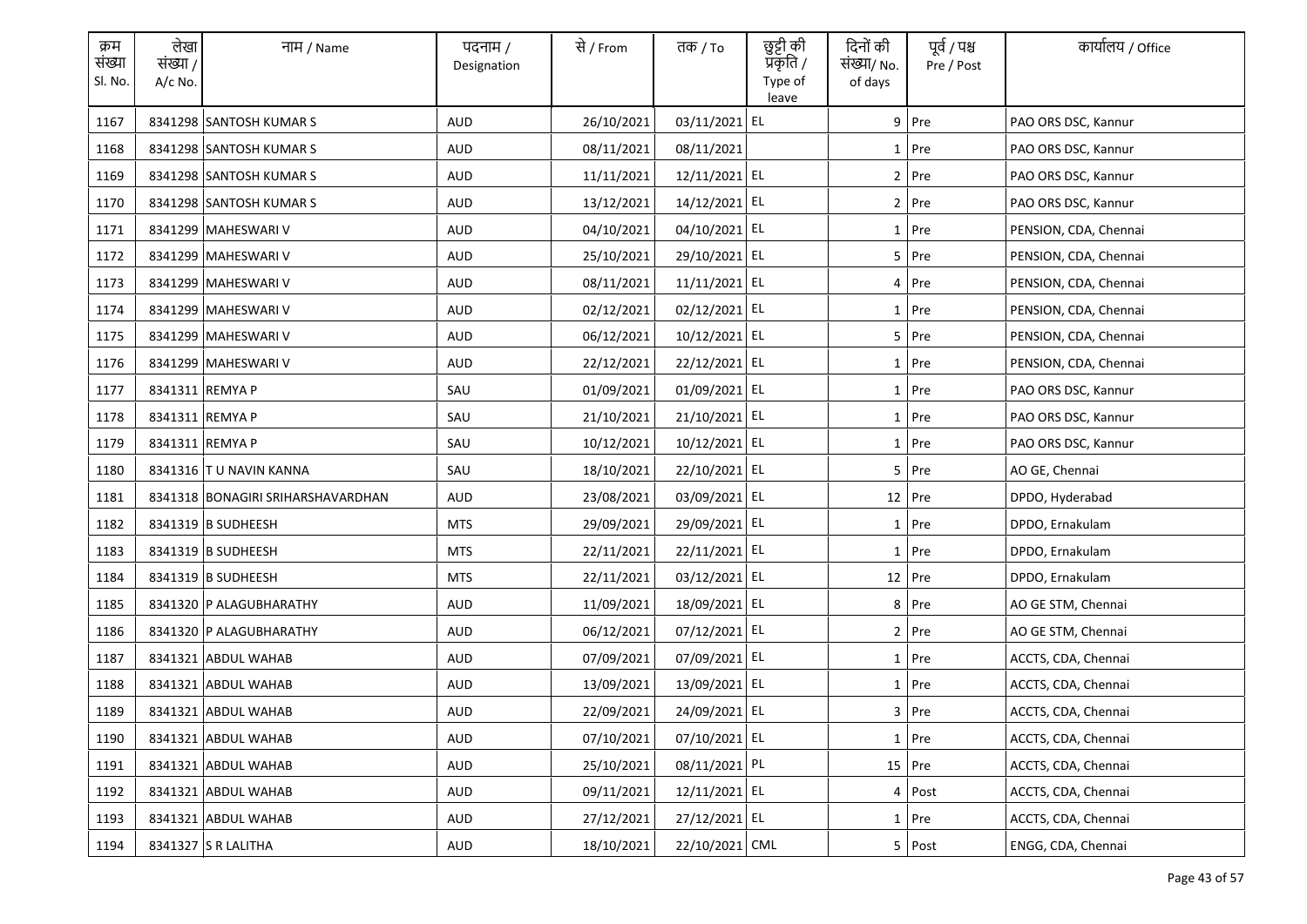| क्रम<br>संख्या<br>Sl. No. | लेखा<br>संख्या /<br>$A/c$ No. | नाम / Name                    | पदनाम /<br>Designation | से / From  | तक <i>/</i> To | छुट्टी की<br>प्रॅकृति /<br>Type of<br>leave | दिनों की<br>संख्या/ No.<br>of days | पूर्व / पश्च<br>Pre / Post | कार्यालय / Office    |
|---------------------------|-------------------------------|-------------------------------|------------------------|------------|----------------|---------------------------------------------|------------------------------------|----------------------------|----------------------|
| 1195                      |                               | 8341327 S R LALITHA           | <b>AUD</b>             | 08/11/2021 | 08/11/2021 EL  |                                             |                                    | $1$ Pre                    | ENGG, CDA, Chennai   |
| 1196                      |                               | 8341327 S R LALITHA           | AUD                    | 11/12/2021 | 12/12/2021 EL  |                                             |                                    | 2 Pre                      | ENGG, CDA, Chennai   |
| 1197                      |                               | 8341334 T M SUDHEESH          | MTS                    | 03/09/2021 | 03/09/2021 EL  |                                             |                                    | $1$ Pre                    | PAO ORS DSC, Kannur  |
| 1198                      |                               | 8341334 T M SUDHEESH          | <b>MTS</b>             | 10/09/2021 | 13/09/2021 EL  |                                             |                                    | 4 Pre                      | PAO ORS DSC, Kannur  |
| 1199                      |                               | 8341334 T M SUDHEESH          | <b>MTS</b>             | 04/10/2021 | 04/10/2021 EL  |                                             |                                    | 1 Pre                      | PAO ORS DSC, Kannur  |
| 1200                      |                               | 8341334 T M SUDHEESH          | <b>MTS</b>             | 12/10/2021 | 13/10/2021 EL  |                                             |                                    | 2 Pre                      | PAO ORS DSC, Kannur  |
| 1201                      |                               | 8341334 T M SUDHEESH          | <b>MTS</b>             | 26/10/2021 | 26/10/2021 EL  |                                             |                                    | 1 Pre                      | PAO ORS DSC, Kannur  |
| 1202                      |                               | 8341334 T M SUDHEESH          | <b>MTS</b>             | 14/12/2021 | 15/12/2021 EL  |                                             |                                    | 2 Pre                      | PAO ORS DSC, Kannur  |
| 1203                      |                               | 8341334 T M SUDHEESH          | <b>MTS</b>             | 24/12/2021 | 24/12/2021 EL  |                                             |                                    | 1 Pre                      | PAO ORS DSC, Kannur  |
| 1204                      |                               | 8341334 T M SUDHEESH          | <b>MTS</b>             | 28/12/2021 | 29/12/2021 EL  |                                             |                                    | 2 Pre                      | PAO ORS DSC, Kannur  |
| 1205                      |                               | 8341343 ASHUTOSH KUMAR MISHRA | AUD                    | 11/11/2021 | 11/11/2021 EL  |                                             |                                    | 1 Post                     | PAY, CDA, Chennai    |
| 1206                      |                               | 8341343 ASHUTOSH KUMAR MISHRA | AUD                    | 06/12/2021 | 09/12/2021 CML |                                             |                                    | 4 Post                     | PAY, CDA, Chennai    |
| 1207                      |                               | 8341353 PRATEEK YADAV         | AUD                    | 06/09/2021 | 10/09/2021 EL  |                                             |                                    | 5 Pre                      | PAO ORS DSC, Kannur  |
| 1208                      |                               | 8341353 PRATEEK YADAV         | AUD                    | 18/10/2021 | 18/10/2021 EL  |                                             |                                    | 1 Pre                      | PAO ORS DSC, Kannur  |
| 1209                      |                               | 8341353 PRATEEK YADAV         | <b>AUD</b>             | 08/11/2021 | 12/11/2021 EL  |                                             |                                    | 5 Pre                      | PAO ORS DSC, Kannur  |
| 1210                      |                               | 8341353 PRATEEK YADAV         | <b>AUD</b>             | 13/11/2021 | 18/11/2021 EL  |                                             |                                    | 6 Post                     | PAO ORS DSC, Kannur  |
| 1211                      |                               | 8341353 PRATEEK YADAV         | AUD                    | 02/12/2021 | 02/12/2021 EL  |                                             |                                    | 1 Pre                      | PAO ORS DSC, Kannur  |
| 1212                      |                               | 8341362 MUKESH KUMAR CHAUHAN  | AUD                    | 02/12/2021 | 10/12/2021 EL  |                                             |                                    | 9 Pre                      | STORES, CDA, Chennai |
| 1213                      |                               | 8341364 RANJAN KUMAR          | AUD                    | 11/10/2021 | 22/10/2021 EL  |                                             |                                    | $12$ Pre                   | PAO ORS DSC, Kannur  |
| 1214                      |                               | 8341371 J PADMANABHAN         | AUD                    | 03/09/2021 | 03/09/2021 EL  |                                             |                                    | 1 Pre                      | DPDO, Vellore        |
| 1215                      |                               | 8341371 J PADMANABHAN         | AUD                    | 08/09/2021 | 09/09/2021 EL  |                                             |                                    | 2 Pre                      | DPDO, Vellore        |
| 1216                      |                               | 8341371 J PADMANABHAN         | AUD                    | 16/09/2021 | 17/09/2021 EL  |                                             |                                    | $2$ Pre                    | DPDO, Vellore        |
| 1217                      |                               | 8341371 J PADMANABHAN         | AUD                    | 21/09/2021 | 21/09/2021 EL  |                                             |                                    | 1 Pre                      | DPDO, Vellore        |
| 1218                      |                               | 8341371 J PADMANABHAN         | AUD                    | 28/10/2021 | 28/10/2021 EL  |                                             |                                    | $1$ Pre                    | DPDO, Vellore        |
| 1219                      |                               | 8341371 J PADMANABHAN         | AUD                    | 03/11/2021 | 03/11/2021 EL  |                                             |                                    | 1 Pre                      | DPDO, Vellore        |
| 1220                      |                               | 8341371 J PADMANABHAN         | AUD                    | 24/12/2021 | 24/12/2021 EL  |                                             |                                    | 1 Pre                      | DPDO, Vellore        |
| 1221                      |                               | 8341371 J PADMANABHAN         | AUD                    | 29/12/2021 | 29/12/2021 EL  |                                             |                                    | $1$ Pre                    | DPDO, Vellore        |
| 1222                      |                               | 8341371 J PADMANABHAN         | AUD                    | 31/12/2021 | 31/12/2021 EL  |                                             |                                    | 1 Pre                      | DPDO, Vellore        |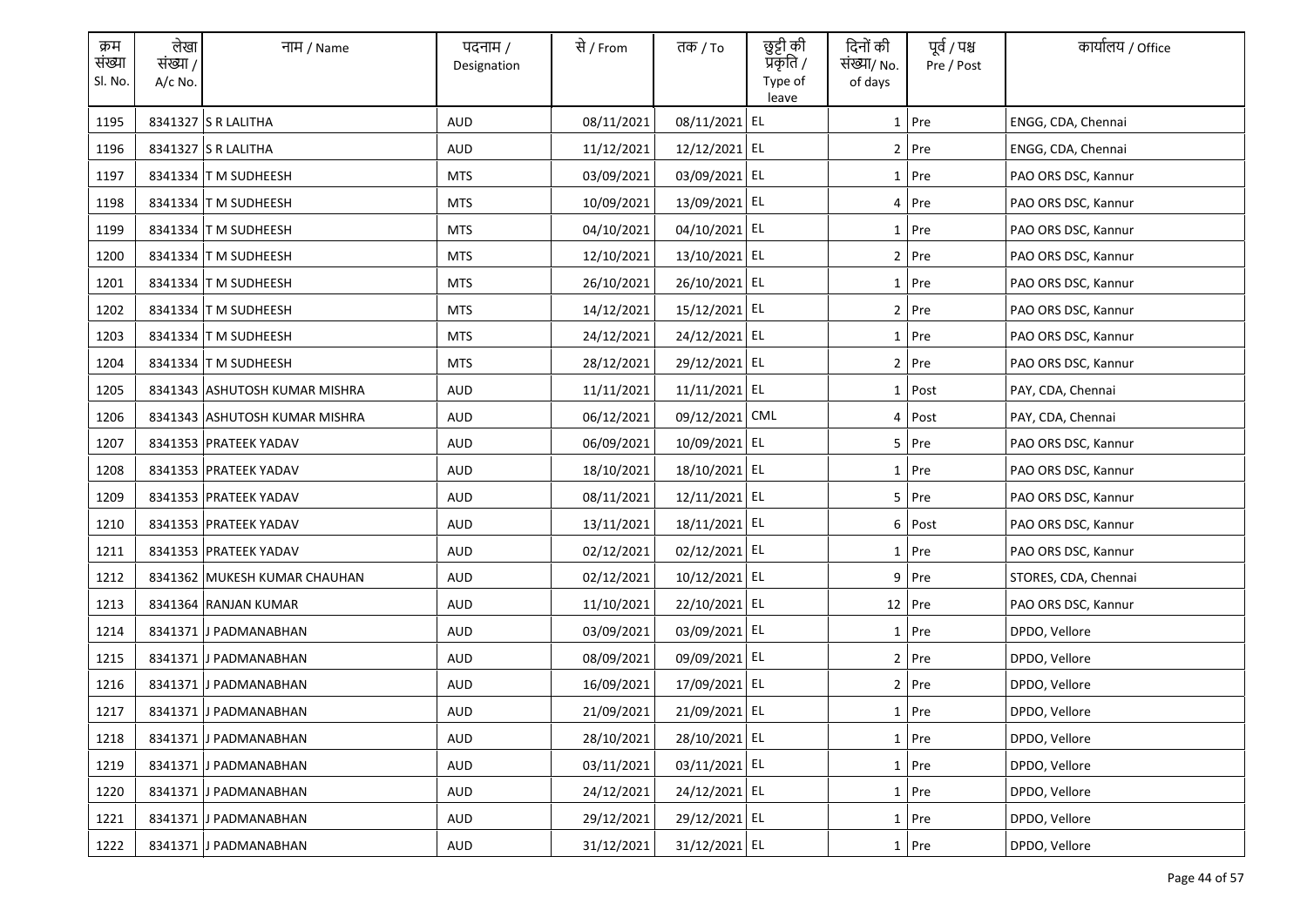| क्रम<br>संख्या<br>Sl. No. | लेखा<br>संख्या /<br>$A/c$ No. | नाम / Name                  | पदनाम /<br>Designation | से / From  | तक <i>/</i> To | छुट्टी की<br>प्रकृति /<br>Type of<br>leave | दिनों की<br>संख्या/ No.<br>of days | पूर्व / पश्च<br>Pre / Post | कार्यालय / Office      |
|---------------------------|-------------------------------|-----------------------------|------------------------|------------|----------------|--------------------------------------------|------------------------------------|----------------------------|------------------------|
| 1223                      |                               | 8341377 SOVAN KUMAR SAHA    | <b>AUD</b>             | 27/09/2021 | 09/10/2021 EL  |                                            |                                    | 13 Pre                     | AO GE, Chennai         |
| 1224                      |                               | 8341377 SOVAN KUMAR SAHA    | <b>AUD</b>             | 10/10/2021 | 14/10/2021 EL  |                                            |                                    | 5 Post                     | AO GE, Chennai         |
| 1225                      |                               | 8341377 SOVAN KUMAR SAHA    | <b>AUD</b>             | 27/12/2021 | 31/12/2021 EL  |                                            |                                    | 5 Pre                      | AO GE, Chennai         |
| 1226                      |                               | 8341378 MRINAL KANTI PAKIRA | AUD                    | 06/12/2021 | 10/12/2021 EL  |                                            |                                    | 5 Pre                      | PAY, CDA, Chennai      |
| 1227                      |                               | 8341378 MRINAL KANTI PAKIRA | AUD                    | 11/12/2021 | 17/12/2021 CML |                                            |                                    | 7 Post                     | PAY, CDA, Chennai      |
| 1228                      |                               | 8341381 P G BALAMURUGAN     | AUD                    | 03/11/2021 | 03/11/2021 EL  |                                            |                                    | 1 Pre                      | AAO BSO, Tambaram      |
| 1229                      |                               | 8341385 SREEVIDYA S         | <b>MTS</b>             | 15/09/2021 | 17/09/2021 EL  |                                            |                                    | $3$ Pre                    | DPDO, Kannur           |
| 1230                      |                               | 8341385 SREEVIDYA S         | <b>MTS</b>             | 18/09/2021 | 01/10/2021 CML |                                            |                                    | 14 Post                    | DPDO, Kannur           |
| 1231                      |                               | 8341385 SREEVIDYA S         | <b>MTS</b>             | 21/10/2021 | 22/10/2021 EL  |                                            |                                    | $2$ Pre                    | DPDO, Kannur           |
| 1232                      |                               | 8341386 RAVI SANKAR A V     | AUD                    | 11/10/2021 | 15/10/2021 EL  |                                            |                                    | 5 Pre                      | LAO STORES, Avadi      |
| 1233                      |                               | 8341386 RAVI SANKAR A V     | AUD                    | 18/10/2021 | 19/10/2021 EL  |                                            |                                    | 2 Pre                      | LAO STORES, Avadi      |
| 1234                      |                               | 8341386 RAVI SANKAR A V     | AUD                    | 19/11/2021 | 20/11/2021 EL  |                                            |                                    | 2 Pre                      | LAO STORES, Avadi      |
| 1235                      |                               | 8341386 RAVI SANKAR A V     | AUD                    | 04/12/2021 | 07/12/2021 HPL |                                            |                                    | 4 Pre                      | LAO STORES, Avadi      |
| 1236                      |                               | 8341386 RAVI SANKAR A V     | AUD                    | 23/12/2021 | 01/01/2022 EL  |                                            |                                    | 10 Pre                     | LAO STORES, Avadi      |
| 1237                      |                               | 8341391 D MARUTHAVANI       | <b>AUD</b>             | 02/12/2021 | 02/12/2021 EL  |                                            |                                    | $1$ Pre                    | AO GE DSSC, Wellington |
| 1238                      |                               | 8341391 D MARUTHAVANI       | <b>AUD</b>             | 06/12/2021 | 06/12/2021 EL  |                                            |                                    | 1 Pre                      | AO GE DSSC, Wellington |
| 1239                      |                               | 8341391 D MARUTHAVANI       | <b>AUD</b>             | 09/12/2021 | 09/12/2021 EL  |                                            |                                    | 1 Pre                      | AO GE DSSC, Wellington |
| 1240                      |                               | 8341391 D MARUTHAVANI       | AUD                    | 13/12/2021 | 14/12/2021 EL  |                                            |                                    | 2 Pre                      | AO GE DSSC, Wellington |
| 1241                      |                               | 8341392 ANJALI A K          | <b>CLK</b>             | 30/11/2021 | 03/12/2021 EL  |                                            |                                    | 4 Pre                      | PAO ORS DSC, Kannur    |
| 1242                      |                               | 8341393 LINU VARGHESE       | <b>CLK</b>             | 27/09/2021 | 27/09/2021 EL  |                                            |                                    | $1$ Post                   | DPDO, Pathanamthitta   |
| 1243                      |                               | 8341393 LINU VARGHESE       | <b>CLK</b>             | 15/12/2021 | 17/12/2021 CML |                                            |                                    | 3 Post                     | DPDO, Pathanamthitta   |
| 1244                      |                               | 8341394 SANDHYA S           | AUD                    | 01/09/2021 | 02/09/2021 EL  |                                            |                                    | 2 Pre                      | DPDO, Pathanamthitta   |
| 1245                      |                               | 8341394 SANDHYA S           | AUD                    | 08/09/2021 | 09/09/2021 EL  |                                            |                                    | 2 Pre                      | DPDO, Pathanamthitta   |
| 1246                      |                               | 8341394 SANDHYA S           | AUD                    | 13/09/2021 | 14/09/2021 EL  |                                            |                                    | 2 Pre                      | DPDO, Pathanamthitta   |
| 1247                      |                               | 8341394 SANDHYA S           | <b>AUD</b>             | 10/11/2021 | 10/11/2021 EL  |                                            |                                    | 1 Pre                      | DPDO, Pathanamthitta   |
| 1248                      |                               | 8341394 SANDHYA S           | AUD                    | 15/11/2021 | 15/11/2021 EL  |                                            |                                    | 1 Post                     | DPDO, Pathanamthitta   |
| 1249                      |                               | 8341394 SANDHYA S           | AUD                    | 25/11/2021 | 25/11/2021 EL  |                                            |                                    | $1$ Pre                    | DPDO, Pathanamthitta   |
| 1250                      |                               | 8341394 SANDHYA S           | AUD                    | 29/11/2021 | 29/11/2021 EL  |                                            |                                    | 1 Pre                      | DPDO, Pathanamthitta   |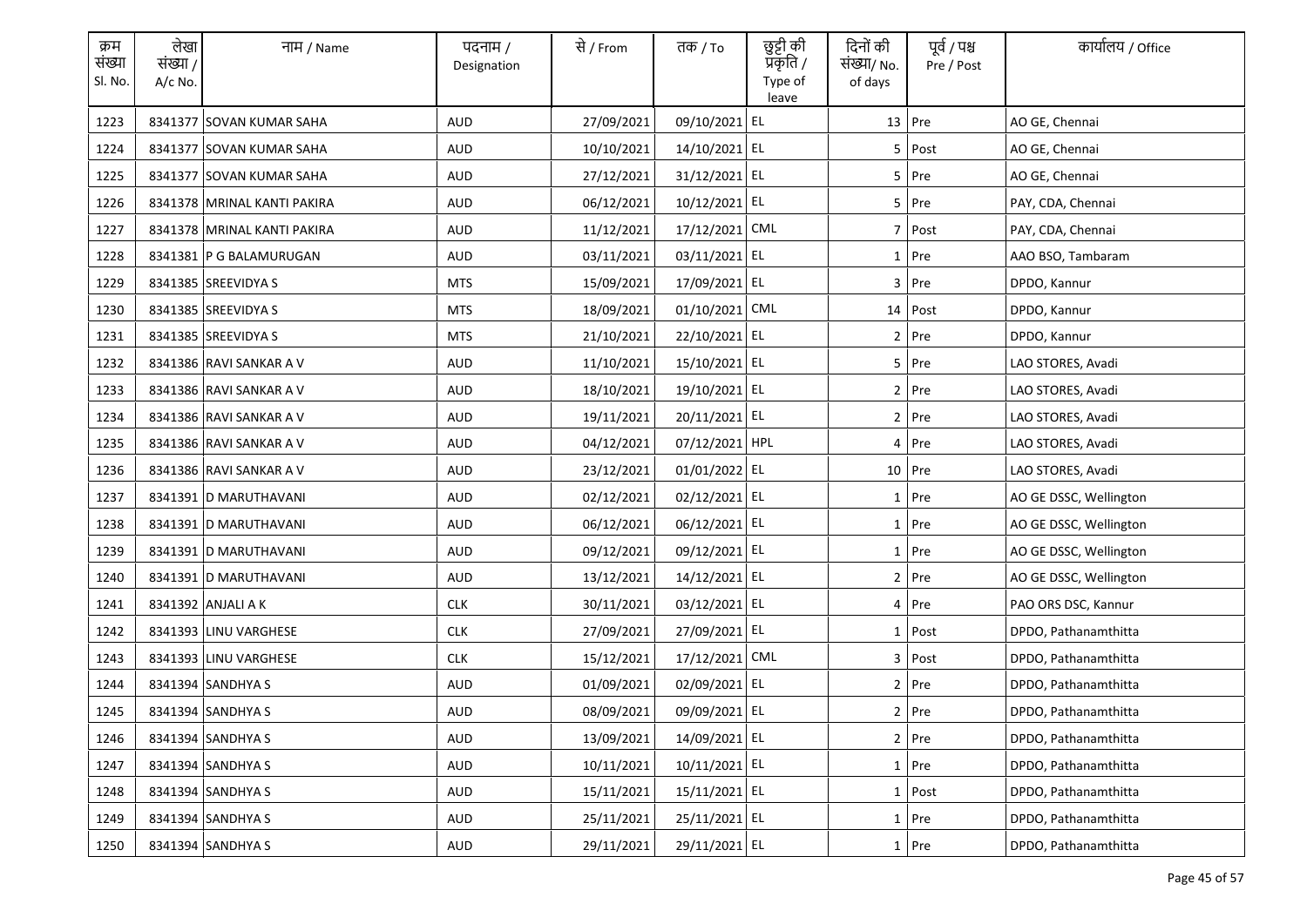| क्रम<br>संख्या<br>Sl. No. | लेखा<br>संख्या /<br>$A/c$ No. | नाम / Name                          | पदनाम /<br>Designation | से / From  | तक <i>/</i> To | छुट्टी की<br>प्रकृति /<br>Type of<br>leave | दिनों की<br>संख्या/ No.<br>of days | पूर्व / पश्च<br>Pre / Post | कार्यालय / Office       |
|---------------------------|-------------------------------|-------------------------------------|------------------------|------------|----------------|--------------------------------------------|------------------------------------|----------------------------|-------------------------|
| 1251                      |                               | 8341394 SANDHYA S                   | <b>AUD</b>             | 15/12/2021 | 17/12/2021 EL  |                                            |                                    | 3 Post                     | DPDO, Pathanamthitta    |
| 1252                      |                               | 8341394 SANDHYA S                   | AUD                    | 23/12/2021 | 23/12/2021 EL  |                                            |                                    | 1 Pre                      | DPDO, Pathanamthitta    |
| 1253                      |                               | 8341396 ATHIRA H NAIR               | <b>CLK</b>             | 28/09/2021 | 28/09/2021 EL  |                                            |                                    | $1$ Pre                    | AAO (DAD), Trivandrum   |
| 1254                      |                               | 8341396 ATHIRA H NAIR               | <b>CLK</b>             | 01/11/2021 | 01/11/2021 EL  |                                            |                                    | $1$ Pre                    | AAO (DAD), Trivandrum   |
| 1255                      |                               | 8341396 ATHIRA H NAIR               | <b>CLK</b>             | 22/11/2021 | 25/11/2021 EL  |                                            |                                    | 4 Pre                      | AAO (DAD), Trivandrum   |
| 1256                      |                               | 8341396 ATHIRA H NAIR               | <b>CLK</b>             | 30/11/2021 | 30/11/2021 EL  |                                            |                                    | 1 Pre                      | AAO (DAD), Trivandrum   |
| 1257                      |                               | 8341396 ATHIRA H NAIR               | <b>CLK</b>             | 07/12/2021 | 07/12/2021 EL  |                                            |                                    | 1 Pre                      | AAO (DAD), Trivandrum   |
| 1258                      |                               | 8341397 ARAVIND M                   | <b>AUD</b>             | 06/09/2021 | 09/09/2021 EL  |                                            |                                    | 4 Pre                      | AO AGE (I) R N D, Kochi |
| 1259                      |                               | 8341397 ARAVIND M                   | <b>AUD</b>             | 04/10/2021 | 06/10/2021 EL  |                                            |                                    | 3 Pre                      | AO AGE (I) R N D, Kochi |
| 1260                      |                               | 8341397 ARAVIND M                   | <b>AUD</b>             | 25/10/2021 | 27/10/2021 EL  |                                            |                                    | 3 Pre                      | AO AGE (I) R N D, Kochi |
| 1261                      |                               | 8341397 ARAVIND M                   | AUD                    | 05/11/2021 | 05/11/2021 EL  |                                            |                                    | $1$ Pre                    | AO AGE (I) R N D, Kochi |
| 1262                      |                               | 8341397 ARAVIND M                   | AUD                    | 05/11/2021 | 05/11/2021 EL  |                                            |                                    | 1 Pre                      | AO AGE (I) R N D, Kochi |
| 1263                      |                               | 8341397 ARAVIND M                   | AUD                    | 31/12/2021 | 31/12/2021 EL  |                                            |                                    | $1$ Pre                    | AO AGE (I) R N D, Kochi |
| 1264                      |                               | 8341398 K V N PRASAD                | AUD                    | 06/09/2021 | 08/10/2021 EL  |                                            |                                    | 33 Pre                     | EDP, CDA, Chennai       |
| 1265                      |                               | 8341398 K V N PRASAD                | <b>AUD</b>             | 18/10/2021 | 18/10/2021 EL  |                                            |                                    | $1$ Pre                    | EDP, CDA, Chennai       |
| 1266                      |                               | 8341398 K V N PRASAD                | <b>AUD</b>             | 05/11/2021 | 05/11/2021 EL  |                                            |                                    | 1 Pre                      | EDP, CDA, Chennai       |
| 1267                      |                               | 8341398 K V N PRASAD                | <b>AUD</b>             | 22/11/2021 | 22/11/2021 EL  |                                            |                                    | $1$ Pre                    | EDP, CDA, Chennai       |
| 1268                      |                               | 8341399 PRASUN KUMAR MATOLIA        | AUD                    | 25/10/2021 | 29/10/2021 EL  |                                            |                                    | 5 Post                     | PAO ORS MRC, Wellington |
| 1269                      |                               | 8341400 A SURYAKANTI                | AUD                    | 30/12/2021 | 31/12/2021 EL  |                                            |                                    | $2$ Pre                    | DPDO, Secunderabad      |
| 1270                      |                               | 8341405 ABHISHEK KUMAR VERMA        | AUD                    | 13/12/2021 | 17/12/2021 EL  |                                            |                                    | 5 Pre                      | ECHS, CDA, Chennai      |
| 1271                      |                               | 8341406 ADARSH BABU                 | AUD                    | 20/12/2021 | 20/12/2021 EL  |                                            |                                    | $1$ Pre                    | DPDO, Ernakulam         |
| 1272                      |                               | 8341406 ADARSH BABU                 | AUD                    | 24/12/2021 | 24/12/2021 EL  |                                            |                                    | $1$ Pre                    | DPDO, Ernakulam         |
| 1273                      |                               | 8341409 MANOJ SONI                  | AUD                    | 09/08/2021 | 19/08/2021 EL  |                                            |                                    | $11$ Pre                   | D, CDA, Chennai         |
| 1274                      |                               | 8341409 MANOJ SONI                  | <b>AUD</b>             | 01/10/2021 | 01/10/2021 EL  |                                            |                                    | $1$ Pre                    | D, CDA, Chennai         |
| 1275                      |                               | 8341409 MANOJ SONI                  | <b>AUD</b>             | 18/10/2021 | 18/10/2021 EL  |                                            |                                    | 1 Pre                      | D, CDA, Chennai         |
| 1276                      |                               | 8341409 MANOJ SONI                  | AUD                    | 11/11/2021 | 11/11/2021 EL  |                                            |                                    | 1 Pre                      | D, CDA, Chennai         |
| 1277                      |                               | 8341411 PALLI VENKATA PHANI KRISHNA | AUD                    | 05/07/2021 | 05/07/2021 EL  |                                            |                                    | $1$ Pre                    | ENGG, CDA, Chennai      |
| 1278                      |                               | 8341411 PALLI VENKATA PHANI KRISHNA | AUD                    | 05/07/2021 | 09/07/2021 EL  |                                            |                                    | 5 Pre                      | ENGG, CDA, Chennai      |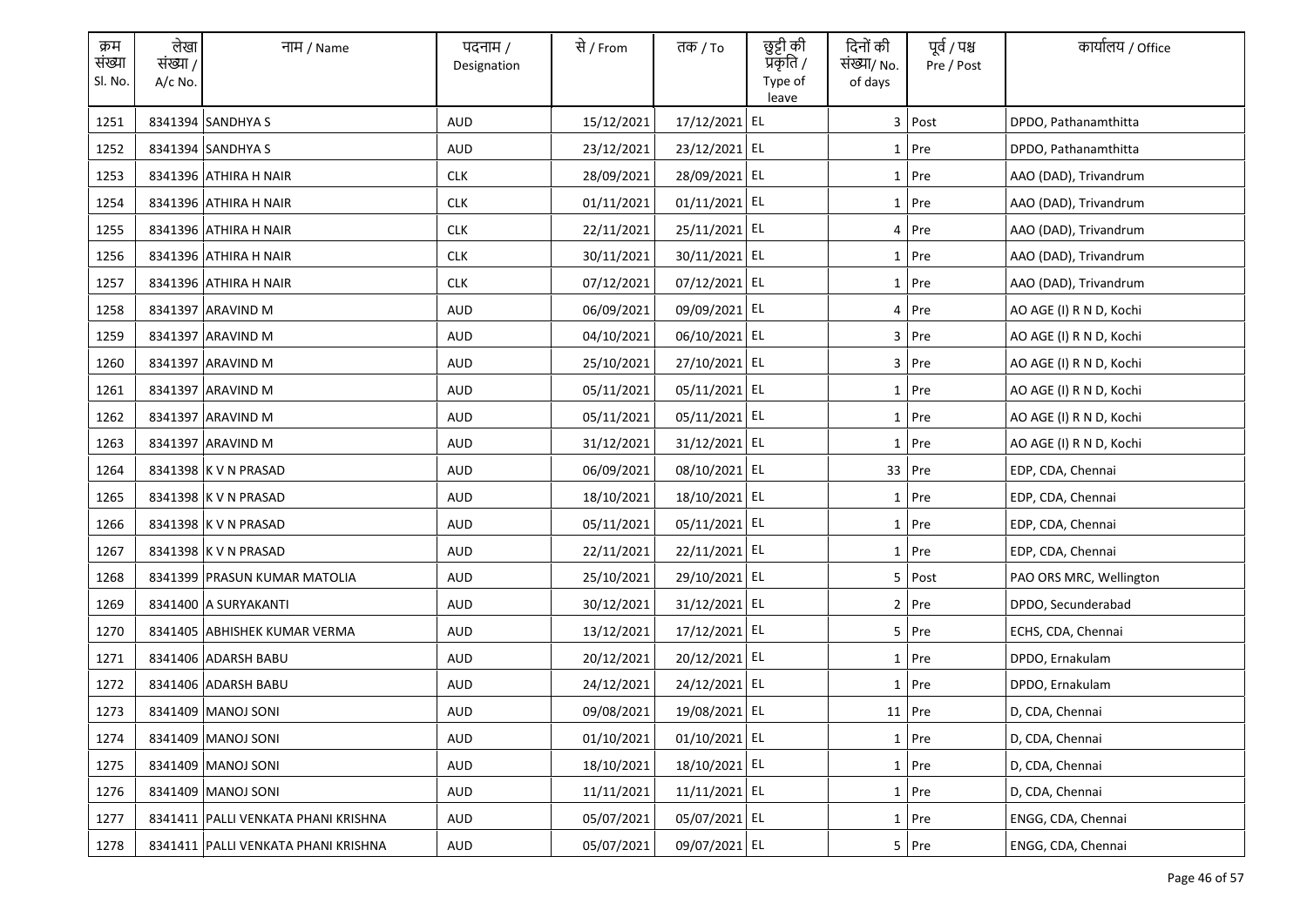| क्रम<br>संख्या<br>Sl. No. | लेखा<br>संख्या /<br>$A/c$ No. | नाम / Name                            | पदनाम /<br>Designation | से / From  | तक <i>/</i> To | छुट्टी की<br>प्रकृति /<br>Type of<br>leave | दिनों की<br>संख्या/ No.<br>of days | पूर्व / पश्च<br>Pre / Post | कार्यालय / Office       |
|---------------------------|-------------------------------|---------------------------------------|------------------------|------------|----------------|--------------------------------------------|------------------------------------|----------------------------|-------------------------|
| 1279                      |                               | 8341411 PALLI VENKATA PHANI KRISHNA   | <b>AUD</b>             | 26/07/2021 | 27/07/2021 EL  |                                            |                                    | $2$ Pre                    | ENGG, CDA, Chennai      |
| 1280                      |                               | 8341411   PALLI VENKATA PHANI KRISHNA | AUD                    | 22/11/2021 | 23/11/2021 EL  |                                            |                                    | $2$ Pre                    | ENGG, CDA, Chennai      |
| 1281                      |                               | 8341411   PALLI VENKATA PHANI KRISHNA | <b>AUD</b>             | 30/12/2021 | 31/12/2021 EL  |                                            |                                    | $2$ Pre                    | ENGG, CDA, Chennai      |
| 1282                      |                               | 8341412 SANJEEV KUMAR KUSHWAHA        | <b>CAN ATT</b>         | 01/10/2021 | 08/10/2021 EL  |                                            |                                    | 8 Pre                      | RECORDS, CDA, Chennai   |
| 1283                      |                               | 8341412 SANJEEV KUMAR KUSHWAHA        | <b>CAN ATT</b>         | 07/12/2021 | 08/12/2021 EL  |                                            |                                    | 2 Pre                      | RECORDS, CDA, Chennai   |
| 1284                      |                               | 8341412 SANJEEV KUMAR KUSHWAHA        | <b>CAN ATT</b>         | 10/12/2021 | 10/12/2021 EL  |                                            |                                    | 1 Pre                      | RECORDS, CDA, Chennai   |
| 1285                      |                               | 8341413 RAHUL JAISWAL                 | <b>CAN ATT</b>         | 01/09/2021 | 01/09/2021 EL  |                                            |                                    | 1 Pre                      | ADMIN, CDA, Chennai     |
| 1286                      |                               | 8341413 RAHUL JAISWAL                 | <b>CAN ATT</b>         | 27/09/2021 | 12/10/2021 EL  |                                            |                                    | 16 Pre                     | ADMIN, CDA, Chennai     |
| 1287                      |                               | 8341413 RAHUL JAISWAL                 | <b>CAN ATT</b>         | 01/11/2021 | 05/11/2021 HPL |                                            |                                    | $5$ Pre                    | ADMIN, CDA, Chennai     |
| 1288                      |                               | 8341413 RAHUL JAISWAL                 | <b>CAN ATT</b>         | 11/11/2021 | 11/11/2021 HPL |                                            |                                    | $1$ Post                   | ADMIN, CDA, Chennai     |
| 1289                      |                               | 8341413 RAHUL JAISWAL                 | <b>CAN ATT</b>         | 22/11/2021 | 20/12/2021 HPL |                                            |                                    | 29 Pre                     | ADMIN, CDA, Chennai     |
| 1290                      |                               | 8341413 RAHUL JAISWAL                 | <b>CAN ATT</b>         | 28/12/2021 | 31/12/2021 HPL |                                            |                                    | 4 Pre                      | ADMIN, CDA, Chennai     |
| 1291                      |                               | 8341414 CHANDAN KUMAR                 | <b>CAN ATT</b>         | 09/11/2021 | 24/11/2021 EL  |                                            |                                    | 16 Pre                     | ADMIN, CDA, Chennai     |
| 1292                      |                               | 8341414 CHANDAN KUMAR                 | <b>CAN ATT</b>         | 25/11/2021 | 14/12/2021 HPL |                                            |                                    | 20 Pre                     | ADMIN, CDA, Chennai     |
| 1293                      |                               | 8341414 CHANDAN KUMAR                 | <b>CAN ATT</b>         | 15/12/2021 | 31/12/2021 EOL |                                            |                                    | 16 Pre                     | ADMIN, CDA, Chennai     |
| 1294                      |                               | 8341415 AMBATI KARTHIKEYAN            | <b>AUD</b>             | 25/10/2021 | 29/10/2021 EL  |                                            |                                    | $5$ Pre                    | MISC, CDA, Chennai      |
| 1295                      |                               | 8341415 AMBATI KARTHIKEYAN            | <b>AUD</b>             | 11/11/2021 | 11/11/2021 EL  |                                            |                                    | 1 Pre                      | MISC, CDA, Chennai      |
| 1296                      |                               | 8341415 AMBATI KARTHIKEYAN            | AUD                    | 18/11/2021 | 18/11/2021 EL  |                                            |                                    | 1 Pre                      | MISC, CDA, Chennai      |
| 1297                      |                               | 8341415   AMBATI KARTHIKEYAN          | AUD                    | 10/12/2021 | 10/12/2021 EL  |                                            |                                    | $1$ Pre                    | MISC, CDA, Chennai      |
| 1298                      |                               | 8341415 AMBATI KARTHIKEYAN            | AUD                    | 27/12/2021 | 31/12/2021 EL  |                                            |                                    | 5 Pre                      | MISC, CDA, Chennai      |
| 1299                      | 8341418 VISHAL                |                                       | AUD                    | 01/12/2021 | 12/12/2021 EL  |                                            |                                    | $12$ Pre                   | PAY, CDA, Chennai       |
| 1300                      |                               | 8341420 G V V SATYASAI                | AUD                    | 06/09/2021 | 30/09/2021 EL  |                                            |                                    | 25 Pre                     | IA, CDA, Chennai        |
| 1301                      |                               | 8341420 G V V SATYASAI                | AUD                    | 01/10/2021 | 01/10/2021 EL  |                                            |                                    | 1 Pre                      | IA, CDA, Chennai        |
| 1302                      |                               | 8341420 G V V SATYASAI                | AUD                    | 29/11/2021 | 30/11/2021 EL  |                                            |                                    | $2$ Pre                    | IA, CDA, Chennai        |
| 1303                      |                               | 8341421 JAISANKAR N                   | <b>CAN ATT</b>         | 03/11/2021 | 03/11/2021 EL  |                                            |                                    | 1 Pre                      | ADMIN, CDA, Chennai     |
| 1304                      |                               | 8341421 JAISANKAR N                   | <b>CAN ATT</b>         | 06/12/2021 | 07/12/2021 EL  |                                            |                                    | 2 Pre                      | ADMIN, CDA, Chennai     |
| 1305                      |                               | 8341422 V NIRMAL KUMAR                | <b>CAN ATT</b>         | 20/12/2021 | 23/12/2021 EL  |                                            |                                    | 4 Pre                      | ADMIN, CDA, Chennai     |
| 1306                      |                               | 8341425 PANKAJ KUMAR                  | AUD                    | 27/09/2021 | 11/10/2021 PL  |                                            |                                    | 15 Pre                     | PAO ORS MRC, Wellington |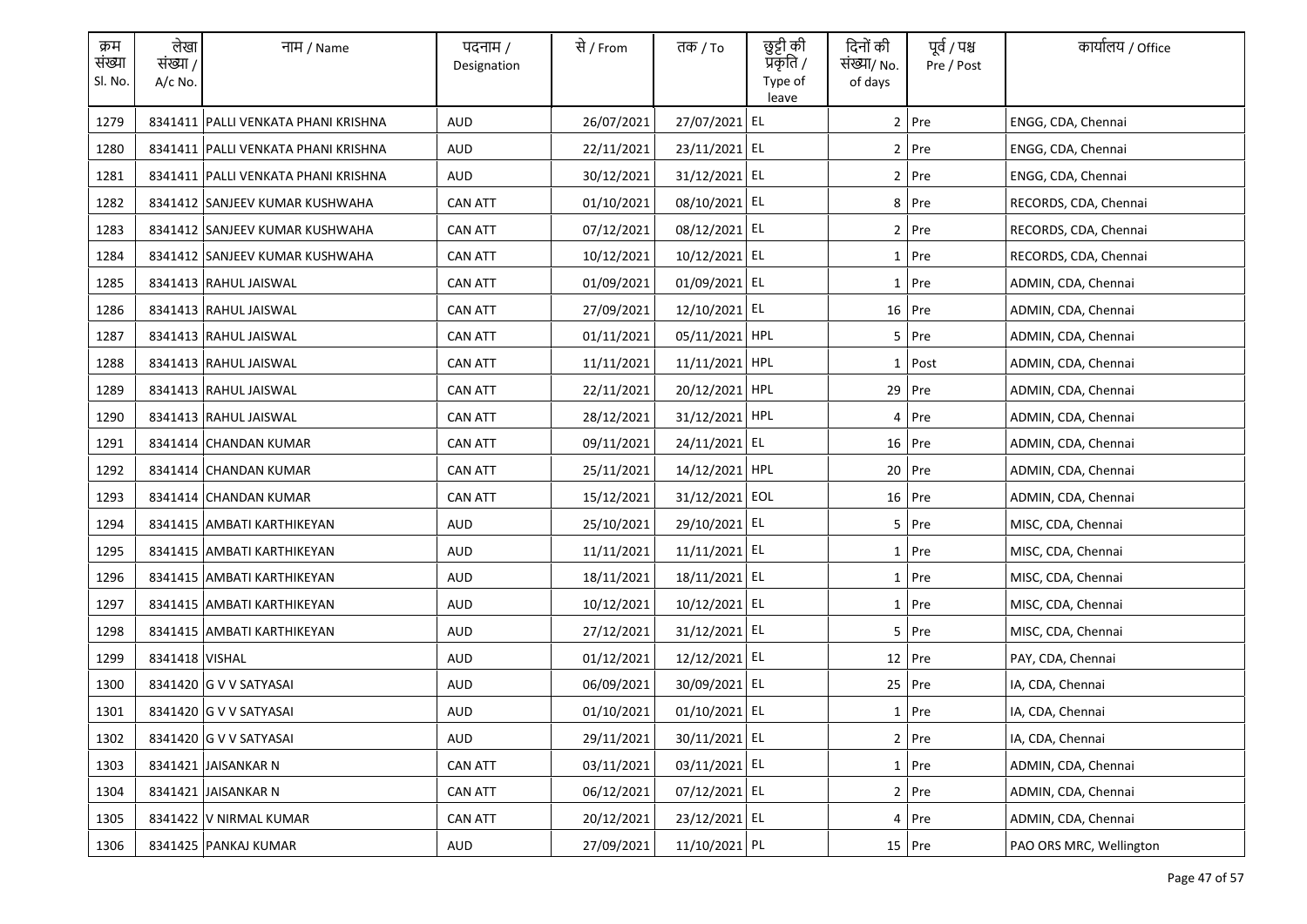| क्रम<br>संख्या<br>Sl. No. | लेखा<br>संख्या /<br>$A/c$ No. | नाम / Name                | पदनाम /<br>Designation | से / From  | तक <i>/</i> To | छुट्टी की<br>प्रकृति /<br>Type of<br>leave | दिनों की<br>संख्या/ No.<br>of days | पूर्व / पश्च<br>Pre / Post | कार्यालय / Office       |
|---------------------------|-------------------------------|---------------------------|------------------------|------------|----------------|--------------------------------------------|------------------------------------|----------------------------|-------------------------|
| 1307                      | 8341430 VIJAY V               |                           | <b>CAN ATT</b>         | 09/09/2021 | 09/09/2021 EL  |                                            |                                    | $1$ Pre                    | RECORDS, CDA, Chennai   |
| 1308                      | 8341430 VIJAY V               |                           | <b>CAN ATT</b>         | 20/09/2021 | 20/09/2021 EL  |                                            |                                    | 1 Pre                      | RECORDS, CDA, Chennai   |
| 1309                      | 8341430 VIJAY V               |                           | <b>CAN ATT</b>         | 06/10/2021 | 08/10/2021 EL  |                                            |                                    | 3 Pre                      | RECORDS, CDA, Chennai   |
| 1310                      | 8341430 VIJAY V               |                           | <b>CAN ATT</b>         | 06/12/2021 | 10/12/2021 EL  |                                            |                                    | 5 Pre                      | RECORDS, CDA, Chennai   |
| 1311                      |                               | 8341432 SACHIN CHOUDHARY  | <b>AUD</b>             | 22/11/2021 | 10/12/2021 EL  |                                            |                                    | 19 Pre                     | PAO ORS DSC, Kannur     |
| 1312                      |                               | 8341433 YOGENDRA KUMAR    | AUD                    | 29/11/2021 | 10/12/2021 EL  |                                            |                                    | 12 Pre                     | PAO ORS DSC, Kannur     |
| 1313                      |                               | 8341433 YOGENDRA KUMAR    | AUD                    | 11/12/2021 | 17/12/2021 CML |                                            | 7                                  | Post                       | PAO ORS DSC, Kannur     |
| 1314                      |                               | 8341434 LOKESH CHANDRA    | <b>AUD</b>             | 23/08/2021 | 09/09/2021 EL  |                                            |                                    | 18 Pre                     | DPDO, Vellore           |
| 1315                      |                               | 8341434 LOKESH CHANDRA    | <b>AUD</b>             | 20/09/2021 | 20/09/2021 EL  |                                            |                                    | 1 Pre                      | DPDO, Vellore           |
| 1316                      |                               | 8341434 LOKESH CHANDRA    | AUD                    | 04/10/2021 | 04/10/2021 EL  |                                            |                                    | $1$ Pre                    | DPDO, Vellore           |
| 1317                      |                               | 8341434 LOKESH CHANDRA    | AUD                    | 18/10/2021 | 18/10/2021 EL  |                                            |                                    | $1$ Pre                    | DPDO, Vellore           |
| 1318                      |                               | 8341434 LOKESH CHANDRA    | AUD                    | 22/10/2021 | 22/10/2021 EL  |                                            |                                    | 1 Pre                      | DPDO, Vellore           |
| 1319                      |                               | 8341434 LOKESH CHANDRA    | AUD                    | 03/12/2021 | 03/12/2021 EL  |                                            |                                    | $1$ Pre                    | DPDO, Vellore           |
| 1320                      |                               | 8341434 LOKESH CHANDRA    | AUD                    | 27/12/2021 | 27/12/2021 EL  |                                            |                                    | 1 Pre                      | DPDO, Vellore           |
| 1321                      |                               | 8341437 VIMAL KUMAR       | <b>AUD</b>             | 23/08/2021 | 03/09/2021 EL  |                                            |                                    | $12$ Pre                   | PAO ORS DSC, Kannur     |
| 1322                      |                               | 8341440 RAHUL KUMAR SINGH | <b>AUD</b>             | 23/08/2021 | 23/08/2021 EL  |                                            |                                    | 1 Pre                      | T, CDA, Chennai         |
| 1323                      |                               | 8341440 RAHUL KUMAR SINGH | <b>AUD</b>             | 24/08/2021 | 31/08/2021 CML |                                            |                                    | 8 Post                     | T, CDA, Chennai         |
| 1324                      |                               | 8341442 S JAGADISH        | <b>CAN ATT</b>         | 29/11/2021 | 29/11/2021 EL  |                                            |                                    | 1 Pre                      | PAO ORS MRC, Wellington |
| 1325                      |                               | 8341442 S JAGADISH        | <b>CAN ATT</b>         | 13/12/2021 | 13/12/2021 EL  |                                            |                                    | $1$ Pre                    | PAO ORS MRC, Wellington |
| 1326                      |                               | 8341443 SANDEEP KUMAR     | <b>AUD</b>             | 31/08/2021 | 03/09/2021 EL  |                                            |                                    | 4 Pre                      | PAO ORS MRC, Wellington |
| 1327                      |                               | 8341568 RAHUL RAO         | AAO                    | 25/10/2021 | 25/11/2021 EL  |                                            |                                    | 32 Pre                     | PAO ORS MRC, Wellington |
| 1328                      |                               | 8342524 PRAJULA P T       | SAU                    | 13/09/2021 | 25/09/2021 CML |                                            |                                    | 13 Pre                     | PAO ORS DSC, Kannur     |
| 1329                      |                               | 8342524 PRAJULA P T       | SAU                    | 26/09/2021 | 24/03/2022 CML |                                            | 180 Pre                            |                            | PAO ORS DSC, Kannur     |
| 1330                      |                               | 8342529 ANU D SHA         | SAU                    | 20/09/2021 | 20/09/2021 EL  |                                            |                                    | $1$ Pre                    | PAO ORS DSC, Kannur     |
| 1331                      |                               | 8342529 ANU D SHA         | SAU                    | 12/10/2021 | 13/10/2021 EL  |                                            |                                    | 2 Pre                      | PAO ORS DSC, Kannur     |
| 1332                      |                               | 8342529 ANU D SHA         | SAU                    | 25/10/2021 | 25/10/2021 EL  |                                            |                                    | 1 Pre                      | PAO ORS DSC, Kannur     |
| 1333                      |                               | 8342529 ANU D SHA         | SAU                    | 15/11/2021 | 17/11/2021 EL  |                                            |                                    | 3 Pre                      | PAO ORS DSC, Kannur     |
| 1334                      |                               | 8342529 ANU D SHA         | SAU                    | 23/12/2021 | 24/12/2021 EL  |                                            |                                    | $2$ Pre                    | PAO ORS DSC, Kannur     |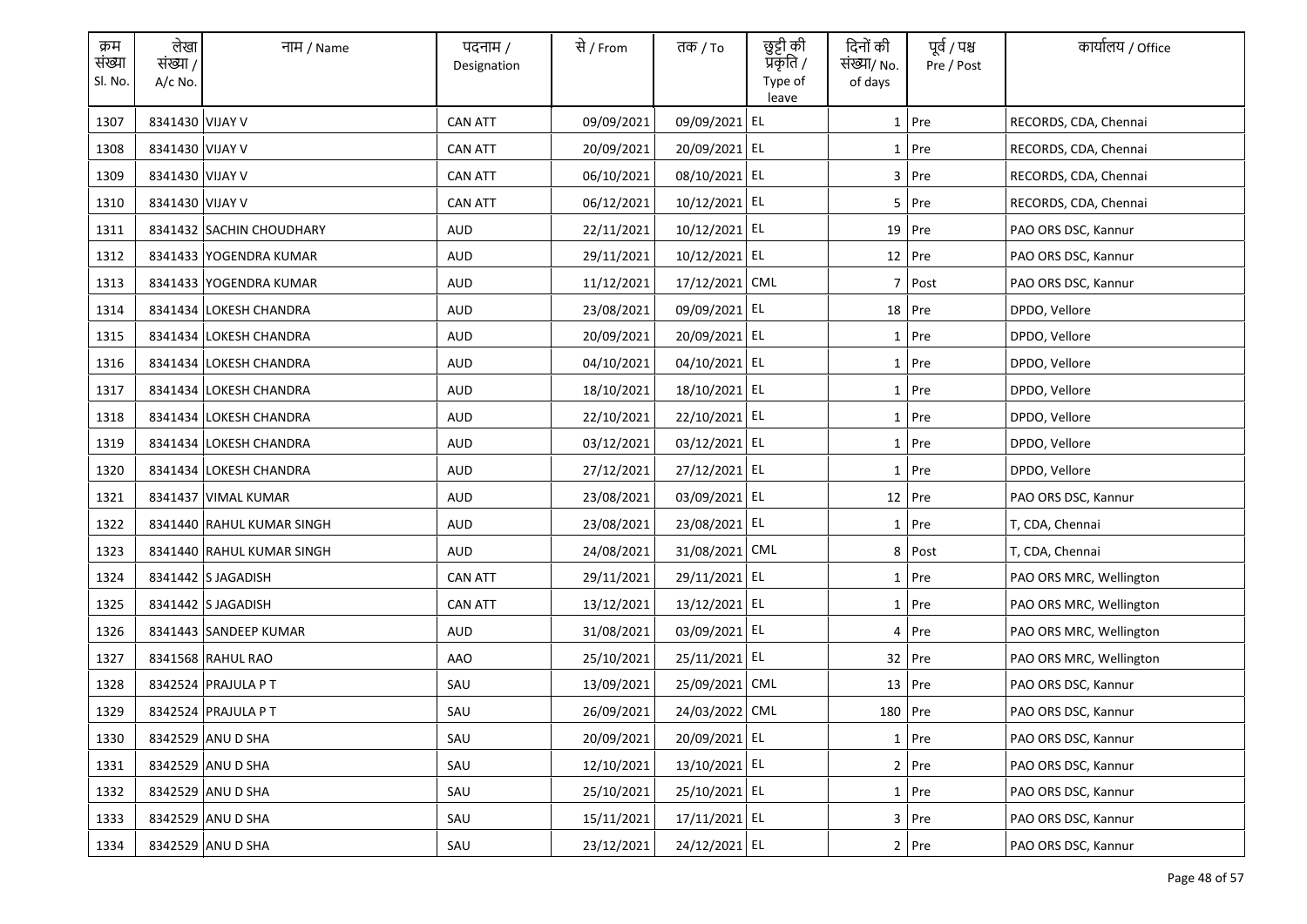| क्रम<br>संख्या<br>Sl. No. | लेखा<br>संख्या /<br>A/c No. | नाम / Name                    | पदनाम /<br>Designation | से / From  | तक / To        | छुट्टी की<br>प्रकृति /<br>Type of<br>leave | दिनों की<br>संख्या/ No.<br>of days | पूर्व / पश्च<br>Pre / Post | कार्यालय / Office       |
|---------------------------|-----------------------------|-------------------------------|------------------------|------------|----------------|--------------------------------------------|------------------------------------|----------------------------|-------------------------|
| 1335                      |                             | 8343081 SHYNA K K             | SAU                    | 05/11/2021 | 05/11/2021 EL  |                                            |                                    | $1$ Pre                    | PAO ORS DSC, Kannur     |
| 1336                      |                             | 8343081 SHYNA K K             | SAU                    | 22/11/2021 | 26/11/2021 EL  |                                            |                                    | $5$ Pre                    | PAO ORS DSC, Kannur     |
| 1337                      |                             | 8343081 SHYNA K K             | SAU                    | 10/12/2021 | 10/12/2021 EL  |                                            |                                    | $1$ Pre                    | PAO ORS DSC, Kannur     |
| 1338                      |                             | 8343085 A SOSAN FATHIMA       | SAU                    | 20/09/2021 | 24/09/2021 EL  |                                            |                                    | $5$ Pre                    | ADMIN, CDA, Chennai     |
| 1339                      |                             | 8343085 A SOSAN FATHIMA       | SAU                    | 03/12/2021 | 03/12/2021 EL  |                                            |                                    | $1$ Pre                    | ADMIN, CDA, Chennai     |
| 1340                      |                             | 8343085 A SOSAN FATHIMA       | SAU                    | 24/12/2021 | 24/12/2021 EL  |                                            |                                    | 1 Pre                      | ADMIN, CDA, Chennai     |
| 1341                      |                             | 8343468 BINJAY KUMAR ROHIT    | AAO                    | 25/10/2021 | 28/10/2021 EL  |                                            |                                    | $4$ Pre                    | PAO ORS MRC, Wellington |
| 1342                      |                             | 8343518 ANIL KUMAR            | AAO                    | 09/11/2021 | 18/11/2021 EL  |                                            |                                    | 10 Pre                     | PAO ORS MRC, Wellington |
| 1343                      |                             | 8344076 ARUP KUMAR BANDHU     | AAO                    | 13/12/2021 | 15/12/2021 EL  |                                            |                                    | $3$ Pre                    | LAO (A), Wellington     |
| 1344                      |                             | 8344077 M SARANYA             | STENO-II               | 08/10/2021 | 08/10/2021 EL  |                                            |                                    | 1 Pre                      | ADMIN, CDA, Chennai     |
| 1345                      |                             | 8344077 M SARANYA             | STENO-II               | 10/11/2021 | 12/11/2021 EL  |                                            |                                    | 3 Post                     | ADMIN, CDA, Chennai     |
| 1346                      |                             | 8344077 M SARANYA             | STENO-II               | 09/12/2021 | 09/12/2021 EL  |                                            |                                    | $1$ Pre                    | ADMIN, CDA, Chennai     |
| 1347                      |                             | 8344440 A SAGAYANATHAN        | SAU                    | 03/02/2021 | 04/02/2021 EL  |                                            |                                    | 2 Pre                      | ENGG, CDA, Chennai      |
| 1348                      |                             | 8344781 ATHIRA R S            | SAU                    | 23/08/2021 | 03/09/2021 CCL |                                            |                                    | $12$ Pre                   | PAO ORS DSC, Kannur     |
| 1349                      |                             | 8344781 ATHIRA R S            | SAU                    | 24/09/2021 | 24/09/2021 EL  |                                            |                                    | $1$ Pre                    | PAO ORS DSC, Kannur     |
| 1350                      |                             | 8344781 ATHIRA R S            | SAU                    | 06/10/2021 | 06/10/2021 EL  |                                            |                                    | 1 Pre                      | PAO ORS DSC, Kannur     |
| 1351                      | 8344783 RINU N              |                               | SAU                    | 08/11/2021 | 26/11/2021 CCL |                                            |                                    | 19 Pre                     | DPDO, Kannur            |
| 1352                      | 8344783 RINU N              |                               | SAU                    | 30/11/2021 | 30/11/2021 EL  |                                            |                                    | 1 Pre                      | DPDO, Kannur            |
| 1353                      | 8344783 RINU N              |                               | SAU                    | 29/12/2021 | 29/12/2021 EL  |                                            |                                    | $1$ Pre                    | DPDO, Kannur            |
| 1354                      |                             | 8345747 THIRUMULLAINATHAN D P | AUD                    | 15/12/2021 | 15/12/2021 EL  |                                            |                                    | $1$ Pre                    | ADMIN, CDA, Chennai     |
| 1355                      |                             | 8345747 THIRUMULLAINATHAN D P | AUD                    | 31/12/2021 | 31/12/2021 EL  |                                            |                                    | $1$ Pre                    | ADMIN, CDA, Chennai     |
| 1356                      |                             | 8345766 GAJENDRAN K           | AUD                    | 19/07/2021 | 20/07/2021 EL  |                                            |                                    | $2$ Pre                    | PAO ORS MRC, Wellington |
| 1357                      |                             | 8346525 SHILLER S S           | SAU                    | 05/06/2021 | 03/09/2021 EL  |                                            |                                    | 91 Pre                     | AO GE I NW NS, Kochi    |
| 1358                      |                             | 8346922 JINCY C F             | SAU                    | 01/08/2021 | 27/08/2021 CCL |                                            |                                    | 27 Pre                     | AAO (ARMY), Kochi       |
| 1359                      |                             | 8350837 DILEEP KUMAR R        | AUD                    | 25/05/2021 | 06/06/2021 EL  |                                            |                                    | 13 Post                    | PAO ORS DSC, Kannur     |
| 1360                      |                             | 8350837 DILEEP KUMAR R        | AUD                    | 07/06/2021 | 16/07/2021 HPL |                                            |                                    | $40$ Post                  | PAO ORS DSC, Kannur     |
| 1361                      |                             | 8350837 DILEEP KUMAR R        | AUD                    | 26/09/2021 | 24/03/2022     |                                            | 180 Pre                            |                            | PAO ORS DSC, Kannur     |
| 1362                      |                             | 8350837 DILEEP KUMAR R        | AUD                    | 05/10/2021 | 06/10/2021 EL  |                                            |                                    | 2 Post                     | PAO ORS DSC. Kannur     |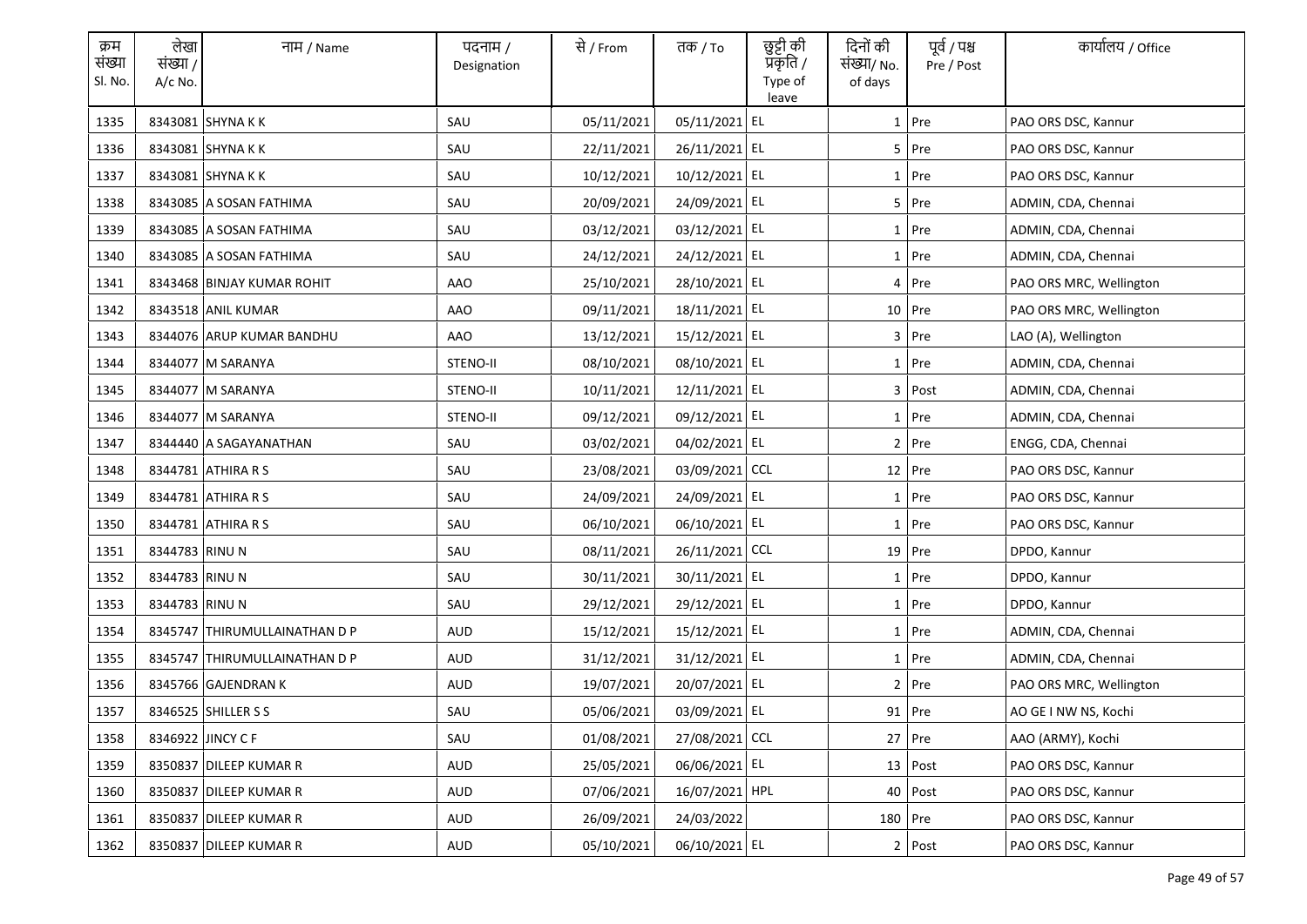| क्रम<br>संख्या<br>Sl. No. | लेखा<br>संख्या /<br>$A/c$ No. | नाम / Name                    | पदनाम /<br>Designation | से / From  | तक <i>/</i> To | छुट्टी की<br>प्रॅकृति /<br>Type of<br>leave | दिनों की<br>संख्या/ No.<br>of days | पूर्व / पश्च<br>Pre / Post | कार्यालय / Office       |
|---------------------------|-------------------------------|-------------------------------|------------------------|------------|----------------|---------------------------------------------|------------------------------------|----------------------------|-------------------------|
| 1363                      |                               | 8352596 ABHAY SINGH TOMER     | <b>AUD</b>             | 18/10/2021 | 30/10/2021 EL  |                                             |                                    | 13 Pre                     | AO GE STM, Chennai      |
| 1364                      |                               | 8352596 ABHAY SINGH TOMER     | <b>AUD</b>             | 01/11/2021 | 08/11/2021 CML |                                             | 8                                  | Post                       | AO GE STM, Chennai      |
| 1365                      |                               | 8352596 ABHAY SINGH TOMER     | <b>AUD</b>             | 01/12/2021 | 04/12/2021 EL  |                                             |                                    | 4 Pre                      | AO GE STM, Chennai      |
| 1366                      |                               | 8352596 ABHAY SINGH TOMER     | AUD                    | 15/12/2021 | 15/12/2021 EL  |                                             |                                    | 1 Pre                      | AO GE STM, Chennai      |
| 1367                      |                               | 8352601 VAISHNAV PRATAP SINGH | <b>AUD</b>             | 23/09/2021 | 23/09/2021 EL  |                                             |                                    | 1 Pre                      | PAO ORS DSC, Kannur     |
| 1368                      |                               | 8352601 VAISHNAV PRATAP SINGH | AUD                    | 27/09/2021 | 11/10/2021 EL  |                                             |                                    | $15$ Pre                   | PAO ORS DSC, Kannur     |
| 1369                      |                               | 8352602 SUBAKUMARAN K         | <b>AUD</b>             | 19/11/2021 | 20/11/2021 EL  |                                             |                                    | $2$ Pre                    | LAO STORES, Avadi       |
| 1370                      |                               | 8352602 SUBAKUMARAN K         | <b>AUD</b>             | 16/12/2021 | 18/12/2021 EL  |                                             |                                    | $3$ Pre                    | LAO STORES, Avadi       |
| 1371                      |                               | 8352603 GOURI SHANKAR MEENA   | <b>AUD</b>             | 18/10/2021 | 18/10/2021 EL  |                                             |                                    | $1$ Pre                    | ACCTS, CDA, Chennai     |
| 1372                      |                               | 8352603 GOURI SHANKAR MEENA   | <b>AUD</b>             | 23/11/2021 | 23/11/2021 EL  |                                             |                                    | $1$ Pre                    | ACCTS, CDA, Chennai     |
| 1373                      |                               | 8352603 GOURI SHANKAR MEENA   | AUD                    | 31/12/2021 | 31/12/2021 EL  |                                             |                                    | $1$ Pre                    | ACCTS, CDA, Chennai     |
| 1374                      |                               | 8352605 DONTHA GAGAN          | AUD                    | 13/09/2021 | 16/09/2021 EL  |                                             |                                    | 4 Pre                      | PAO ORS MRC, Wellington |
| 1375                      |                               | 8352605 DONTHA GAGAN          | AUD                    | 20/09/2021 | 23/09/2021 EL  |                                             |                                    | 4 Pre                      | PAO ORS MRC, Wellington |
| 1376                      |                               | 8352605 DONTHA GAGAN          | AUD                    | 11/10/2021 | 12/10/2021 EL  |                                             |                                    | $2$ Pre                    | PAO ORS MRC, Wellington |
| 1377                      |                               | 8352605 DONTHA GAGAN          | <b>AUD</b>             | 25/10/2021 | 26/10/2021 EL  |                                             |                                    | $2$ Pre                    | PAO ORS MRC, Wellington |
| 1378                      |                               | 8352615 PARTHA SARDAR         | <b>CAN ATT</b>         | 11/10/2021 | 25/10/2021 EL  |                                             |                                    | 15 Pre                     | PAO ORS MRC, Wellington |
| 1379                      |                               | 8352615 PARTHA SARDAR         | <b>CAN ATT</b>         | 26/10/2021 | 05/11/2021 HPL |                                             |                                    | 11 Pre                     | PAO ORS MRC, Wellington |
| 1380                      |                               | 8352620 ROOPJI SHUKLA         | AUD                    | 15/11/2021 | 29/11/2021 PL  |                                             |                                    | 15 Pre                     | AAO (ARMY), Kochi       |
| 1381                      |                               | 8352620 ROOPJI SHUKLA         | AUD                    | 30/11/2021 | 13/12/2021 EL  |                                             |                                    | $14$ Pre                   | AAO (ARMY), Kochi       |
| 1382                      | 8352621 ANIL A G              |                               | AUD                    | 20/10/2021 | 22/10/2021 EL  |                                             |                                    | $3$ Pre                    | AAO (ARMY), Kochi       |
| 1383                      | 8352623 RAJESH J              |                               | AUD                    | 29/04/2021 | 29/04/2021 EL  |                                             |                                    | $1$ Post                   | AO GE FORT, Kochi       |
| 1384                      | 8352623 RAJESH J              |                               | AUD                    | 03/05/2021 | 03/05/2021 EL  |                                             |                                    | $1$ Post                   | AO GE FORT, Kochi       |
| 1385                      | 8352623 RAJESH J              |                               | <b>AUD</b>             | 05/05/2021 | 07/05/2021 EL  |                                             |                                    | 3 Post                     | AO GE FORT, Kochi       |
| 1386                      | 8352623 RAJESH J              |                               | <b>AUD</b>             | 11/08/2021 | 11/08/2021 EL  |                                             |                                    | $1$ Pre                    | AO GE FORT, Kochi       |
| 1387                      | 8352623 RAJESH J              |                               | <b>AUD</b>             | 27/08/2021 | 27/08/2021 CML |                                             |                                    | $1$ Post                   | AO GE FORT, Kochi       |
| 1388                      | 8352623 RAJESH J              |                               | AUD                    | 08/09/2021 | 08/09/2021 EL  |                                             |                                    | 1 Pre                      | AO GE FORT, Kochi       |
| 1389                      | 8352623 RAJESH J              |                               | AUD                    | 10/09/2021 | 10/09/2021 EL  |                                             |                                    | $1$ Pre                    | AO GE FORT, Kochi       |
| 1390                      | 8352623 RAJESH J              |                               | AUD                    | 14/09/2021 | 15/09/2021 EL  |                                             |                                    | 2 Pre                      | AO GE FORT, Kochi       |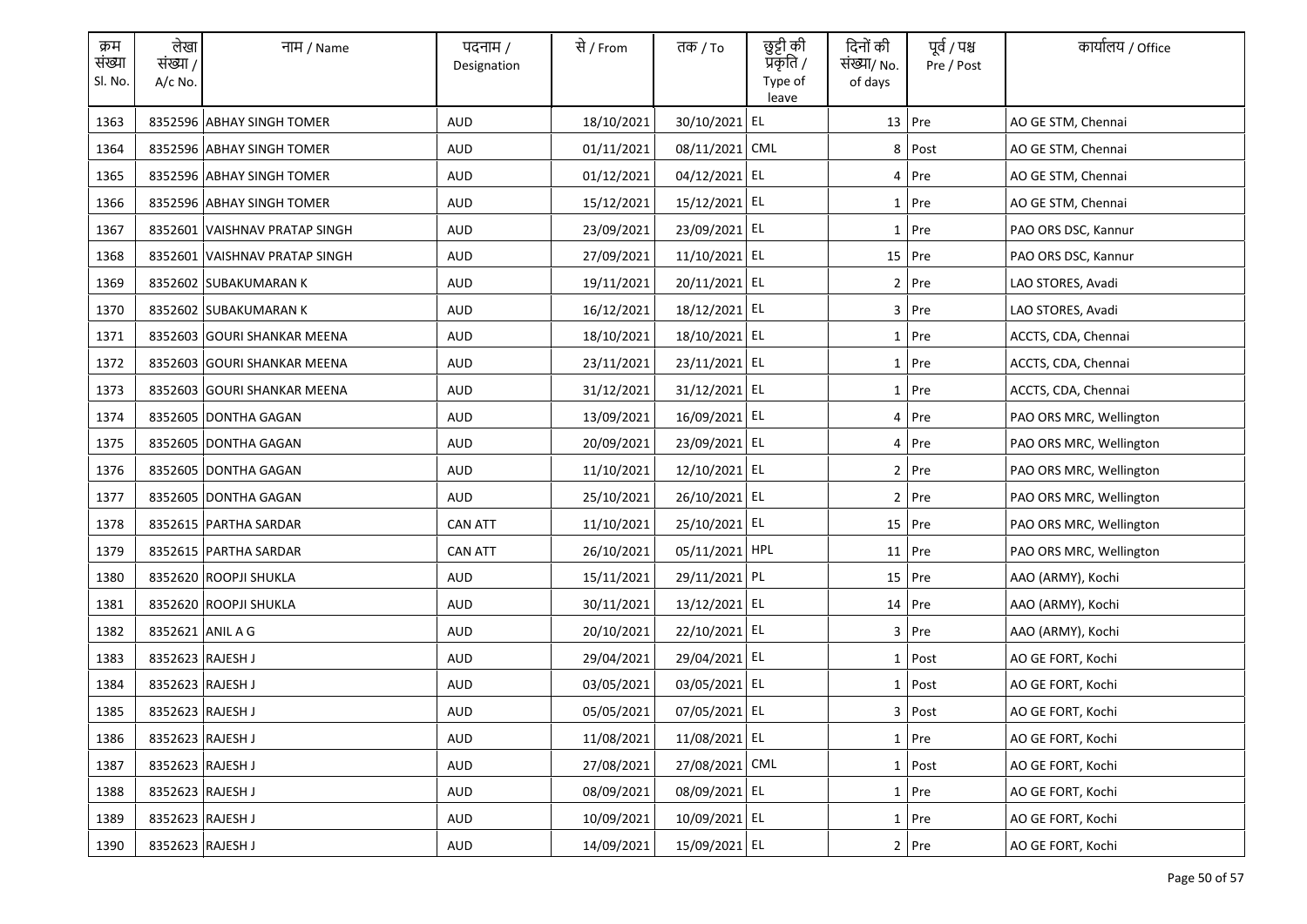| क्रम<br>संख्या<br>Sl. No. | लेखा<br>संख्या /<br>A/c No. | नाम / Name              | पदनाम /<br>Designation | से / From  | तक / To        | छुट्टी की<br>प्रकृति /<br>Type of<br>leave | दिनों की<br>संख्या/ No.<br>of days | पूर्व / पश्च<br>Pre / Post | कार्यालय / Office       |
|---------------------------|-----------------------------|-------------------------|------------------------|------------|----------------|--------------------------------------------|------------------------------------|----------------------------|-------------------------|
| 1391                      |                             | 8352623 RAJESH J        | <b>AUD</b>             | 27/09/2021 | 27/09/2021 EL  |                                            |                                    | 1 Pre                      | AO GE FORT, Kochi       |
| 1392                      |                             | 8352623 RAJESH J        | <b>AUD</b>             | 13/11/2021 | 20/11/2021 EL  |                                            |                                    | 8 Pre                      | AO GE FORT, Kochi       |
| 1393                      |                             | 8352626 SHALINI KUMARI  | AUD                    | 29/11/2021 | 10/12/2021 EL  |                                            |                                    | $12$ Pre                   | ENGG, CDA, Chennai      |
| 1394                      |                             | 8352631 NAVEEN KUMAR    | AUD                    | 31/08/2021 | 03/09/2021 EL  |                                            |                                    | 4 Pre                      | PAO ORS MRC, Wellington |
| 1395                      |                             | 8352631 NAVEEN KUMAR    | AUD                    | 18/10/2021 | 20/10/2021 EL  |                                            |                                    | 3 Pre                      | PAO ORS MRC, Wellington |
| 1396                      |                             | 8352633 MATHEW ALEX     | <b>MTS</b>             | 03/09/2021 | 03/09/2021 EL  |                                            |                                    | 1 Pre                      | DPDO, Kottayam          |
| 1397                      |                             | 8352633 MATHEW ALEX     | <b>MTS</b>             | 07/09/2021 | 07/09/2021 EL  |                                            |                                    | 1 Pre                      | DPDO, Kottayam          |
| 1398                      |                             | 8352633 MATHEW ALEX     | <b>MTS</b>             | 09/09/2021 | 09/09/2021 EL  |                                            |                                    | 1 Pre                      | DPDO, Kottayam          |
| 1399                      |                             | 8352633 MATHEW ALEX     | <b>MTS</b>             | 13/09/2021 | 13/09/2021 EL  |                                            |                                    | 1 Pre                      | DPDO, Kottayam          |
| 1400                      |                             | 8352633 MATHEW ALEX     | <b>MTS</b>             | 14/09/2021 | 22/09/2021 HPL |                                            |                                    | 9 Post                     | DPDO, Kottayam          |
| 1401                      |                             | 8352634 SUPRIYA UR      | <b>MTS</b>             | 26/02/2021 | 26/02/2021 EL  |                                            |                                    | 1 Pre                      | DPDO, Trivandrum        |
| 1402                      |                             | 8352635 AJMAL AZIZ      | <b>MTS</b>             | 29/07/2021 | 04/08/2021 EL  |                                            |                                    | 7 Pre                      | LAO A, Trivandrum       |
| 1403                      |                             | 8352635 AJMAL AZIZ      | <b>MTS</b>             | 27/09/2021 | 29/09/2021 EL  |                                            |                                    | 3 Pre                      | LAO A, Trivandrum       |
| 1404                      |                             | 8352635 AJMAL AZIZ      | <b>MTS</b>             | 04/10/2021 | 08/10/2021 EL  |                                            |                                    | 5 Pre                      | LAO A, Trivandrum       |
| 1405                      |                             | 8352635 AJMAL AZIZ      | <b>MTS</b>             | 16/11/2021 | 16/11/2021 EL  |                                            |                                    | 1 Pre                      | LAO A, Trivandrum       |
| 1406                      |                             | 8352635 AJMAL AZIZ      | <b>MTS</b>             | 20/11/2021 | 20/11/2021 EL  |                                            |                                    | 1 Pre                      | LAO A, Trivandrum       |
| 1407                      |                             | 8352635 AJMAL AZIZ      | <b>MTS</b>             | 04/12/2021 | 04/12/2021 EL  |                                            |                                    | 1 Pre                      | LAO A, Trivandrum       |
| 1408                      |                             | 8352640 THIYAGARAJAN    | <b>MTS</b>             | 03/09/2021 | 03/09/2021 EL  |                                            |                                    | 1 Pre                      | DPDO, Vellore           |
| 1409                      |                             | 8352640 THIYAGARAJAN    | <b>MTS</b>             | 21/09/2021 | 21/09/2021 EL  |                                            |                                    | 1 Pre                      | DPDO, Vellore           |
| 1410                      |                             | 8352640 THIYAGARAJAN    | <b>MTS</b>             | 06/10/2021 | 06/10/2021 EL  |                                            |                                    | 1 Pre                      | DPDO, Vellore           |
| 1411                      |                             | 8352640 THIYAGARAJAN    | <b>MTS</b>             | 25/10/2021 | 25/10/2021 EL  |                                            |                                    | 1 Pre                      | DPDO, Vellore           |
| 1412                      |                             | 8352640 THIYAGARAJAN    | <b>MTS</b>             | 12/11/2021 | 12/11/2021 EL  |                                            |                                    | $1$ Pre                    | DPDO, Vellore           |
| 1413                      |                             | 8352640 THIYAGARAJAN    | <b>MTS</b>             | 17/11/2021 | 17/11/2021 EL  |                                            |                                    | 1 Pre                      | DPDO, Vellore           |
| 1414                      |                             | 8352640 THIYAGARAJAN    | <b>MTS</b>             | 22/11/2021 | 26/11/2021 EL  |                                            |                                    | 5 Post                     | DPDO, Vellore           |
| 1415                      |                             | 8352640 THIYAGARAJAN    | <b>MTS</b>             | 15/12/2021 | 15/12/2021 EL  |                                            |                                    | 1 Pre                      | DPDO, Vellore           |
| 1416                      |                             | 8352640 THIYAGARAJAN    | <b>MTS</b>             | 30/12/2021 | 30/12/2021 EL  |                                            |                                    | 1 Pre                      | DPDO, Vellore           |
| 1417                      |                             | 8352641 ADARSH GUPTA    | AUD                    | 21/10/2021 | 03/11/2021 EL  |                                            |                                    | $14$ Pre                   | PAO ORS MRC, Wellington |
| 1418                      |                             | 8352643 P H ROOP GANESH | <b>MTS</b>             | 27/10/2021 | 27/10/2021 EL  |                                            |                                    | $1$ Pre                    | DPDO, Vellore           |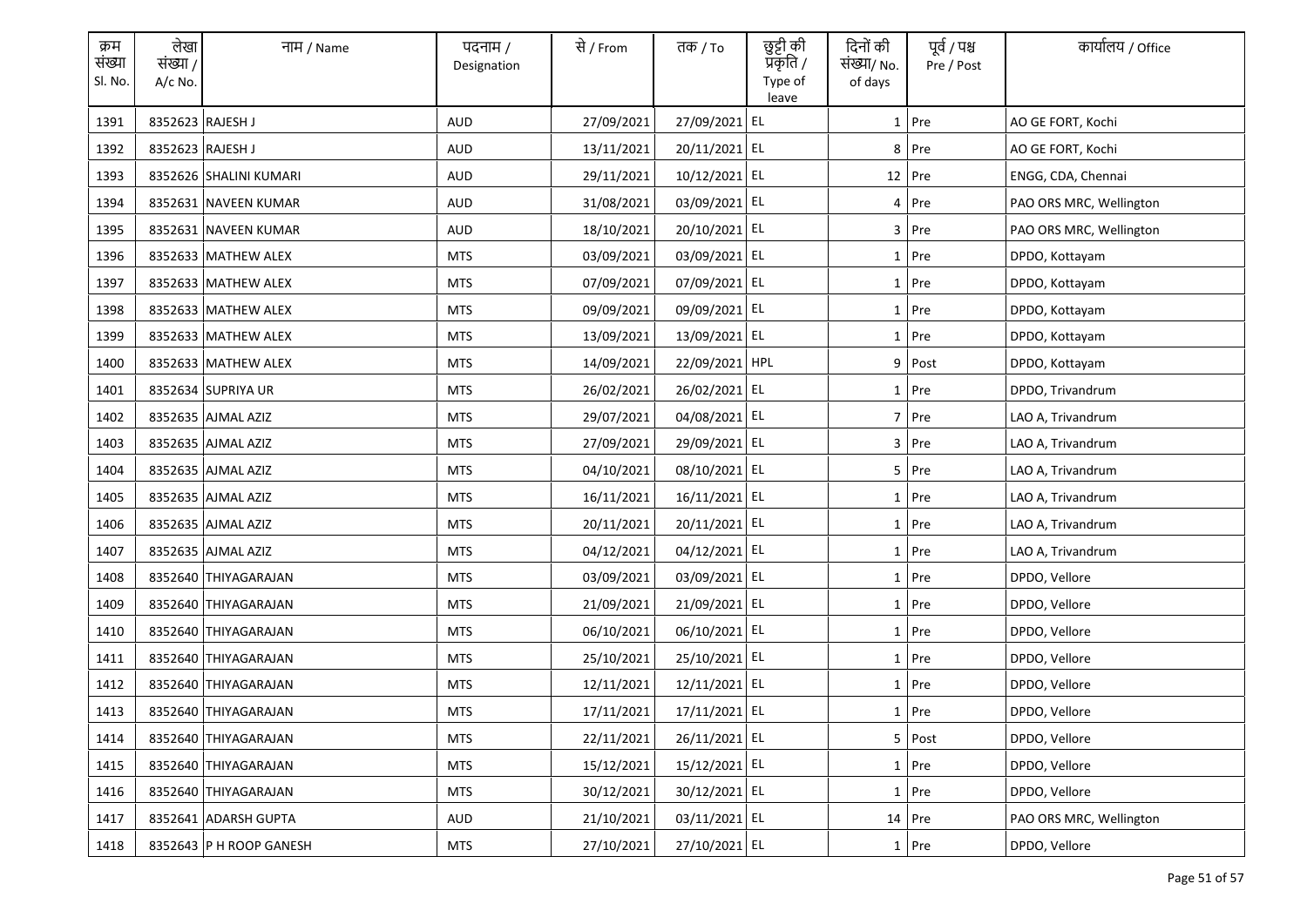| क्रम<br>संख्या<br>Sl. No. | लेखा<br>संख्या /<br>$A/c$ No. | नाम / Name              | पदनाम /<br>Designation | से / From  | तक <i>/</i> To | छुट्टी की<br>प्रॅकृति /<br>Type of<br>leave | दिनों की<br>संख्या/ No.<br>of days | पूर्व / पश्च<br>Pre / Post | कार्यालय / Office       |
|---------------------------|-------------------------------|-------------------------|------------------------|------------|----------------|---------------------------------------------|------------------------------------|----------------------------|-------------------------|
| 1419                      |                               | 8352643 P H ROOP GANESH | <b>MTS</b>             | 12/11/2021 | 12/11/2021 EL  |                                             |                                    | $1$ Pre                    | DPDO, Vellore           |
| 1420                      |                               | 8352643 P H ROOP GANESH | <b>MTS</b>             | 15/12/2021 | 15/12/2021 EL  |                                             |                                    | 1 Pre                      | DPDO, Vellore           |
| 1421                      |                               | 8352643 P H ROOP GANESH | <b>MTS</b>             | 31/12/2021 | 31/12/2021 EL  |                                             |                                    | $1$ Pre                    | DPDO, Vellore           |
| 1422                      |                               | 8352645 A SAI KRISHNAN  | <b>CLK</b>             | 28/10/2021 | 29/10/2021 EL  |                                             |                                    | 2 Pre                      | ACCTS, CDA, Chennai     |
| 1423                      |                               | 8352646 ARUN SINGH      | <b>AUD</b>             | 22/03/2021 | 02/04/2021 EL  |                                             |                                    | 12 Pre                     | AO GE P NW, Kochi       |
| 1424                      |                               | 8352646 ARUN SINGH      | AUD                    | 03/04/2021 | 07/04/2021 CML |                                             |                                    | 5 Post                     | AO GE P NW, Kochi       |
| 1425                      |                               | 8352646 ARUN SINGH      | <b>AUD</b>             | 08/04/2021 | 25/04/2021 LND |                                             |                                    | $18$ Pre                   | AO GE P NW, Kochi       |
| 1426                      |                               | 8352646 ARUN SINGH      | <b>AUD</b>             | 26/04/2021 | 26/04/2021 EL  |                                             |                                    | 1 Pre                      | AO GE P NW, Kochi       |
| 1427                      |                               | 8352646 ARUN SINGH      | <b>AUD</b>             | 27/04/2021 | 11/05/2021 SCL |                                             |                                    | $15$ Pre                   | AO GE P NW, Kochi       |
| 1428                      |                               | 8352646 ARUN SINGH      | <b>AUD</b>             | 12/05/2021 | 12/05/2021 EL  |                                             |                                    | 1 Post                     | AO GE P NW, Kochi       |
| 1429                      |                               | 8352646 ARUN SINGH      | AUD                    | 24/08/2021 | 27/08/2021 EL  |                                             |                                    | 4 Pre                      | AO GE P NW, Kochi       |
| 1430                      |                               | 8352647 KRIPA SHANKAR   | AUD                    | 09/08/2021 | 20/08/2021 EL  |                                             |                                    | 12 Pre                     | PAO ORS DSC, Kannur     |
| 1431                      |                               | 8352647 KRIPA SHANKAR   | AUD                    | 21/08/2021 | 03/09/2021 CML |                                             |                                    | 14 Post                    | PAO ORS DSC, Kannur     |
| 1432                      |                               | 8352647 KRIPA SHANKAR   | AUD                    | 20/12/2021 | 21/12/2021 EL  |                                             |                                    | 2 Pre                      | PAO ORS DSC, Kannur     |
| 1433                      |                               | 8352647 KRIPA SHANKAR   | <b>AUD</b>             | 27/12/2021 | 31/12/2021 EL  |                                             |                                    | 5 Pre                      | PAO ORS DSC, Kannur     |
| 1434                      |                               | 8352648 RAMESH V R      | <b>AUD</b>             | 10/09/2021 | 10/09/2021 EL  |                                             |                                    | 1 Pre                      | PAO ORS DSC, Kannur     |
| 1435                      |                               | 8352648 RAMESH V R      | <b>AUD</b>             | 24/09/2021 | 24/09/2021 EL  |                                             |                                    | 1 Pre                      | PAO ORS DSC, Kannur     |
| 1436                      |                               | 8352648 RAMESH V R      | AUD                    | 11/10/2021 | 11/10/2021 EL  |                                             |                                    | 1 Pre                      | PAO ORS DSC, Kannur     |
| 1437                      |                               | 8352648 RAMESH V R      | AUD                    | 18/10/2021 | 18/10/2021 EL  |                                             |                                    | $1$ Pre                    | PAO ORS DSC, Kannur     |
| 1438                      |                               | 8352648 RAMESH V R      | AUD                    | 08/11/2021 | 09/11/2021 EL  |                                             |                                    | 2 Pre                      | PAO ORS DSC, Kannur     |
| 1439                      |                               | 8352648 RAMESH V R      | AUD                    | 02/12/2021 | 03/12/2021 EL  |                                             |                                    | 2 Pre                      | PAO ORS DSC, Kannur     |
| 1440                      |                               | 8352648 RAMESH V R      | AUD                    | 13/12/2021 | 15/12/2021 EL  |                                             |                                    | $3$ Pre                    | PAO ORS DSC, Kannur     |
| 1441                      |                               | 8352649 ANUJ KUMAR PAL  | AUD                    | 18/10/2021 | 04/11/2021 EL  |                                             |                                    | $18$ Pre                   | PAO ORS DSC, Kannur     |
| 1442                      |                               | 8352649 ANUJ KUMAR PAL  | <b>AUD</b>             | 23/12/2021 | 31/12/2021 EL  |                                             |                                    | $9$ Pre                    | PAO ORS DSC, Kannur     |
| 1443                      | 8352651 JITHIN V              |                         | <b>MTS</b>             | 28/07/2021 | 26/08/2021 EL  |                                             |                                    | 30 Post                    | DPDO, Trichur           |
| 1444                      | 8352651 JITHIN V              |                         | MTS                    | 27/08/2021 | 03/09/2021 CML |                                             |                                    | 8 Post                     | DPDO, Trichur           |
| 1445                      |                               | 8352655 GODWIN SCARIA   | <b>MTS</b>             | 13/09/2021 | 17/09/2021 CML |                                             |                                    | 5 Post                     | PAO ORS MRC, Wellington |
| 1446                      |                               | 8352656 KUMAR GAURAV    | AUD                    | 16/08/2021 | 19/08/2021 EL  |                                             |                                    | $4$ Pre                    | PAO ORS MRC, Wellington |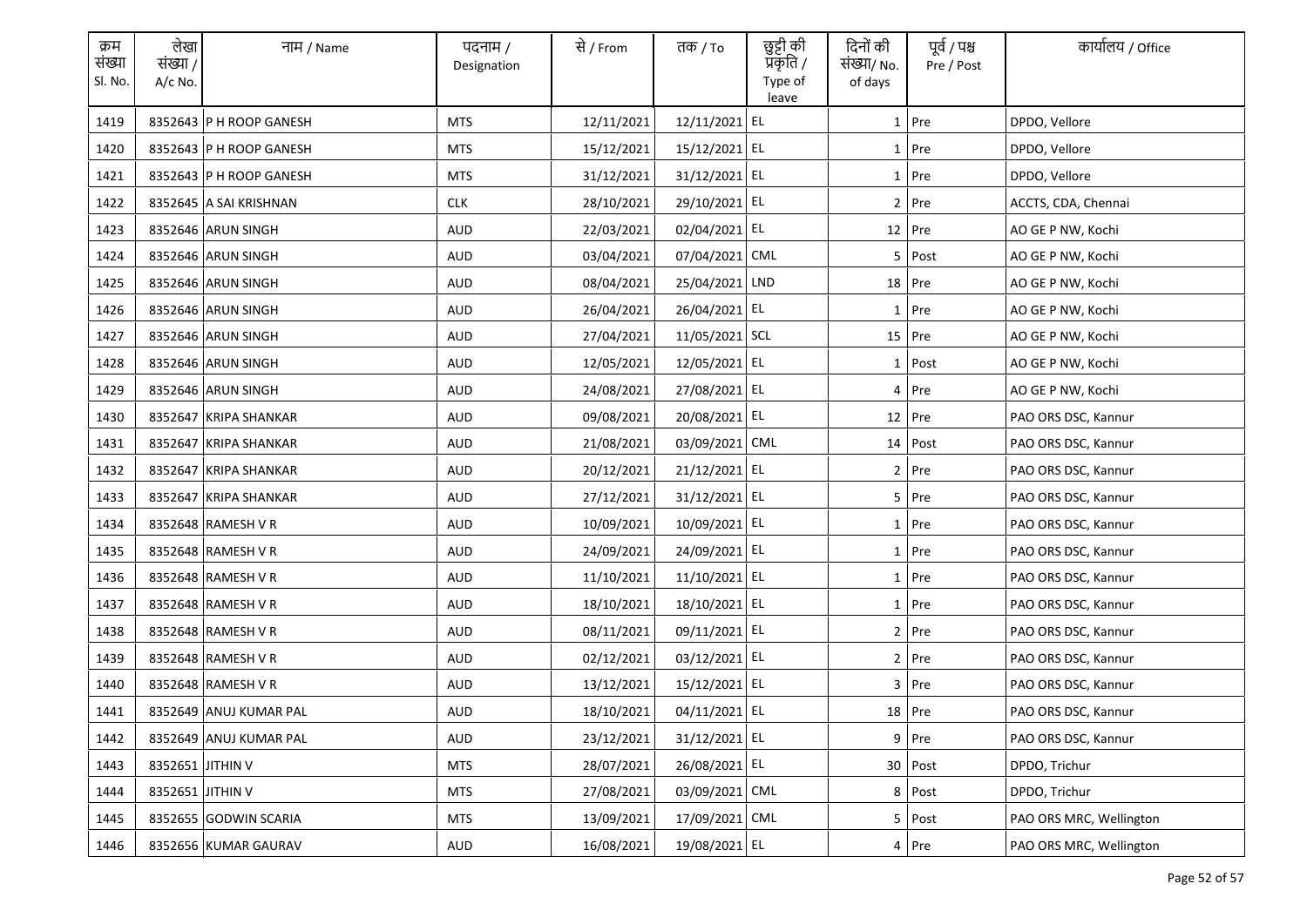| क्रम<br>संख्या<br>Sl. No. | लेखा<br>संख्या /<br>A/c No. | नाम / Name                  | पदनाम /<br>Designation | से / From  | तक / To        | छुट्टी की<br>प्रकृति /<br>Type of<br>leave | दिनों की<br>संख्या/ No.<br>of days | पूर्व / पश्च<br>Pre / Post | कार्यालय / Office     |
|---------------------------|-----------------------------|-----------------------------|------------------------|------------|----------------|--------------------------------------------|------------------------------------|----------------------------|-----------------------|
| 1447                      |                             | 8352660 RENALD RICH S       | <b>MTS</b>             | 21/10/2021 | 22/10/2021 EL  |                                            |                                    | 2 Pre                      | RECORDS, CDA, Chennai |
| 1448                      |                             | 8352662 GAJENDRA KUMAR      | <b>MTS</b>             | 16/08/2021 | 19/08/2021 EL  |                                            |                                    | $4$ Pre                    | IFA, CDA, Chennai     |
| 1449                      |                             | 8352668 ABHIMANYU SINGH     | AUD                    | 20/08/2021 | 20/08/2021 EL  |                                            |                                    | 1 Pre                      | AAO (ARMY), Kochi     |
| 1450                      |                             | 8352668 ABHIMANYU SINGH     | AUD                    | 05/11/2021 | 05/11/2021 EL  |                                            |                                    | $1$ Post                   | AAO (ARMY), Kochi     |
| 1451                      |                             | 8352668 ABHIMANYU SINGH     | AUD                    | 09/11/2021 | 18/11/2021 CML |                                            |                                    | $10$ Post                  | AAO (ARMY), Kochi     |
| 1452                      |                             | 8352670 ASWIN M             | <b>MTS</b>             | 21/09/2021 | 24/09/2021 EL  |                                            |                                    | 4 Pre                      | PAO ORS DSC, Kannur   |
| 1453                      |                             | 8352670 ASWIN M             | <b>MTS</b>             | 17/12/2021 | 17/12/2021 EL  |                                            |                                    | $1$ Pre                    | PAO ORS DSC, Kannur   |
| 1454                      |                             | 8352671 MAYA A V            | <b>MTS</b>             | 08/09/2021 | 10/09/2021 EL  |                                            |                                    | $3$ Pre                    | AAO (DAD), Trivandrum |
| 1455                      |                             | 8352671 MAYA A V            | MTS                    | 11/11/2021 | 12/11/2021 EL  |                                            |                                    | $2$ Pre                    | AAO (DAD), Trivandrum |
| 1456                      |                             | 8352671 MAYA A V            | <b>MTS</b>             | 27/12/2021 | 31/12/2021 EL  |                                            |                                    | 5 Pre                      | AAO (DAD), Trivandrum |
| 1457                      |                             | 8352676 ANUJA PLACID        | MTS                    | 11/08/2021 | 27/08/2021 CML |                                            |                                    | 17 Pre                     | AAO (DAD), Trivandrum |
| 1458                      |                             | 8352676 ANUJA PLACID        | MTS                    | 18/10/2021 | 18/10/2021 EL  |                                            |                                    | 1 Pre                      | AAO (DAD), Trivandrum |
| 1459                      |                             | 8352676 ANUJA PLACID        | <b>MTS</b>             | 01/11/2021 | 02/11/2021 EL  |                                            |                                    | 2 Pre                      | AAO (DAD), Trivandrum |
| 1460                      |                             | 8352676 ANUJA PLACID        | <b>MTS</b>             | 12/11/2021 | 12/11/2021 EL  |                                            |                                    | 1 Pre                      | AAO (DAD), Trivandrum |
| 1461                      |                             | 8352676 ANUJA PLACID        | <b>MTS</b>             | 29/11/2021 | 29/11/2021 EL  |                                            |                                    | $1$ Pre                    | AAO (DAD), Trivandrum |
| 1462                      |                             | 8352676 ANUJA PLACID        | <b>MTS</b>             | 07/12/2021 | 09/12/2021 EL  |                                            |                                    | $3$ Pre                    | AAO (DAD), Trivandrum |
| 1463                      |                             | 8352676 ANUJA PLACID        | <b>MTS</b>             | 29/12/2021 | 29/12/2021 EL  |                                            |                                    | $1$ Pre                    | AAO (DAD), Trivandrum |
| 1464                      |                             | 8352677 ROHITH RAVINDRAN    | <b>MTS</b>             | 24/08/2021 | 10/09/2021 CML |                                            |                                    | $18$ Post                  | PAO ORS DSC, Kannur   |
| 1465                      |                             | 8352677 ROHITH RAVINDRAN    | MTS                    | 25/10/2021 | 26/10/2021 EL  |                                            |                                    | 2 Pre                      | PAO ORS DSC, Kannur   |
| 1466                      |                             | 8352678 MUHAMMED FAYIS T    | <b>MTS</b>             | 04/10/2021 | 08/10/2021 EL  |                                            |                                    | 5 Pre                      | PAO ORS DSC, Kannur   |
| 1467                      |                             | 8352678 MUHAMMED FAYIS T    | MTS                    | 25/10/2021 | 29/10/2021 EL  |                                            |                                    | 5 Post                     | PAO ORS DSC, Kannur   |
| 1468                      |                             | 8352678 MUHAMMED FAYIS T    | MTS                    | 05/11/2021 | 05/11/2021 EL  |                                            |                                    | $1$ Pre                    | PAO ORS DSC, Kannur   |
| 1469                      |                             | 8352678 MUHAMMED FAYIS T    | <b>MTS</b>             | 31/12/2021 | 31/12/2021 EL  |                                            |                                    | 1   Post                   | PAO ORS DSC, Kannur   |
| 1470                      |                             | 8352679 MOHIT KUMAR         | <b>MTS</b>             | 08/10/2021 | 08/10/2021 EL  |                                            |                                    | 1 Pre                      | RAO MES, Chennai      |
| 1471                      |                             | 8352679 MOHIT KUMAR         | <b>MTS</b>             | 29/10/2021 | 29/10/2021 EL  |                                            |                                    | 1 Pre                      | RAO MES, Chennai      |
| 1472                      |                             | 8352684 PIYUSH KUMAR MISHRA | MTS                    | 13/09/2021 | 15/09/2021 EL  |                                            |                                    | 3 Pre                      | STORES, CDA, Chennai  |
| 1473                      |                             | 8352684 PIYUSH KUMAR MISHRA | <b>MTS</b>             | 29/11/2021 | 30/11/2021 EL  |                                            |                                    | 2 Pre                      | STORES, CDA, Chennai  |
| 1474                      |                             | 8352684 PIYUSH KUMAR MISHRA | MTS                    | 01/12/2021 | 03/12/2021 EL  |                                            |                                    | 3 Pre                      | STORES, CDA, Chennai  |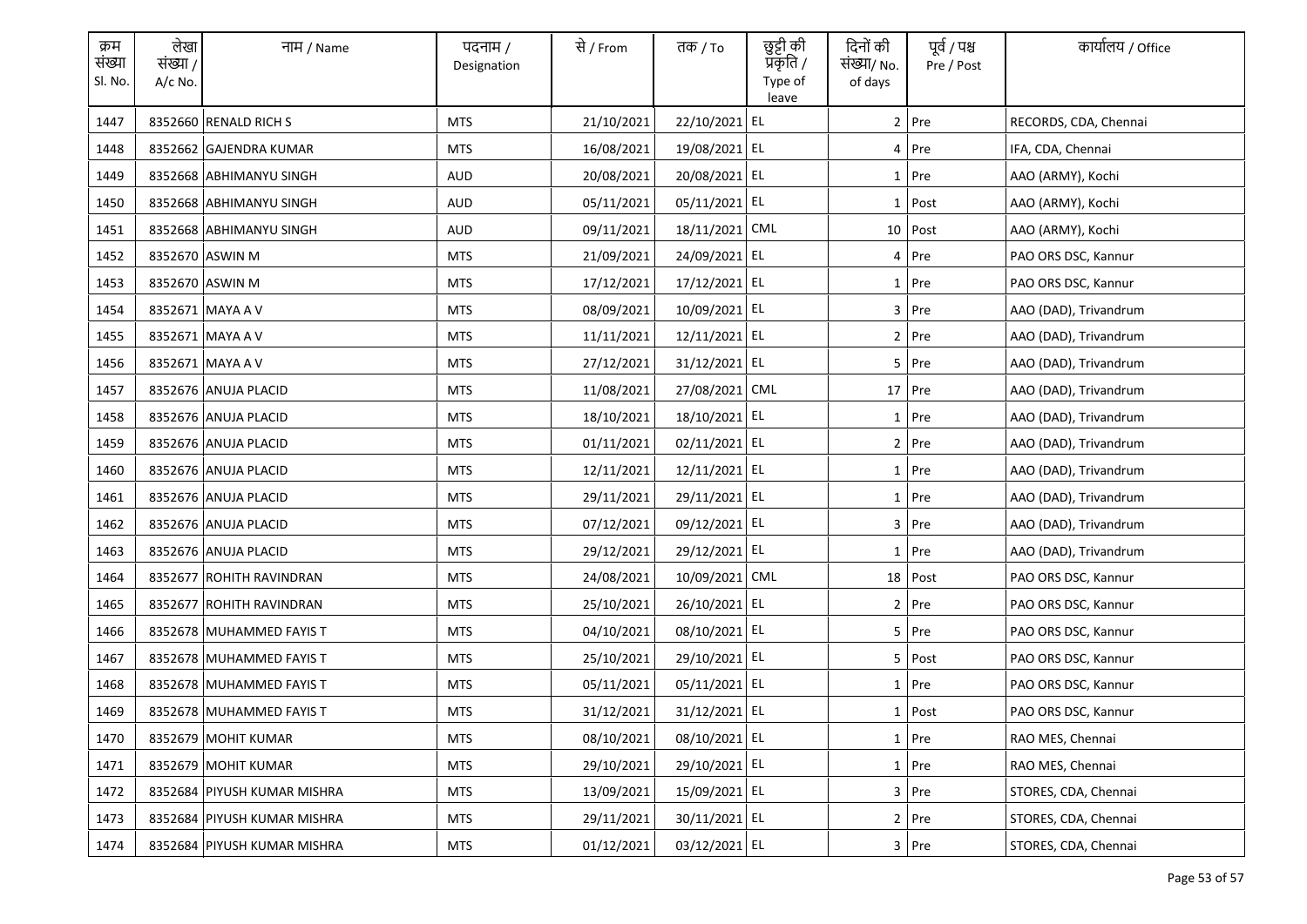| क्रम<br>संख्या<br>Sl. No. | लेखा<br>संख्या /<br>A/c No. | नाम / Name                    | पदनाम /<br>Designation | से / From  | तक / To        | छुट्टी की<br>प्रकृति /<br>Type of<br>leave | दिनों की<br>संख्या/ No.<br>of days | पूर्व / पश्च<br>Pre / Post | कार्यालय / Office     |
|---------------------------|-----------------------------|-------------------------------|------------------------|------------|----------------|--------------------------------------------|------------------------------------|----------------------------|-----------------------|
| 1475                      |                             | 8352684 PIYUSH KUMAR MISHRA   | <b>MTS</b>             | 07/12/2021 | 08/12/2021 EL  |                                            |                                    | 2 Pre                      | STORES, CDA, Chennai  |
| 1476                      |                             | 8352685 RISHI KUMAR           | <b>MTS</b>             | 27/12/2021 | 31/12/2021 EL  |                                            |                                    | $5$ Pre                    | STORES, CDA, Chennai  |
| 1477                      |                             | 8352686 KARTHIKEYAN P         | MTS                    | 17/09/2021 | 17/09/2021 EL  |                                            |                                    | $1$ Pre                    | EDP, CDA, Chennai     |
| 1478                      |                             | 8352686 KARTHIKEYAN P         | MTS                    | 03/11/2021 | 03/11/2021 EL  |                                            |                                    | $1$ Pre                    | EDP, CDA, Chennai     |
| 1479                      |                             | 8352687 HARSH CHAWLA          | AUD                    | 16/08/2021 | 19/08/2021 EL  |                                            |                                    | 4 Pre                      | ECHS, CDA, Chennai    |
| 1480                      |                             | 8352687 HARSH CHAWLA          | <b>AUD</b>             | 01/10/2021 | 08/10/2021 EL  |                                            | 8                                  | Pre                        | ECHS, CDA, Chennai    |
| 1481                      |                             | 8352688 VYSAKH K S            | <b>MTS</b>             | 16/08/2021 | 27/08/2021 EL  |                                            |                                    | 12 Pre                     | PAO ORS DSC, Kannur   |
| 1482                      |                             | 8352688 VYSAKH K S            | <b>MTS</b>             | 28/08/2021 | 06/09/2021 CML |                                            |                                    | 10 Post                    | PAO ORS DSC, Kannur   |
| 1483                      |                             | 8352688 VYSAKH K S            | MTS                    | 04/10/2021 | 04/10/2021 EL  |                                            |                                    | 1 Post                     | PAO ORS DSC, Kannur   |
| 1484                      |                             | 8352688 VYSAKH K S            | <b>MTS</b>             | 11/10/2021 | 13/10/2021 EL  |                                            |                                    | $3$ Pre                    | PAO ORS DSC, Kannur   |
| 1485                      |                             | 8352688 VYSAKH K S            | MTS                    | 25/10/2021 | 25/10/2021 EL  |                                            |                                    | 1 Post                     | PAO ORS DSC, Kannur   |
| 1486                      |                             | 8352688 VYSAKH K S            | MTS                    | 24/11/2021 | 30/11/2021 EL  |                                            |                                    | $7$ Pre                    | PAO ORS DSC, Kannur   |
| 1487                      |                             | 8352688 VYSAKH K S            | <b>MTS</b>             | 17/12/2021 | 17/12/2021 EL  |                                            |                                    | $1$ Pre                    | PAO ORS DSC, Kannur   |
| 1488                      |                             | 8352688 VYSAKH K S            | <b>MTS</b>             | 31/12/2021 | 31/12/2021 EL  |                                            |                                    | 1 Pre                      | PAO ORS DSC, Kannur   |
| 1489                      |                             | 8352689 NIKHIL THADATHIL      | <b>MTS</b>             | 13/09/2021 | 14/09/2021 EL  |                                            |                                    | 2 Pre                      | PAO ORS DSC, Kannur   |
| 1490                      |                             | 8352689 NIKHIL THADATHIL      | <b>MTS</b>             | 30/11/2021 | 03/12/2021 EL  |                                            |                                    | $4$ Pre                    | PAO ORS DSC, Kannur   |
| 1491                      |                             | 8352691 AMRUTHA JAYARAJ       | <b>MTS</b>             | 01/09/2021 | 17/09/2021 EL  |                                            |                                    | 17 Pre                     | PAO ORS DSC, Kannur   |
| 1492                      |                             | 8352691 AMRUTHA JAYARAJ       | <b>MTS</b>             | 18/09/2021 | 21/09/2021 CML |                                            | 4                                  | Post                       | PAO ORS DSC, Kannur   |
| 1493                      |                             | 8352691 AMRUTHA JAYARAJ       | MTS                    | 18/10/2021 | 18/10/2021 EL  |                                            |                                    | $1$ Pre                    | PAO ORS DSC, Kannur   |
| 1494                      |                             | 8352691 AMRUTHA JAYARAJ       | <b>MTS</b>             | 05/11/2021 | 05/11/2021 EL  |                                            |                                    | $1$ Pre                    | PAO ORS DSC, Kannur   |
| 1495                      |                             | 8352691 AMRUTHA JAYARAJ       | MTS                    | 10/11/2021 | 17/11/2021 CML |                                            |                                    | 8 Post                     | PAO ORS DSC, Kannur   |
| 1496                      |                             | 8352691 AMRUTHA JAYARAJ       | MTS                    | 17/12/2021 | 17/12/2021 EL  |                                            |                                    | $1$ Pre                    | PAO ORS DSC, Kannur   |
| 1497                      |                             | 8352691 AMRUTHA JAYARAJ       | <b>MTS</b>             | 30/12/2021 | 31/12/2021 EL  |                                            |                                    | 2 Pre                      | PAO ORS DSC, Kannur   |
| 1498                      |                             | 8352696 MEENIGE SANDEEP REDDY | <b>MTS</b>             | 13/09/2021 | 17/09/2021 EL  |                                            |                                    | 5 Pre                      | DPDO, Bangalore       |
| 1499                      |                             | 8352696 MEENIGE SANDEEP REDDY | <b>MTS</b>             | 04/10/2021 | 08/10/2021 EL  |                                            |                                    | 5 Pre                      | DPDO, Bangalore       |
| 1500                      |                             | 8352696 MEENIGE SANDEEP REDDY | MTS                    | 15/12/2021 | 15/12/2021 EL  |                                            |                                    | 1 Pre                      | DPDO, Bangalore       |
| 1501                      |                             | 8352700 TANGUTUR PAVAN KUMAR  | AUD                    | 06/09/2021 | 09/09/2021 EL  |                                            |                                    | 4 Pre                      | MEDICAL, CDA, Chennai |
| 1502                      |                             | 8352703 SRUTHIT               | AUD                    | 02/12/2021 | 02/12/2021 EL  |                                            |                                    | $1$ Pre                    | DPDO, Kollam          |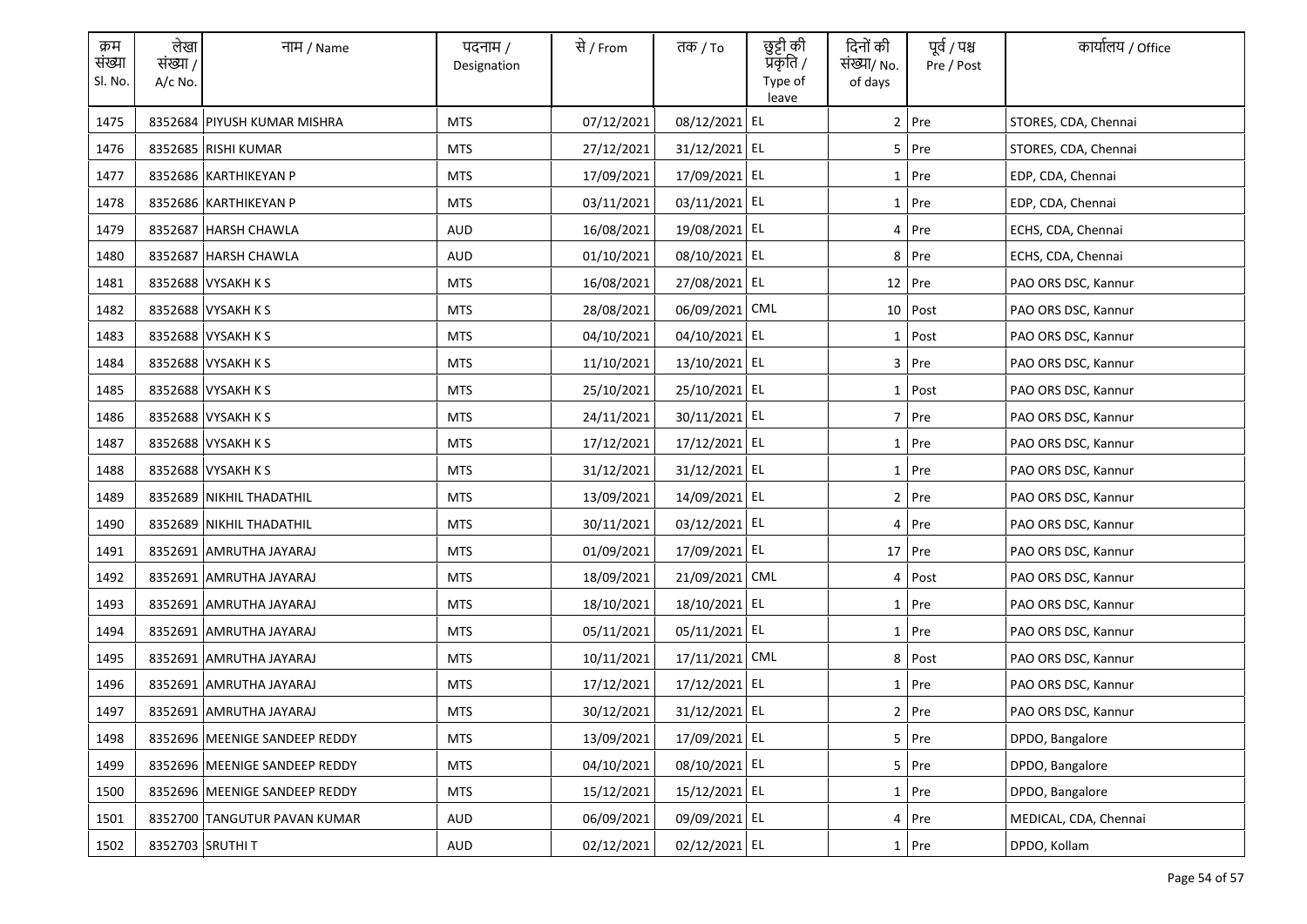| क्रम<br>संख्या<br>Sl. No. | लेखा<br>संख्या /<br>A/c No. | नाम / Name              | पदनाम /<br>Designation | से / From  | तक / To        | छुट्टी की<br>प्रकृति /<br>Type of<br>leave | दिनों की<br>संख्या/ No.<br>of days | पूर्व / पश्च<br>Pre / Post | कार्यालय / Office      |
|---------------------------|-----------------------------|-------------------------|------------------------|------------|----------------|--------------------------------------------|------------------------------------|----------------------------|------------------------|
| 1503                      |                             | 8352703 SRUTHI T        | <b>AUD</b>             | 13/12/2021 | 14/12/2021 EL  |                                            |                                    | 2 Pre                      | DPDO, Kollam           |
| 1504                      |                             | 8352703 SRUTHI T        | AUD                    | 22/12/2021 | 23/12/2021 EL  |                                            |                                    | $2$ Pre                    | DPDO, Kollam           |
| 1505                      |                             | 8352704 DADI BASAVARAJU | <b>CAN ATT</b>         | 22/11/2021 | 03/12/2021 EL  |                                            |                                    | 12 Pre                     | PAO ORS DSC, Kannur    |
| 1506                      |                             | 8352707 RAKESH G KAMATH | <b>CLK</b>             | 20/09/2021 | 24/09/2021 CML |                                            |                                    | 5 Post                     | AO GE (AF), Trivandrum |
| 1507                      |                             | 8352710 KHADEEJA N      | AUD                    | 28/09/2021 | 30/09/2021 EL  |                                            |                                    | $3$ Pre                    | DPDO, Kollam           |
| 1508                      |                             | 8352714 ASHOK KUMAR     | <b>AUD</b>             | 15/11/2021 | 10/12/2021 EL  |                                            |                                    | 26 Pre                     | LAO A, Kochi           |
| 1509                      |                             | 8352714 ASHOK KUMAR     | AUD                    | 11/12/2021 | 23/12/2021 CML |                                            |                                    | $13$ Post                  | LAO A, Kochi           |
| 1510                      |                             | 8352714 ASHOK KUMAR     | <b>AUD</b>             | 24/12/2021 | 24/12/2021 EL  |                                            |                                    | $1$ Post                   | LAO A, Kochi           |
| 1511                      |                             | 8352717 REMYA CK        | AUD                    | 22/10/2021 | 22/10/2021 EL  |                                            |                                    | $1$ Pre                    | PAO ORS DSC, Kannur    |
| 1512                      |                             | 8352717 REMYA CK        | AUD                    | 26/11/2021 | 26/11/2021 EL  |                                            |                                    | 1 Pre                      | PAO ORS DSC, Kannur    |
| 1513                      |                             | 8352718 C SARAVANAN     | MTS                    | 06/10/2021 | 06/10/2021 EL  |                                            |                                    | $1$ Pre                    | LAO STORES, Avadi      |
| 1514                      |                             | 8352718 C SARAVANAN     | MTS                    | 25/10/2021 | 27/10/2021 EL  |                                            |                                    | $3$ Pre                    | LAO STORES, Avadi      |
| 1515                      |                             | 8352718 C SARAVANAN     | <b>MTS</b>             | 28/10/2021 | 28/10/2021 EL  |                                            |                                    | $1$ Post                   | LAO STORES, Avadi      |
| 1516                      |                             | 8352718 C SARAVANAN     | MTS                    | 20/12/2021 | 22/12/2021 EL  |                                            |                                    | $3$ Pre                    | LAO STORES, Avadi      |
| 1517                      |                             | 8352719 S GAJAPATHY     | <b>CAN ATT</b>         | 13/09/2021 | 17/09/2021 EL  |                                            |                                    | 5 Pre                      | PAO ORS DSC, Kannur    |
| 1518                      |                             | 8352719 S GAJAPATHY     | <b>CAN ATT</b>         | 22/11/2021 | 26/11/2021 EL  |                                            |                                    | 5 Pre                      | PAO ORS DSC, Kannur    |
| 1519                      |                             | 8352719 S GAJAPATHY     | <b>CAN ATT</b>         | 27/12/2021 | 31/12/2021 EL  |                                            |                                    | 5 Pre                      | PAO ORS DSC, Kannur    |
| 1520                      |                             | 8352720 R SELVARAJ      | AUD                    | 20/10/2021 | 20/10/2021 EL  |                                            |                                    | 1 Pre                      | ADMIN, CDA, Chennai    |
| 1521                      |                             | 8352720 R SELVARAJ      | AUD                    | 08/11/2021 | 08/11/2021 EL  |                                            |                                    | $1$ Pre                    | ADMIN, CDA, Chennai    |
| 1522                      |                             | 8352720 R SELVARAJ      | AUD                    | 11/11/2021 | 11/11/2021 EL  |                                            |                                    | $1$ Post                   | ADMIN, CDA, Chennai    |
| 1523                      |                             | 8352720 R SELVARAJ      | AUD                    | 29/11/2021 | 29/11/2021 EL  |                                            |                                    | $1$ Pre                    | ADMIN, CDA, Chennai    |
| 1524                      |                             | 8352720 R SELVARAJ      | AUD                    | 06/12/2021 | 06/12/2021 EL  |                                            |                                    | 1 Pre                      | ADMIN, CDA, Chennai    |
| 1525                      |                             | 8352720 R SELVARAJ      | AUD                    | 13/12/2021 | 13/12/2021 EL  |                                            |                                    | 1 Pre                      | ADMIN, CDA, Chennai    |
| 1526                      |                             | 8352720 R SELVARAJ      | AUD                    | 27/12/2021 | 27/12/2021 EL  |                                            |                                    | 1 Pre                      | ADMIN, CDA, Chennai    |
| 1527                      |                             | 8352721 ANANTHAMURTHY   | <b>MTS</b>             | 24/08/2021 | 12/09/2021 CML |                                            |                                    | 20 Post                    | PAO ORS DSC, Kannur    |
| 1528                      |                             | 8352721 ANANTHAMURTHY   | MTS                    | 13/09/2021 | 17/09/2021 EL  |                                            |                                    | 5 Post                     | PAO ORS DSC, Kannur    |
| 1529                      |                             | 8352721 ANANTHAMURTHY   | <b>MTS</b>             | 11/10/2021 | 13/10/2021 EL  |                                            |                                    | 3 Pre                      | PAO ORS DSC, Kannur    |
| 1530                      |                             | 8352721 ANANTHAMURTHY   | MTS                    | 15/11/2021 | 18/11/2021 EL  |                                            |                                    | 4 Post                     | PAO ORS DSC, Kannur    |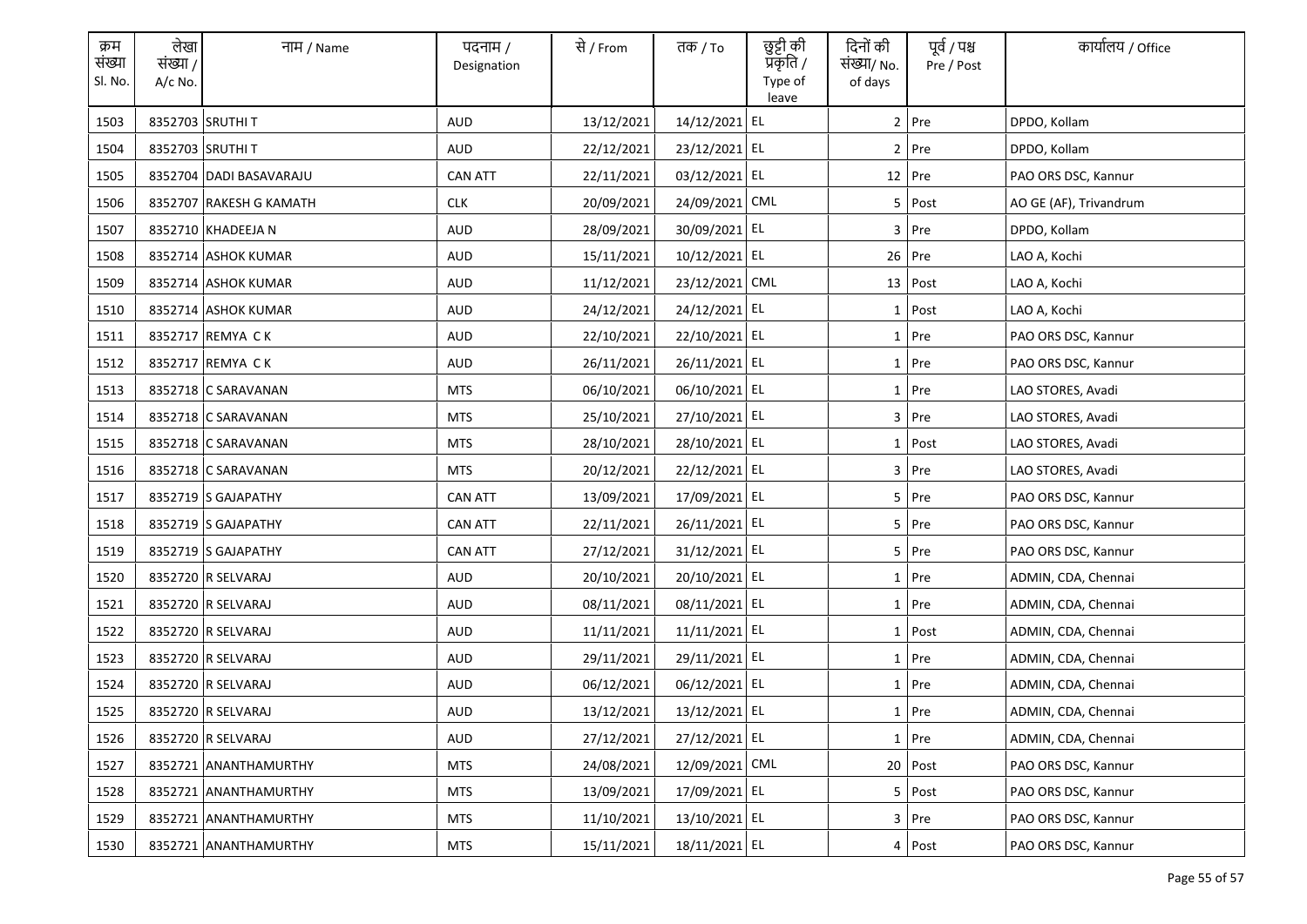| क्रम<br>संख्या<br>Sl. No. | लेखा<br>संख्या /<br>A/c No. | नाम / Name                         | पदनाम /<br>Designation | से / From  | तक / To        | छुट्टी की<br>प्रकृति /<br>Type of<br>leave | दिनों की<br>संख्या/ No.<br>of days | पूर्व / पश्च<br>Pre / Post | कार्यालय / Office       |
|---------------------------|-----------------------------|------------------------------------|------------------------|------------|----------------|--------------------------------------------|------------------------------------|----------------------------|-------------------------|
| 1531                      |                             | 8352721 ANANTHAMURTHY              | <b>MTS</b>             | 13/12/2021 | 17/12/2021 EL  |                                            |                                    | 5 Pre                      | PAO ORS DSC, Kannur     |
| 1532                      |                             | 8352722 VIJESH OM                  | <b>CLK</b>             | 24/12/2021 | 24/12/2021     |                                            |                                    | $1$ Pre                    | PAO ORS DSC, Kannur     |
| 1533                      |                             | 8352724 V GAYATHRI                 | AUD                    | 06/09/2021 | 09/09/2021 EL  |                                            |                                    | 4 Pre                      | PAY, CDA, Chennai       |
| 1534                      |                             | 8352725 JITHIN V NAIR              | AUD                    | 01/11/2021 | 09/11/2021 EL  |                                            |                                    | $9$ Pre                    | DPDO, Ernakulam         |
| 1535                      |                             | 8352725 JITHIN V NAIR              | AUD                    | 12/11/2021 | 12/11/2021 EL  |                                            |                                    | $1$ Pre                    | DPDO, Ernakulam         |
| 1536                      |                             | 8352726 M MADESH                   | <b>COOK</b>            | 25/10/2021 | 25/10/2021 EL  |                                            |                                    | 1 Pre                      | PAO ORS MRC, Wellington |
| 1537                      |                             | 8352726 M MADESH                   | <b>COOK</b>            | 18/11/2021 | 18/11/2021 EL  |                                            |                                    | $1$ Pre                    | PAO ORS MRC, Wellington |
| 1538                      |                             | 8352726 M MADESH                   | COOK                   | 26/11/2021 | 26/11/2021 EL  |                                            |                                    | 1 Pre                      | PAO ORS MRC, Wellington |
| 1539                      |                             | 8352726 M MADESH                   | COOK                   | 30/11/2021 | 30/11/2021 EL  |                                            |                                    | $1$ Pre                    | PAO ORS MRC, Wellington |
| 1540                      |                             | 8352726 M MADESH                   | COOK                   | 13/12/2021 | 13/12/2021 EL  |                                            |                                    | 1 Pre                      | PAO ORS MRC, Wellington |
| 1541                      |                             | 8352726 M MADESH                   | COOK                   | 23/12/2021 | 23/12/2021 EL  |                                            |                                    | $1$ Pre                    | PAO ORS MRC, Wellington |
| 1542                      |                             | 8352728 KIRUTHIKA K                | MTS                    | 27/12/2021 | 28/12/2021 EL  |                                            |                                    | $2$ Pre                    | PAO ORS MRC, Wellington |
| 1543                      |                             | 8352730 PRAKASH C P                | <b>MTS</b>             | 27/09/2021 | 27/09/2021 EL  |                                            |                                    | $1$ Post                   | AAO (ARMY), Kochi       |
| 1544                      |                             | 8352730 PRAKASH C P                | <b>MTS</b>             | 01/10/2021 | 01/10/2021 EL  |                                            |                                    | 1 Pre                      | AAO (ARMY), Kochi       |
| 1545                      |                             | 8352730 PRAKASH C P                | <b>MTS</b>             | 16/11/2021 | 16/11/2021 EL  |                                            |                                    | 1 Pre                      | AAO (ARMY), Kochi       |
| 1546                      |                             | 8352731 SIVASUNDARAM LK            | <b>MTS</b>             | 29/12/2021 | 31/12/2021 EL  |                                            |                                    | $3$ Pre                    | PAO ORS MRC, Wellington |
| 1547                      |                             | 8352734 SANTHOSH KUMAR GP          | AUD                    | 20/09/2021 | 22/09/2021 CML |                                            |                                    | 3 Post                     | DPDO, Pathanamthitta    |
| 1548                      |                             | 8352734 SANTHOSH KUMAR GP          | AUD                    | 23/09/2021 | 04/10/2021 SCL |                                            |                                    | $12$ Post                  | DPDO, Pathanamthitta    |
| 1549                      |                             | 8352735 ARJUN DUTT S               | MTS                    | 27/12/2021 | 29/12/2021 EL  |                                            |                                    | 3 Pre                      | AAO (DAD), Trivandrum   |
| 1550                      |                             | 8352738 SILPA PRADEEP              | <b>MTS</b>             | 23/11/2021 | 26/11/2021 EL  |                                            |                                    | $4$ Pre                    | AAO (ARMY), Kochi       |
| 1551                      |                             | 8352738 SILPA PRADEEP              | MTS                    | 30/11/2021 | 08/12/2021 CCL |                                            |                                    | 9 Pre                      | AAO (ARMY), Kochi       |
| 1552                      |                             | 8352742 SADHIQUE K KUNHAHAMED      | AUD                    | 31/12/2021 | 31/12/2021 EL  |                                            |                                    | $1$ Pre                    | PAO ORS MRC, Wellington |
| 1553                      |                             | 8352746 SURAJ K RAJENDRAN          | AUD                    | 06/12/2021 | 10/12/2021 EL  |                                            |                                    | 5 Pre                      | PAO ORS MRC, Wellington |
| 1554                      |                             | 8352749 ABDUL RAHEEM THAYYIL THODI | AUD                    | 14/12/2021 | 16/12/2021 EL  |                                            |                                    | 3 Pre                      | PAO ORS DSC, Kannur     |
| 1555                      |                             | 8352751 PRADEEPAN M                | AUD                    | 20/12/2021 | 20/12/2021 EL  |                                            |                                    | 1 Pre                      | PAO ORS DSC, Kannur     |
| 1556                      |                             | 8352751 PRADEEPAN M                | AUD                    | 27/12/2021 | 27/12/2021 EL  |                                            |                                    | 1 Pre                      | PAO ORS DSC, Kannur     |
| 1557                      |                             | 8352754 M AJAY KUMAR               | AUD                    | 13/12/2021 | 13/12/2021 EL  |                                            |                                    | 1 Pre                      | ENGG, CDA, Chennai      |
| 1558                      |                             | 8352754 M AJAY KUMAR               | AUD                    | 27/12/2021 | 28/12/2021 EL  |                                            |                                    | 2 Pre                      | ENGG, CDA, Chennai      |